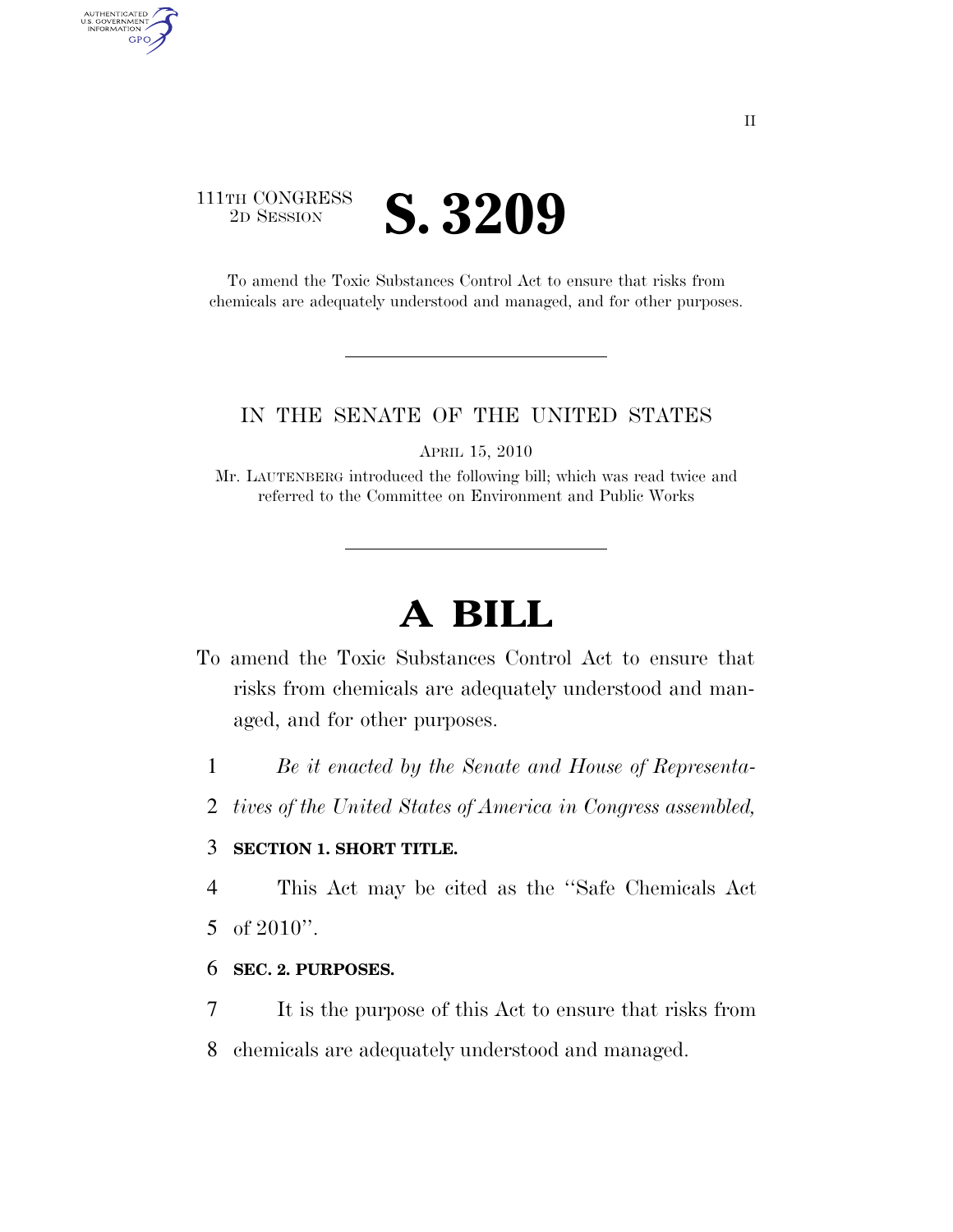**SEC. 3. FINDINGS, POLICY, AND GOAL.**  Section 2 of the Toxic Substances Control Act (15 U.S.C. 2601) is amended— (1) by striking ''**INTENT**'' in the heading and inserting ''**GOAL**''; and (2) by striking subsections (a) through (c) and inserting the following: ''(a) FINDINGS.—Congress finds that— ''(1) each year human beings and the environ- ment are exposed to a large number of chemical sub- stances and mixtures; 12 ''(2) the chemical industry, an important part of the United States economy, provides valuable products that are used in diverse manufacturing in- dustries and other commercial, institutional, and consumer applications; 17 ''(3) more than 3 decades after the enactment of the Toxic Substances Control Act, people and the environment in the United States are still exposed to thousands of chemicals whose safety has not been adequately reviewed and may harm health and the environment;  $\frac{1}{4}$  the incidence of some diseases and dis-orders linked to chemical substance exposures is on

the rise;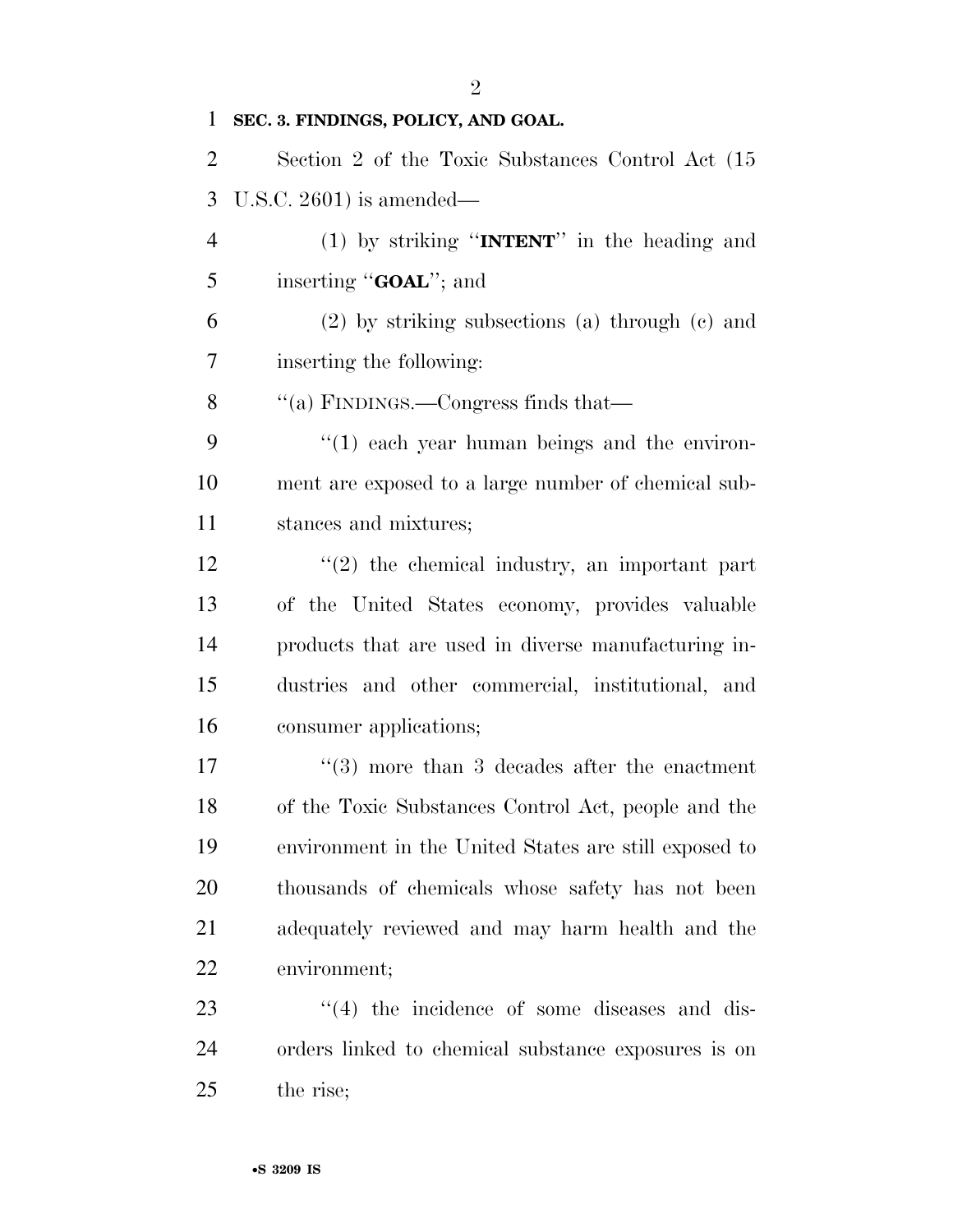1 ''(5) biomonitoring of chemical substances in humans reveals that people in the United States carry hundreds of hazardous chemicals in their bod-ies;

 ''(6) the concentrations of certain chemical sub- stances that persist and accumulate are increasing in the environment and in human bodies and are found across the world, including in the remote Arc- tic in which Native Americans face increasing con-tamination of traditional foods;

 $\frac{1}{2}$   $\frac{1}{2}$  differences in metabolism and physiology at certain stages of development can make infants and children more vulnerable than adults to the ef- fects of chemical exposure, especially exposures that occur in utero, during infancy, and during other critical periods of development;

 $\frac{17}{2}$  (8) manufacturers and processors of chemicals should supply sufficient health and environmental information before distributing products in com-merce;

21 ''(9) the Administrator must have and exercise 22 the authority to develop sufficient information to as- sess chemical safety, and to act effectively when the Administrator obtains information that indicates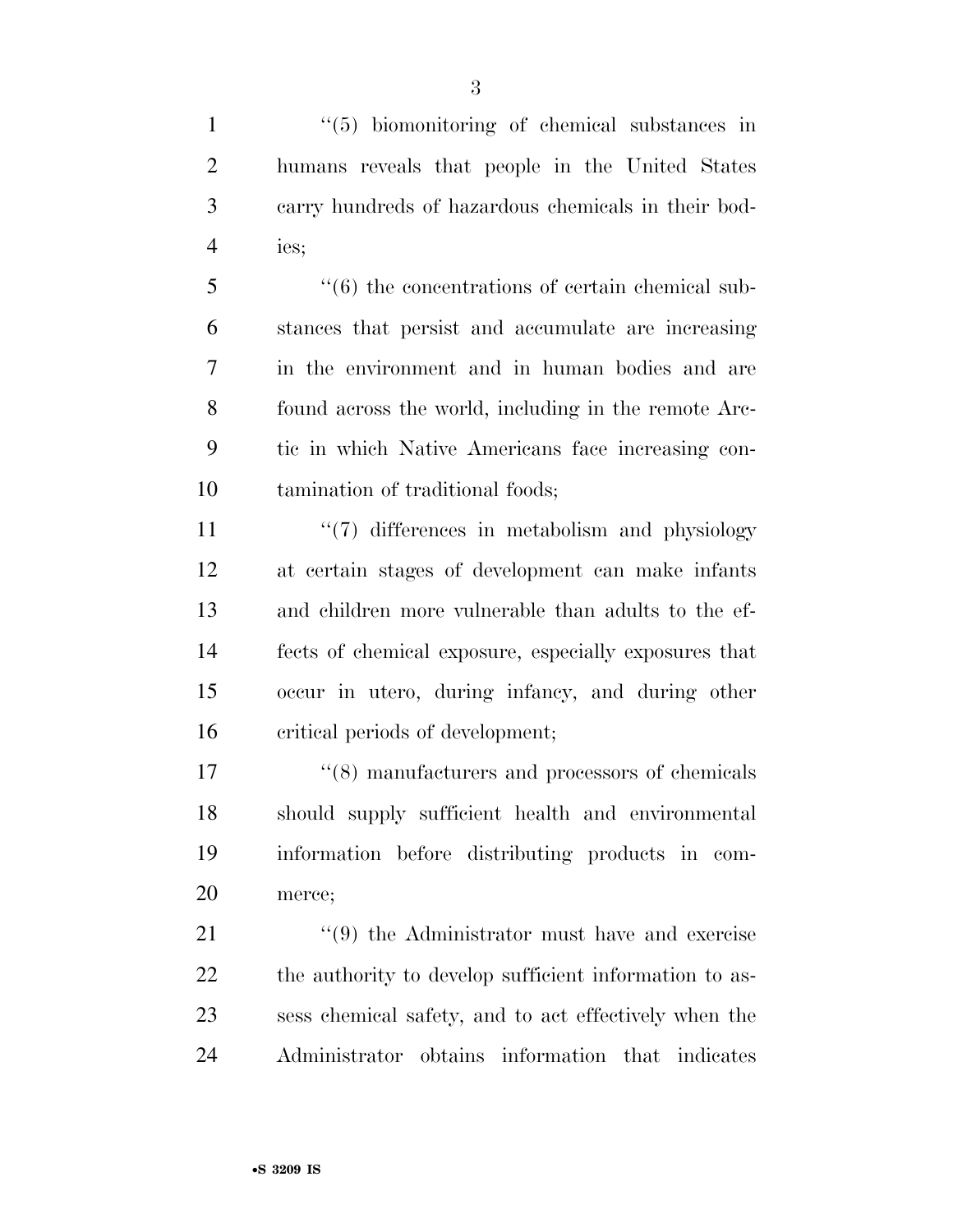there are risks of harmful exposure to chemical sub-stances and mixtures;

 ''(10) there is significant global trade in the chemical sector and many of the companies that con- duct business in the United States must also comply with chemical safety regulatory programs in other countries, and the data that is generated to comply with these other regulatory programs may be useful in understanding hazards and exposures of chemical substances and mixtures presented in the United States; and

12 ''(11) a revised policy on the safety of chemical substances and mixtures will assist in renewing the manufacturing sector of the United States, create new and safer jobs, spur innovations in green chem- istry, restore confidence domestically and inter- nationally in the safety of products of the United States, and ensure that products of the United States remain competitive in the global market.

20  $\qquad$  "(b) POLICY.—It is the policy of the United States—

 ''(1) to protect the health of children, workers, consumers, and the public, and to protect the envi- ronment from harmful exposures to chemical sub-stances and mixtures;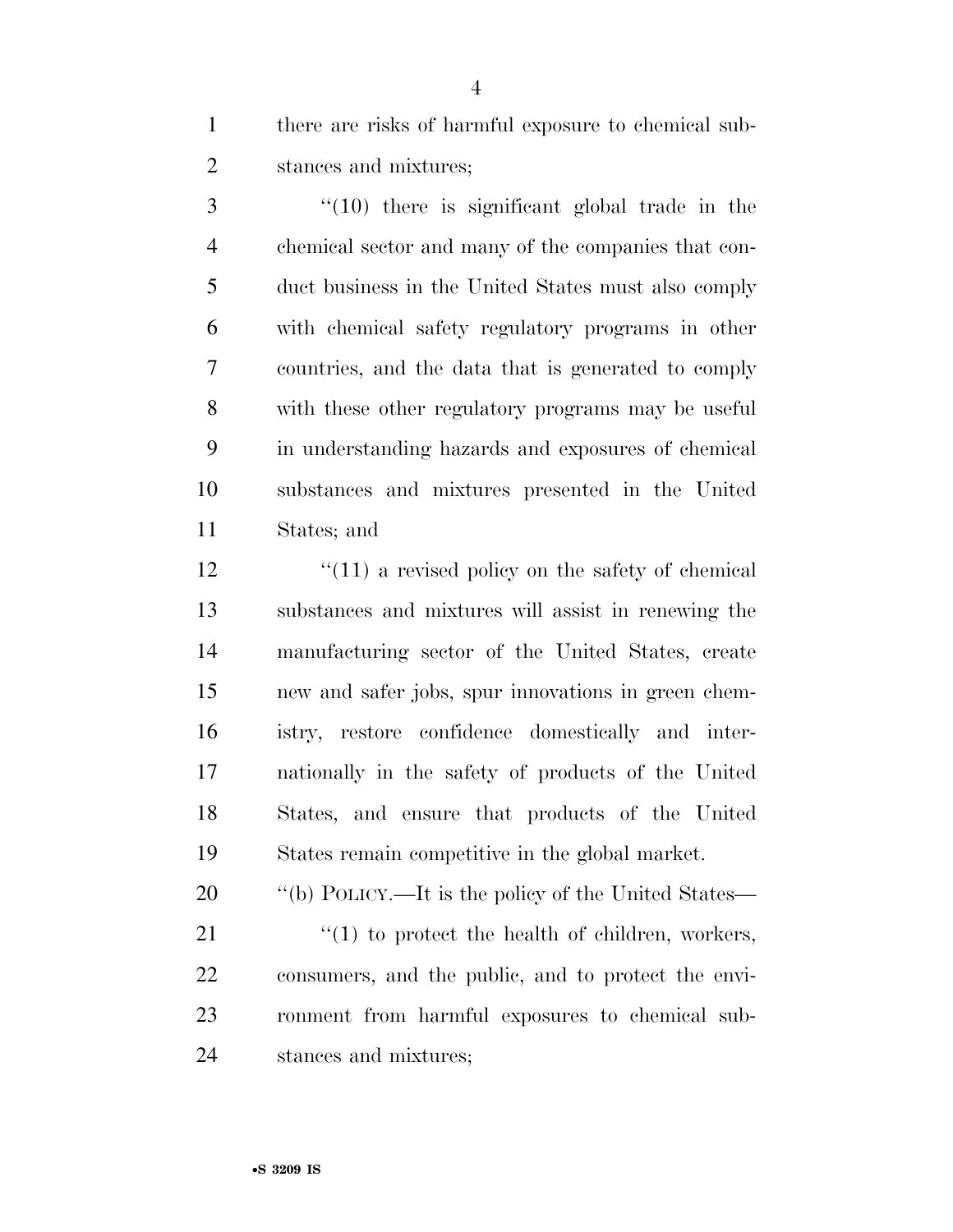| $\mathbf{1}$   | $\lq(2)$ to promote the use of safer alternatives              |
|----------------|----------------------------------------------------------------|
| $\overline{2}$ | and other actions that reduce use of and exposure              |
| 3              | to hazardous chemical substances and reward inno-              |
| $\overline{4}$ | vation toward safer chemicals, processes, and prod-            |
| 5              | ucts;                                                          |
| 6              | $\lq(3)$ to require that all chemicals in commerce             |
| 7              | meet a risk-based safety standard that protects vul-           |
| 8              | nerable and affected populations and the environ-              |
| 9              | ment;                                                          |
| 10             | $"(4)$ to require companies to provide sufficient              |
| 11             | health and environmental information for the chem-             |
| 12             | ical substances which they manufacture, process, or            |
| 13             | import as a condition of allowing such companies to            |
| 14             | distribute such chemicals in commerce;                         |
| 15             | $\cdot$ (5) to improve the quality of information on           |
| 16             | chemical safety and use;                                       |
| 17             | $\cdot\cdot\cdot$ (6) to guarantee the right of the public and |
| 18             | workers to know about the hazards and uses of                  |
| 19             | chemical substances that they may be exposed to by             |
| 20             | maximizing public access to information on chemical            |
| 21             | safety and use; and                                            |
| 22             | $\lq(7)$ to strengthen cooperation between and                 |
| 23             | among the Federal Government and State, munic-                 |
| 24             | ipal, tribal, and foreign governments.                         |
|                |                                                                |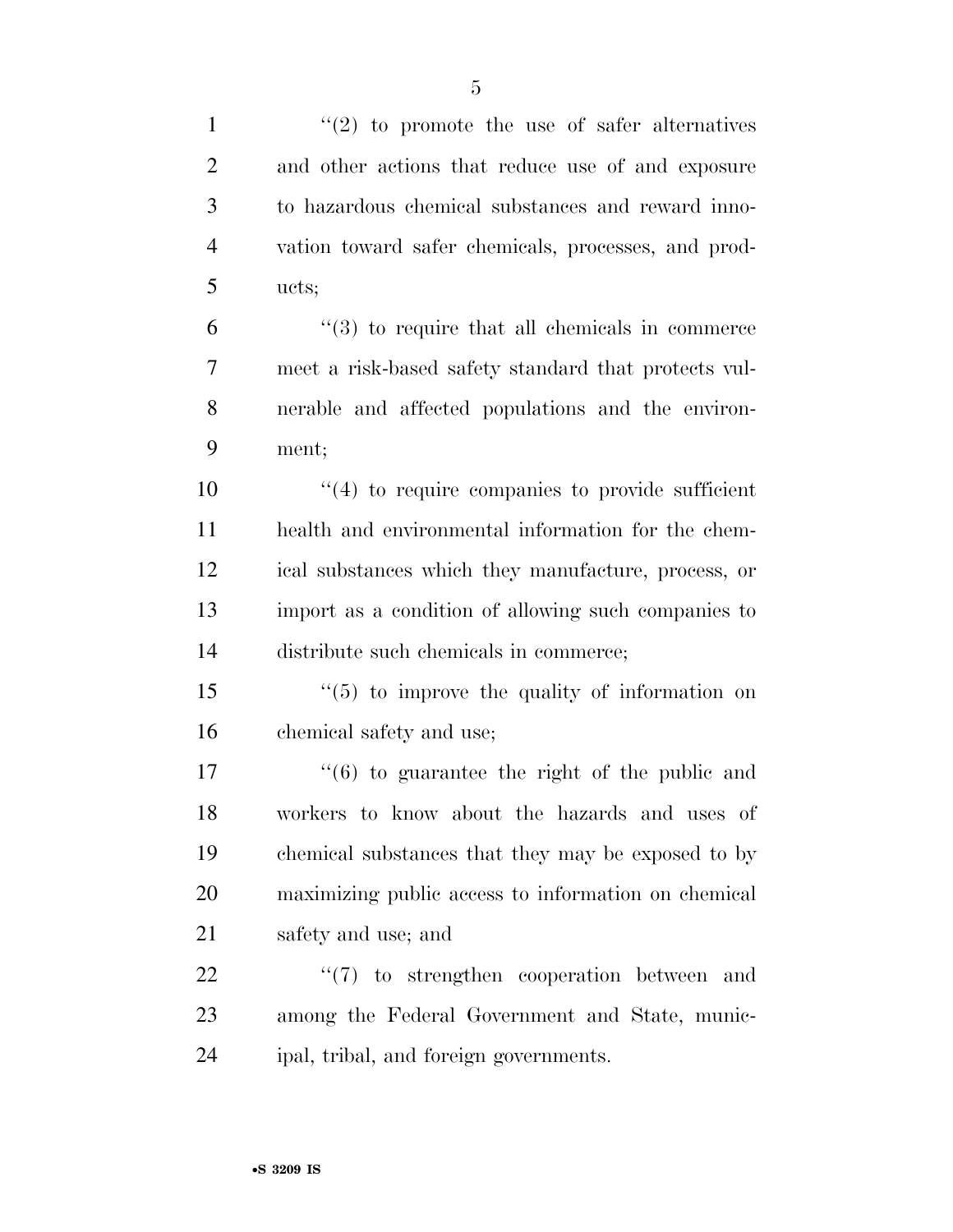| 2              | address the harmful exposure of vulnerable or affected     |
|----------------|------------------------------------------------------------|
| 3              | populations to chemical substances caused by the distribu- |
| $\overline{4}$ | tion of such substances in commerce by—                    |
| 5              | $"(1)$ reviewing all chemical substances for safe-         |
| 6              | ty and identifying the highest priority chemical sub-      |
| $\overline{7}$ | stances for expedited review;                              |
| 8              | $(2)$ determining whether all chemical sub-                |
| 9              | stances in commerce meet the safety standard under         |
| 10             | this subchapter;                                           |
| 11             | $\cdot$ (3) applying appropriate restrictions to the use   |
| 12             | of a chemical substance, where warranted; and              |
| 13             | "(4) encouraging the replacement of harmful                |
| 14             | chemicals and processes with safer alternatives.".         |
| 15             | SEC. 4. DEFINITIONS.                                       |
| 16             | Section 3 of the Toxic Substances Control Act (15          |
| 17             | U.S.C. $2602$ ) is amended—                                |
| 18             | $(1)$ in paragraph $(2)$ —                                 |
| 19             | $(A)$ in subparagraph $(A)$                                |
| 20             | (i) by striking "subparagraph (B)"                         |
| 21             | and inserting "subparagraphs (B) and                       |
| 22             | $(C)$ ";                                                   |
| 23             | (ii) in clause (i), by striking "and"                      |
| 24             | after "nature,";                                           |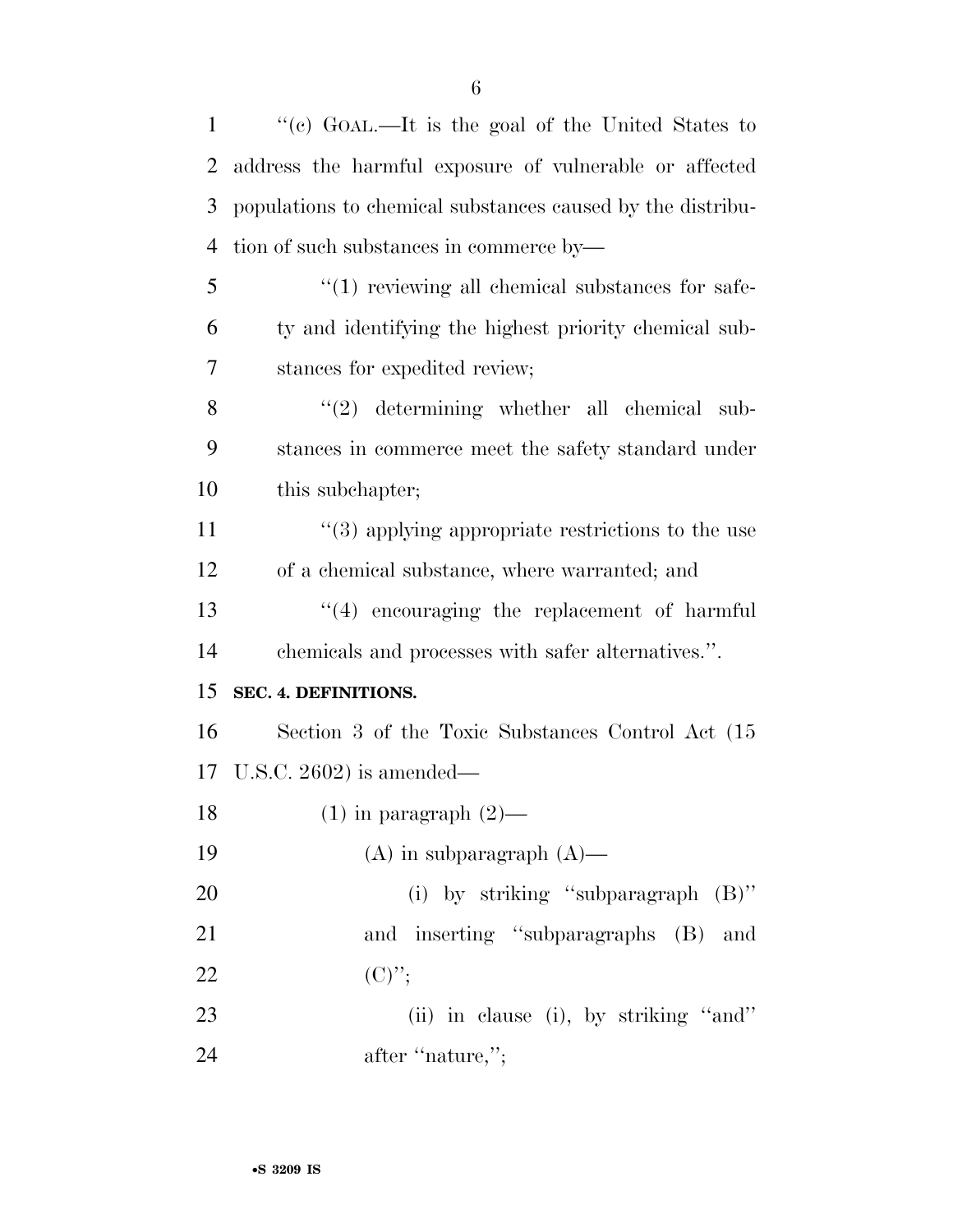| $\mathbf{1}$   | (iii) in clause (ii), by striking the pe-            |
|----------------|------------------------------------------------------|
| $\overline{2}$ | riod at the end and inserting ", and"; and           |
| 3              | (iv) by adding at the end the following              |
| $\overline{4}$ | new clause:                                          |
| 5              | "(iii) any chemical substance<br>con-                |
| 6              | tained in or formed into an article.";               |
| 7              | (B) by adding at the end the following new           |
| 8              | subparagraph:                                        |
| 9              | "(C) Notwithstanding molecular identity,             |
| 10             | the Administrator may determine, under section       |
| 11             | $5(a)(6)$ , that a variant of a chemical substance   |
| 12             | is a new chemical substance.".                       |
| 13             | $(2)$ in paragraph $(4)$ —                           |
| 14             | (A) by striking "or" after "or article;";            |
| 15             | and                                                  |
| 16             | $(B)$ by inserting "; or to export or offer for      |
| 17             | export the substance, mixture, or article" after     |
| 18             | "article after its introduction into commerce";      |
| 19             | $(3)$ in paragraph $(5)$ , by inserting "ambient and |
| 20             | indoor" after "includes water,";                     |
| 21             | $(4)$ in paragraph $(6)$ , by inserting "relating to |
| 22             | a chemical substance or mixture or to the specific   |
| 23             | chemical identity of the chemical substance or mix-  |
| 24             | ture" after "test";                                  |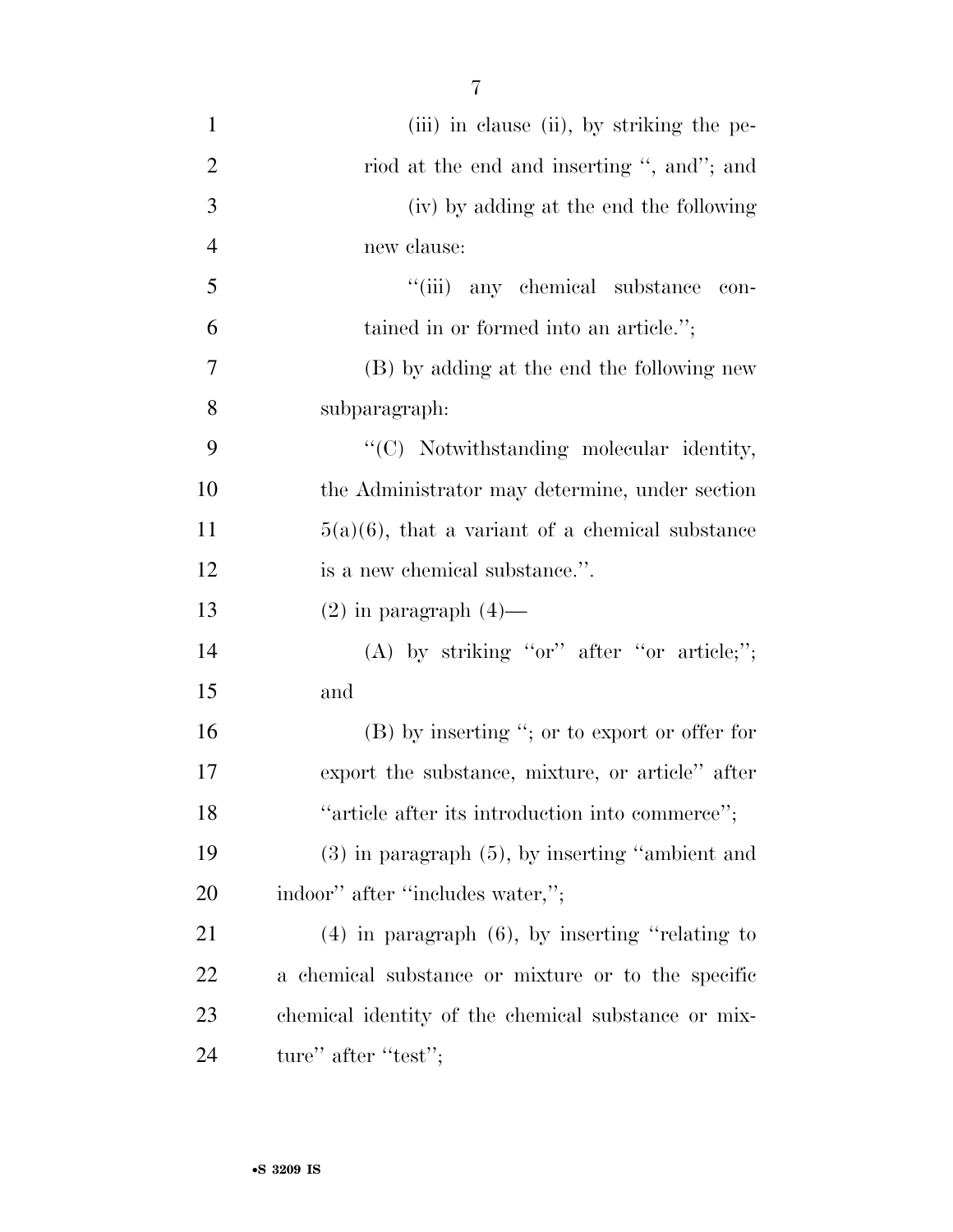| $\mathbf{1}$   | $(5)$ in paragraph $(8)$ , by inserting "The term    |
|----------------|------------------------------------------------------|
| $\overline{2}$ | 'mixture' includes any mixture contained in or       |
| 3              | formed into an article." after "combination were     |
| $\overline{4}$ | combined.";                                          |
| 5              | $(6)$ in paragraph $(9)$ , by striking "which is not |
| 6              | included in the chemical substance list compiled and |
| 7              | published under section 8(b)" and inserting "for     |
| 8              | which the manufacturer or processor of the chemical  |
| 9              | substance has not submitted a declaration under sec- |
| 10             | tion $8(a)$ ";                                       |
| 11             | $(7)$ by striking paragraph $(12)$ ;                 |
| 12             | $(8)$ by redesignating paragraphs $(13)$ and $(14)$  |
| 13             | as paragraphs $(12)$ and $(13)$ , respectively; and  |
| 14             | $(9)$ by adding at the end the following new         |
| 15             | paragraphs:                                          |
| 16             | $((14)$ ADVERSE EFFECT.—The term 'adverse            |
| 17             | effect' means a biochemical change, anatomic         |
| 18             | change, functional impairment, or pathological le-   |
| 19             | sion, or its known precursor, that—                  |
| 20             | $\lq\lq$ affects or alters the performance of        |
| 21             | an anatomic structure of a vital system of an        |
| 22             | organism or progeny of an organism;                  |
| 23             | $\lq\lq$ causes irreversible change in the ho-       |
| 24             | meostasis of an organism;                            |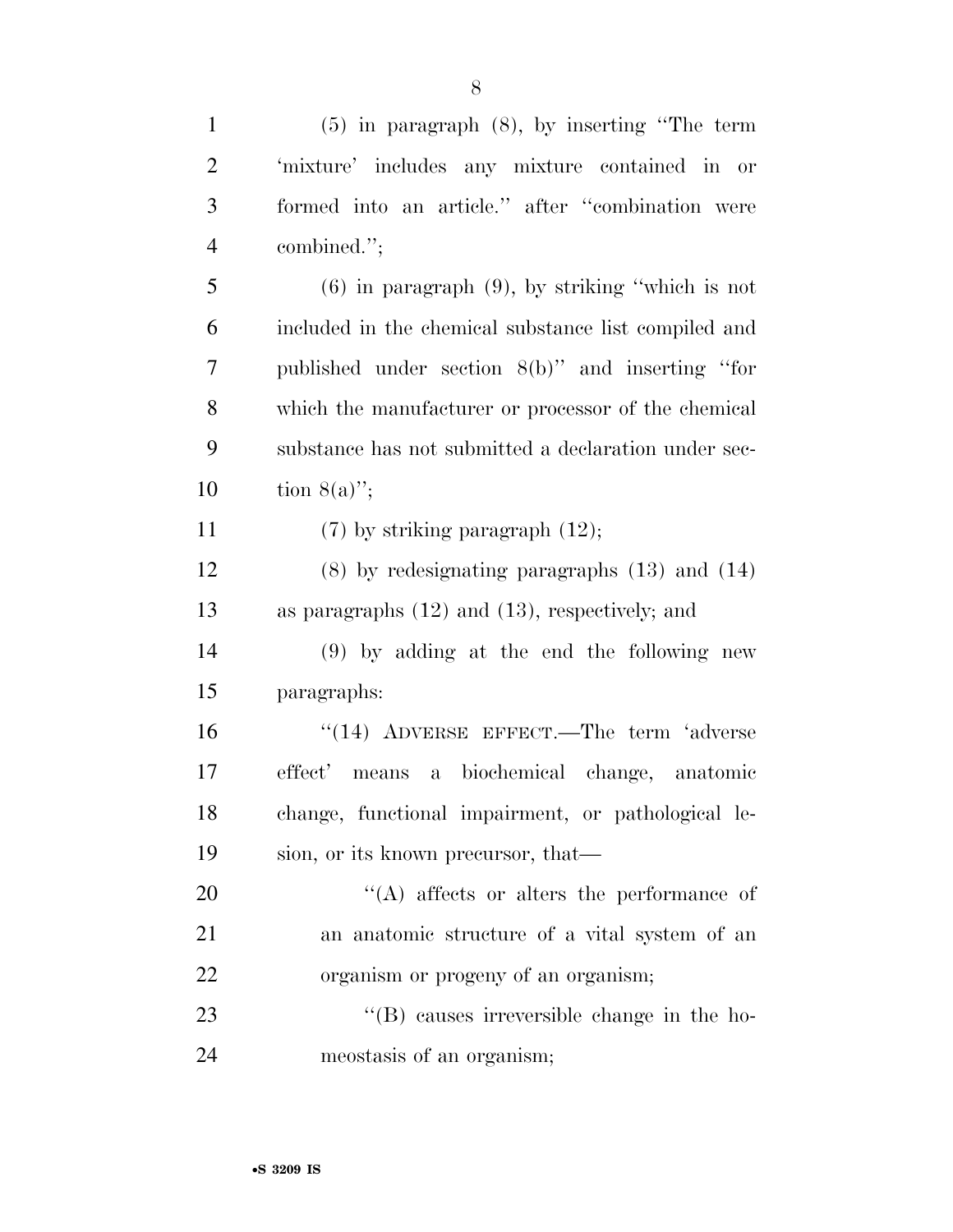| $\mathbf{1}$   | $\lq\lq$ increases the susceptibility of an or-     |
|----------------|-----------------------------------------------------|
| $\overline{2}$ | ganism or progeny of an organism to other           |
| 3              | chemical or biological stressors or reduces the     |
| $\overline{4}$ | ability of an organism or progeny of an orga-       |
| 5              | nism to respond to additional health or environ-    |
| 6              | mental challenges; or                               |
| 7              | $\lq\lq$ (D) affects, alters, or harms the environ- |
| 8              | ment such that the health of humans or other        |
| 9              | organisms is directly or indirectly threatened.     |
| 10             | "(15) AGGREGATE EXPOSURE.—The term 'ag-             |
| 11             | gregate exposure' means all exposure to-            |
| 12             | $\lq\lq$ a chemical substance or mixture from       |
| 13             | the manufacture, processing, distribution, use,     |
| 14             | and disposal of a chemical substance that is not    |
| 15             | considered to be a chemical substance under         |
| 16             | this chapter solely because of the use of the       |
| 17             | substance as or in a food, food additive, cos-      |
| 18             | metic, or device (as such terms are defined in      |
| 19             | section 201 of the Federal Food, Drug, and          |
| 20             | Cosmetic Act (21 U.S.C. 321));                      |
| 21             | $\lq\lq (B)$ all other sources of the chemical sub- |
| 22             | stance under subparagraph (A), including—           |
| 23             | "(i) contamination of food, air, water,             |
| 24             | soil, and house dust from current or prior          |
| 25             | uses or activity;                                   |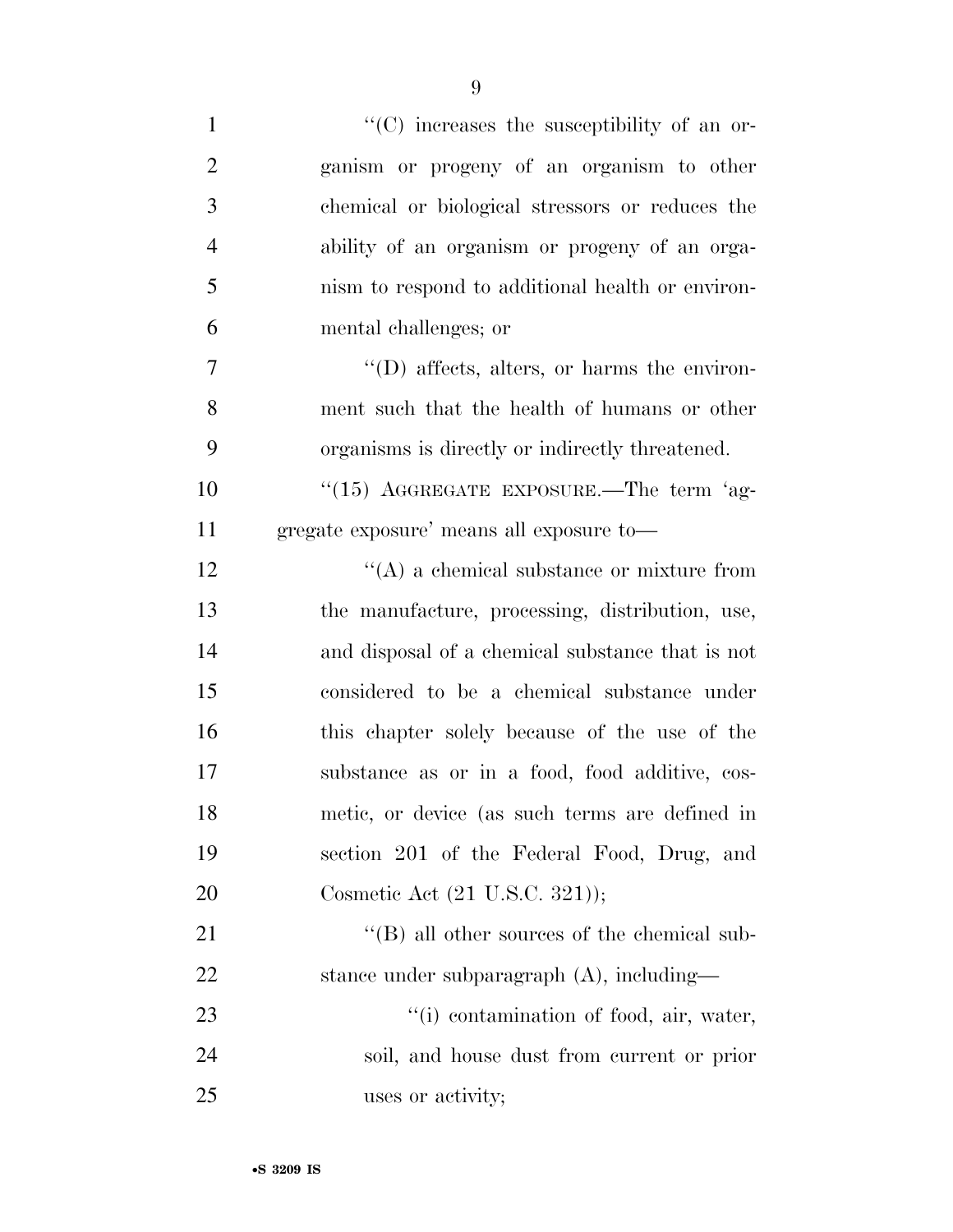| $\mathbf{1}$   | "(ii) accidental releases;                            |
|----------------|-------------------------------------------------------|
| $\overline{2}$ | "(iii) permitted sources of pollution;                |
| 3              | "(iv) nonpoint sources of pollution;                  |
| $\overline{4}$ | and                                                   |
| 5              | "(v) documented background levels                     |
| 6              | from natural and anthropogenic sources;               |
| $\overline{7}$ | and                                                   |
| 8              | $\cdot$ (C) any mixture containing the chemical       |
| 9              | substance under subparagraph $(A)$ .                  |
| 10             | $\cdot$ (16) BIOACCUMULATIVE.—The term<br>'bio-       |
| 11             | accumulative' has the meaning given to such term in   |
| 12             | the policy statement entitled 'Category for Per-      |
| 13             | sistent, Bioaccumulative, and Toxic New Chemical      |
| 14             | Substances' (64 Fed. Reg. 60194, Nov. 4, 1999).       |
| 15             | The Administrator may issue a rule to update the      |
| 16             | definition of such term for purposes of this chapter. |
| 17             | "(17) CHEMICAL IDENTITY.—The term 'chem-              |
| 18             | ical identity' includes the following—                |
| 19             | $\lq\lq$ with respect to a chemical substance,        |
| 20             | each common and trade name of the chemical            |
| 21             | substance;                                            |
| 22             | $\lq\lq$ (B) with respect to a chemical substance,    |
| 23             | the name of the chemical substance appearing          |
| 24             | in International Union of Pure and Applied            |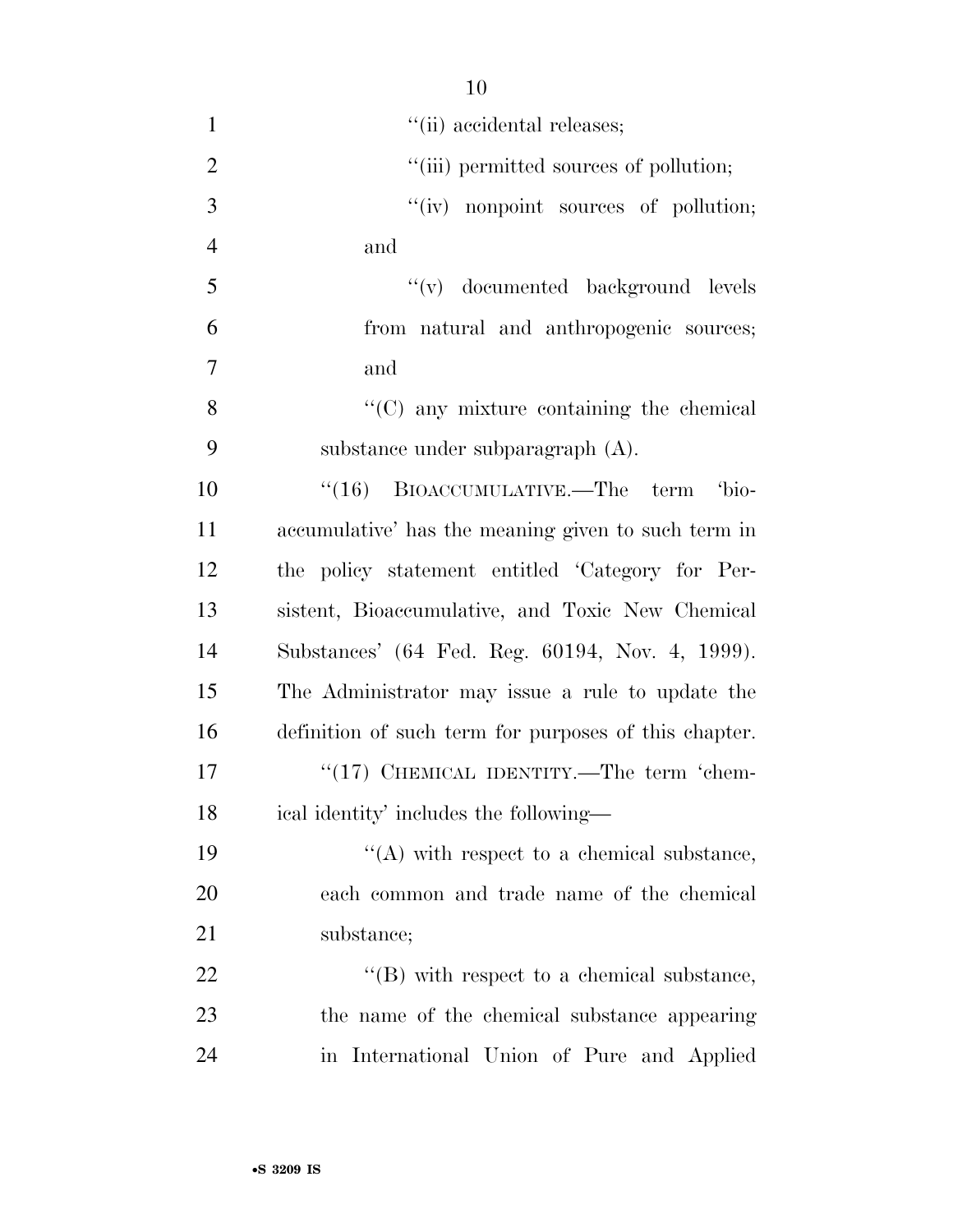| $\mathbf{1}$   | Chemistry nomenclature and the most current          |
|----------------|------------------------------------------------------|
| $\overline{2}$ | Collective Index format;                             |
| 3              | $\lq\lq$ (C) with respect to a chemical substance,   |
| $\overline{4}$ | each Chemical Abstracts Service registration         |
| 5              | number of the chemical substance;                    |
| 6              | $\lq\lq$ (D) with respect to a chemical substance,   |
| 7              | the molecular structure of the chemical sub-         |
| 8              | stance;                                              |
| 9              | $\lq\lq(E)$ with respect to a mixture, the chem-     |
| 10             | ical identities of the mixture's component chem-     |
| 11             | ical substances; and                                 |
| 12             | $\lq\lq(F)$ with respect to a mixture, the propor-   |
| 13             | tions the mixture's component chemical sub-          |
| 14             | stances.                                             |
| 15             | "(18) CUMULATIVE EXPOSURE.—The term 'cu-             |
| 16             | mulative exposure' means the sum of aggregate ex-    |
| 17             | posure to-                                           |
| 18             | $H(A)$ each of the chemical substances that          |
| 19             | are known or suspected to contribute appre-          |
| 20             | ciably to the risk of an adverse effect; and         |
| 21             | "(B) mixtures containing chemical sub-               |
| 22             | stances described under subparagraph $(A)$ .         |
| 23             | "(19) END CONSUMER.—The term 'end con-               |
| 24             | sumer' means an individual or other entity that pur- |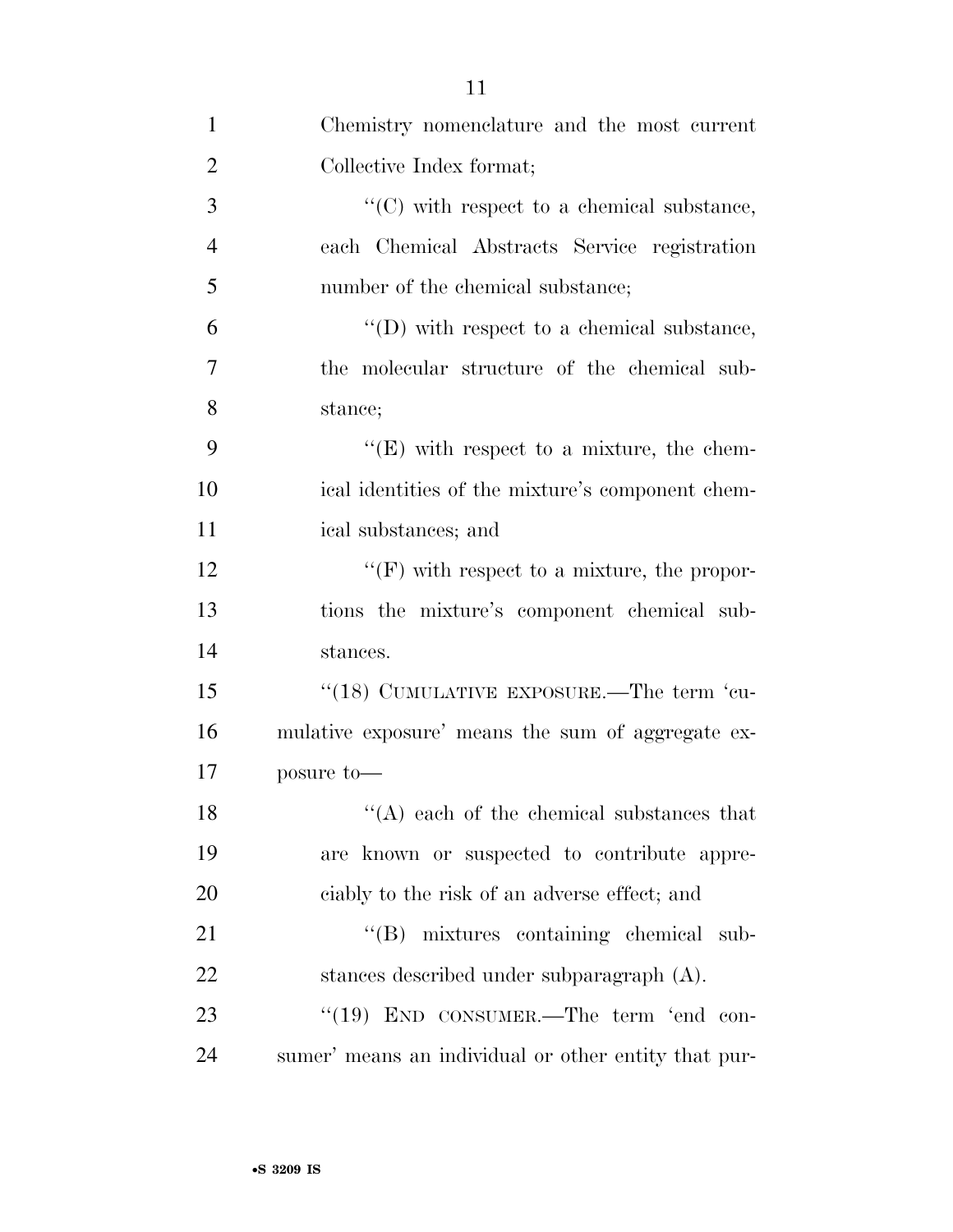chases and uses or consumes a chemical substance, mixture, or article.

 ''(20) FEDERAL AGENCY.—The term 'Federal agency' means any department, agency, or other in- strumentality of the Federal Government, any inde- pendent agency or establishment of the Federal Gov- ernment including any Government corporation, and the Government Printing Office.

9 "(21) PERSISTENT.—The term 'persistent' has the meaning given to such term in the policy state- ment entitled 'Category for Persistent, Bioaccumula- tive, and Toxic New Chemical Substances' (64 Fed. Reg. 60194, Nov. 4, 1999). The Administrator may issue a rule to update the definition of such term for purposes of this chapter.

 ''(22) PERSON.—The term 'person' means an individual, trust, firm, joint stock company, corpora- tion (including a Government corporation), partner- ship, association, State, municipality, commission, political subdivision of a State, or any interstate body and shall include each Federal agency and any officer, agent, or employee thereof.

23 "(23) REASONABLE CERTAINTY OF NO HARM.— The term 'reasonable certainty of no harm' means, in establishing whether a chemical substance or mix-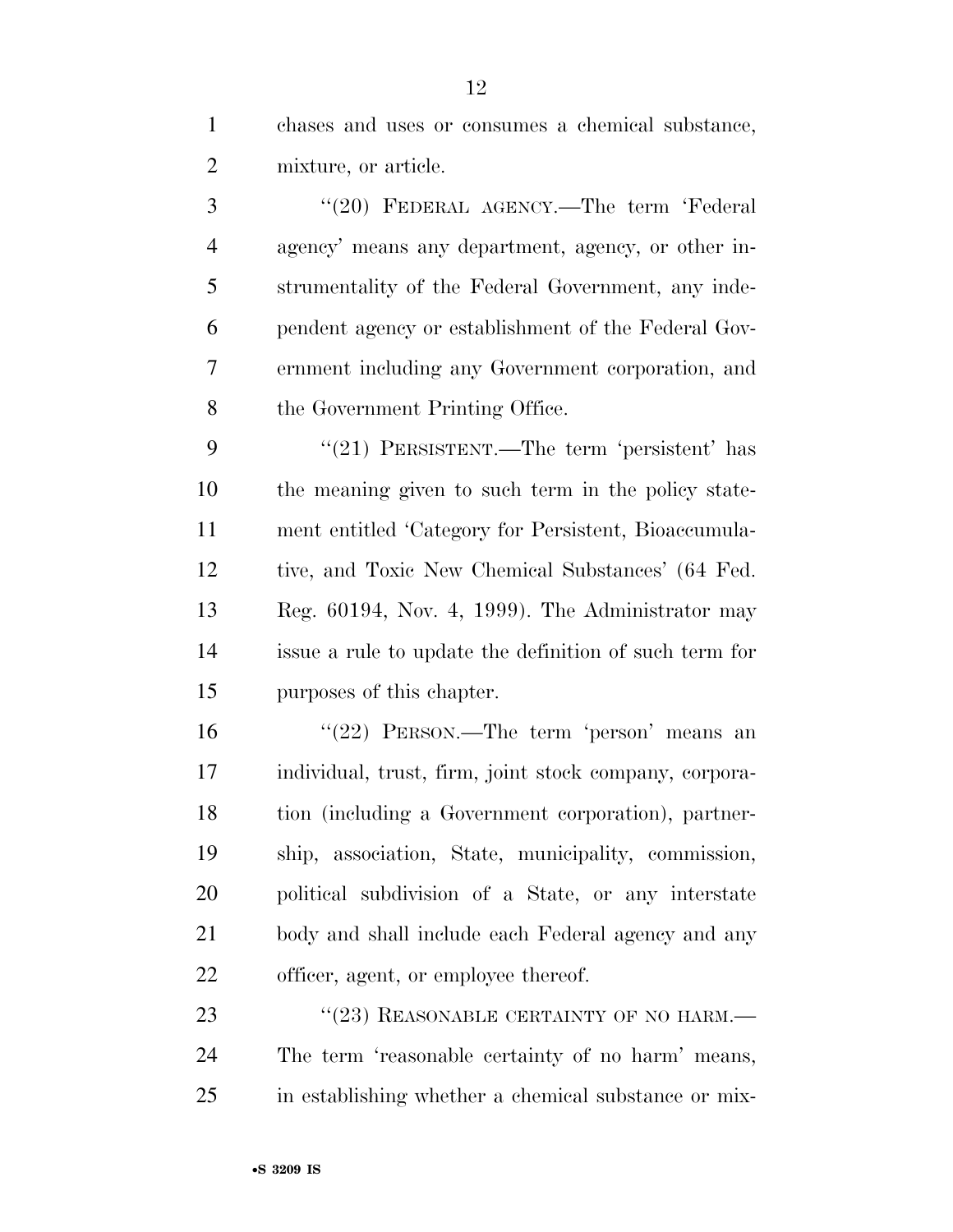| $\mathbf{1}$   | meets the safety standard under this sub-<br>ture      |
|----------------|--------------------------------------------------------|
| $\overline{2}$ | chapter, that aggregate exposure and cumulative ex-    |
| 3              | posure of the general population or of any vulnerable  |
| $\overline{4}$ | population to the chemical substance or mixture pre-   |
| 5              | sents a negligible risk of any adverse effect on the   |
| 6              | general population or a vulnerable population.         |
| 7              | $\frac{1}{24}$ SPECIAL<br>SUBSTANCE<br>CHARACTERIS-    |
| 8              | TICS.—The term 'special substance characteristics'     |
| 9              | means, such physical, chemical, or biological charac-  |
| 10             | teristics, other than molecular identity, that the Ad- |
| 11             | ministrator determines, by order or rule, may signifi- |
| 12             | cantly affect the risks posed by substances exhibiting |
| 13             | those characteristics. In determining the existence of |
| 14             | special substance characteristics, the Administrator   |
| 15             | may consider—                                          |
| 16             | $\lq\lq$ size or size distribution;                    |
| 17             | $\lq\lq$ (B) shape and surface structure;              |
| 18             | $\lq\lq$ (C) reactivity; and                           |
| 19             | $\lq\lq$ (D) any other properties that may signifi-    |
| 20             | cantly affect the risks posed.                         |
| 21             | " $(25)$ TOXIC.—The term 'toxic', with respect to      |
| 22             | a chemical substance or mixture, means that the        |
| 23             | chemical substance or mixture has a toxicological      |
| 24             | property-                                              |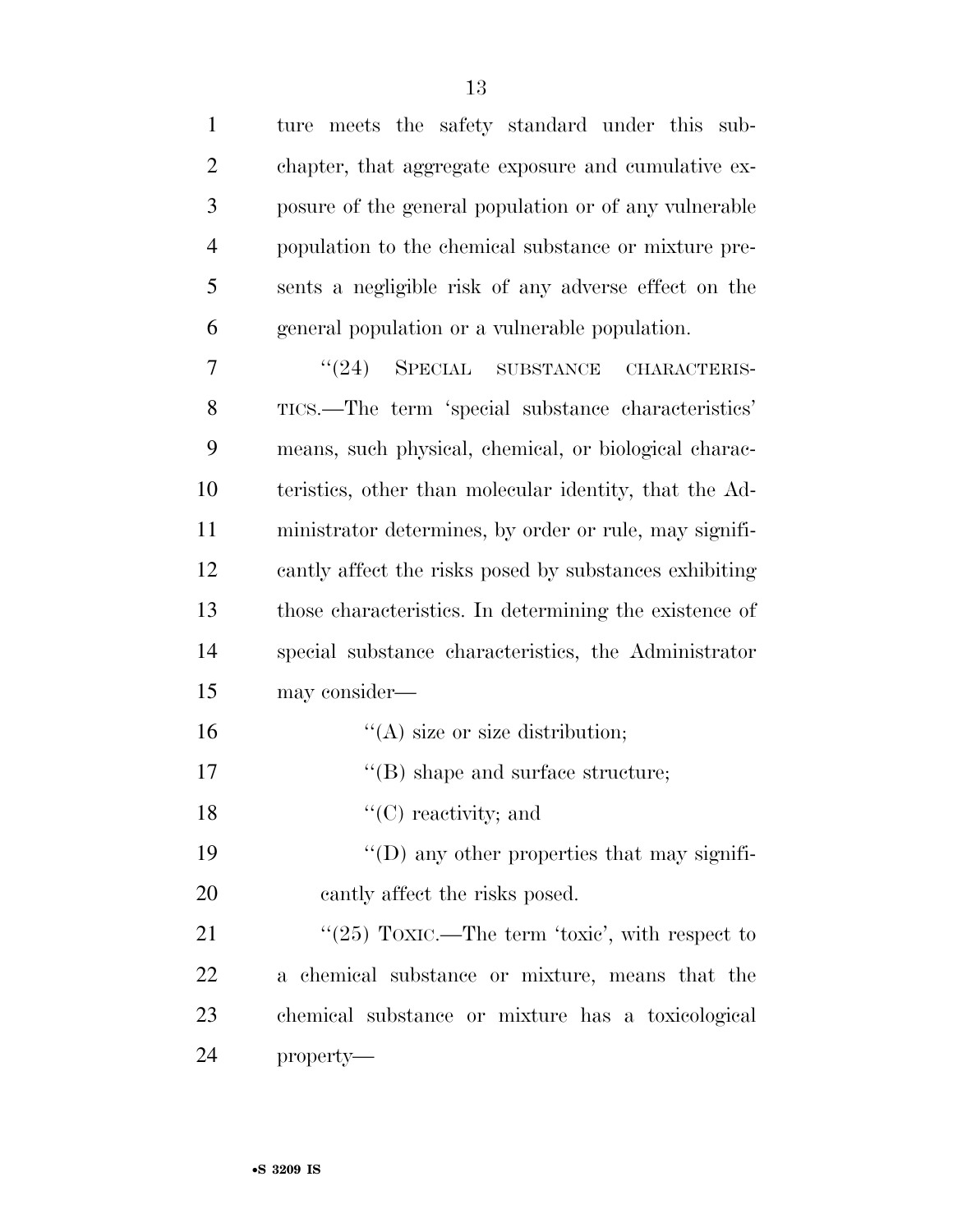| $\mathbf{1}$   | "(A) meeting the criteria for Category 1 or          |
|----------------|------------------------------------------------------|
| $\overline{2}$ | Category 2 for any of the toxicity endpoints es-     |
| 3              | tablished by the Globally Harmonized System          |
| $\overline{4}$ | for the Classification and Labeling of Haz-          |
| 5              | ardous Substances;                                   |
| 6              | $\lq$ (B) that causes an adverse effect that has     |
| $\overline{7}$ | been demonstrated in humans or other exposed         |
| 8              | organisms; or                                        |
| 9              | $\lq\lq$ (C) for which the weight of evidence        |
| 10             | (such as demonstration of such an adverse ef-        |
| 11             | fect as described in clause (i) in laboratory        |
| 12             | studies or data for a chemical from the same         |
| 13             | chemical class that exhibits such an adverse ef-     |
| 14             | fect) demonstrates the potential for an adverse      |
| 15             | effect in humans or other exposed organisms.         |
| 16             | "(26) TOXICOLOGICAL PROPERTY.—The term               |
| 17             | 'toxicological property' means actual or potential   |
| 18             | toxicity or other adverse effects of a chemical sub- |
| 19             | stance or mixture, including actual or potential ef- |
| 20             | fects of exposure to a chemical substance or mixture |
| 21             | $on$ —                                               |
| 22             | $\lq\lq$ mortality;                                  |
| 23             | "(B) morbidity, including carcinogenesis;            |
| 24             | $\lq\lq$ reproduction;                               |
| 25             | $\lq\lq$ (D) growth and development;                 |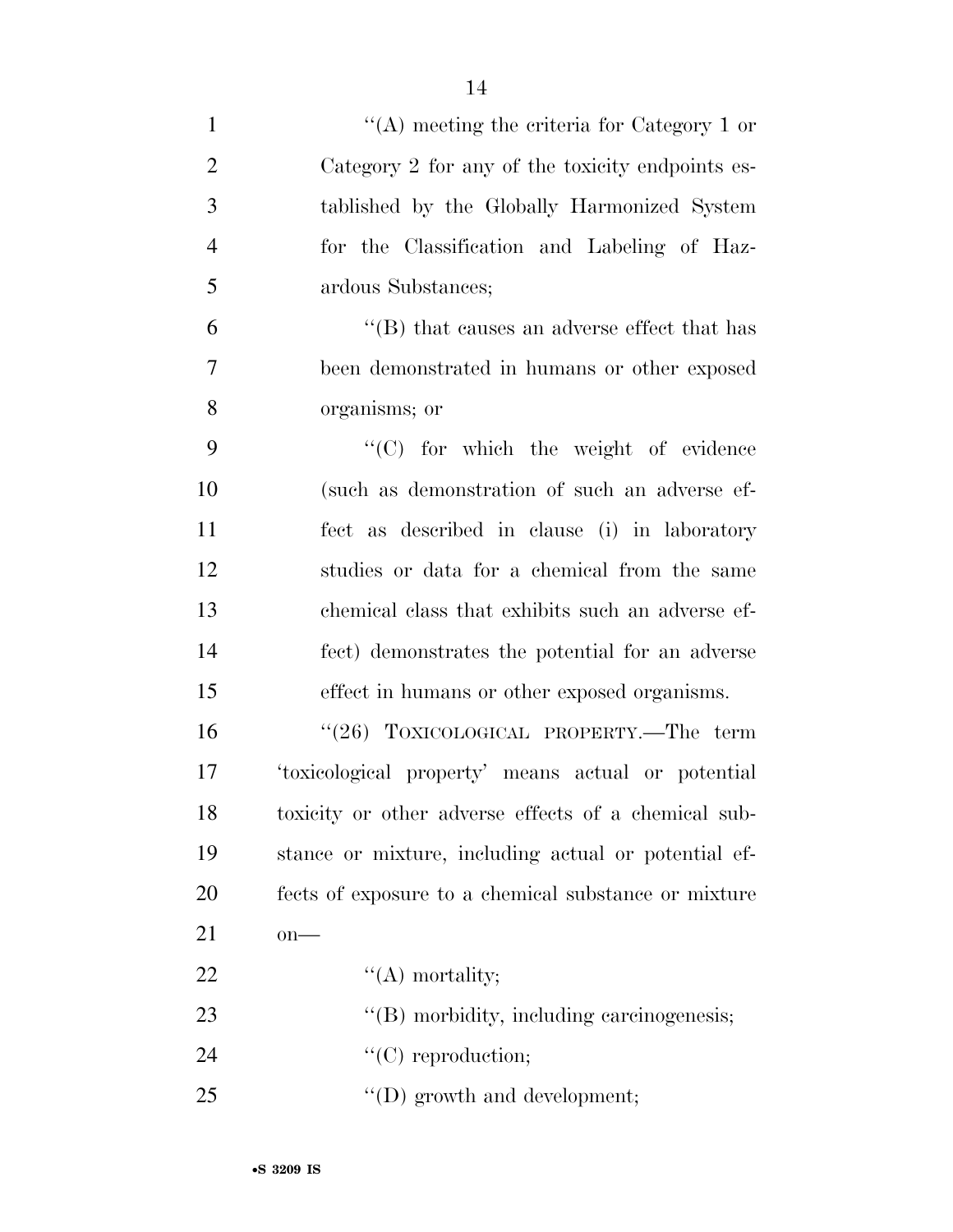| $\mathbf{1}$   | $\lq\lq(E)$ the immune system;                        |
|----------------|-------------------------------------------------------|
| $\overline{2}$ | $\lq\lq(F)$ the endocrine system;                     |
| 3              | $\lq\lq(G)$ the brain or nervous system;              |
| $\overline{4}$ | $\lq\lq (H)$ other organ systems; or                  |
| 5              | "(I) any other biological functions in hu-            |
| 6              | mans or nonhuman organisms.                           |
| 7              | " $(27)$ VULNERABLE POPULATION.—The term              |
| 8              | 'vulnerable population' means a population that is    |
| 9              | subject to a disproportionate exposure to, or poten-  |
| 10             | tial for a disproportionate adverse effect from expo- |
| 11             | sure to, a chemical substance or mixture, includ-     |
| 12             | $ing$ —                                               |
| 13             | $\lq\lq$ infants, children, and adolescents;          |
| 14             | $\lq\lq$ (B) pregnant women;                          |
| 15             | " $(C)$ elderly;                                      |
| 16             | "(D) individuals with preexisting medical             |
| 17             | conditions;                                           |
| 18             | $\lq\lq$ (E) workers that work with chemical sub-     |
| 19             | stance and mixtures; and                              |
| 20             | $\lq\lq(F)$ members of any other appropriate          |
| 21             | population identified by the Administrator.".         |
| 22             | SEC. 5. MINIMUM DATA SET AND TESTING OF CHEMICAL      |
| 23             | SUBSTANCES AND MIXTURES.                              |
| 24             | Section 4 of the Toxic Substances Control Act (15     |
| 25             | U.S.C. 2603) is amended to read as follows:           |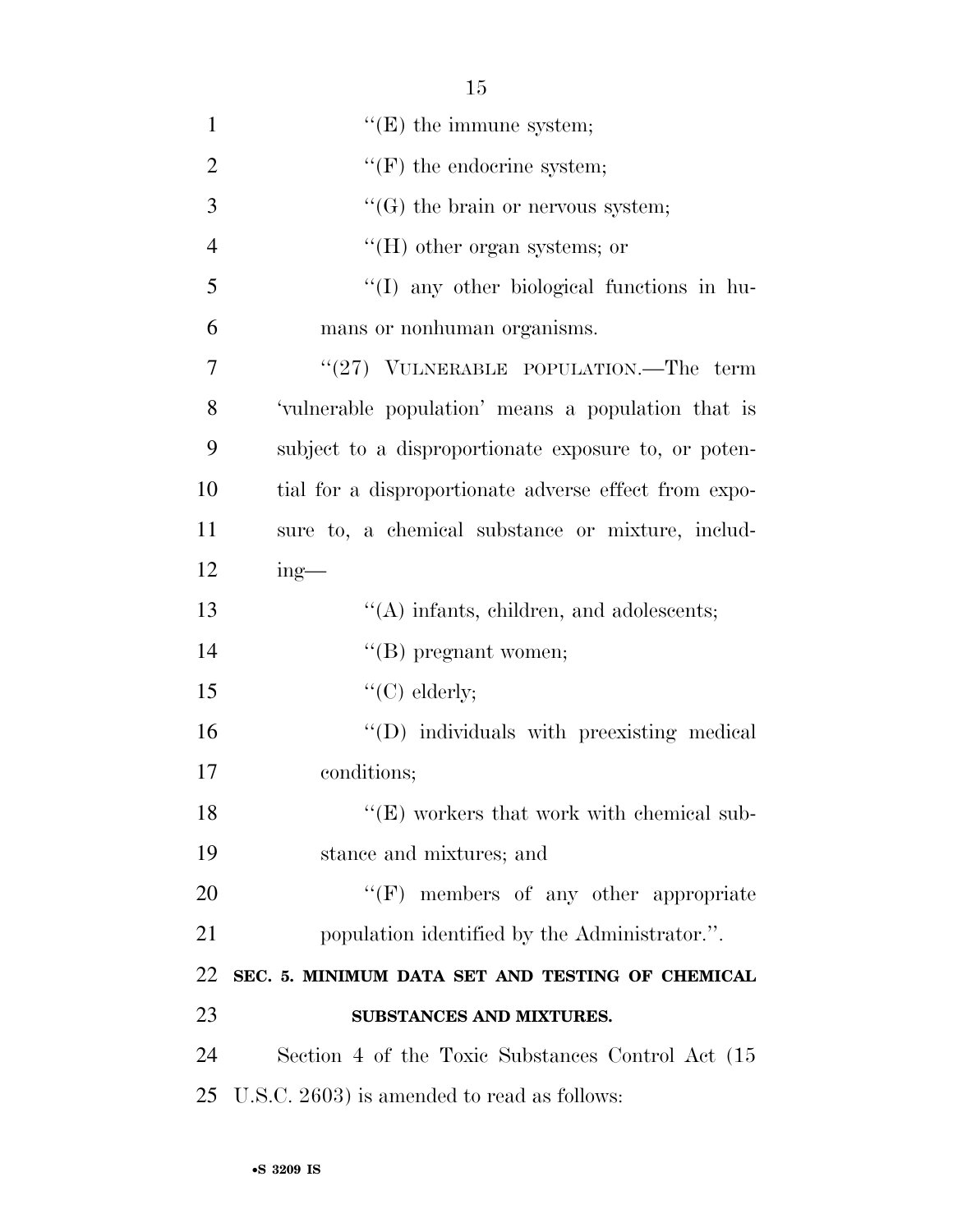### **''SEC. 4. MINIMUM DATA SET AND TESTING OF CHEMICAL**

#### **SUBSTANCES AND MIXTURES.**

"(a) MINIMUM DATA SET.—

 ''(1) MINIMUM DATA SET RULE.—Not later than 1 year after the date of enactment of the Safe Chemicals Act of 2010, the Administrator shall es- tablish, by rule, the data that constitute the min- imum data set for chemical substances and mix- tures. The rule shall require submission of a min- imum data set including information on substance characteristics and on hazard, exposure, and use of chemical substances and mixtures that the Adminis- trator anticipates will be useful in conducting safety standard determinations pursuant to section 6(b) or carrying out any provision of this chapter. The rule shall also establish requirements for manufacturers and processors to update their minimum data set submissions, as appropriate. The rule may provide for varied or tiered testing for different chemical substances, mixtures or categories of chemical sub- stances and mixtures. Studies conducted to satisfy 22 such data requirements shall be conducted in accord-ance with section 31.

24 ''(2) SUBMISSION OF MINIMUM DATA SET.—The manufacturers and processors of a chemical sub-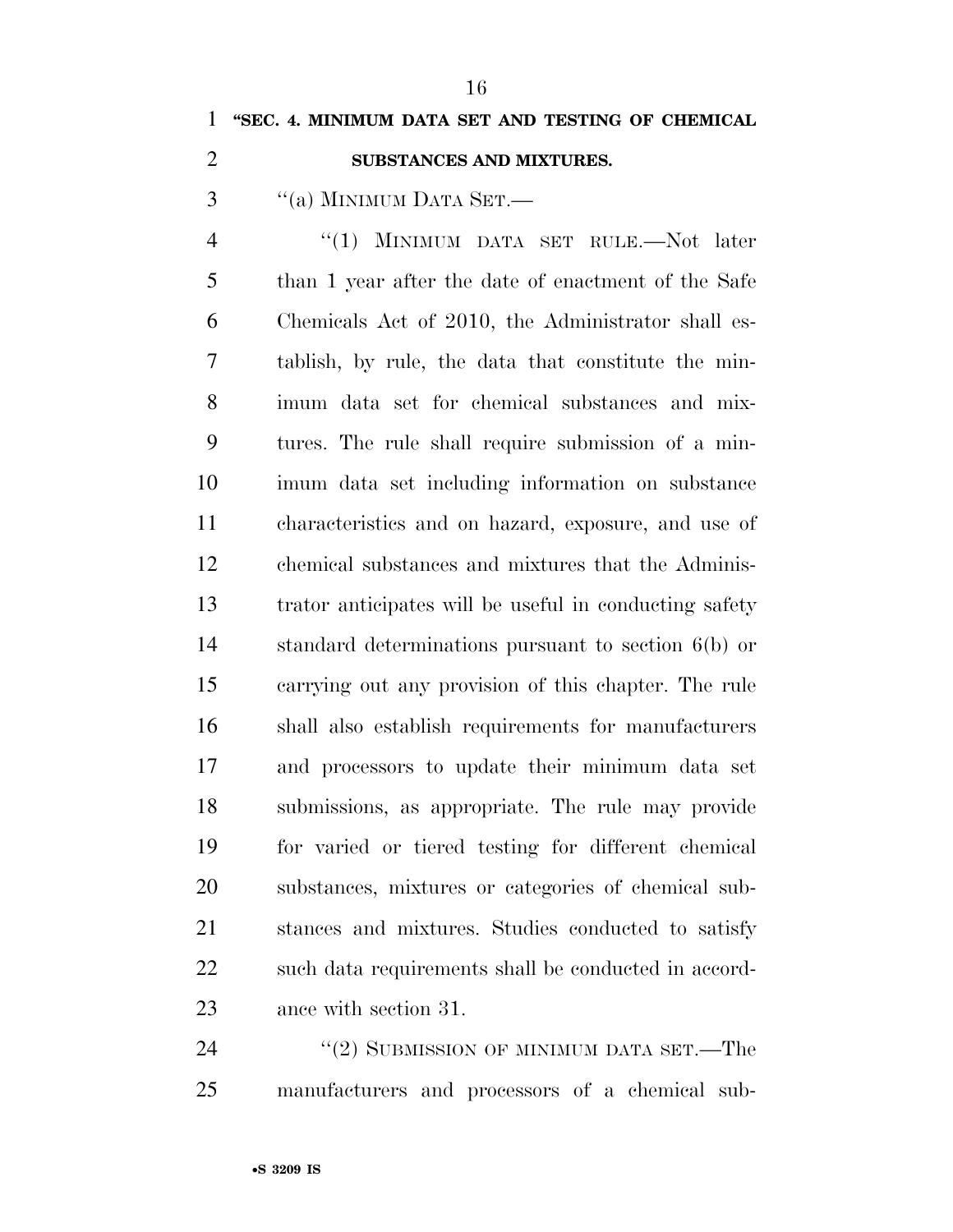| $\mathbf{1}$   | stance shall submit the minimum data set for the      |
|----------------|-------------------------------------------------------|
| $\overline{2}$ | chemical substance to the Administrator by-           |
| 3              | "(A) 18 months after the date on which                |
| $\overline{4}$ | the Administrator places the chemical substance       |
| 5              | on the priority list; or                              |
| 6              | $\lq\lq$ for a new chemical substance, the            |
| $\overline{7}$ | date on which the notice required in section          |
| 8              | $5(b)(1)$ is filed.                                   |
| 9              | "(3) PROHIBITION.—The Administrator may,              |
| 10             | by order, prohibit a manufacturer or processor in     |
| 11             | violation of paragraph (2) from manufacturing,        |
| 12             | processing, or distributing in commerce the chemical  |
| 13             | substance or any mixture or article containing the    |
| 14             | chemical substance, except as authorized under sec-   |
| 15             | tion $6(e)$ .                                         |
| 16             | $``$ (b) TESTING.—                                    |
| 17             | " $(1)$ In GENERAL.—The Administrator may, by         |
| 18             | rule or order, require testing with respect to any    |
| 19             | chemical substance or mixture, and the submission     |
| 20             | of test results by a specified date, as necessary for |
| 21             | making any determination or carrying out any provi-   |
| 22             | sion of this chapter. Nothing in this paragraph shall |
| 23             | be construed as limiting the Administrator's author-  |
| 24             | ity under paragraph (2).                              |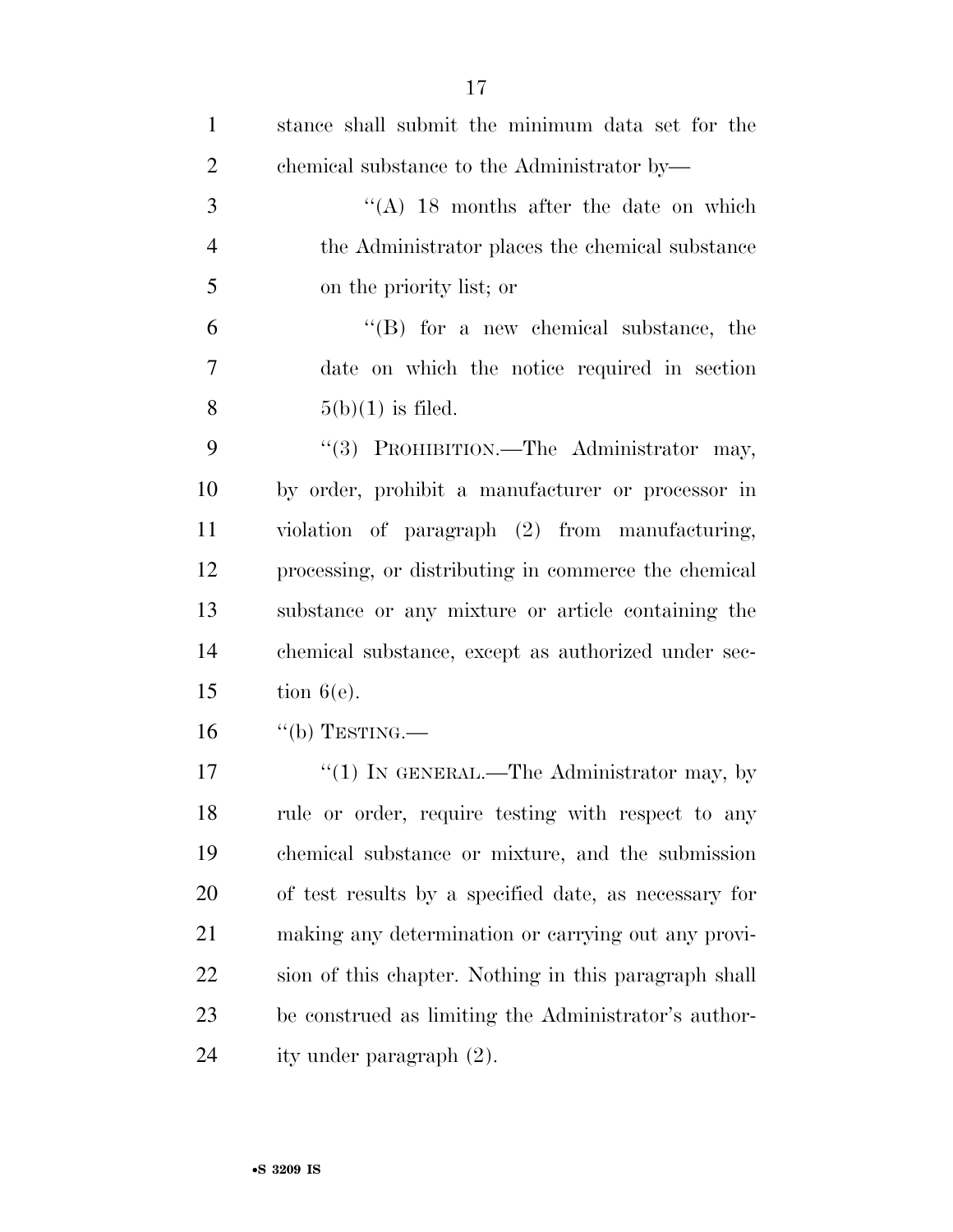1 ''(2) SAMPLE SUBMISSION.—The Administrator may, by rule or order require the submission of a sample of any chemical substance or mixture in such manner as enables the Administrator to conduct such tests as are necessary for making any deter- mination or carrying out any provision of this chap- ter. Nothing in this paragraph shall be construed as limiting the Administrator's authority under para-graph (1).

 $(3)$  PROHIBITION.—The Administrator may, by order, prohibit a manufacturer or processor in violation of a rule or order under paragraph (1) from manufacturing, processing, or distributing in commerce the chemical substance or any mixture or article containing the chemical substance, except as authorized under section 6(e).

 $\frac{17}{2}$  EXEMPTION.—If a manufacturer or proc- essor has submitted a declaration of cessation of manufacture or processing under section 8(a)(3) for a chemical substance, the manufacturer or processor shall be exempted from the requirements of this sub-section.

23 "(c) TEST RULES OR ORDERS.—

24 ''(1) A rule or order under subsection (b) shall include—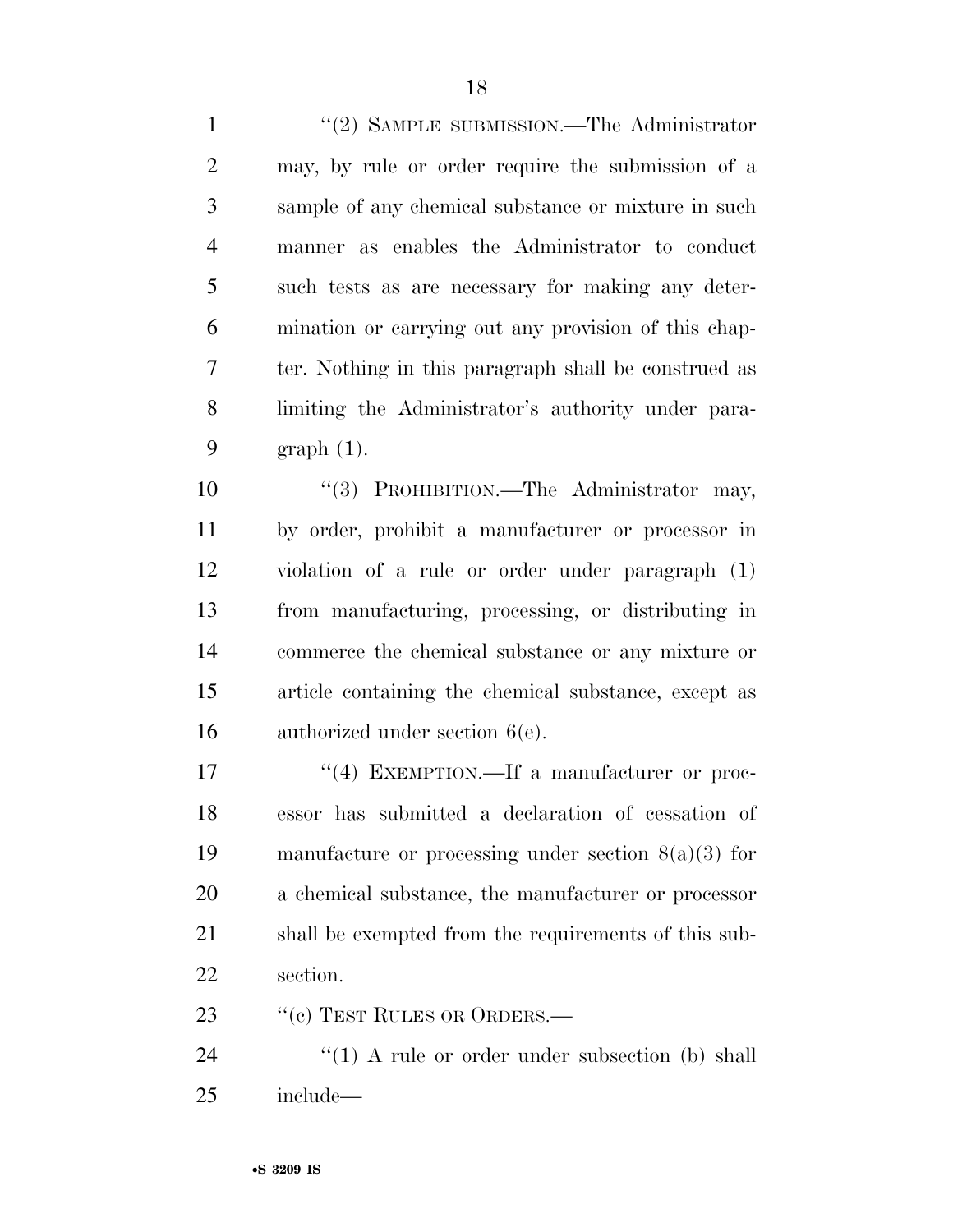| $\mathbf{1}$   | $\lq\lq$ identification of the chemical sub-             |
|----------------|----------------------------------------------------------|
| $\overline{2}$ | stance or mixture for which testing is required          |
| 3              | under the rule or order;                                 |
| $\overline{4}$ | $\lq\lq (B)$ standards for the development of test       |
| 5              | data for such substance or mixture; and                  |
| 6              | $\lq\lq$ (C) a specification of the period (which        |
| 7              | period may not be of unreasonable duration)              |
| 8              | within which the persons required to conduct             |
| 9              | the testing shall submit to the Administrator            |
| 10             | data developed in accordance with the stand-             |
| 11             | ards referred to in subparagraph (B).                    |
| 12             | In determining the standards and period to be in-        |
| 13             | cluded, pursuant to subparagraphs $(B)$ and $(C)$ , in   |
| 14             | a rule or order under subsection (b), the Administra-    |
| 15             | tor's considerations shall include the relative costs of |
| 16             | the various test protocols and methodologies which       |
| 17             | may be required under the rule or order and the rea-     |
| 18             | sonably foreseeable availability of the facilities and   |
| 19             | personnel needed to perform the testing required         |
| 20             | under the rule. Any such rule or order may require       |
| 21             | the submission to the Administrator of preliminary       |
| 22             | data during the period prescribed under subpara-         |
| 23             | graph(C).                                                |
| 24             | $"(2)$ TYPES OF HEALTH AND ENVIRONMENTAL                 |

INFORMATION.—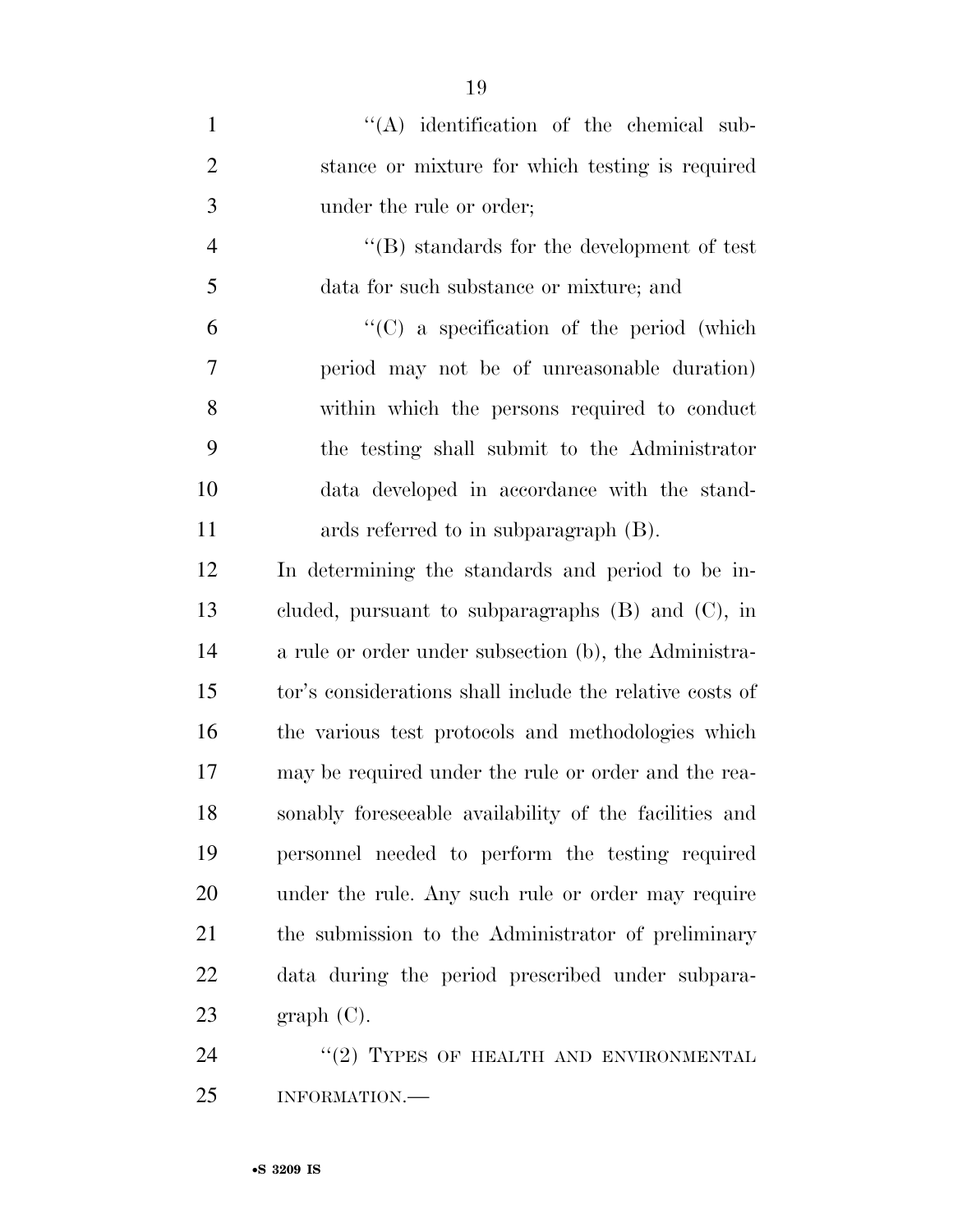| $\mathbf{1}$   | "(A) IN GENERAL.—The types of health           |
|----------------|------------------------------------------------|
| $\overline{2}$ | and environmental information for which stand- |
| 3              | ards for the development of test data may be   |
| $\overline{4}$ | prescribed include—                            |
| 5              | "(i) information pertaining to carcino-        |
| 6              | genesis, mutagenesis, teratogenesis, behav-    |
| 7              | ioral disorders, cumulative or synergistic     |
| 8              | effects, and any other effect which may be     |
| 9              | considered in a safety determination;          |
| 10             | "(ii) information pertaining to expo-          |
| 11             | sure to the chemical substance or mixture,     |
| 12             | including information regarding the pres-      |
| 13             | ence of the chemical or mixture in human       |
| 14             | blood, fluids, or tissue; and                  |
| 15             | "(iii) information pertaining to-              |
| 16             | $\lq\lq$ (I) bioaccumulation;                  |
| 17             | $\lq\lq$ (II) persistence;                     |
| 18             | "(III) acute toxicity;                         |
| 19             | "(IV) subacute toxicity;                       |
| 20             | $\lq\lq$ (V) chronic toxicity; and             |
| 21             | "(VI) any other characteristic                 |
| 22             | which may present an adverse effect.           |
| 23             | $\lq\lq$ (B) METHODOLOGIES.—                   |
| 24             | "(i) IN GENERAL.—The Administrator             |
| 25             | may prescribe methodologies in standards       |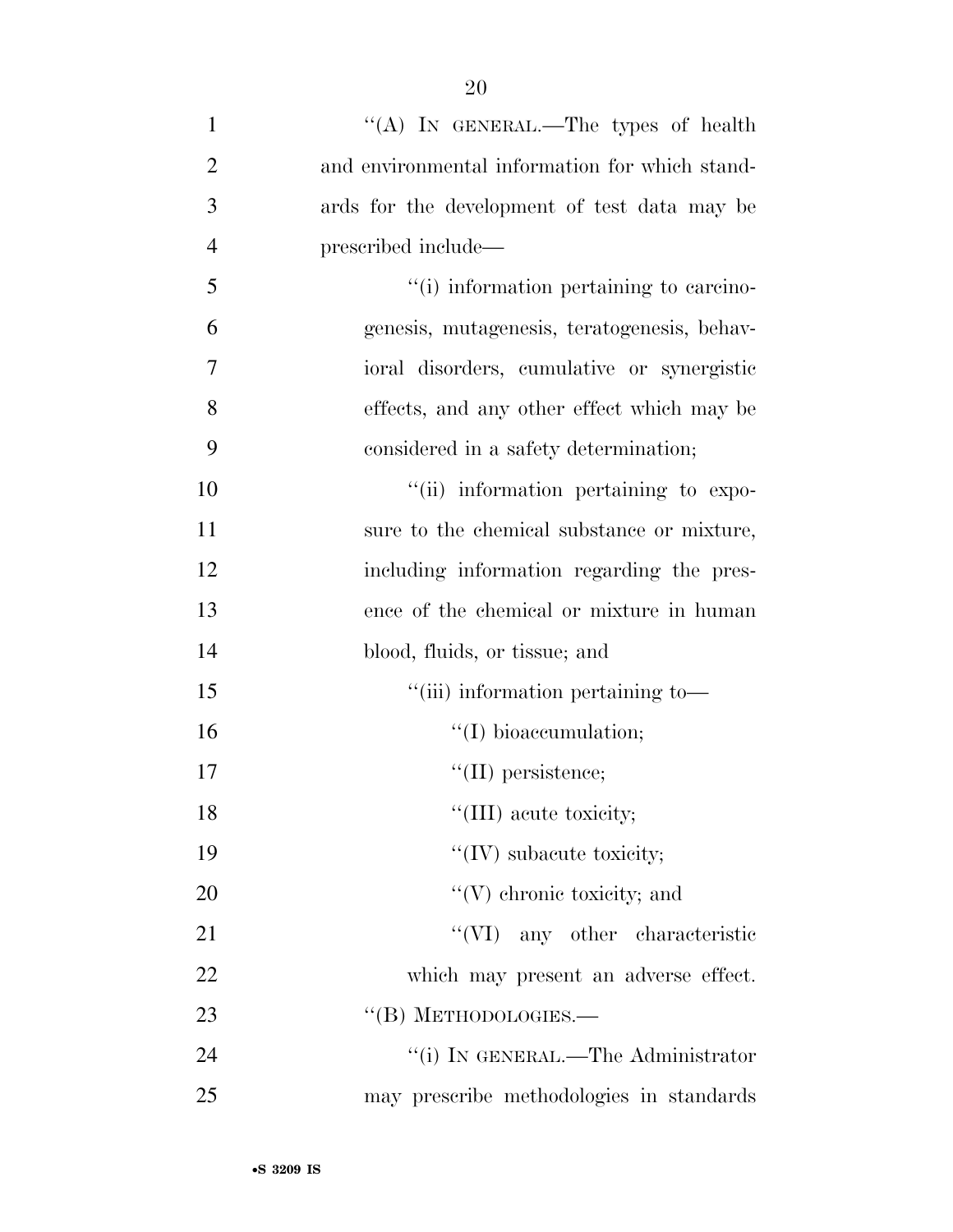| $\mathbf{1}$   | for the development of test data includ-       |
|----------------|------------------------------------------------|
| $\overline{2}$ | $ing$ —                                        |
| 3              | "(I) epidemiologic studies;                    |
| $\overline{4}$ | $\lq\lq$ (II) biomonitoring studies;           |
| 5              | "(III) serial or hierarchical tests;           |
| 6              | $\lq\lq$ (IV) in vitro tests; and              |
| $\overline{7}$ | $``(V)$ whole animal tests, con-               |
| 8              | sistent with section 31.                       |
| 9              | "(ii) REQUIREMENT.—Prior to pre-               |
| 10             | scribing epidemiologic studies of employ-      |
| 11             | ees, the Administrator shall consult with      |
| 12             | the Director of the National Institute for     |
| 13             | Occupational Safety and Health.                |
| 14             | "(C) REVIEW.—Periodically, but not less        |
| 15             | frequently than once every 3 years, the Admin- |
| 16             | istrator shall—                                |
| 17             | "(i) review the adequacy of the stand-         |
| 18             | ards for development of data prescribed in     |
| 19             | rules under subsection (a); and                |
| 20             | "(ii) if necessary, institute pro-             |
| 21             | ceedings to make appropriate revisions of      |
| 22             | the standards.                                 |
| 23             | "(3) PERSONS REQUIRED TO CONDUCT TESTS         |
| 24             | AND SUBMIT DATA.-                              |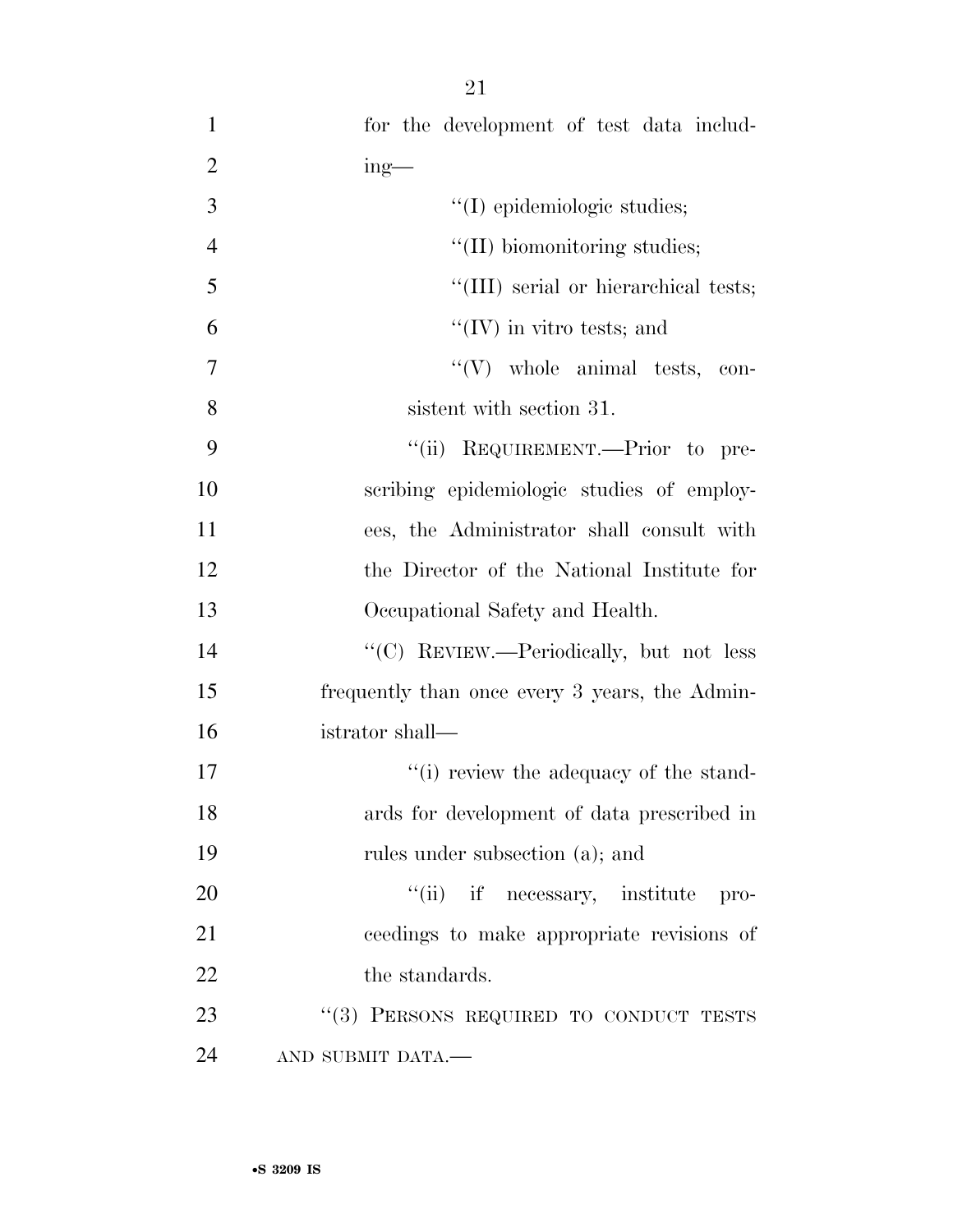| $\mathbf{1}$   | "(A) IN GENERAL.—Except as provided in            |
|----------------|---------------------------------------------------|
| $\overline{2}$ | subparagraph (B), a rule or order under sub-      |
| 3              | section (b) respecting a chemical substance or    |
| $\overline{4}$ | mixture shall specify the persons required to     |
| 5              | conduct tests and submit data to the Adminis-     |
| 6              | trator on the substance or mixture.               |
| 7              | "(B) EXCEPTION.—The Administrator                 |
| 8              | may permit 2 or more of the persons described     |
| 9              | in subparagraph $(A)$ to designate 1 of the per-  |
| 10             | sons or a qualified third party to conduct the    |
| 11             | tests and submit the data on behalf of the per-   |
| 12             | sons making the designation.                      |
| 13             | "(C) LIABILITY.—All persons described in          |
| 14             | subparagraphs $(A)$ and $(B)$ shall remain liable |
| 15             | for compliance with any requirements subject to   |
| 16             | the designation.                                  |
| 17             | "(4) EXPIRATION OF RULES AND ORDERS.-             |
| 18             | "(A) IN GENERAL.—Any rule or order                |
| 19             | under subsection (b) that requires the testing    |
| 20             | and submission of data with respect to a par-     |
| 21             | ticular chemical substance or mixture shall ex-   |
| 22             | pire at the end of the reimbursement period (as   |
| 23             | defined in subsection $(d)(3)$ that is applicable |
| 24             | to test data with respect to the substance or     |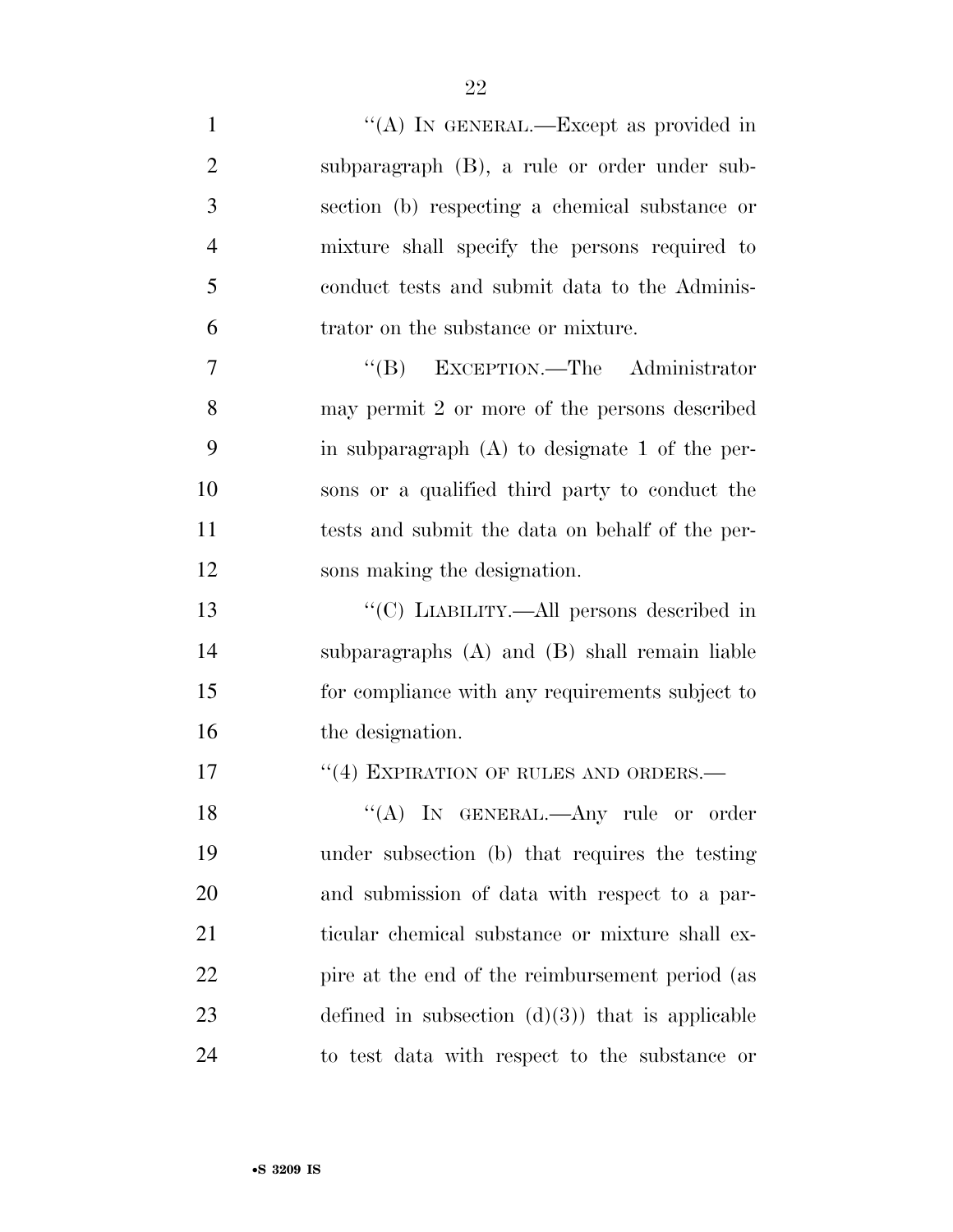| $\mathbf{1}$   | mixture unless, prior to that date, the Adminis-  |
|----------------|---------------------------------------------------|
| $\overline{2}$ | trator withdraws the rule or order.               |
| 3              | "(B) CATEGORY OF CHEMICAL<br>$SUB-$               |
| $\overline{4}$ | STANCES OR MIXTURES.—A rule or order under        |
| 5              | subsection (b) that requires the testing and      |
| 6              | submission of data with respect to a category of  |
| 7              | chemical substances or mixtures shall expire      |
| 8              | with respect to a chemical substance or mixture   |
| 9              | included in the category at the end of the reim-  |
| 10             | bursement period (as defined in subsection        |
| 11             | $(d)(3)$ that is applicable to test data with re- |
| 12             | spect to the substance or mixture unless, prior   |
| 13             | to that date, the Administrator withdraws the     |
| 14             | rule or order with respect the substance or mix-  |
| 15             | ture or in its entirety.                          |
|                |                                                   |

16 "(d) EXEMPTIONS.—

17 "(1) IN GENERAL.—Any person required by a 18 rule or order under subsections (a) or (b) to conduct tests and submit data with respect to a chemical substance or mixture may apply to the Adminis- trator (in such form and manner as the Adminis- trator shall prescribe) for an exemption from the re-quirement.

24 ''(2) ACTION BY ADMINISTRATOR. In accord-ance with paragraph (3) or (4), the Administrator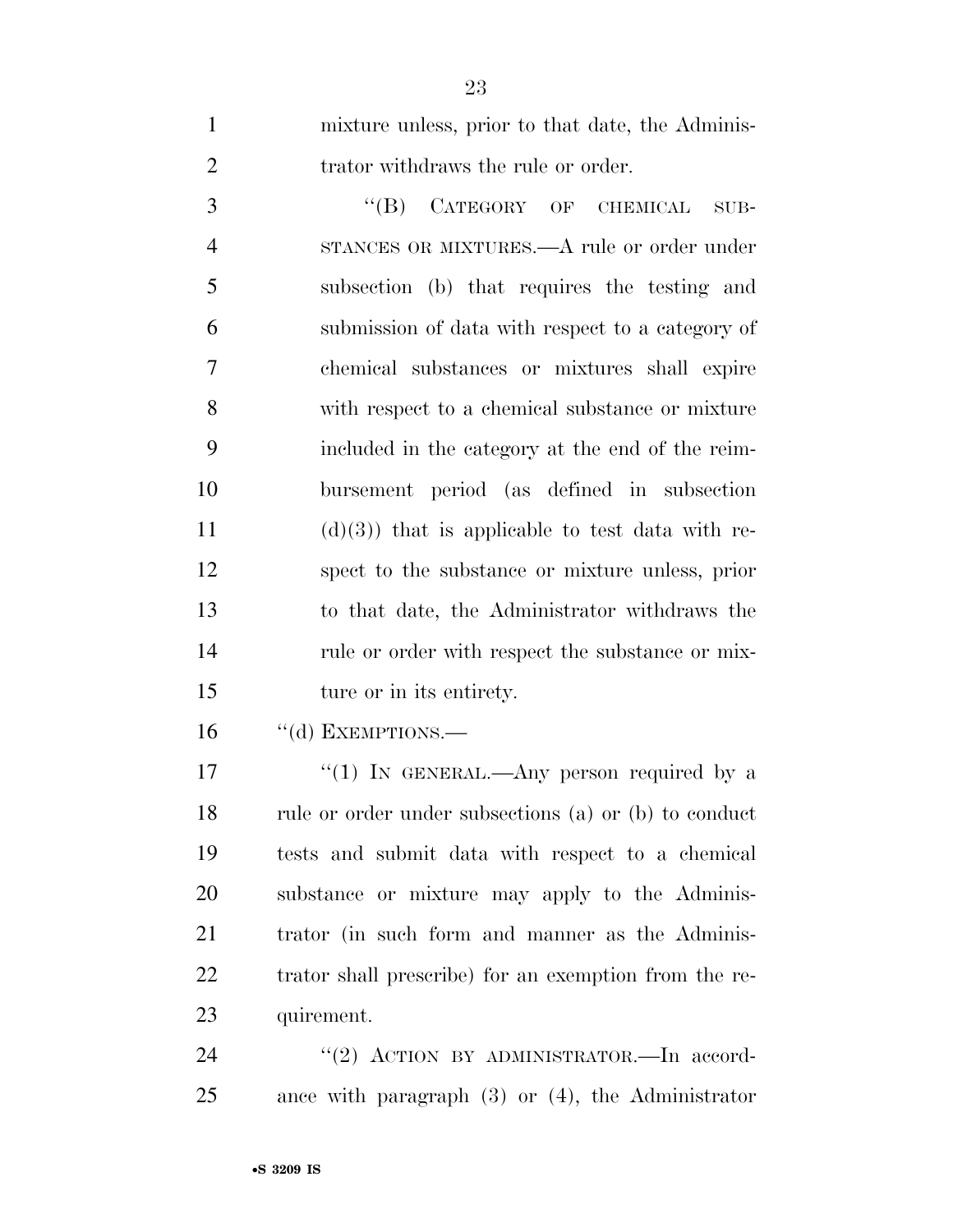| $\mathbf{1}$   | shall exempt an applicant under paragraph (1) from   |
|----------------|------------------------------------------------------|
| $\overline{2}$ | conducting tests and submitting data with respect to |
| 3              | the substance or mixture under the rule or order     |
| $\overline{4}$ | with respect to which the application was submitted, |
| 5              | if, on receipt of the application, the Administrator |
| 6              | determines that—                                     |
| $\overline{7}$ | $\lq\lq$ the chemical substance or mixture           |
| 8              | with respect to which the application was sub-       |
| 9              | mitted is equivalent to a chemical substance or      |
| 10             | mixture for which—                                   |
| 11             | "(i) data has been submitted to the                  |
| 12             | Administrator in accordance with a rule or           |
| 13             | order under subsection $(a)$ or $(b)$ ; or           |
| 14             | "(ii) data is being developed in ac-                 |
| 15             | cordance with the rule or order; and                 |
| 16             | $\lq\lq$ submission of data by the applicant         |
| 17             | with respect to the substance or mixture would       |
| 18             | be duplicative of data that—                         |
| 19             | "(i) has been submitted to the Admin-                |
| 20             | istrator in accordance with the rule or              |
| 21             | order under subsection (a) or (b); or                |
| 22             | "(ii) is being developed in accordance               |
| 23             | with the rule or order.                              |
| 24             | REIMBURSEMENT DUE TO<br>(3)<br><b>EXEMPTION</b>      |
| 25             | FOR PREVIOUSLY SUBMITTED TEST DATA.—                 |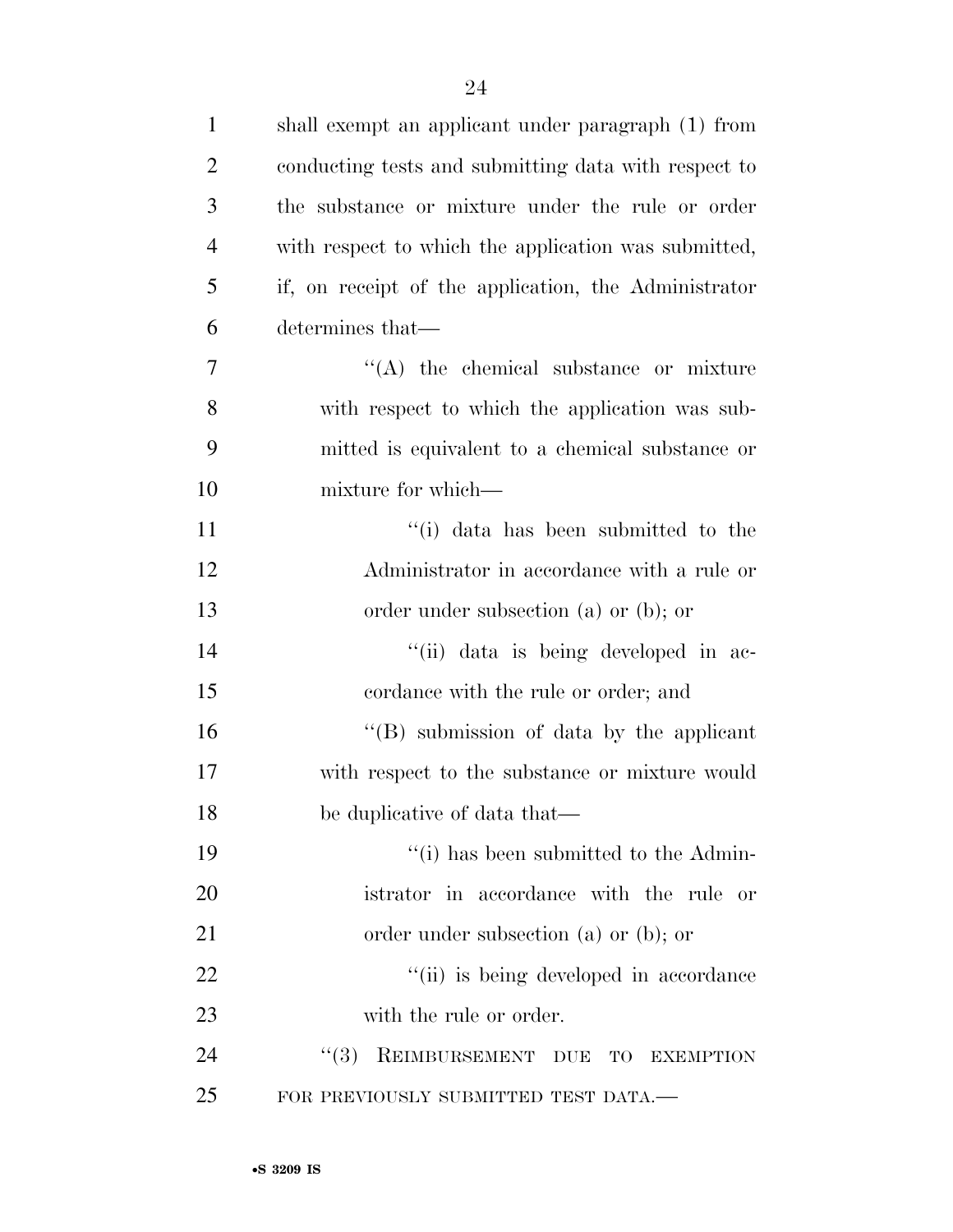| $\mathbf{1}$   | "(A) DEFINITION OF REIMBURSEMENT PE-            |
|----------------|-------------------------------------------------|
| $\overline{2}$ | RIOD.—In this paragraph, the term 'reimburse-   |
| 3              | ment period', with respect to any test data for |
| $\overline{4}$ | a chemical substance or mixture, means a pe-    |
| 5              | $riod$ —                                        |
| 6              | "(i) beginning on the date on which             |
| 7              | the test data is submitted in accordance        |
| 8              | with a rule or order issued under sub-          |
| 9              | section (a) or (b); and                         |
| 10             | "(ii) ending on the later of-                   |
| 11             | "(I) $5$ years after the date re-               |
| 12             | ferred to in clause (i); or                     |
| 13             | $\lq\lq$ (II) at the expiration of a period     |
| 14             | $that-$                                         |
| 15             | "(aa) begins on the date re-                    |
| 16             | ferred to in clause (i); and                    |
| 17             | "(bb) is equal to the period                    |
| 18             | that the Administrator deter-                   |
| 19             | mines was necessary to develop                  |
| 20             | the test data.                                  |
| 21             | $\lq\lq (B)$ REIMBURSEMENT.—                    |
| 22             | "(i) IN GENERAL.—Except as pro-                 |
| 23             | vided in clause (ii), if the exemption under    |
| 24             | paragraph $(2)$ of any person from the re-      |
| 25             | quirement to conduct tests and submit test      |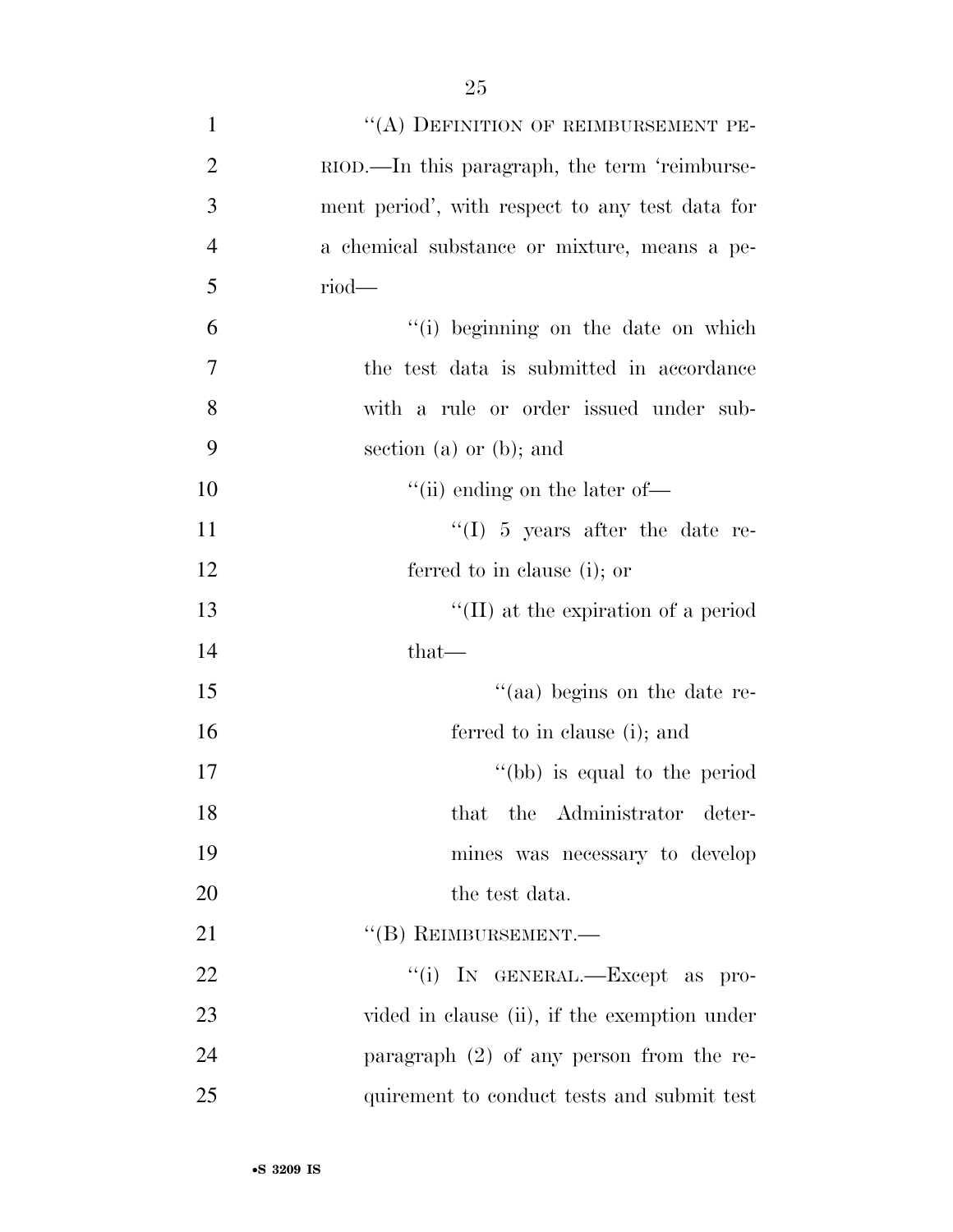| $\mathbf{1}$   | data with respect to a chemical substance   |
|----------------|---------------------------------------------|
| $\overline{2}$ | or mixture is granted on the basis of the   |
| 3              | existence of previously submitted test data |
| $\overline{4}$ | and the exemption is granted during the     |
| 5              | reimbursement period for the test data, the |
| 6              | Administrator shall order the person        |
| 7              | granted the exemption to provide fair and   |
| 8              | equitable reimbursement (in an amount de-   |
| 9              | termined under rules of the Administrator)  |
| 10             | $to-$                                       |
| 11             | "(I) the person who previously              |
| 12             | submitted the test data, for a portion      |
| 13             | of the costs incurred by the person in      |
| 14             | complying with the requirement to           |
| 15             | submit the data; and                        |
| 16             | "(II) any other person who has              |
| 17             | been required under this subsection to      |
| 18             | contribute with respect to the costs,       |
| 19             | for a portion of the amount the per-        |
| 20             | son was required to contribute.             |
| 21             | "(ii) EXCEPTION.—Clause (i) shall           |
| 22             | not apply if there is agreement on the      |
| 23             | amount and method of reimbursement be-      |
| 24             | tween an exempted person described in       |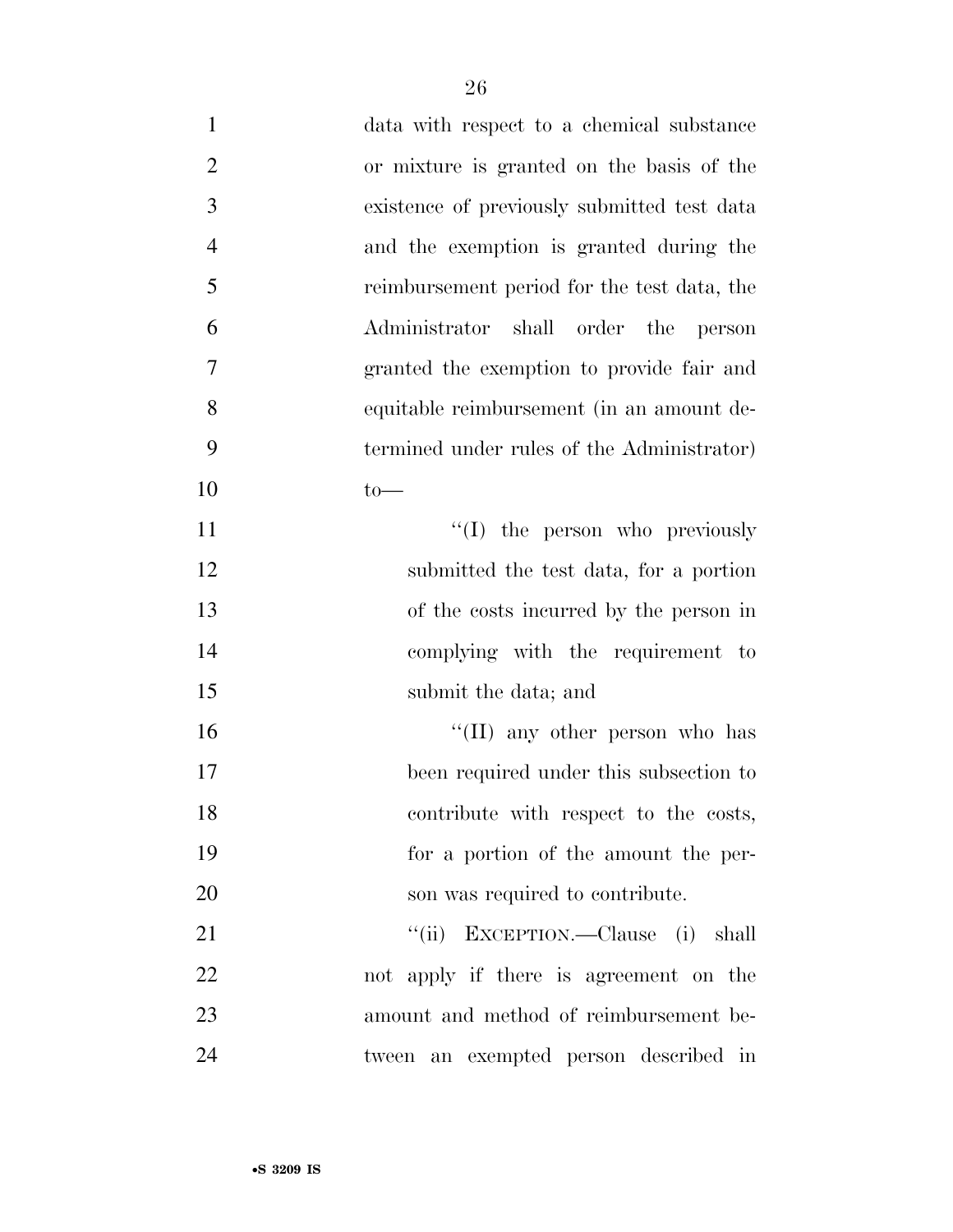clause (i) and the persons described in sub-2 clauses (I) and (II) of that clause. 3 "(iii) CONSIDERATIONS.—In promul- gating rules for the determination of fair and equitable reimbursement to the per- sons described in subclauses (I) and (II) of clause (i) for costs incurred with respect to a chemical substance or mixture, the Ad- ministrator shall, after consultation with the Attorney General and the Federal Trade Commission, consider all relevant factors, including— 13 ''(I) the effect on the competitive position of the person required to pro- vide reimbursement in relation to the person to be reimbursed; and  $\text{``(II)}$  the share of the market for 18 the substance or mixture of the per- son required to provide reimburse- ment in relation to the share of the market of the persons to be reim- bursed. 23 "(4) REIMBURSEMENT DUE TO EXEMPTION

 FOR TEST DATA BEING DEVELOPED IN ACCORDANCE WITH A RULE OR ORDER.—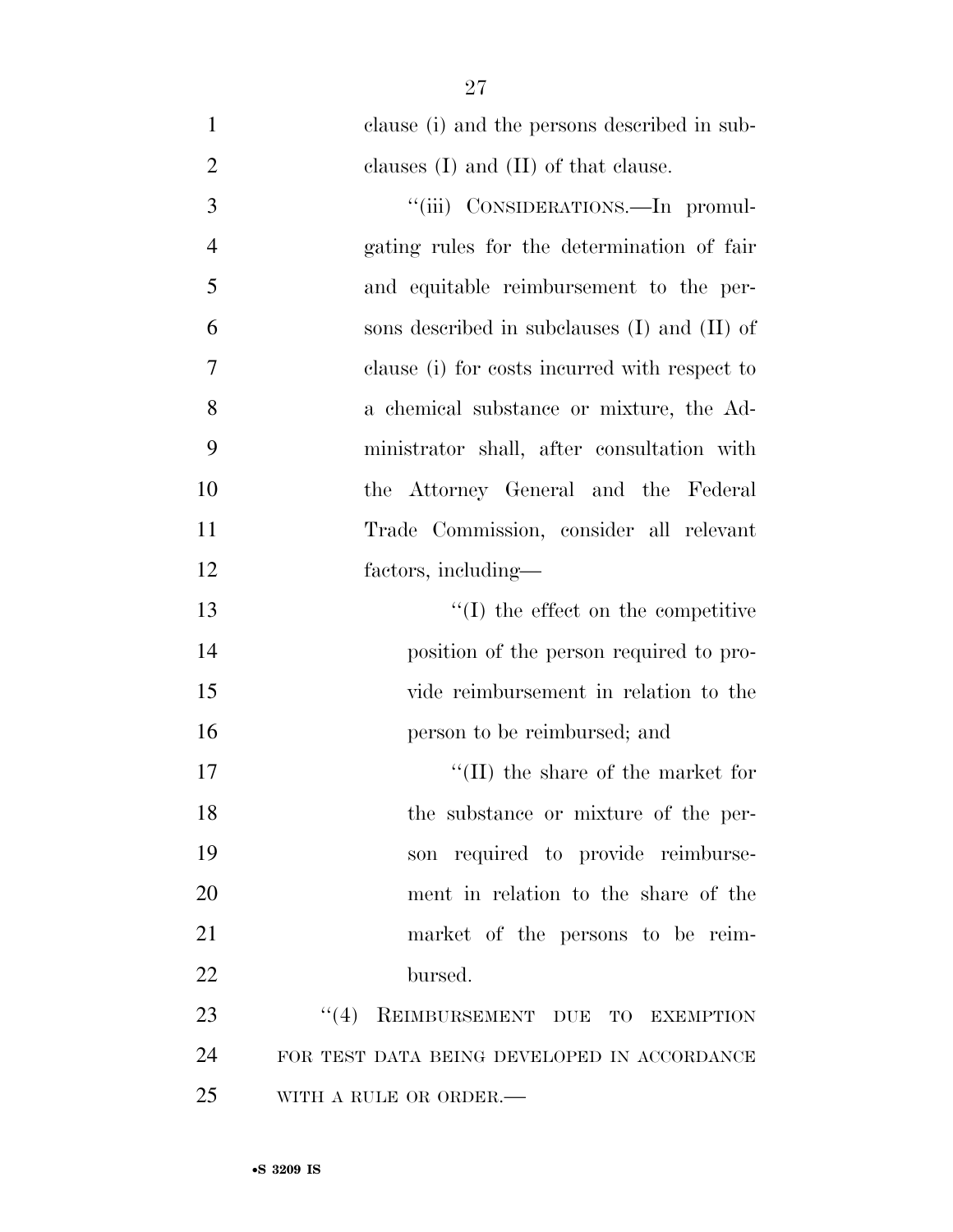$\langle A \rangle$  In GENERAL.—Except as provided in subparagraph (B), if the exemption under para- graph (2) of any person from the requirement to conduct tests and submit test data with re- spect to a chemical substance or mixture is granted on the basis of the fact that test data is being developed by 1 or more persons in ac- cordance with a rule or order issued under sub- section (a) or (b), the Administrator shall order the person granted the exemption to provide fair and equitable reimbursement (in an amount determined under rules of the Adminis- trator)—  $\frac{1}{2}$  to each such person who is devel- oping the test data, for a portion of the costs incurred by each person in complying

18 ''(ii) to any other person who has been required under this subsection to con- tribute with respect to the costs of com- plying with the rule or order, for a portion of the amount the person was required to contribute.

with the rule or order; and

24 "(B) EXCEPTION.—Subparagraph (A) shall not apply if there is agreement on the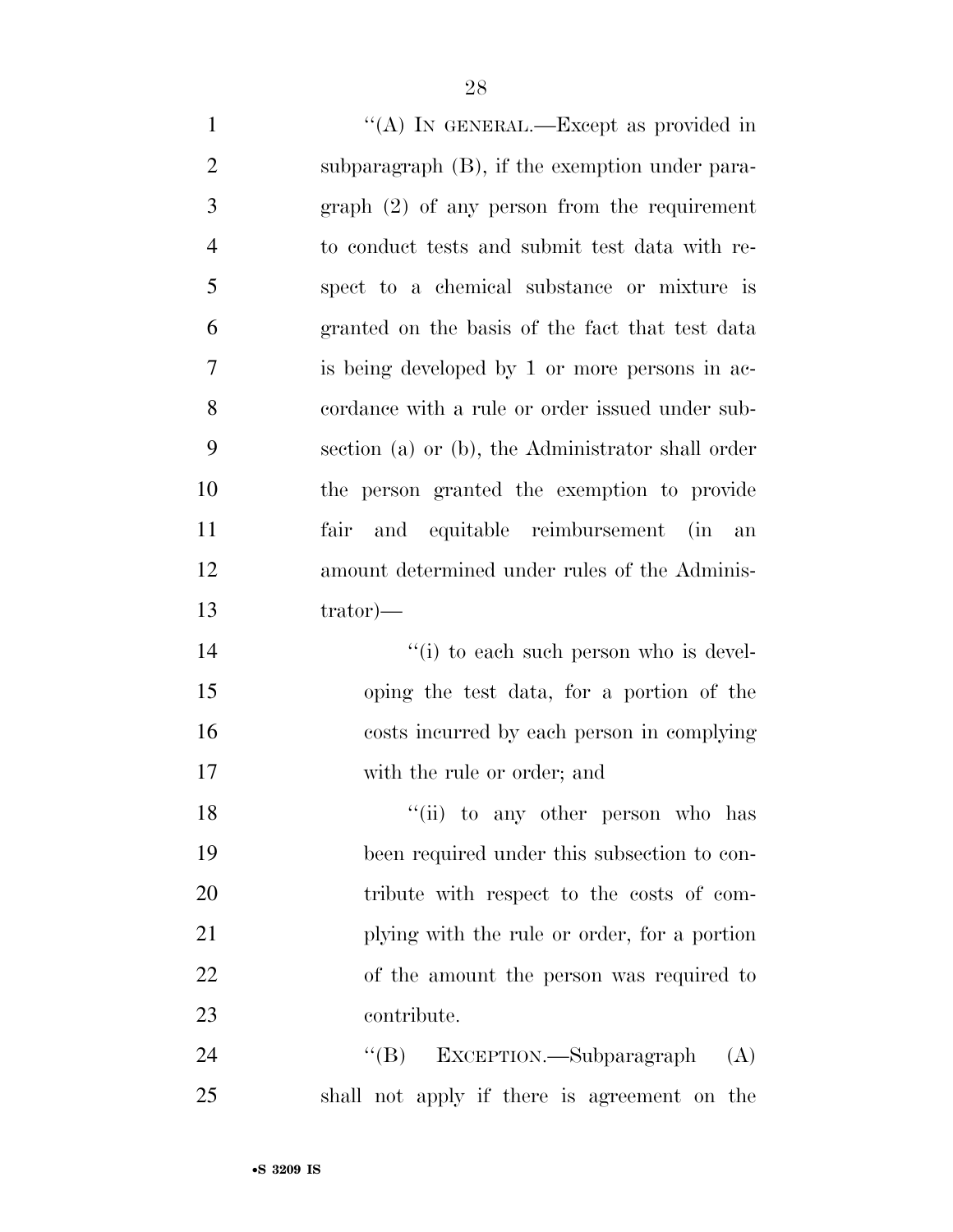amount and method of reimbursement between an exempted person described in subparagraph (A) and the persons described in clauses (i) and (ii) of that subparagraph.

 ''(C) CONSIDERATIONS.—In promulgating rules for the determination of fair and equitable reimbursement to the persons described in clauses (i) and (ii) of subparagraph (A) for costs incurred with respect to a chemical sub- stance or mixture, the Administrator shall, after consultation with the Attorney General and the Commissioners of the Federal Trade Commission, consider the factors described in 14 paragraph  $(3)(B)(iii)$ .

15 "(D) LACK OF COMPLIANCE.—If any ex- emption is granted under paragraph (2) on the basis that 1 or more persons are developing test data pursuant to a rule or order promulgated or issued under subsection (a) or (b), and after 20 the exemption is granted, the Administrator de- termines that no such person has complied with 22 the rule or order, the Administrator shall—

23  $\frac{1}{1}$  after providing written notice to 24 the person who holds the exemption and an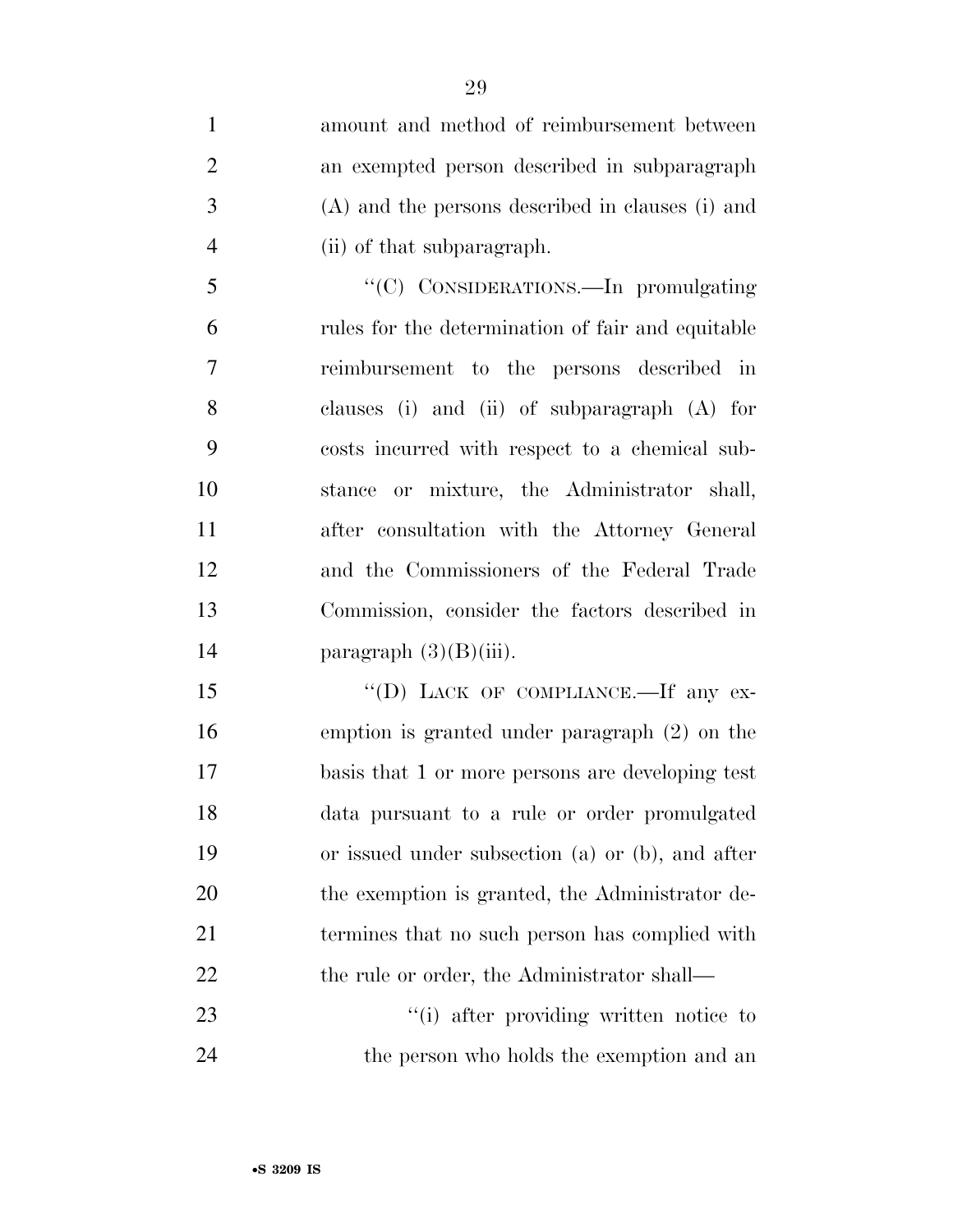| $\mathbf{1}$   | opportunity for a hearing, by order termi-          |
|----------------|-----------------------------------------------------|
| $\overline{2}$ | nate the exemption; and                             |
| 3              | "(ii) notify in writing the person of               |
| $\overline{4}$ | the requirements of the rule or order with          |
| 5              | respect to which the exemption was grant-           |
| 6              | ed.                                                 |
| $\tau$         | $``$ (e) NOTICE.—                                   |
| 8              | "(1) IN GENERAL.—Not later than $15$ days           |
| 9              | after the date of receipt of any test data pursuant |
| 10             | to a rule or order under subsection (a) or (b), the |
| 11             | Administrator shall publish in the Federal Register |
| 12             | a notice of the receipt of the test data.           |
| 13             | "(2) REQUIREMENTS.—Subject to section $14$ ,        |
| 14             | each notice shall—                                  |
| 15             | $\lq\lq$ identify the chemical substance or         |
| 16             | mixture with respect to which data have been        |
| 17             | received;                                           |
| 18             | $\lq\lq (B)$ list the commercial and consumer       |
| 19             | uses or intended commercial and consumer uses       |
| <b>20</b>      | of the substance or mixture known to the Ad-        |
| 21             | ministrator and the information required by the     |
| 22             | applicable standards for the development of test    |
| 23             | data; and                                           |
| 24             | "(C) describe the nature of the test data           |
| 25             | developed.                                          |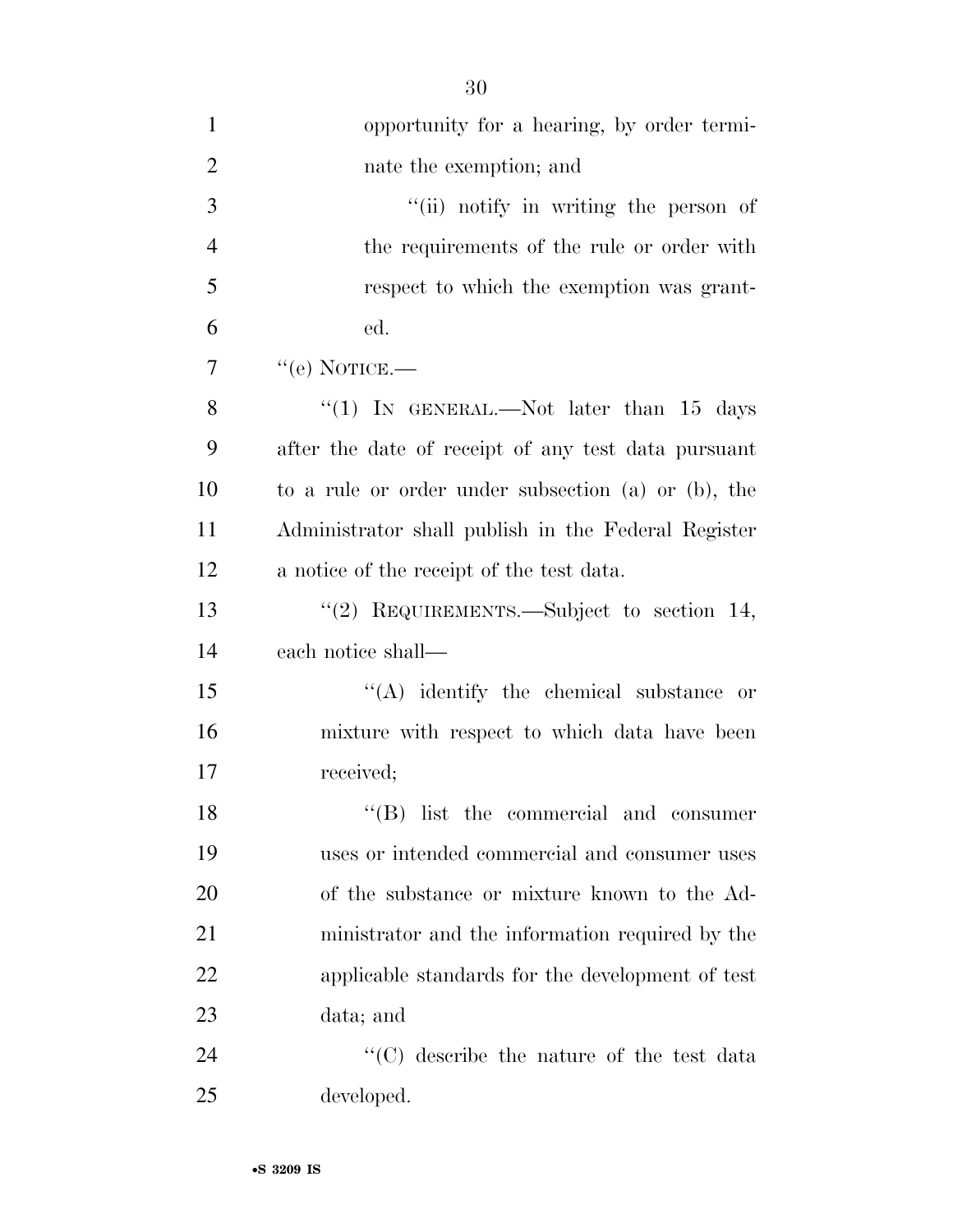1  $\frac{1}{3}$  AVAILABILITY.—Subject to section 14, test data described in this subsection shall be made avail-able on the internet by the Administrator.

 ''(f) REQUESTS FROM OTHER AGENCIES FOR ADDI-TIONAL INFORMATION OR TESTING.—

 ''(1) IN GENERAL.—If another Federal agency determines that information relating to a chemical substance or mixture, including data derived from new testing or monitoring, would assist the agency in carrying out duties or exercising authority of the agency, but that information is not available to the agency, the agency may request the Administrator to seek the information on behalf of the requesting agency.

 ''(2) DUTY OF ADMINISTRATOR.—Not later than 60 days after the date of receipt of a request under paragraph (1), the Administrator shall—

18 ''(A) subject to section 14, make the data available to the requesting agency;

20  $\text{``(B)}$  issue a rule or order under section 21  $8(f)$  to require— 22  $\frac{1}{2}$   $\frac{1}{2}$  the submission of existing perti-

nent data to the Administrator; and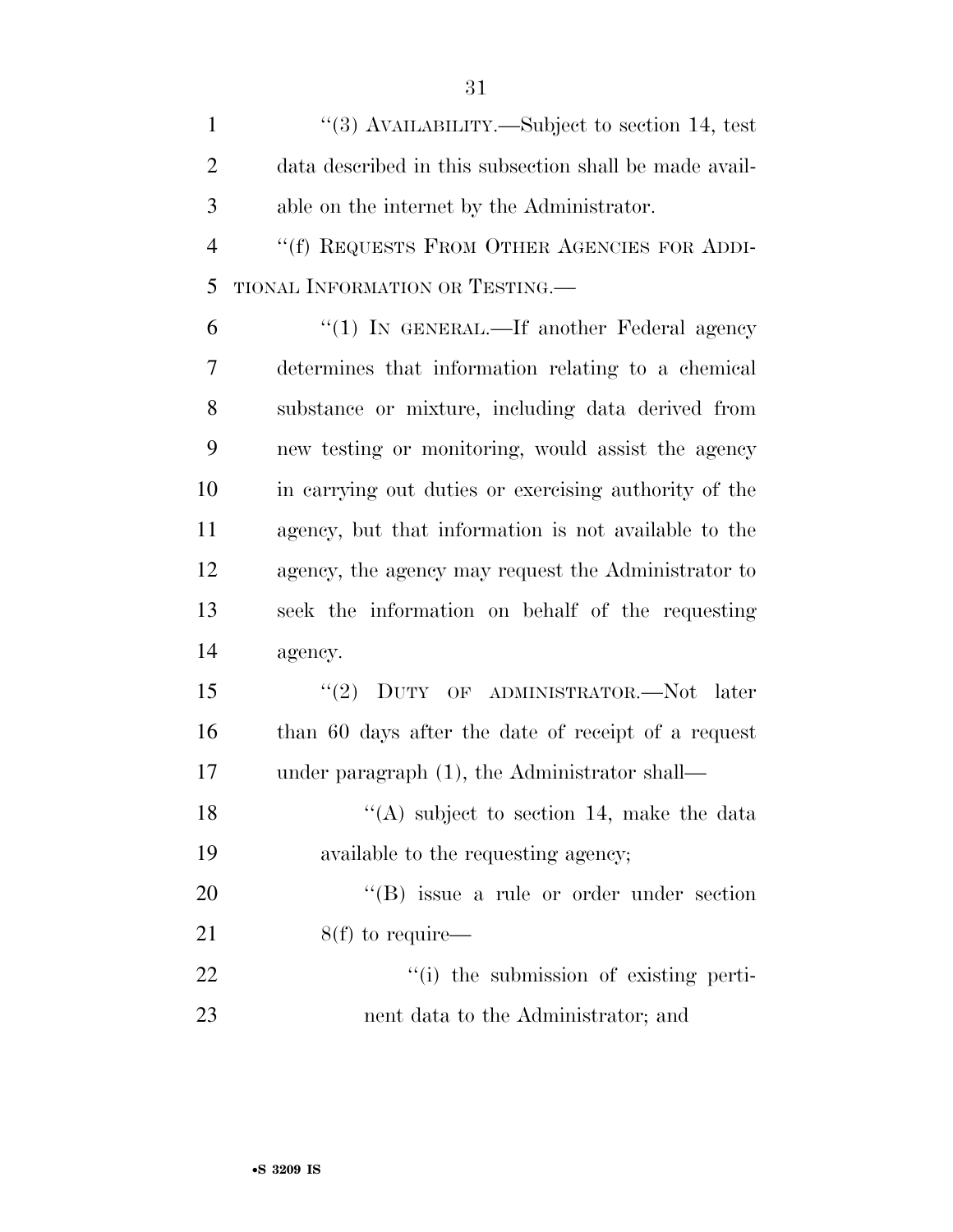| $\mathbf{1}$   | "(ii) that a copy of any such submis-                        |
|----------------|--------------------------------------------------------------|
| $\overline{2}$ | sion also be furnished to the requesting                     |
| 3              | agency;                                                      |
| $\overline{4}$ | $\lq\lq$ issue a rule or order under subsection              |
| 5              | $(b)$ —                                                      |
| 6              | "(i) to develop the data; and                                |
| 7              | "(ii) to require the developed data be                       |
| 8              | furnished to the requesting agency; or                       |
| 9              | $\lq\lq$ (D) publish in the Federal Register the             |
| 10             | reason for not taking any of the actions de-                 |
| 11             | scribed in this paragraph.                                   |
| 12             | "(g) CERTIFICATION.—Each submission required                 |
| 13             | under this section or under a rule or an order promulgated   |
| 14             | or issued by the Administrator under this section shall be   |
| 15             | accompanied by a certification signed by a responsible offi- |
| 16             | cial of the manufacturer or processor that each statement    |
| 17             | contained in the submission—                                 |
| 18             | $\lq(1)$ is accurate and reliable; and                       |
| 19             | $\lq(2)$ includes all material facts known to, in the        |
| 20             | possession or control of, or reasonably ascertainable        |
| 21             | by the manufacturer or processor.".                          |
| 22             | SEC. 6. MANUFACTURING AND PROCESSING NOTICES.                |
| 23             | Section 5 of the Toxic Substances Control Act (15            |
| 24             | U.S.C. 2604) is amended to read as follows:                  |
|                |                                                              |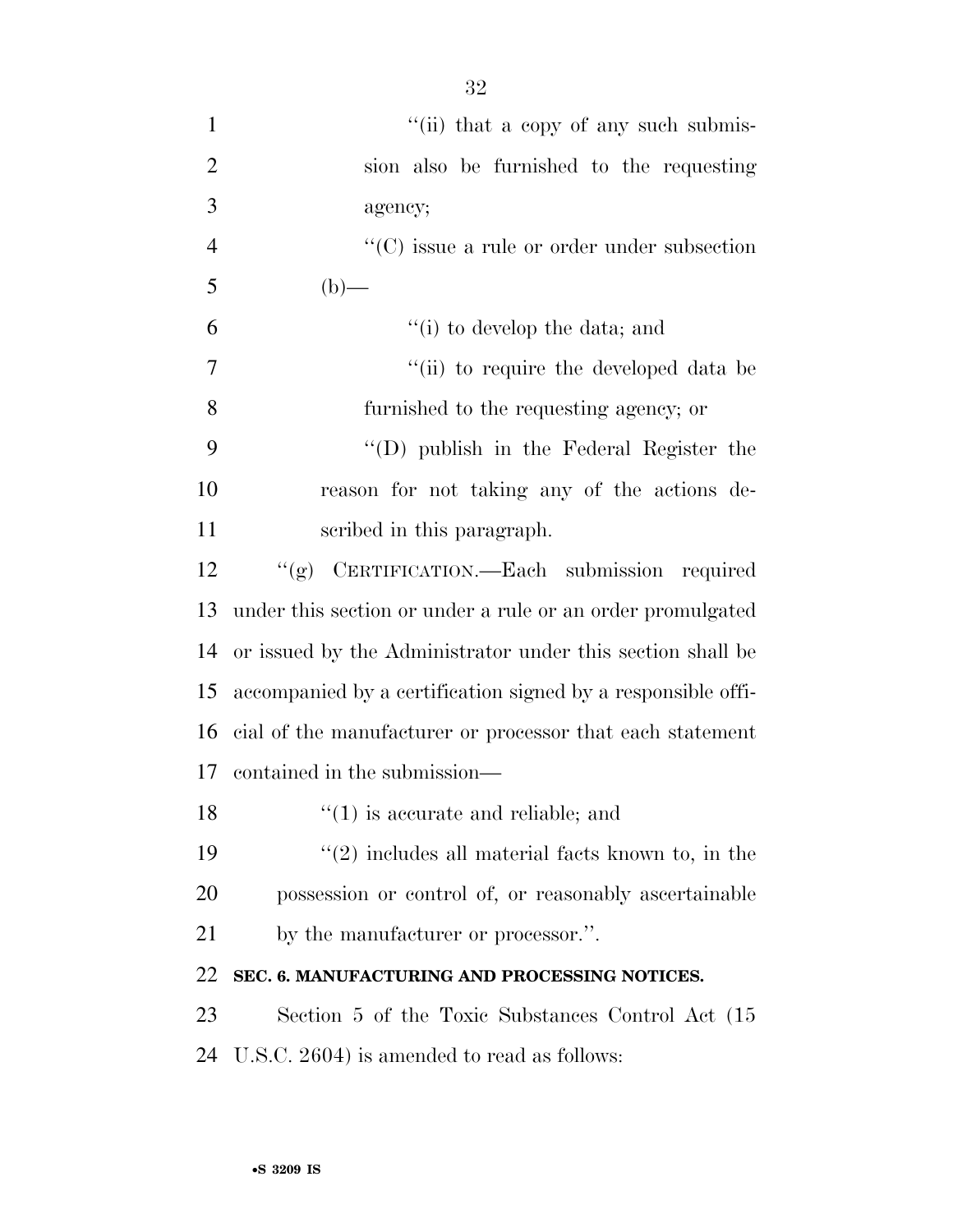#### **''SEC. 5. MANUFACTURING AND PROCESSING NOTICES.**

 ''(a) NEW CHEMICAL SUBSTANCES AND MIXTURES AND NEW USES OF CHEMICAL SUBSTANCES AND MIX-TURES.—

5 "(1) NEW CHEMICAL SUBSTANCES AND MIX- TURES.—Except as provided in subsection (d), no person may manufacture or process a new chemical substance unless—

 $"({\rm A})$ (i) the person submits to the Adminis- trator a notice, in accordance with subsection (c), of the intention of the person to manufac-12 ture or process the substance; and

13 ''(ii) the person complies with subsection (b); and

15  $\text{``(B)}$  the Administrator—

16 ''(i) finds that the manufacturers and processors have established that the chem- ical substance meets the safety standard under section 6(b); or

 $\frac{1}{1}$  (ii) finds that the new chemical sub- stance, or a metabolite or degradation **product** of the chemical substance, as ap-23 plicable, is not, and is not expected to be—  $\langle (I) \rangle$  manufactured in a volume of 25 more than 1,000,000 pounds annually or released into the environment in a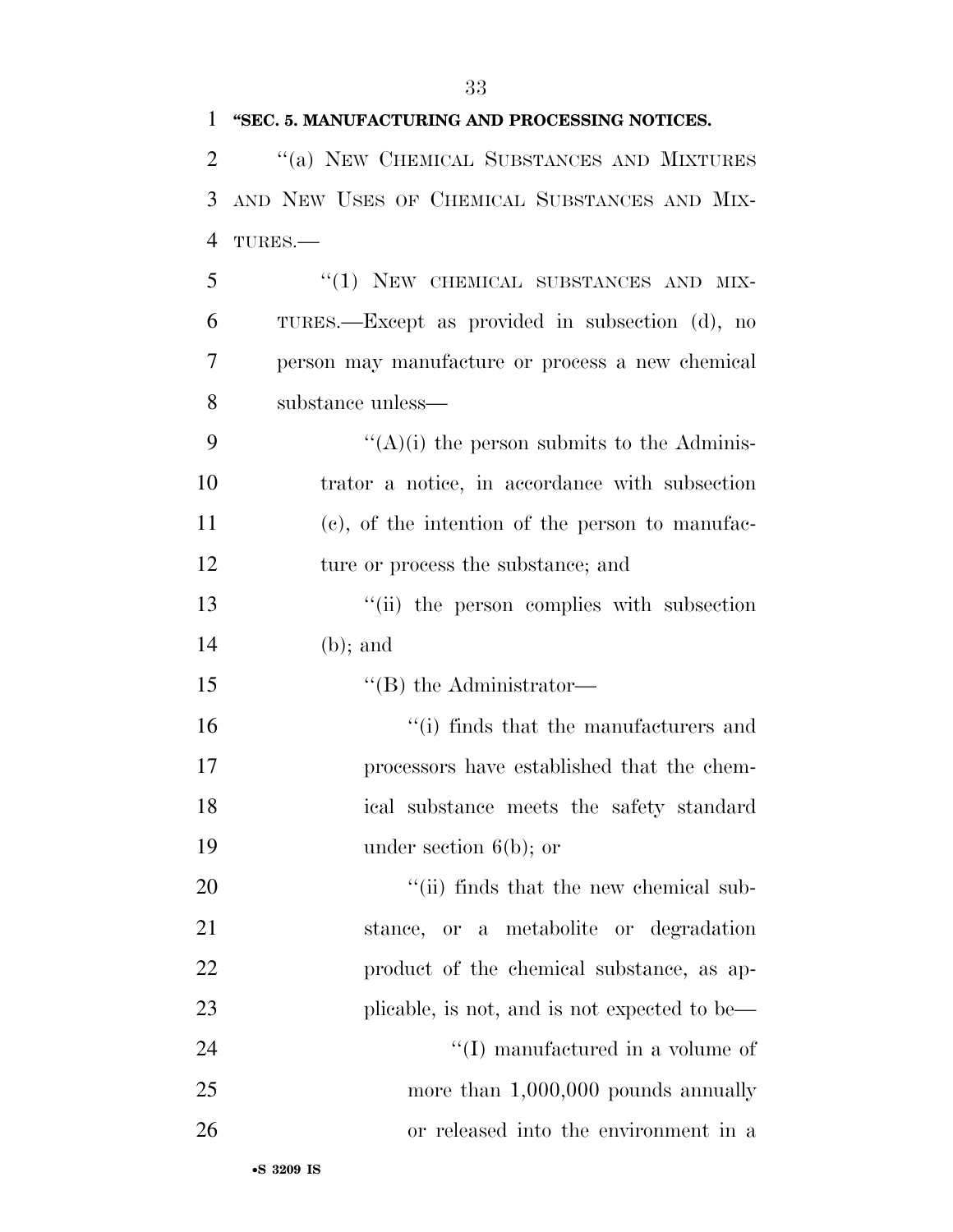| $\mathbf{1}$   | volume of more than 100,000 pounds       |
|----------------|------------------------------------------|
| $\sqrt{2}$     | annually;                                |
| 3              | $\lq\lq$ (II) a known, probable, or sus- |
| $\overline{4}$ | pected reproductive, developmental,      |
| 5              | neurological, or immunological toxi-     |
| 6              | cant, carcinogen, mutagen, or endo-      |
| $\overline{7}$ | crine disruptor, or has other toxi-      |
| 8              | cological properties of concern;         |
| 9              | "(III) persistent and bioaccumu-         |
| 10             | lative;                                  |
| 11             | $``(IV)$ found in human cord             |
| 12             | blood, or otherwise found in human       |
| 13             | blood, fluids, or tissue, unless the     |
| 14             | chemical substance or metabolite or      |
| 15             | degradation product is naturally         |
| 16             | present at the level commonly found      |
| 17             | in that medium; or                       |
| 18             | $\lq\lq (V)$ found in food, drinking     |
| 19             | water, ambient or indoor air, residen-   |
| 20             | tial soil, or house dust, unless the     |
| 21             | chemical substance or metabolite or      |
| 22             | degradation product is naturally         |
| 23             | present at the level commonly found      |
| 24             | in that medium.                          |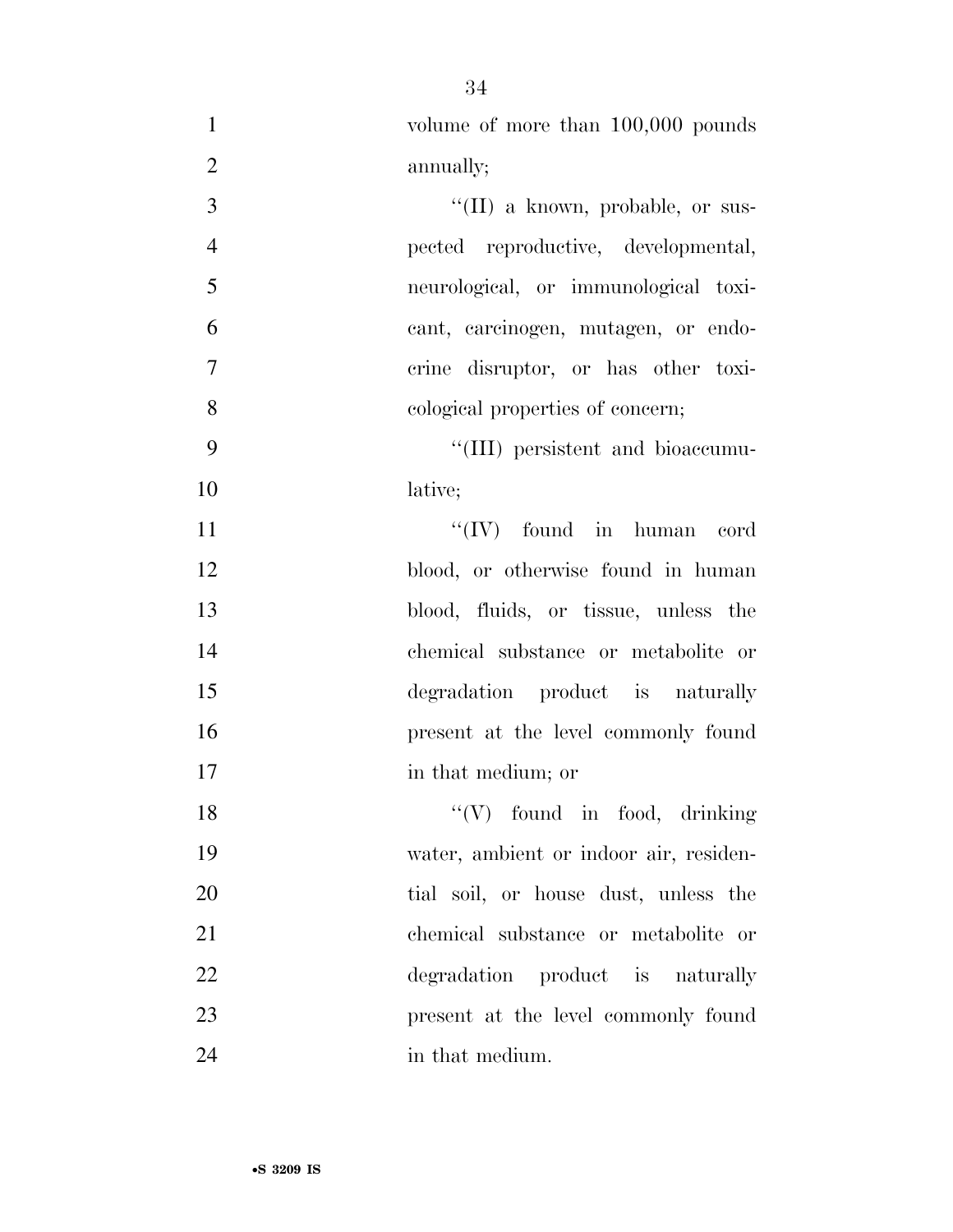| $\overline{2}$ | STANCES PRIOR TO SAFETY DETERMINATION.-        |
|----------------|------------------------------------------------|
| 3              | "(A) IN GENERAL.—Except as provided in         |
| $\overline{4}$ | subparagraph (B), with respect to an existing  |
| 5              | chemical substance which the Administrator has |
| 6              | not made a safety determination under section  |
| 7              | 6, no person may manufacture or process the    |
| 8              | chemical substance—                            |
| 9              | "(i) for a use that was not ongoing on         |
| 10             | the date of enactment of the Safe Chemi-       |
| 11             | cals Act of 2010;                              |
| 12             | "(ii) at a significantly increased vol-        |
| 13             | ume above the level on the date of enact-      |
| 14             | ment; or                                       |
| 15             | "(iii) if the person had not previously        |
| 16             | manufactured or processed the chemical         |
| 17             | substance on the date of enactment of the      |
| 18             | Safe Chemicals Act of 2010.                    |
| 19             | "(B) HEADER NEEDED.—The person-                |
| 20             | "(i) submits to the Administrator a            |
| 21             | new or updated declaration referred to in      |
| 22             | section $8(a)$ ; and                           |
| 23             | $``(ii)$ complies with subsection (b).         |
| 24             | "(3) NEW USES OF EXISTING CHEMICAL SUB-        |
| 25             | STANCES THAT MEET THE SAFETY STANDARD.         |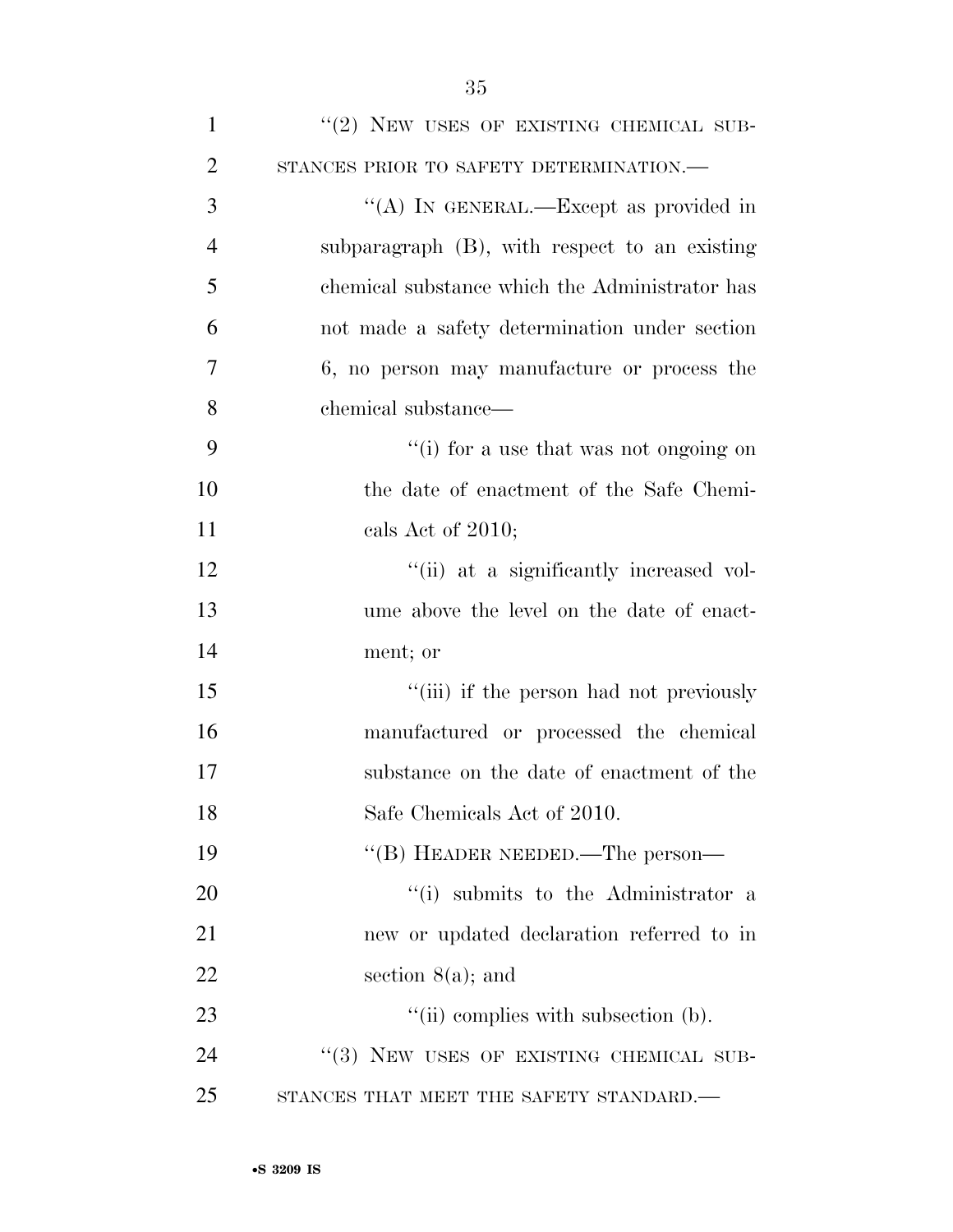- 1  $\langle A \rangle$  In GENERAL.—With respect to an ex- isting chemical substance for which the Admin- istrator has determined under section 6(b) that the manufacturers and processors of the chem- ical substance have established that the sub- stance meets the safety standard, no person may manufacture or process the chemical sub- stance for a use, at a production volume, or in a manner other than those the Administrator specified in the safety determination, unless— 11  $\frac{1}{i}$  the manufacturer or processor 12 submits to the Administrator— 13 ''(I) a notice of the intention of the manufacturer or processor to manufacture or process the substance 16 for the new use or at the new produc-17 tion volume, or in such other manner that is inconsistent with a specified condition or term for such substance; and 21  $\frac{1}{2}$  (II) all updates to the minimum data set relevant to the new use, new 23 production volume, or other new man-
- 24 her of manufacturing or processing;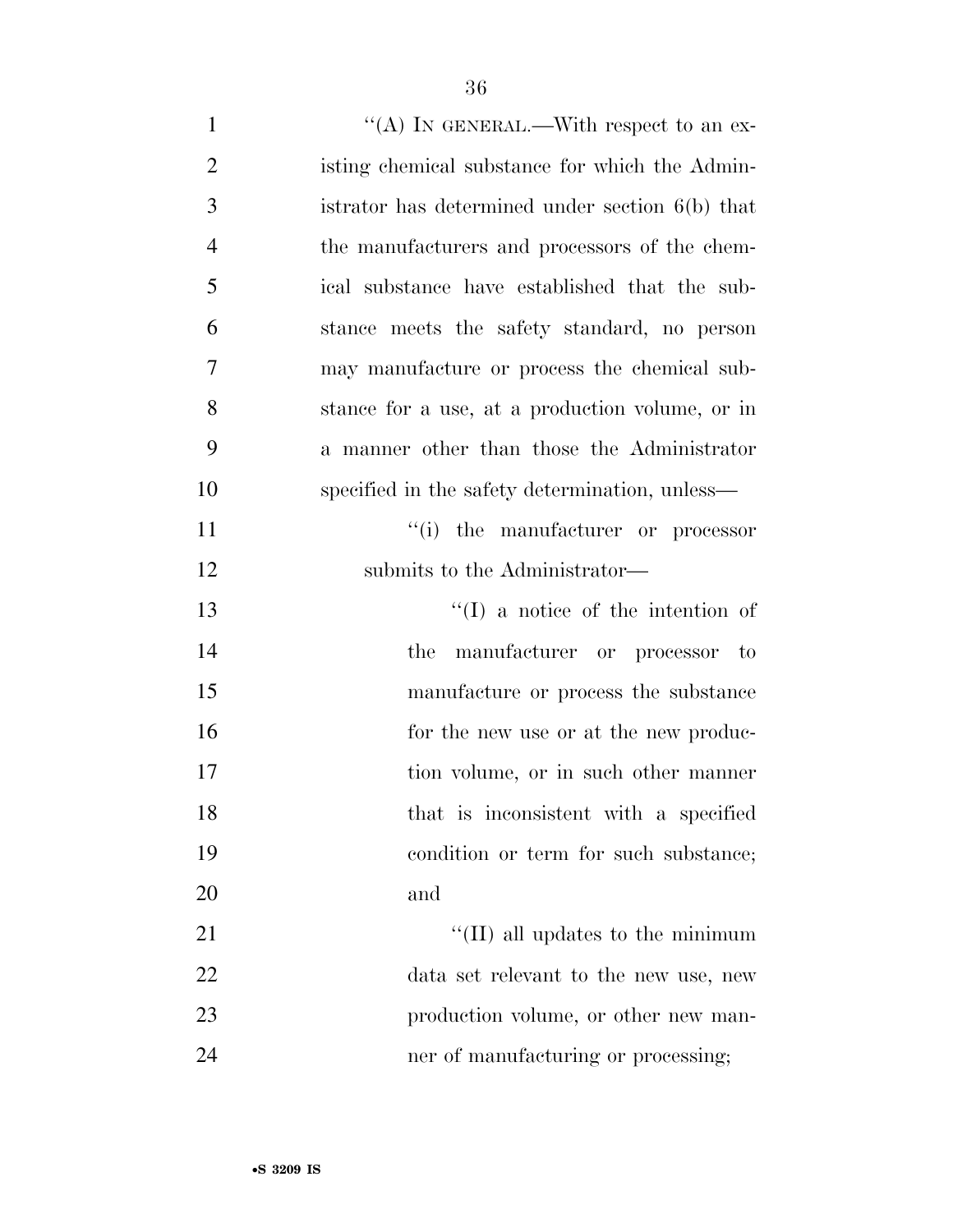| $\mathbf{1}$   | "(ii) the notice under clause (i)(I) in-           |
|----------------|----------------------------------------------------|
| $\overline{2}$ | dicates that the chemical substance will           |
| 3              | continue to meet the safety standard if the        |
| $\overline{4}$ | allowed uses, allowed production volume,           |
| 5              | or other specified conditions or terms for         |
| 6              | such chemical substance are revised to en-         |
| 7              | compass the new use or new production              |
| 8              | volume, or other new manner of manufac-            |
| 9              | turing or processing; and                          |
| 10             | "(iii) the Administrator determines                |
| 11             | that the manufacturer or processor submit-         |
| 12             | ting the notice has established that the           |
| 13             | chemical substance will continue to meet           |
| 14             | the safety standard if the allowed uses or         |
| 15             | allowed production volume, or other speci-         |
| 16             | fied conditions or terms for such sub-             |
| 17             | stance, are revised to encompass the new           |
| 18             | use or new production volume or other new          |
| 19             | manner of manufacturing or processing.             |
| 20             | "(B) AMENDMENT TO SAFETY DETER-                    |
| 21             | MINATION.—If the conditions described in           |
| 22             | clause (i) through (iii) of subparagraph $(A)$ are |
| 23             | satisfied, the Administrator shall, by order,      |
| 24             | amend the safety determination for the chem-       |
| 25             | ical substance to include the new use or new       |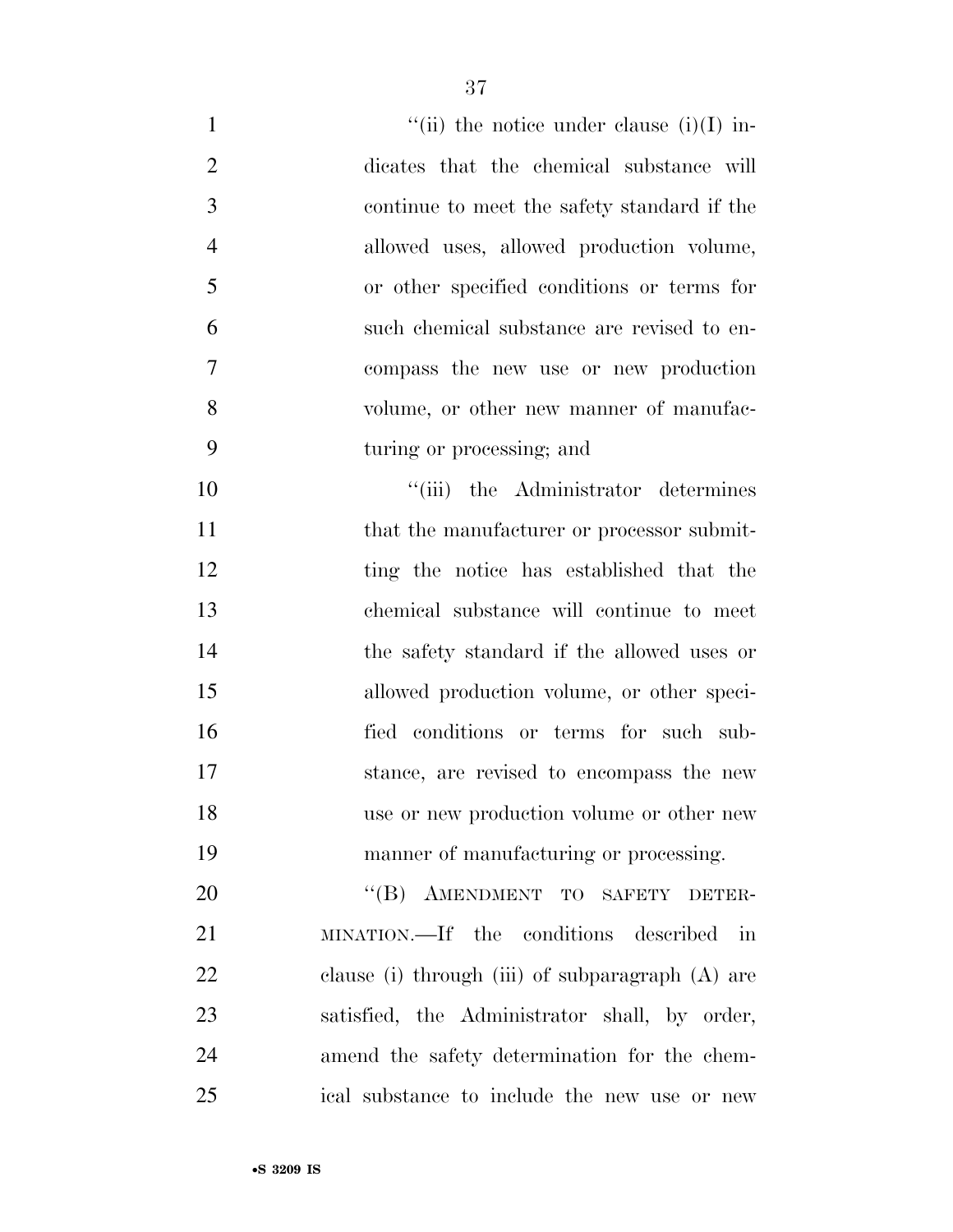| $\mathbf{1}$   | production volume among the allowed uses or        |
|----------------|----------------------------------------------------|
| $\overline{2}$ | production volumes of the chemical substance.      |
| 3              | "(4) SAFETY STANDARD DETERMINATION.-               |
| $\overline{4}$ | "(A) IN GENERAL.—Except as provided in             |
| 5              | subparagraphs $(B)$ and $(C)$ , not later than 180 |
| 6              | days after the date of receipt of a notice and     |
| 7              | supporting data that satisfies paragraph $(1)(A)$  |
| 8              | or paragraph $(3)(A)$ , the Administrator shall    |
| 9              | determine whether the person submitting the        |
| 10             | notice has established that the chemical sub-      |
| 11             | stance will meet, or continue to meet, the safety  |
| 12             | standard under section $6(b)$ .                    |
| 13             | "(B) EXCEPTION.—In the case of a notice            |
| 14             | under paragraph $(1)(A)$ , the Administrator       |
| 15             | shall not be subject to the deadline described in  |
| 16             | subparagraph (A) if the Administrator first        |
| 17             | makes the finding specified under paragraph        |
| 18             | (1)(B)(ii).                                        |
| 19             | ``(C)<br>EXTENSION.—The Administrator              |
| 20             | may extend the determination deadline under        |
| 21             | subparagraph $(A)$ by 1 or more additional peri-   |
| 22             | ods not to exceed 12 months in aggregate, by       |
| 23             | action in accordance with section $5(b)$ or sec-   |
| 24             | tion $6(b)(2)(A)(i)(I)(bb)$ , or other means, as   |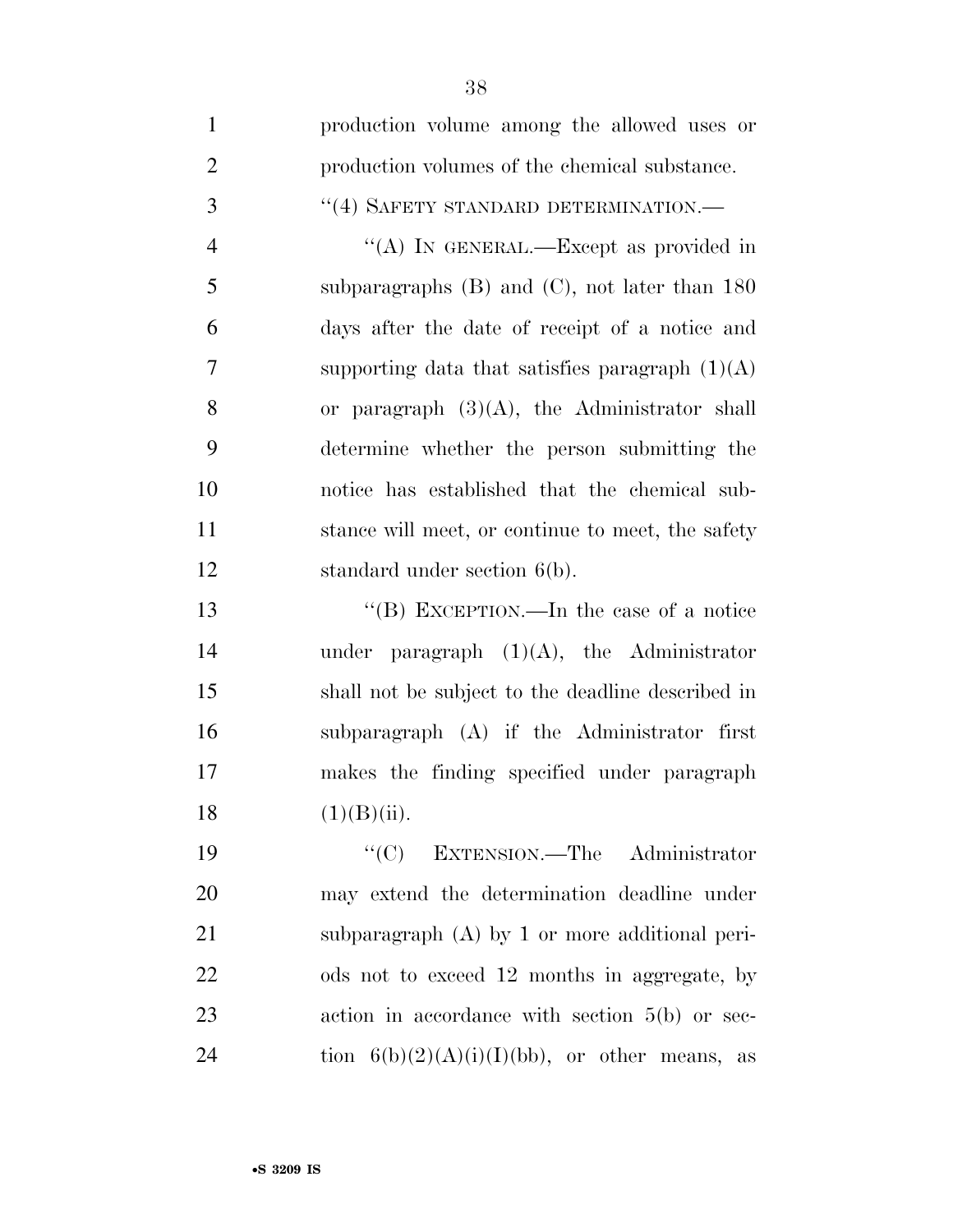| $\mathbf{1}$   | necessary to secure additional relevant data for    |
|----------------|-----------------------------------------------------|
| $\overline{2}$ | the determination.                                  |
| 3              | "(D) FAILURE TO MAKE A TIMELY DETER-                |
| $\overline{4}$ | MINATION.—The failure of the Administrator to       |
| 5              | make a timely determination in accordance with      |
| 6              | this paragraph shall not be sufficient to satisfy   |
| 7              | paragraph $(1)(B)(ii)$ or paragraph $(3)(A)(iii)$ . |
| 8              | "(5) NOTICE OF COMMENCEMENT.—Not later              |
| 9              | than 30 days after the date on which a manufac-     |
| 10             | turer or processor commences manufacturing or       |
| 11             | processing of a new chemical substance, the manu-   |
| 12             | facturer or processor shall submit to the Adminis-  |
| 13             | trator a notice of commencement of manufacture or   |
| 14             | processing.                                         |
| 15             | "(6) CHEMICAL SUBSTANCES EXHIBITING SPE-            |
| 16             | CIAL SUBSTANCE CHARACTERISTICS.-                    |
| 17             | "(A) DETERMINATION.—The Adminis-                    |
| 18             | trator shall determine by order or rule that a      |
| 19             | variant of a chemical substance exhibiting one      |
| 20             | or more special substance characteristics—          |
| 21             | $f'(i)$ is a use that is separate from any          |
| 22             | use of the chemical substance that does             |
| 23             | not exhibit such special substance charac-          |
| 24             | teristics; or                                       |
| 25             | "(ii) is a new chemical substance.                  |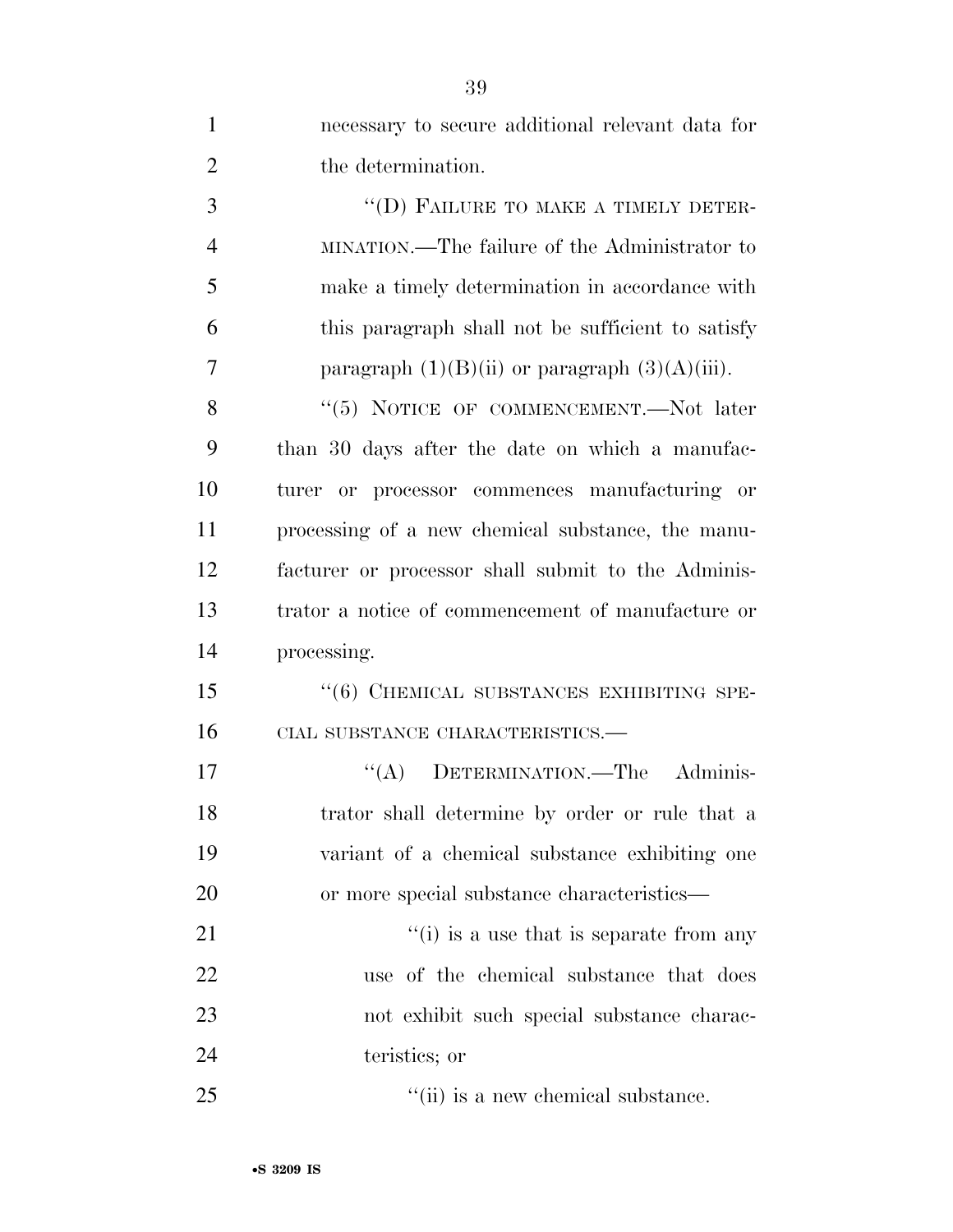- 1 ''(B) REQUIREMENTS FOR VARIANTS THAT ARE SEPARATE USES.—In the case of a chem- ical substance which the Administrator deter- mines to be a separate use based on its special substance characteristics, the manufacturer or processor shall satisfy such further conditions as the Administrator establishes, by order or rule.
- 9 "(b) SUBMISSION OF DATA.—

 $\frac{10}{10}$  IN GENERAL.—If a person is required by subsection (a) to submit to the Administrator a no- tice before beginning the manufacture or processing of a chemical substance, and is required by a rule or order under section 4(b) to submit test data for the chemical substance before the submission of the notice, the person shall submit to the Administrator the data in accordance with the rule or order at the 18 time the notice is submitted under subsection (b).

 ''(2) AVAILABILITY.—Subject to section 14, test data submitted under paragraph (1) shall be made available on the internet by the Administrator.

22 "(c) CONTENT AND AVAILABILITY OF NOTICE.—

23 "(1) CONTENT OF NOTICE.—The notice re-24 quired by subsection  $(b)(1)$  shall include—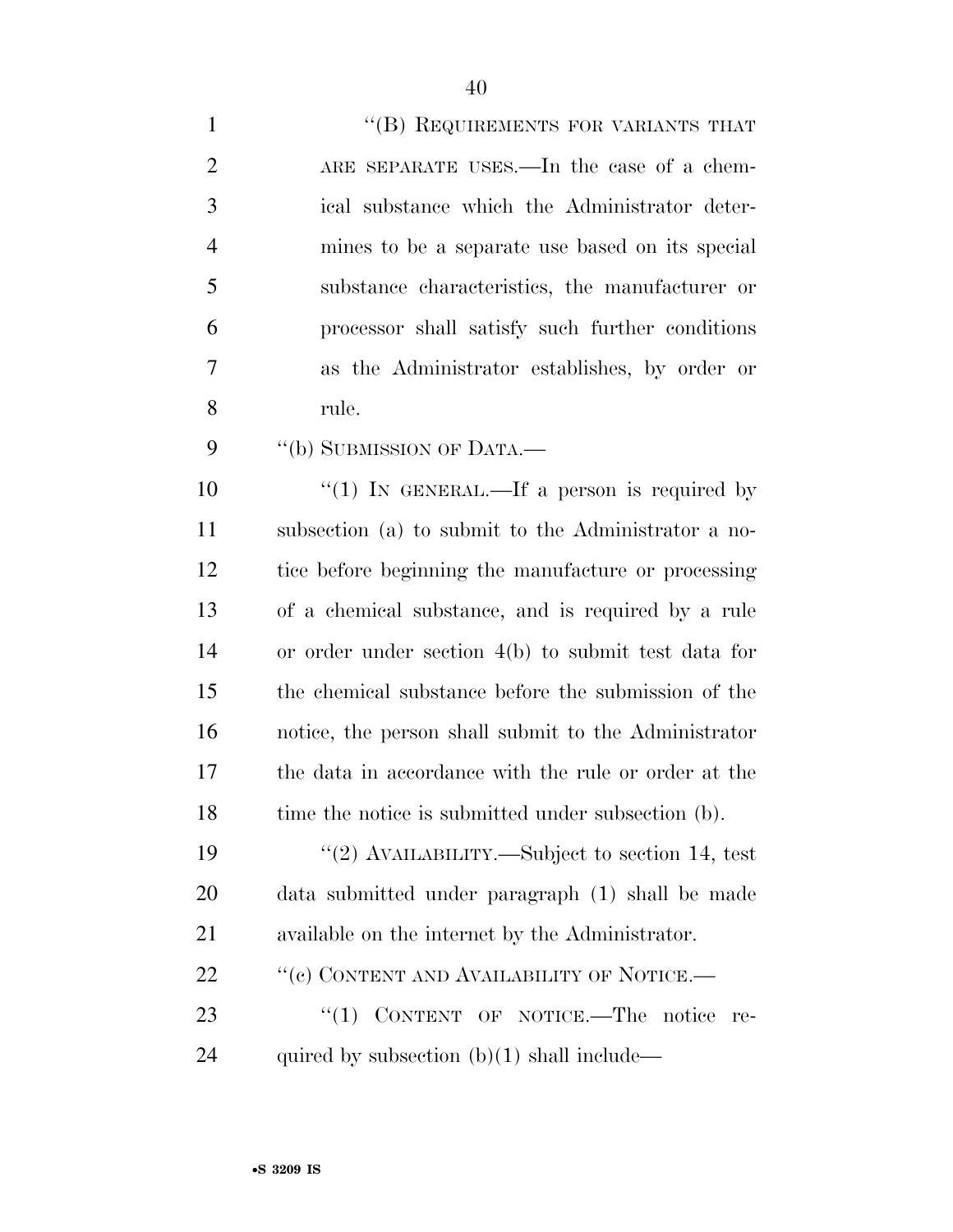| $\mathbf{1}$   | $\lq\lq$ the declaration described in section           |
|----------------|---------------------------------------------------------|
| $\overline{2}$ | 8(a)(2);                                                |
| 3              | "(B) the minimum data set, as defined in                |
| $\overline{4}$ | accordance with section $4(a)$ ; and                    |
| 5              | $\cdot\cdot$ (C) a statement that the chemical sub-     |
| 6              | stance will meet the safety standard.                   |
| 7              | "(2) AVAILABILITY.—Subject to section 14, a             |
| 8              | notice described in paragraph (1) shall be made         |
| 9              | available on the internet by the Administrator.         |
| 10             | "(3) PUBLIC INFORMATION.—Subject to section             |
| 11             | 14, not later than 5 days (excluding Saturdays, Sun-    |
| 12             | days, and legal holidays) after the date of the receipt |
| 13             | of a notice under subsection (a) or of data under       |
| 14             | subsection (b), the Administrator shall make avail-     |
| 15             | able on the internet information that—                  |
| 16             | $\lq\lq$ identifies the chemical substance for          |
| 17             | which notice or data has been received;                 |
| 18             | $\lq\lq$ (B) lists the uses or intended uses of the     |
| 19             | chemical substance;                                     |
| 20             | "(C) in the case of the receipt of data                 |
| 21             | under subsection (b), describes—                        |
| 22             | "(i) the nature of the tests performed                  |
| 23             | with respect to the chemical substance; and             |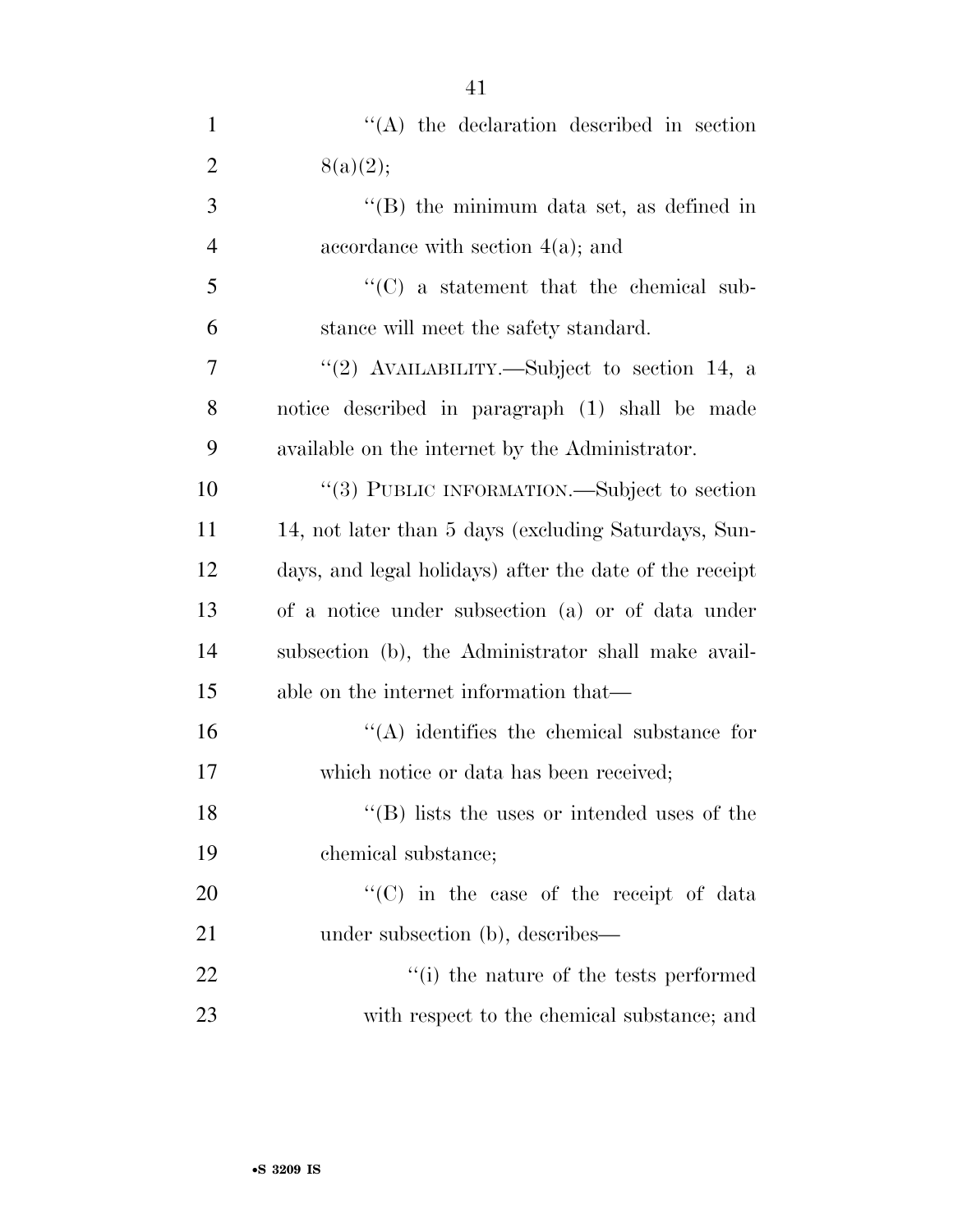| $\mathbf{1}$   | "(ii) any data that were received                     |
|----------------|-------------------------------------------------------|
| $\overline{2}$ | under subsection (b) or a rule or order               |
| 3              | under section 4; and                                  |
| $\overline{4}$ | $\lq\lq$ of the min-                                  |
| 5              | imum data set.                                        |
| 6              | "(4) LIST OF NOTICES.—At the beginning of             |
| 7              | each month, the Administrator shall make available    |
| 8              | on the internet a list of each chemical substance for |
| 9              | which notice has been received under subsection (a).  |
| 10             | $\lq\lq$ (d) EXEMPTIONS.—                             |
| 11             | "(1) TEST MARKETING PURPOSES.—The Ad-                 |
| 12             | ministrator may, upon application, exempt any per-    |
| 13             | son from any requirement of subsection (a) or (b) to  |
| 14             | permit the person to manufacture or process a         |
| 15             | chemical substance for test marketing purposes—       |
| 16             | "(A) upon a showing by the person satis-              |
| 17             | factory to the Administrator that the manufac-        |
| 18             | ture, processing, distribution in commerce, use,      |
| 19             | and disposal of the chemical substance, and           |
| 20             | that any combination of those activities, will not    |
| 21             | endanger the health or the environment; and           |
| 22             | $\lq\lq$ under such restrictions as the Admin-        |
| 23             | istrator considers appropriate.                       |
| 24             | $\cdot\cdot\cdot(2)$ EQUIVALENT CHEMICAL SUBSTANCES.— |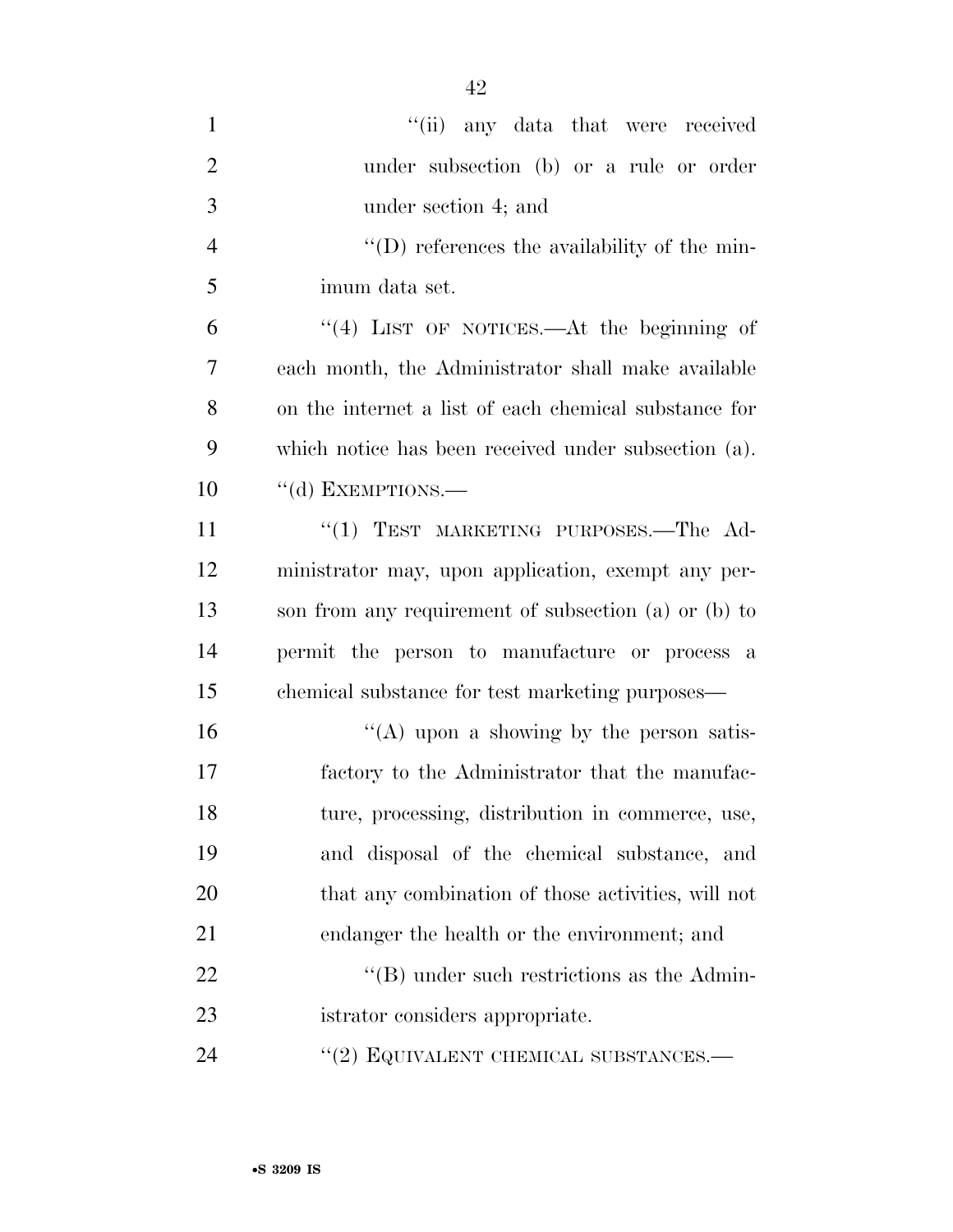| $\mathbf{1}$   | "(A) IN GENERAL.—The Administrator                 |
|----------------|----------------------------------------------------|
| $\overline{2}$ | shall, upon application, fully or partially exempt |
| 3              | any person from the requirement to submit any      |
| $\overline{4}$ | data otherwise required with respect to a chem-    |
| 5              | ical substance for which notice is submitted       |
| 6              | under subsection (a) if, on receipt of an appli-   |
| 7              | cation, the Administrator determines that—         |
| 8              | "(i) the chemical substance with re-               |
| 9              | spect to which the application was sub-            |
| 10             | mitted is equivalent to a chemical sub-            |
| 11             | stance for which data has been submitted           |
| 12             | to the Administrator as required by this           |
| 13             | chapter; and                                       |
| 14             | "(ii) submission of data by the appli-             |
| 15             | cant on the chemical substance would be            |
| 16             | duplicative of data which has been sub-            |
| 17             | mitted to the Administrator in accordance          |
| 18             | with this chapter.                                 |
| 19             | "(iii) EFFECTIVE DATE.-No exemp-                   |
| 20             | tion granted under this subparagraph with          |
| 21             | respect to the submission of data for a            |
| 22             | chemical substance may take effect before          |
| 23             | the beginning of the reimbursement period          |
| 24             | applicable to the data.                            |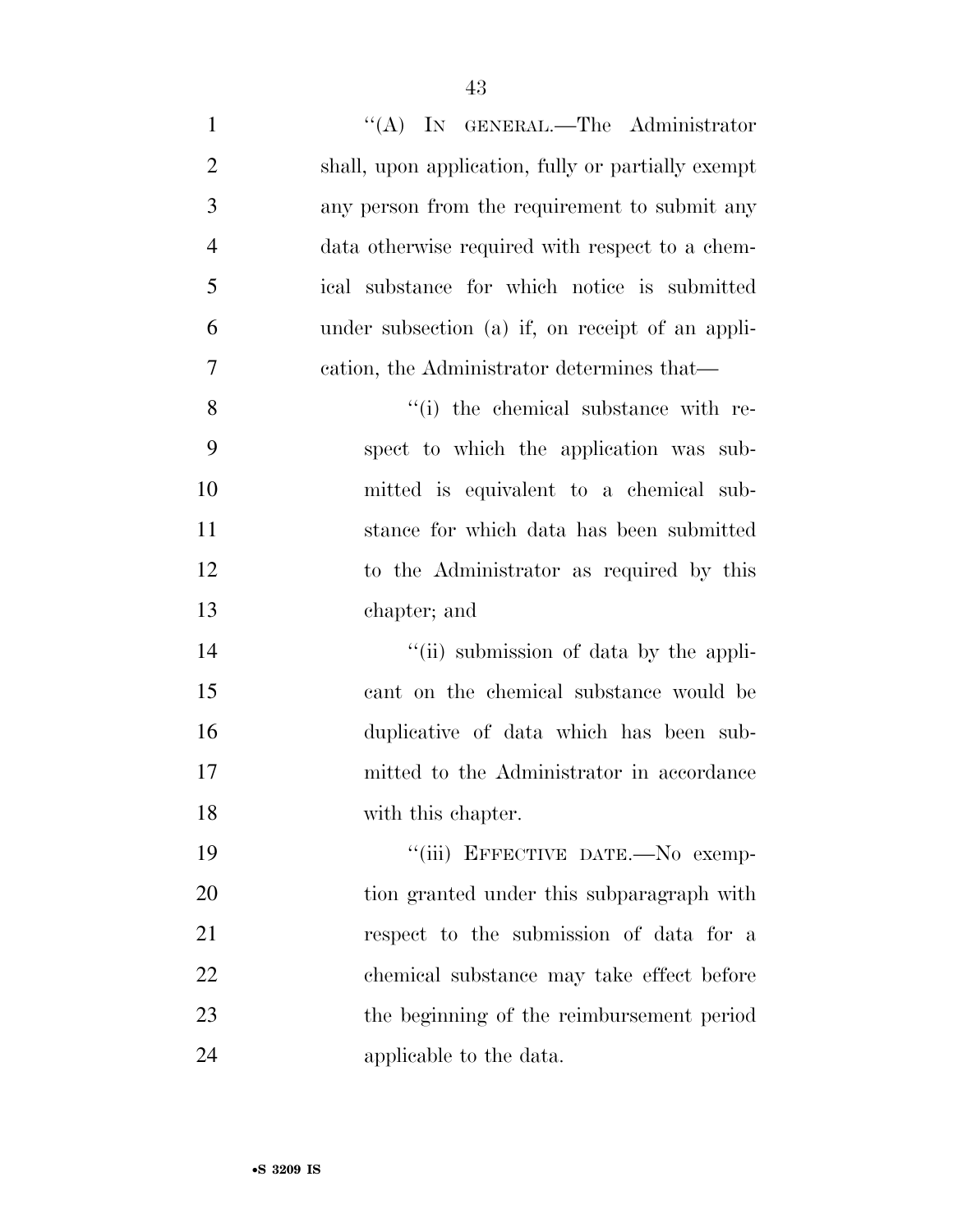| $\mathbf{1}$   | "(B) FAIR AND EQUITABLE REIMBURSE-        |
|----------------|-------------------------------------------|
| $\overline{2}$ | MENT.                                     |
| 3              | "(i) DEFINITION OF REIMBURSEMENT          |
| $\overline{4}$ | PERIOD.—In this subparagraph, the term    |
| 5              | 'reimbursement period', with respect to   |
| 6              | any previously submitted data for a chem- |
| $\tau$         | ical substance, means a period—           |
| 8              | $\lq\lq$ (I) beginning on the date of the |
| 9              | termination of the prohibition, im-       |
| 10             | posed under this section, on the man-     |
| 11             | ufacture or processing of the chemical    |
| 12             | substance by the person who sub-          |
| 13             | mitted the data to the Administrator;     |
| 14             | and                                       |
| 15             | "(II) ending on the later of-             |
| 16             | "(aa) the date that is $5$                |
| 17             | years after the date referred to in       |
| 18             | subclause $(I)$ ; or                      |
| 19             | "(bb) at the expiration of a              |
| 20             | period beginning on the date re-          |
| 21             | ferred to in subclause (I) that is        |
| 22             | equal in length to the period that        |
| 23             | the Administrator determines to           |
| 24             | be necessary to develop the data.         |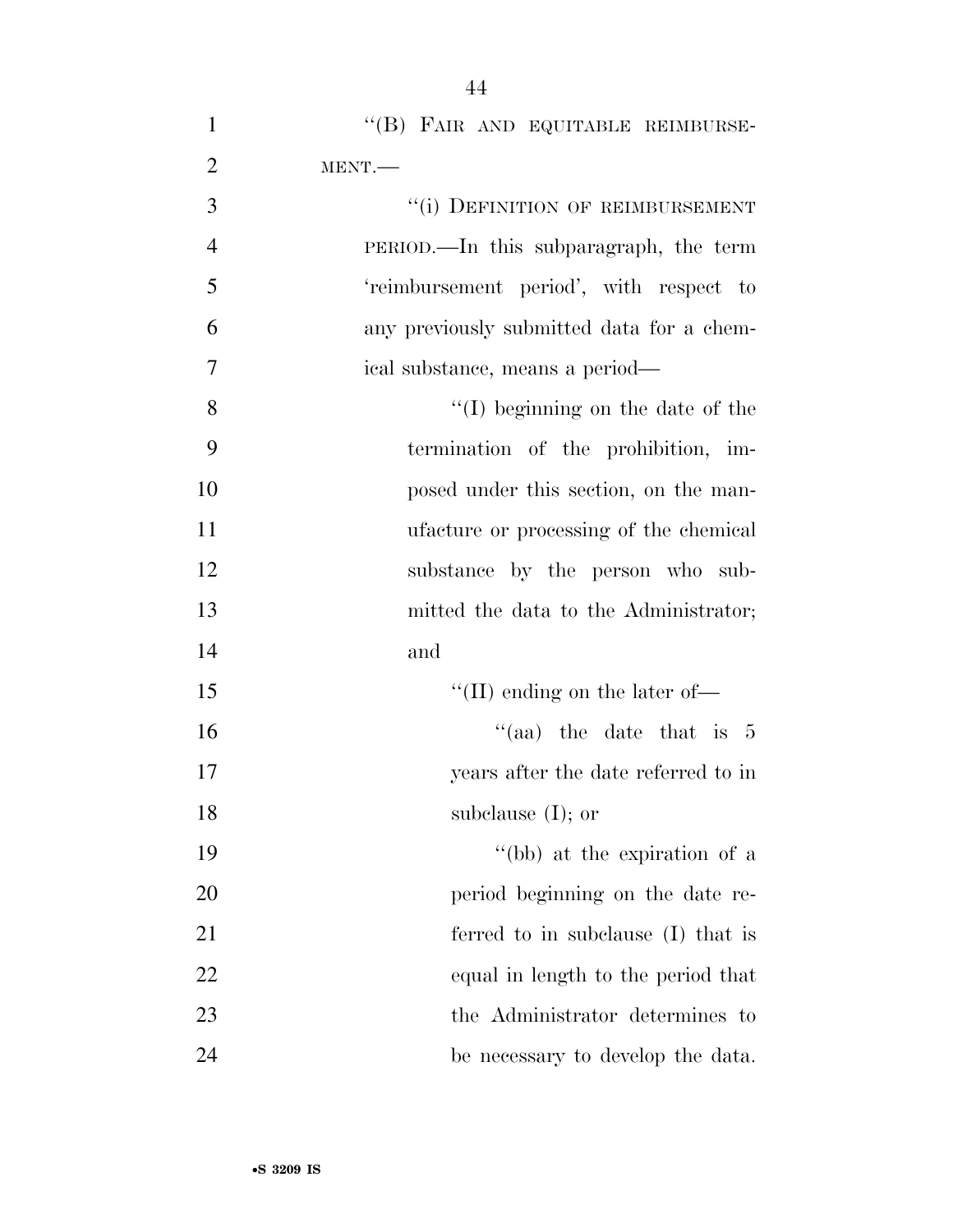| $\mathbf{1}$   | "(ii) REIMBURSEMENT.—Except as              |
|----------------|---------------------------------------------|
| $\overline{2}$ | provided in clause (iii), if the Adminis-   |
| 3              | trator exempts any person, under subpara-   |
| $\overline{4}$ | graph (A), from submitting data required    |
| 5              | under subsection (a) or (b) for a chemical  |
| 6              | substance because of the existence of pre-  |
| 7              | viously submitted data and the exemption    |
| 8              | is granted during the reimbursement pe-     |
| 9              | riod for that data, the Administrator shall |
| 10             | order the person granted the exemption to   |
| 11             | provide fair and equitable reimbursement    |
| 12             | (in an amount determined under rules of     |
| 13             | the Administrator)—                         |
| 14             | $\lq\lq$ to the person who previously       |
| 15             | submitted the data on which the ex-         |
| 16             | emption was based, for a portion of         |
| 17             | the costs incurred by the person in         |
| 18             | complying with the requirement under        |
| 19             | this subchapter to submit the data;         |
| 20             | and                                         |
| 21             | $\lq\lq$ (II) to any other person who       |
| 22             | has been required under this subpara-       |
| 23             | graph to contribute with respect to         |
| 24             | the costs, for a portion of the amount      |
| 25             | the person was required to contribute.      |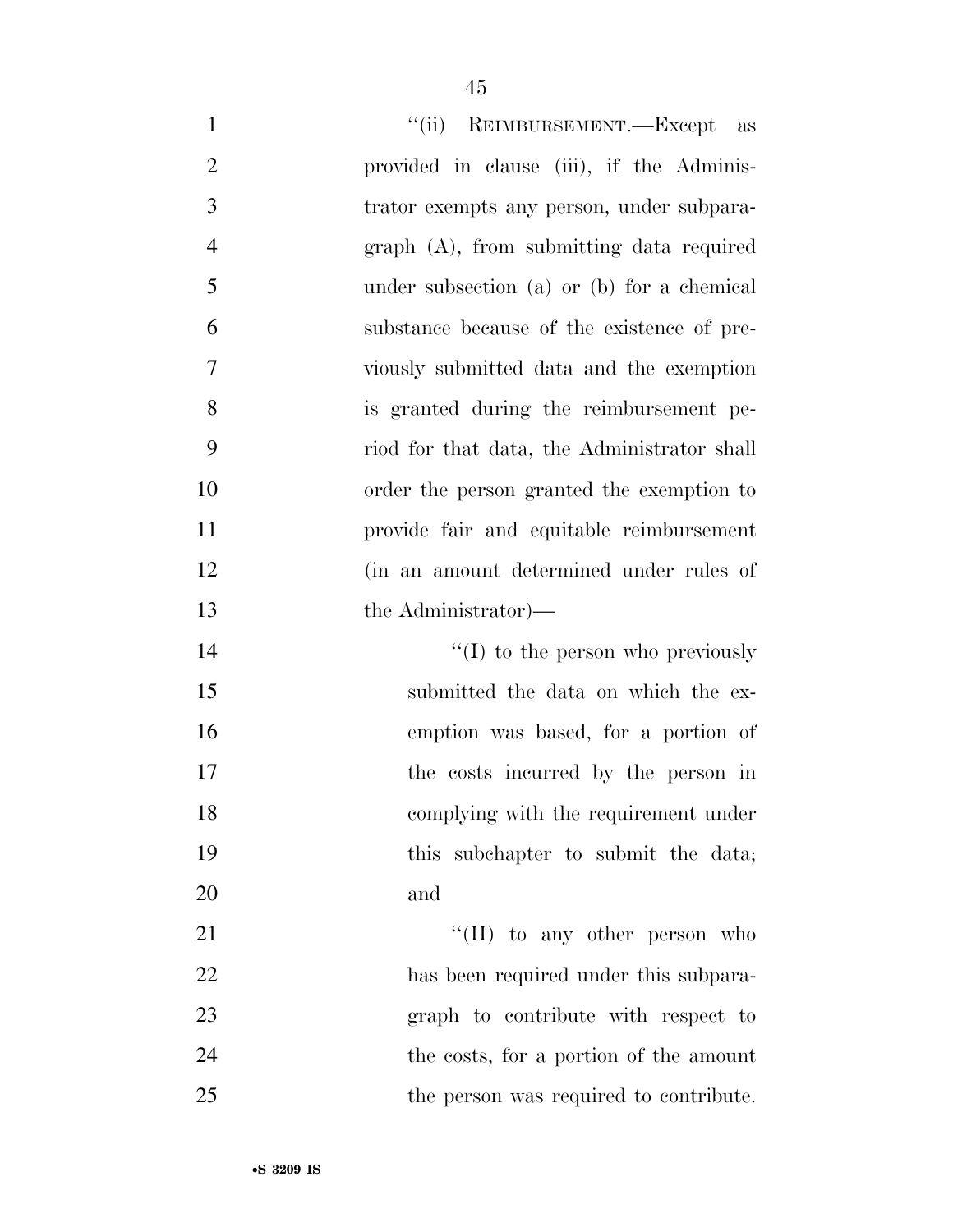| $\mathbf{1}$   | "(iii) EXCEPTION.—Clause (ii) shall              |
|----------------|--------------------------------------------------|
| $\overline{2}$ | not apply if the person exempted under           |
| 3              | that clause and the persons described in         |
| $\overline{4}$ | subclauses $(I)$ and $(II)$ of that clause agree |
| 5              | on the amount and method of reimburse-           |
| 6              | ment.                                            |
| 7              | "(iv) CONSIDERATIONS.—In promul-                 |
| 8              | gating rules for the determination of fair       |
| 9              | and equitable reimbursement to the per-          |
| 10             | sons described in subclauses $(I)$ and $(II)$ of |
| 11             | clause (ii) for costs incurred with respect      |
| 12             | to a chemical substance, the Administrator       |
| 13             | shall, after consultation with the Attorney      |
| 14             | General and the Commissioners of the             |
| 15             | Federal Trade Commission, consider all           |
| 16             | relevant factors, including—                     |
| 17             | $\lq\lq$ the effect on the competitive           |
| 18             | position of the person required to pro-          |
| 19             | vide reimbursement in relation to the            |
| 20             | persons to be reimbursed; and                    |
| 21             | $\lq\lq(\text{II})$ the share of the market for  |
| 22             | the chemical substance of the person             |
| 23             | required to provide reimbursement in             |
| 24             | relation to the share of the market of           |
| 25             | the persons to be reimbursed.                    |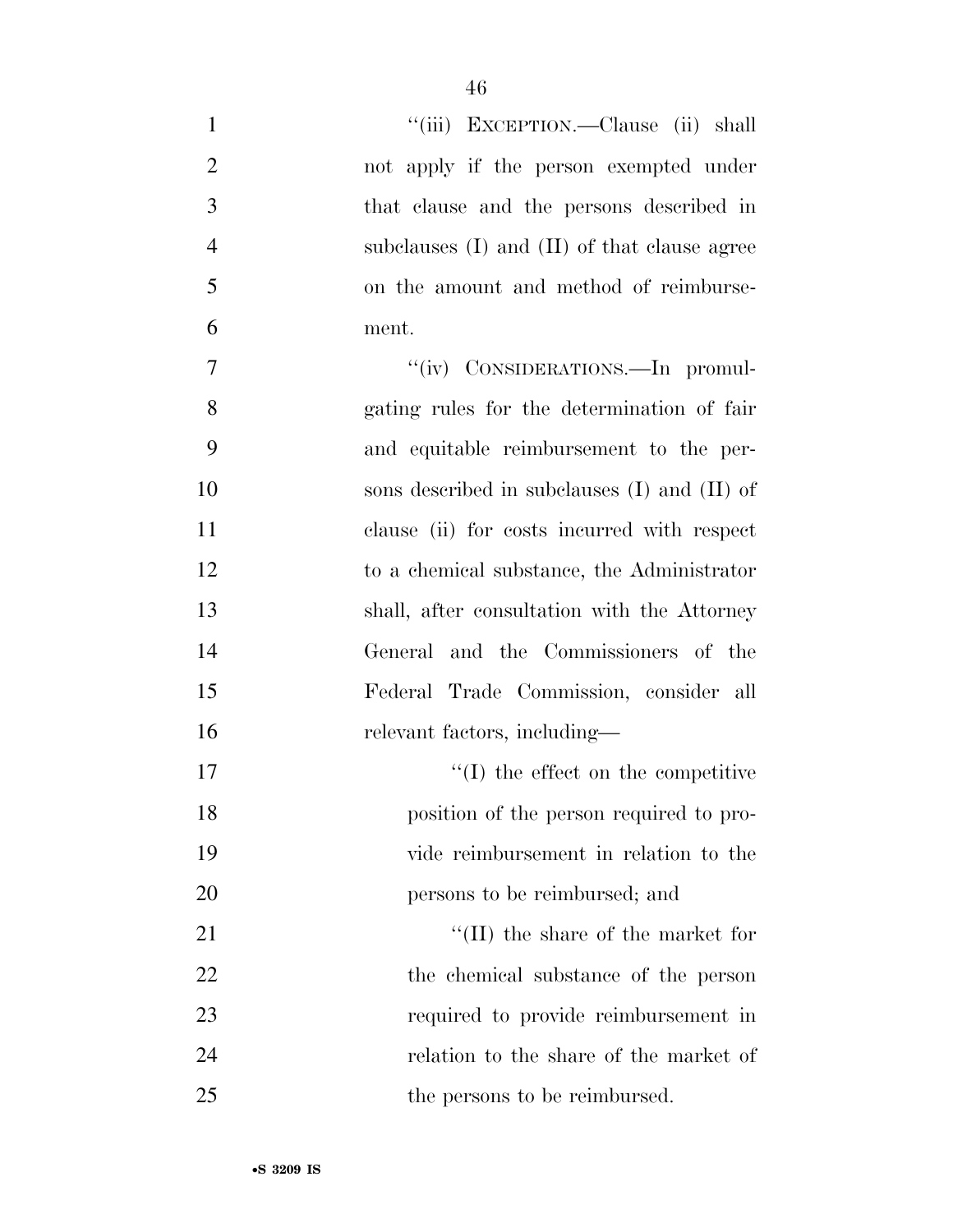## 1  $"$ (3) SMALL QUANTITIES.—

| $\overline{2}$ | "(A) IN GENERAL.—If the conditions de-            |
|----------------|---------------------------------------------------|
| 3              | scribed in subparagraph (B) are met, sub-         |
| $\overline{4}$ | sections (a) and (b) shall not apply with respect |
| 5              | to the manufacturing or processing of any         |
| 6              | chemical substance that is manufactured or        |
| 7              | processed, or proposed to be manufactured or      |
| 8              | processed, only in small quantities (as defined   |
| 9              | by the Administrator by rule) solely for pur-     |
| 10             | poses of-                                         |
| 11             | "(i) scientific experimentation or anal-          |
| 12             | ysis; or                                          |
| 13             | "(ii) chemical research on, or analysis           |
| 14             | of such substance or another substance, in-       |
| 15             | cluding such research or analysis for the         |
| 16             | development of a product.                         |
| 17             | "(B) CONDITIONS.—The conditions<br>re-            |
| 18             | ferred to in subparagraph $(A)$ are that all per- |
| 19             | sons engaged in the experimentation, research,    |
| 20             | or analysis for a manufacturer or processor are   |
| 21             | notified (in such form and manner as the Ad-      |
| 22             | ministrator may prescribe) of any risk to health  |
| 23             | which the manufacturer, processor, or the Ad-     |
| 24             | ministrator has reason to believe may be associ-  |
| 25             | ated with such chemical substance.                |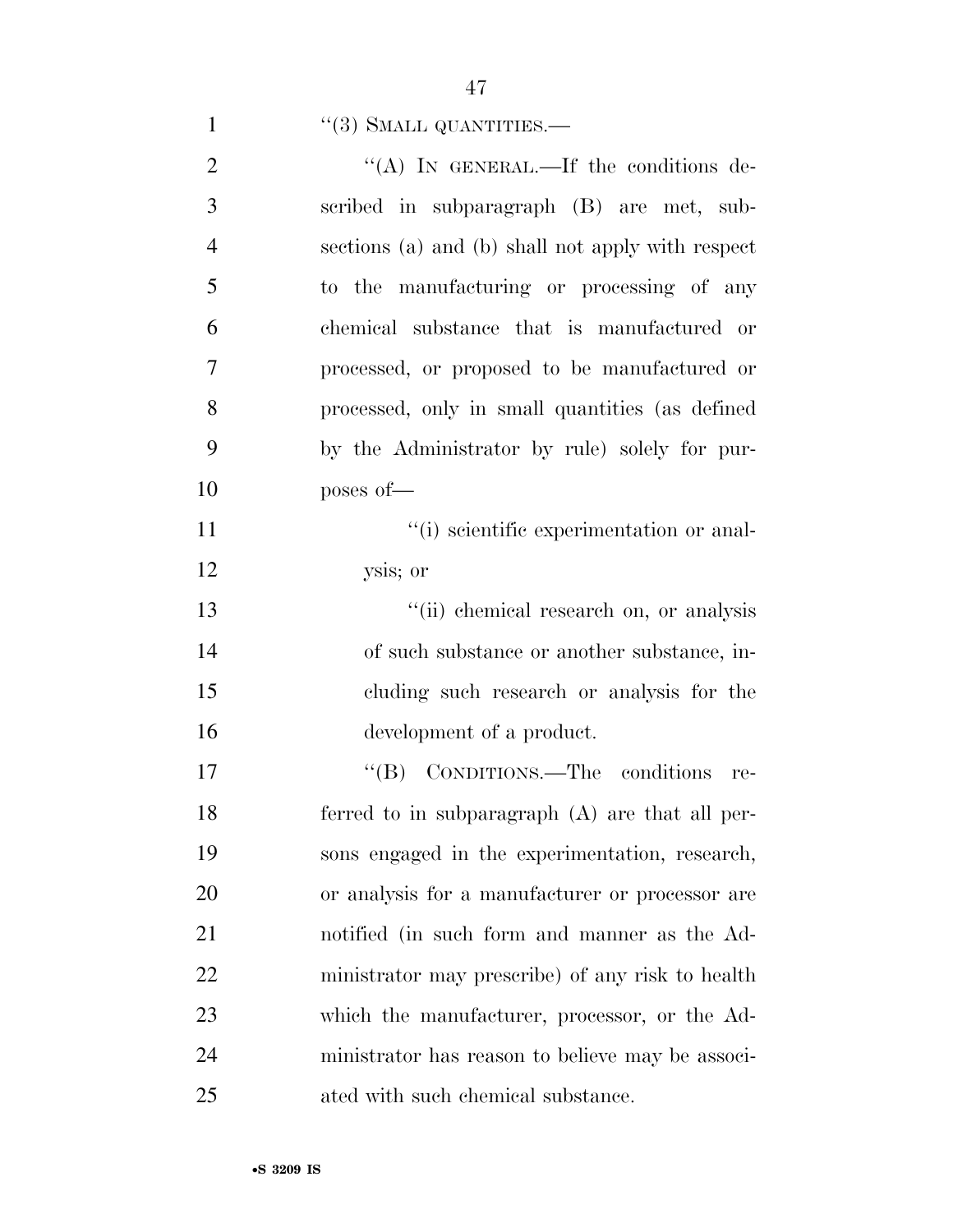| $\mathbf{1}$   | "(4) TEMPORARY EXISTENCE.—The Adminis-               |
|----------------|------------------------------------------------------|
| $\overline{2}$ | trator may, upon application, exempt from sub-       |
| 3              | sections (a) and (b) the manufacturing or processing |
| $\overline{4}$ | of any chemical substance—                           |
| 5              | "(A) that exists temporarily as a result of          |
| 6              | a chemical reaction in the manufacturing or          |
| 7              | processing of a mixture or another chemical          |
| 8              | substance; and                                       |
| 9              | "(B) to which there is no, and will not be,          |
| 10             | human or environmental exposure.                     |
| 11             | $``(5)$ PUBLICATION.—                                |
| 12             | "(A) IN GENERAL.—As soon as practicable              |
| 13             | after receipt of an application under paragraph      |
| 14             | $(1)$ or $(4)$ , the Administrator shall publish in  |
| 15             | the Federal Register notice of the receipt of the    |
| 16             | application.                                         |
| 17             | $\lq\lq$ (B) REQUIREMENTS.—The Administrator         |
| 18             | shall—                                               |
| 19             | "(i) give interested persons an oppor-               |
| 20             | tunity to comment upon any application               |
| 21             | described in subparagraph $(A)$ ;                    |
| 22             | "(ii) not later than $45$ days after the             |
| 23             | date of receipt of an application, approve           |
| 24             | or deny the application; and                         |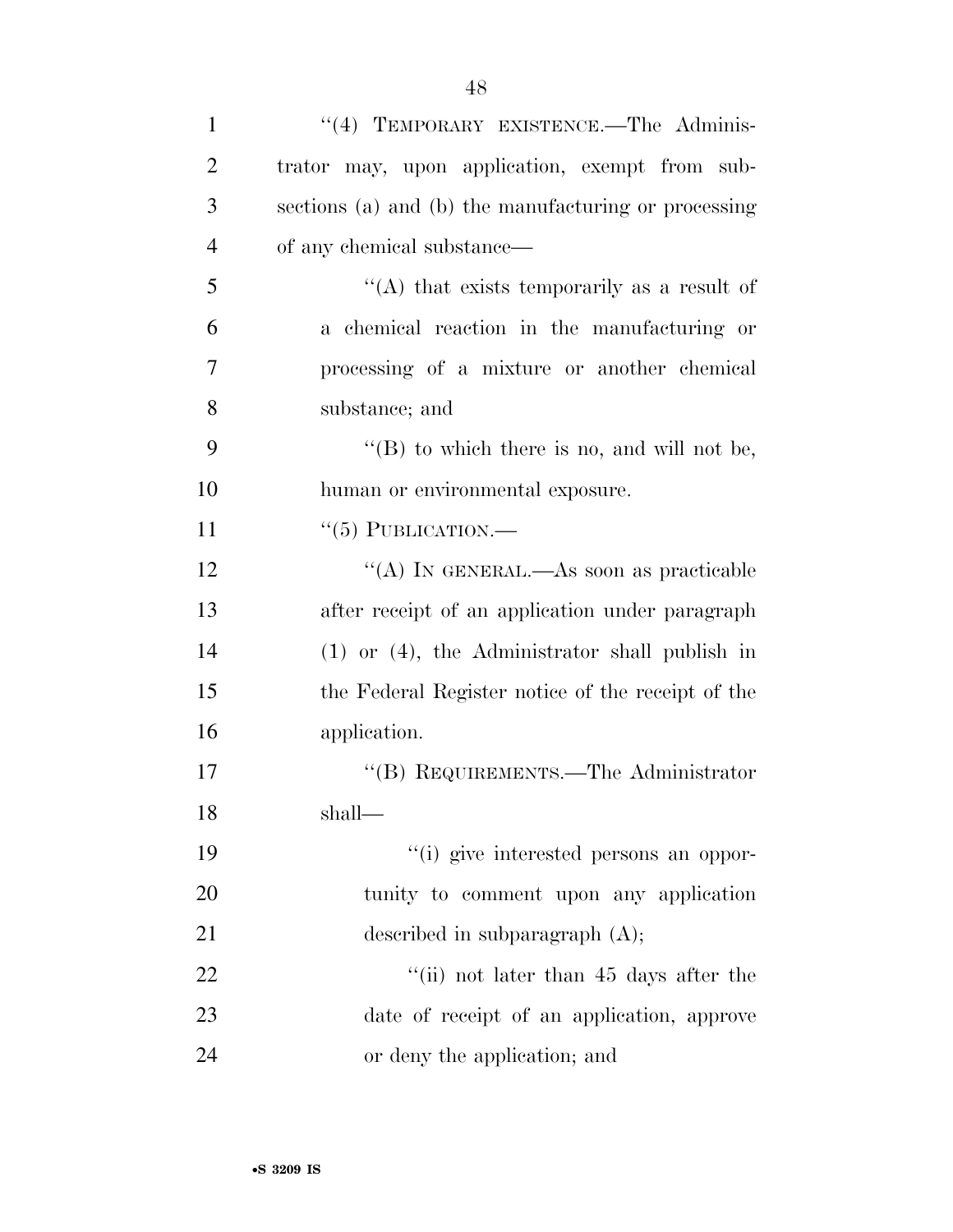| $\mathbf{1}$   | "(iii) publish in the Federal Register                       |
|----------------|--------------------------------------------------------------|
| $\overline{2}$ | notice of the approval or denial of the ap-                  |
| 3              | plication.                                                   |
| $\overline{4}$ | CERTIFICATION.-Each submission required<br>``(e)             |
| 5              | under this section or under a rule or an order promulgated   |
| 6              | or issued by the Administrator under this section shall be   |
| 7              | accompanied by a certification signed by a responsible offi- |
| 8              | cial of the manufacturer or processor that each statement    |
| 9              | contained in the submission—                                 |
| 10             | $f'(1)$ is accurate and reliable; and                        |
| 11             | $\lq(2)$ includes all material facts known to, in the        |
| 12             | possession or control of, or reasonably ascertainable        |
| 13             | by the manufacturer or processor.                            |
| 14             | "(f) DEFINITIONS.—In this section:                           |
| 15             | $``(1)$ MANUFACTURE AND PROCESS.—The terms                   |
| 16             | 'manufacture' and 'process' mean manufacture or              |
| 17             | process, respectively, for commercial purposes.              |
| 18             | "(2) TEST MARKETING.—The term 'test mar-                     |
| 19             | keting' does not include any provision of a chemical         |
| 20             | substance or mixture, or an article containing a             |
| 21             | chemical substance or mixture, to an end consumer            |
| 22             | of the chemical substance, mixture, or article.".            |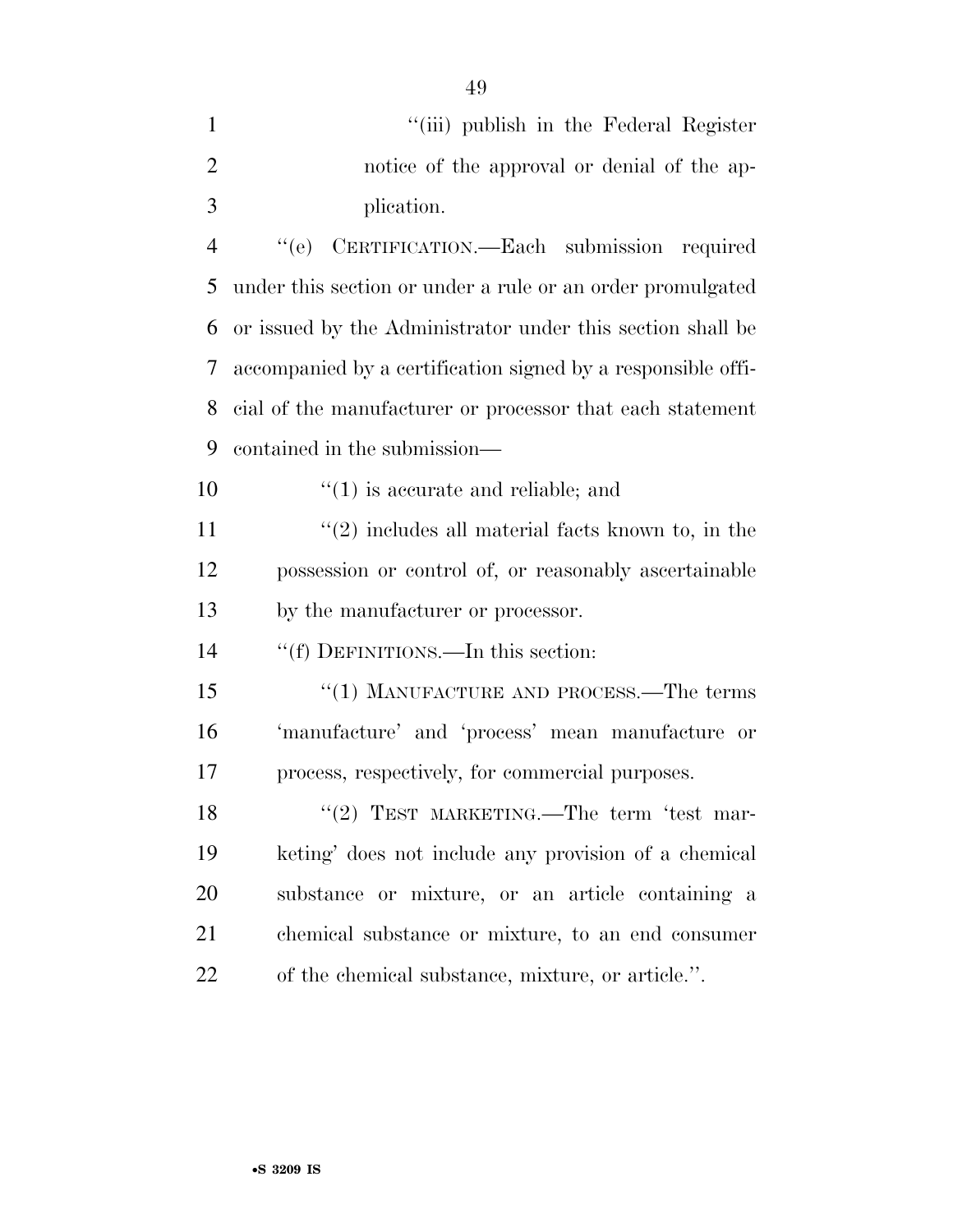**SEC. 7. PRIORITIZATION, SAFETY STANDARD DETERMINA- TION, AND RISK MANAGEMENT.**  Section 6 of the Toxic Substances Control Act (15 U.S.C. 2605) is amended to read as follows:

 **''SEC. 6. PRIORITIZATION, SAFETY STANDARD DETERMINA-TION, AND RISK MANAGEMENT.** 

''(a) PRIORITIZATION OF CHEMICAL SUBSTANCES.—

8 "(1) ESTABLISHMENT OF PRIORITY LIST.—Not later than 18 months after the date of enactment of the Safe Chemicals Act of 2010, the Administrator shall by order develop and publish a priority list con- taining the names of not less than 300 chemical sub- stances for which safety determinations under this section shall first be made. Chemical substances shall be selected to be on the list at the Administra- tor's discretion, based on available scientific evi- dence, and consideration of their risk relative to other chemical substances, based upon presence in biological and environmental media, use, production volume, toxicity, persistence, bioaccumulation, or other properties indicating risk.

22 "(2) UPDATING OF LIST.—The Administrator shall—

24  $\langle (A)$  remove a chemical substance or mix- ture from the list under paragraph (1) only after a safety standard determination has been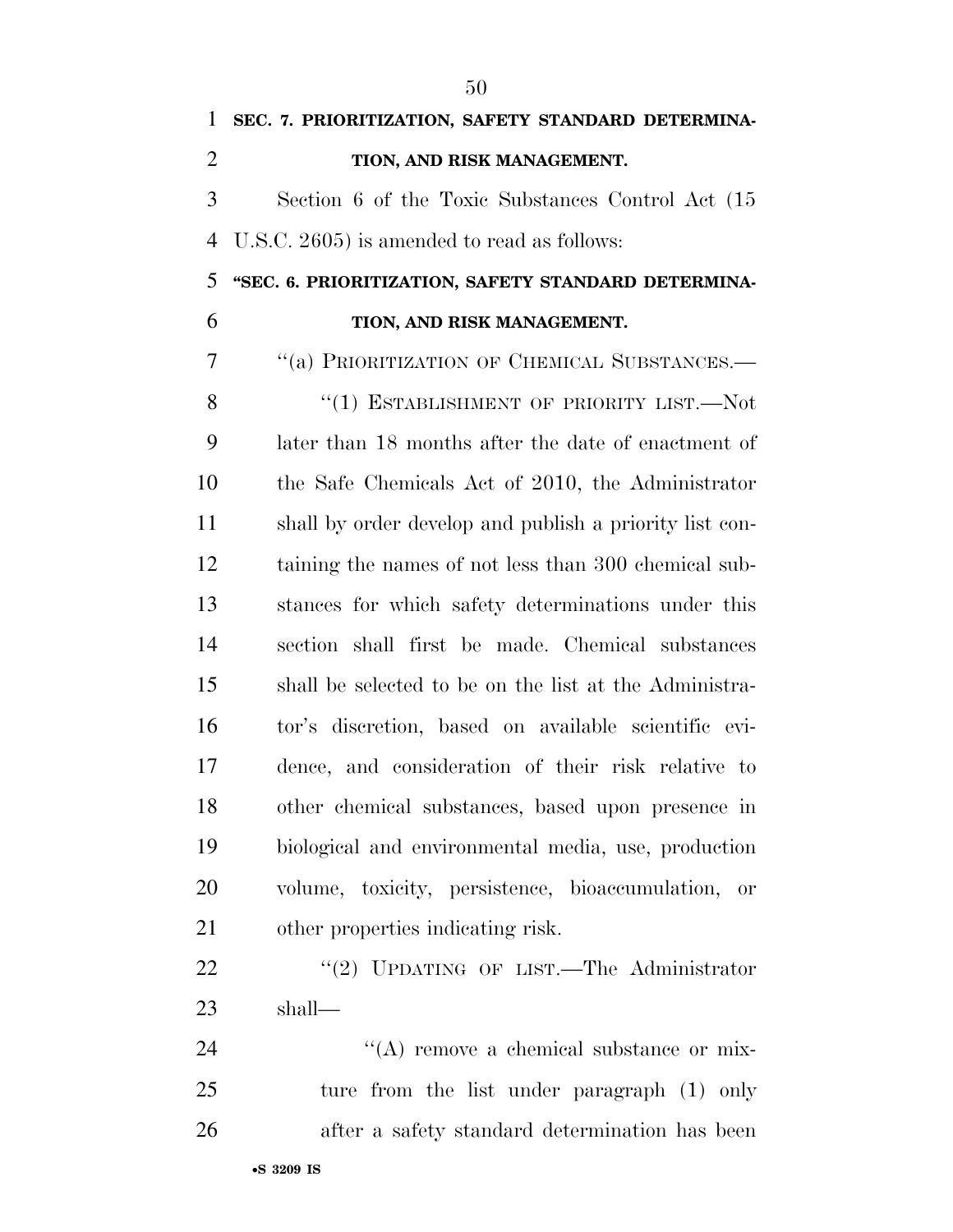| $\mathbf{1}$   | made for such chemical substance or mixture        |
|----------------|----------------------------------------------------|
| $\overline{2}$ | pursuant to subsection (b);                        |
| 3              | "(B) add chemical substances or mixtures           |
| $\overline{4}$ | to the list periodically so that the number of     |
| 5              | chemical substances on the list will not be fewer  |
| 6              | than 300 at any given time, until such time as     |
| 7              | all chemical substances and mixtures distrib-      |
| 8              | uted in commerce have had a safety standard        |
| 9              | determination. Additions to the list shall be      |
| 10             | consistent with paragraph (1) and based on         |
| 11             | consideration generally of risk relative to listed |
| 12             | chemical substances and mixtures to the extent     |
| 13             | practicable. Such additions to the list may be     |
| 14             | made in response to petitions under section 21;    |
| 15             | and                                                |
| 16             | $\lq\lq$ (C) give due consideration to any rec-    |
| 17             | ommendation provided by the committee estab-       |
| 18             | lished under paragraph (3).                        |
|                |                                                    |

19  $"$ (3) INTERAGENCY PRIORITIZATION AND TEST-20 ING COMMITTEE.

21 "(A) ESTABLISHMENT.—There is estab- lished an interagency committee (referred to in this section as the 'committee') to make rec- ommendations to the Administrator con-cerning—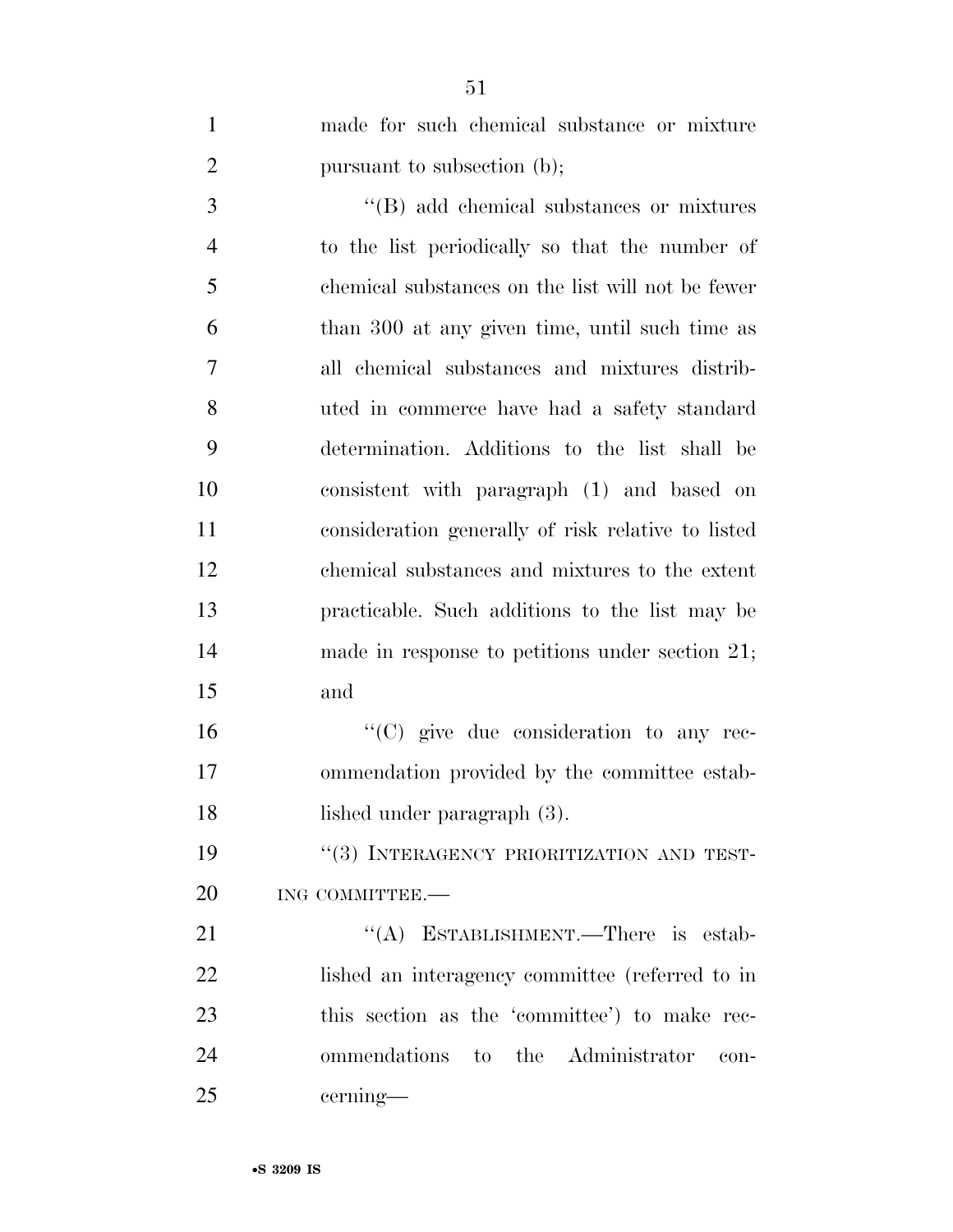1  $''(i)$  the issuance of test rules or or-2 ders for chemical substances and mixtures 3 under section 4(b); and 4 ''(ii) the placement of chemical sub-5 stances on the priority list under this sub-6 section. 7 "'(B) RECOMMENDATIONS. 8 "(i) FACTORS.—In making a rec-9 ommendation concerning— 10  $\frac{10}{10}$  the issuance of test rules or 11 orders under section 4(b), the com-12 mittee shall consider all factors rel-13 evant to risk; and 14 ''(II) placement on the priority 15 list under subsection (a), the com-16 mittee shall consider the criteria iden-17 tified pursuant to subsection  $(a)(1)$ . 18 ''(ii) FORM.—The recommendations of 19 the committee shall be in the form of 1 or 20 more lists of chemical substances and mix-21 tures that shall specify, either by individual 22 substance or mixture or by groups of sub-23 stances or mixtures— 24 ''(I) the recommendations of the

25 committee that particular chemical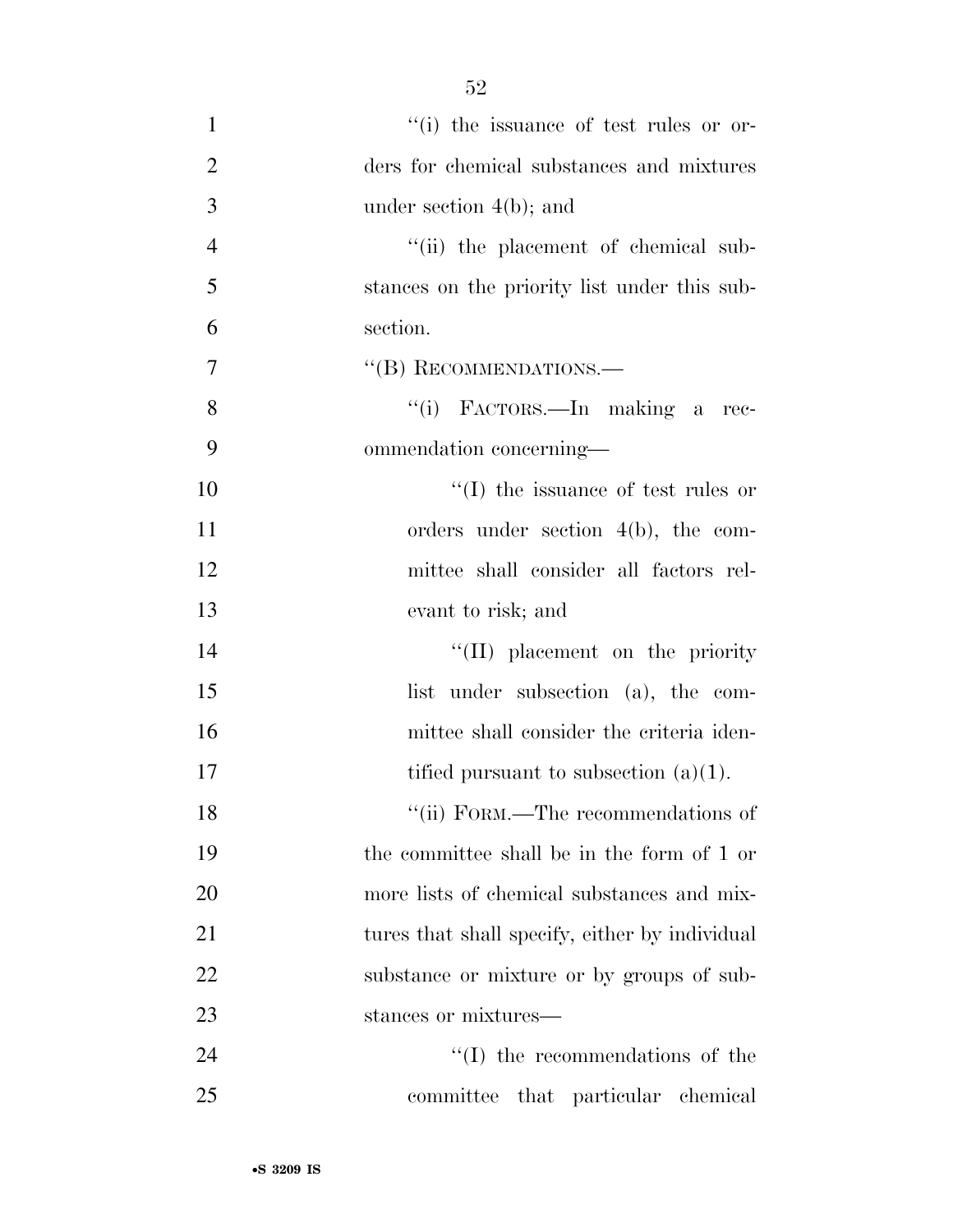| 1              | substances, mixtures, or categories of                  |
|----------------|---------------------------------------------------------|
| $\overline{2}$ | chemical substances or mixtures be                      |
| 3              | the subject of a test rule or order                     |
| $\overline{4}$ | under section $4(b)$ ; or                               |
| 5              | $\lq\lq$ (II) the recommendations of the                |
| 6              | committee that particular chemical                      |
| $\overline{7}$ | substances, or groups of chemical sub-                  |
| 8              | stances, be placed on the priority list.                |
| 9              | "(iii) ADDITIONS OR REVISIONS.—                         |
| 10             | "(I) IN GENERAL.—At least once                          |
| 11             | every year, the committee shall—                        |
| 12             | "(aa) make such additions                               |
| 13             | or revisions to the recommenda-                         |
| 14             | tions of the commission as the                          |
| 15             | commission determines to be nec-                        |
| 16             | essary; and                                             |
| 17             | "(bb) submit to the Admin-                              |
| 18             | istrator the recommendations and                        |
| 19             | a statement of the reasons of the                       |
| 20             | committee for any additions or                          |
| 21             | revisions.                                              |
| 22             | "(II) PUBLICATION.—On receipt                           |
| 23             | of any new or revised recommenda-                       |
| 24             | tions, the Administrator shall publish                  |
| 25             | the Federal Register the<br>$\operatorname{in}$<br>rec- |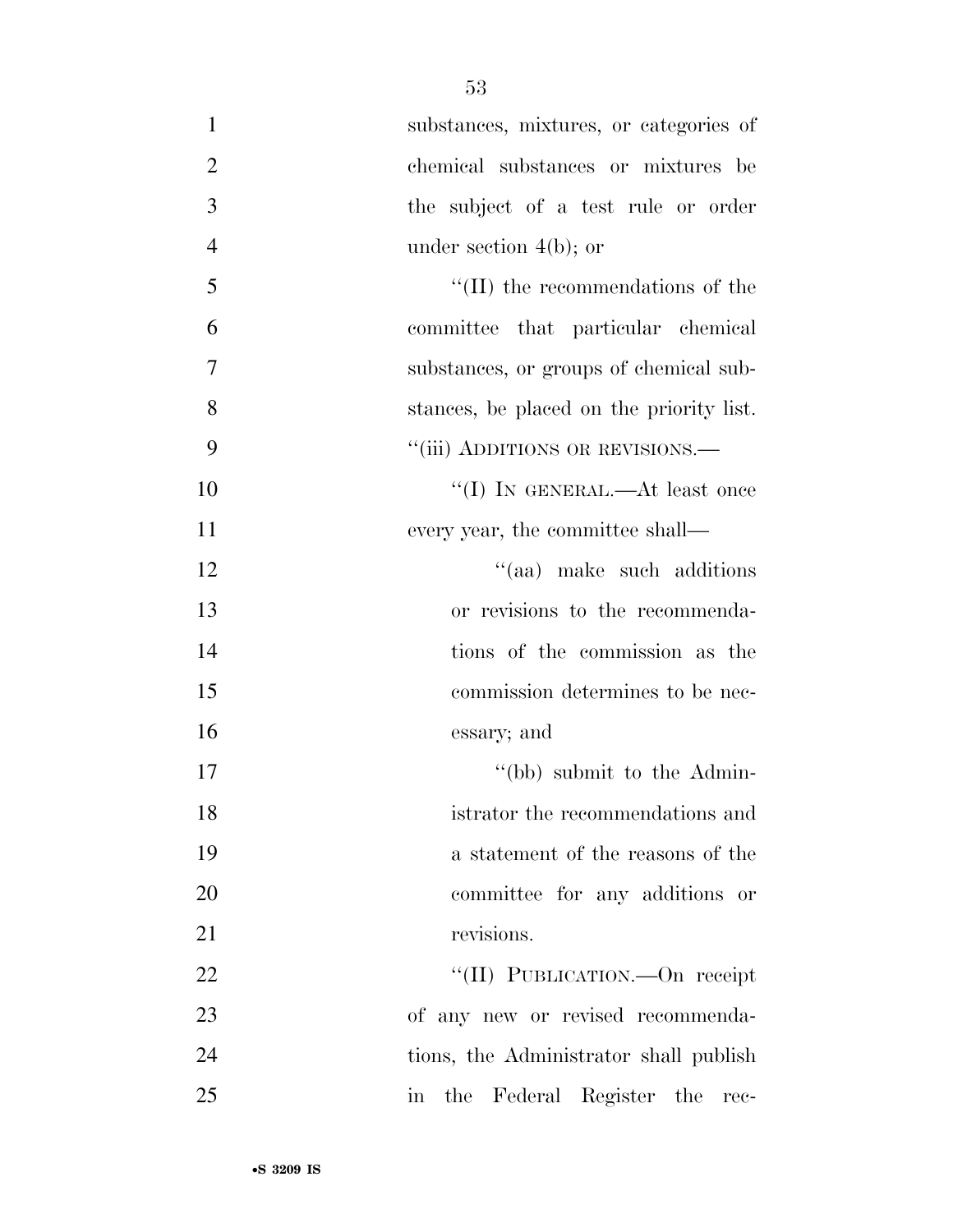| $\mathbf{1}$   | ommendations and the statement of        |
|----------------|------------------------------------------|
| $\overline{2}$ | the reasons for the additions or revi-   |
| 3              | sions.                                   |
| $\overline{4}$ | "(III) COMMENTS.—The Admin-              |
| 5              | istrator shall—                          |
| 6              | "(aa) provide reasonable op-             |
| $\overline{7}$ | portunity to any interested per-         |
| 8              | son to file with the Administrator       |
| 9              | written comments on the<br>rec-          |
| 10             | ommendations of the committee,           |
| 11             | and any additions or revisions to        |
| 12             | the recommendations by the com-          |
| 13             | mittee;                                  |
| 14             | "(bb) consideration such                 |
| 15             | comments; and                            |
| 16             | $f'(ce)$ make the comments               |
| 17             | available to the public.                 |
| 18             | "(C) COMPOSITION.—The committee shall    |
| 19             | consist of the following 8 members:      |
| 20             | "(i) One member appointed by the         |
| 21             | Administrator from officers or employees |
| 22             | of the Environmental Protection Agency.  |
| 23             | "(ii) One member appointed by the        |
| 24             | Secretary of Labor from officers or em-  |
| 25             | ployees of the Department of Labor en-   |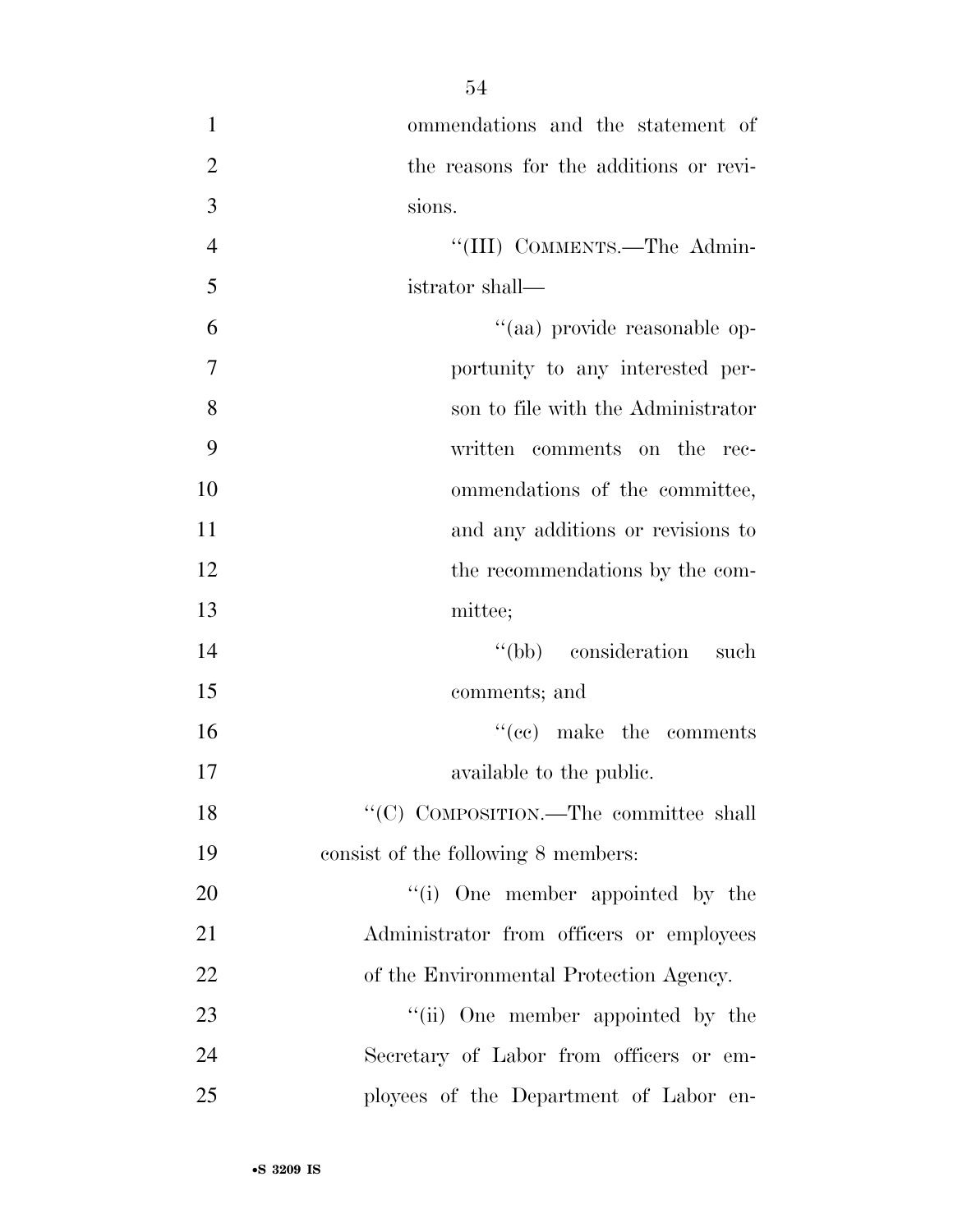| $\mathbf{1}$   | gaged in the activities of the Secretary of  |
|----------------|----------------------------------------------|
| $\overline{2}$ | Labor under the Occupational Safety and      |
| 3              | Health Act of 1970 (29 U.S.C. 651 et         |
| $\overline{4}$ | $seq.$ ).                                    |
| 5              | "(iii) One member appointed by the           |
| 6              | Chairman of the Council on Environmental     |
| $\tau$         | Quality from the Council or the officers or  |
| 8              | employees of the Council.                    |
| 9              | "(iv) One member appointed by the            |
| 10             | Director of the National Institute for Oc-   |
| 11             | equational Safety and Health from officers   |
| 12             | or employees of the Institute.               |
| 13             | $f'(v)$ One member appointed by the          |
| 14             | Director of the National Institute of Envi-  |
| 15             | ronmental Health Sciences from officers or   |
| 16             | employees of the Institute.                  |
| 17             | "(vi) One member appointed by the            |
| 18             | Director of the National Cancer Institute    |
| 19             | from officers or employees of the Institute. |
| 20             | "(vii) One member appointed by the           |
| 21             | Director of the National Science Founda-     |
| 22             | tion from officers or employees of the       |
| 23             | Foundation.                                  |
| 24             | "(viii) One member appointed by the          |
| 25             | Secretary of Commerce from officers or       |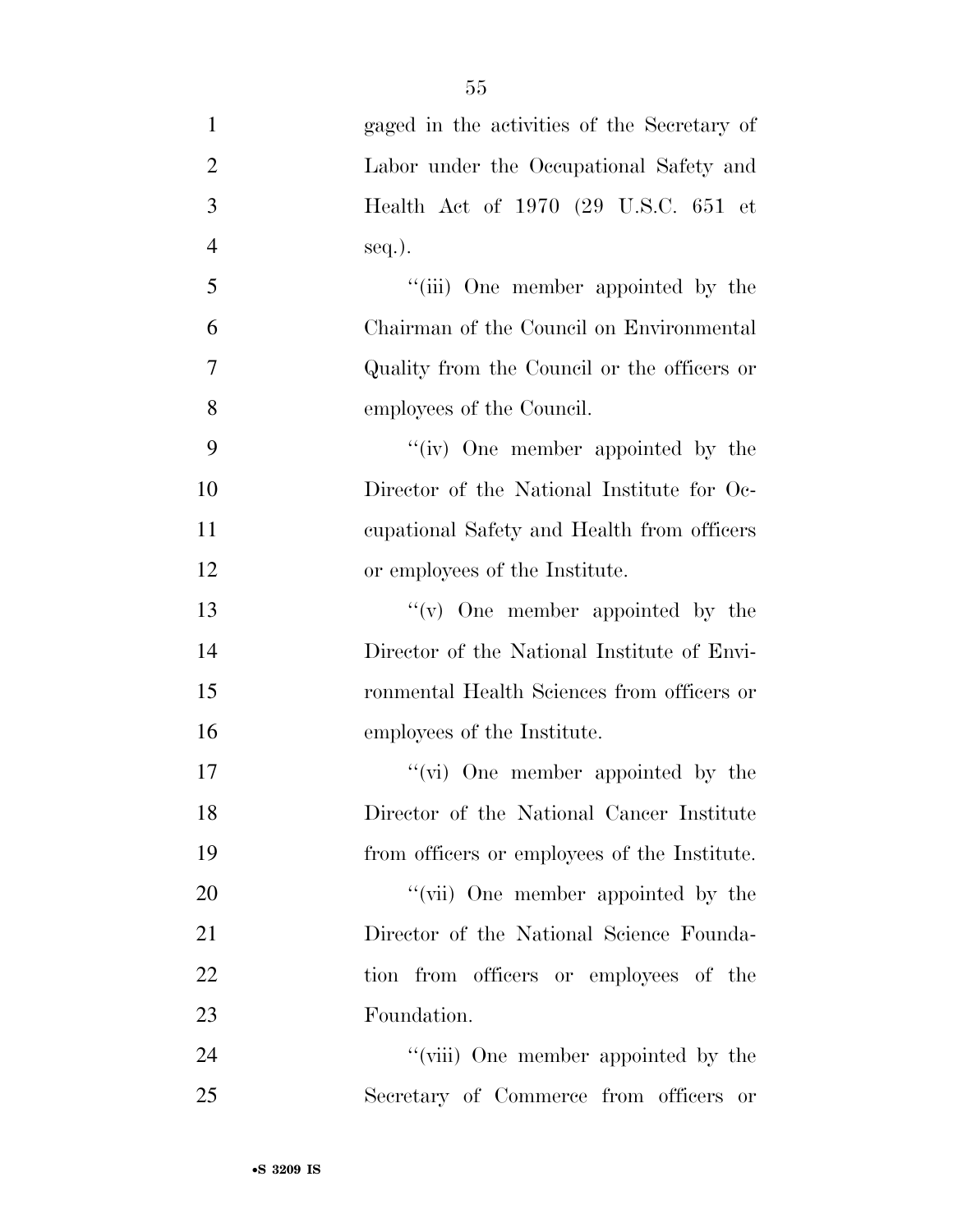| $\mathbf{1}$   | employees of the Department of Com-    |
|----------------|----------------------------------------|
| $\overline{2}$ | merce.                                 |
| 3              | "(D) APPOINTMENT OF MEMBERS.-          |
| $\overline{4}$ | $``(i)$ DESIGNEES.—                    |
| 5              | "(I) IN GENERAL.—An appointed          |
| 6              | member may designate an individual     |
| $\overline{7}$ | to serve on the committee on behalf of |
| 8              | the member.                            |
| 9              | "(II) PREREQUISITES.—A des-            |
| 10             | ignation may be made only—             |
| 11             | "(aa) with the approval of             |
| 12             | the applicable appointing author-      |
| 13             | ity; and                               |
| 14             | "(bb) if the individual is             |
| 15             | from the entity from which the         |
| 16             | member was appointed.                  |
| 17             | $``(ii)$ TERMS.—                       |
| 18             | "(I) IN GENERAL.—No individual         |
| 19             | may serve as a member of the com-      |
| 20             | mittee for more than 4 years in the    |
| 21             | aggregate.                             |
| 22             | "(II) MEMBERS LEAVING AP-              |
| 23             | POINTING ENTITIES.—If any member       |
| 24             | of the committee leaves the entity     |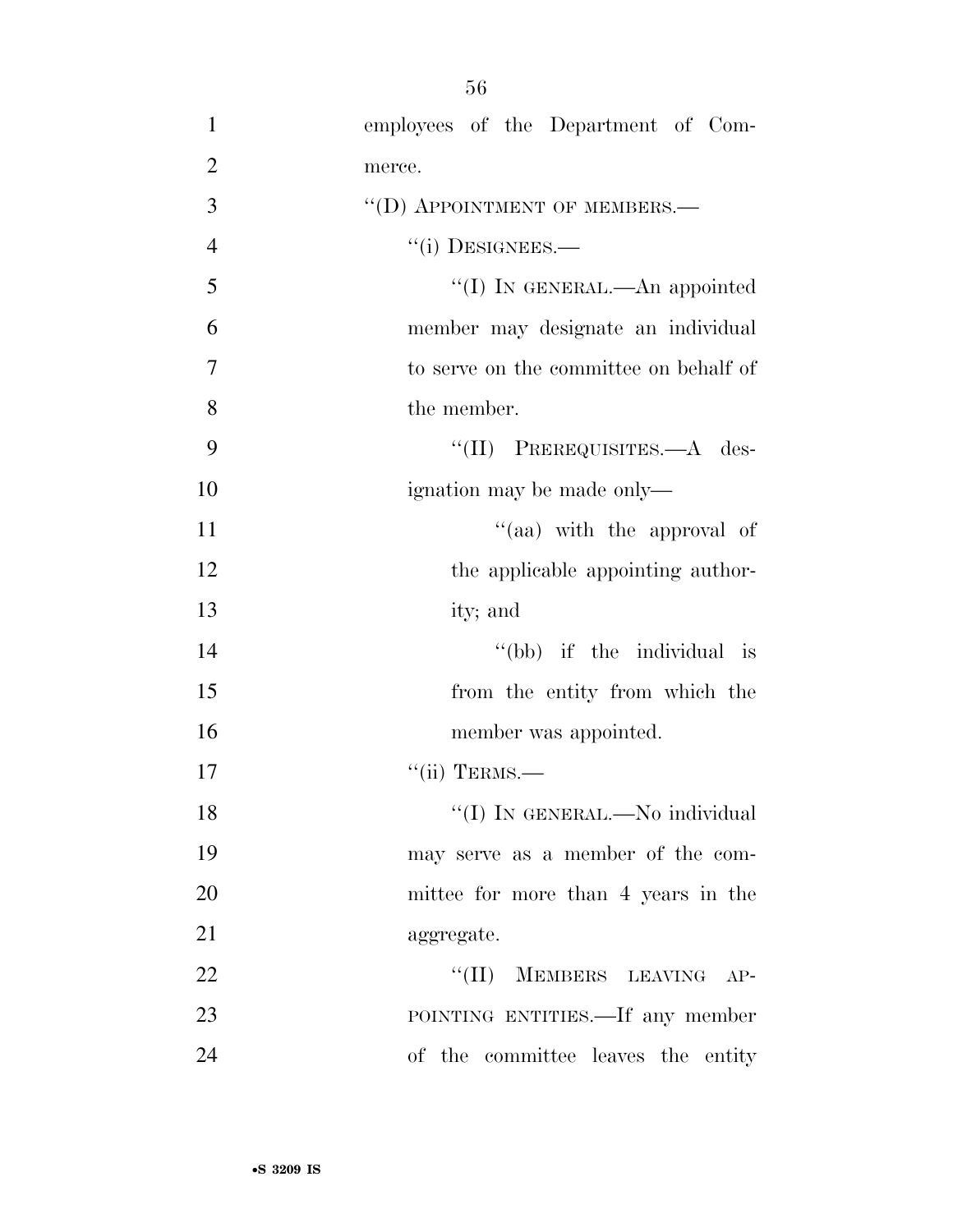| $\mathbf{1}$   | from which the member was ap-               |
|----------------|---------------------------------------------|
| $\mathfrak{2}$ | pointed—                                    |
| 3              | $\lq(aa)$ the member may not                |
| $\overline{4}$ | continue as a member of the                 |
| 5              | committee; and                              |
| 6              | "(bb) the position of the                   |
| $\overline{7}$ | member shall be considered to be            |
| 8              | vacant.                                     |
| 9              | "(III) VACANCIES.—A vacancy                 |
| 10             | on the committee shall be filled in the     |
| 11             | same manner in which the original ap-       |
| 12             | pointment was made.                         |
| 13             | "(E) CONFLICTS OF INTEREST.-                |
| 14             | "(i) POST-TERMINATION EMPLOY-               |
| 15             | MENT OR COMPENSATION.—No member of          |
| 16             | the committee, or designee of the member,   |
| 17             | shall accept employment or compensation     |
| 18             | from any person subject to any require-     |
| 19             | ment of this chapter or of any rule promul- |
| 20             | gated or order issued under this chapter,   |
| 21             | for a period of at least 1 year after the   |
| 22             | date of termination of service on the com-  |
| 23             | mittee.                                     |
| 24             | "(ii) FINANCIAL INTERESTS.—No per-          |
| 25             | son, while serving as a member of the com-  |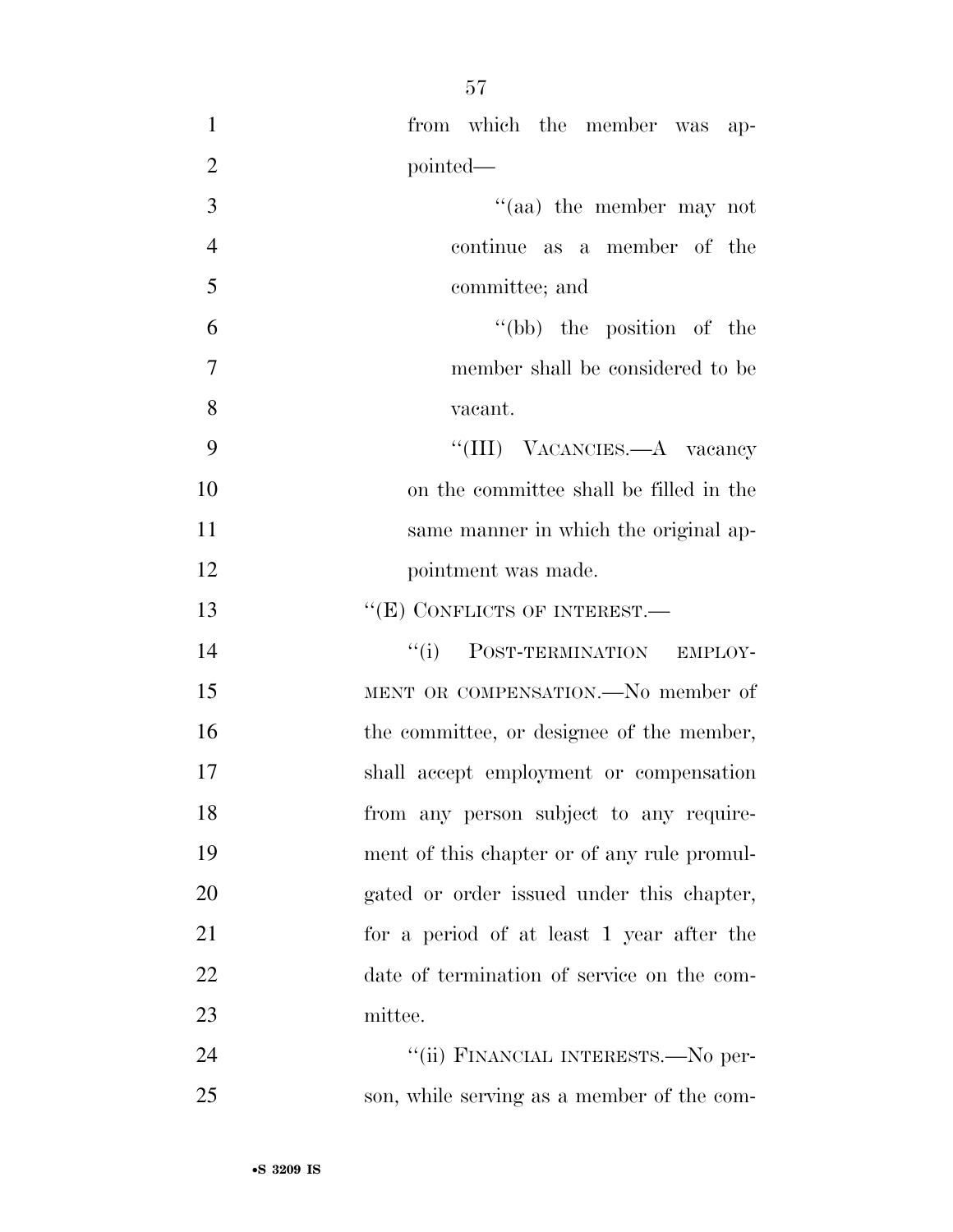| $\mathbf{1}$   | mittee or designee of the member, may           |
|----------------|-------------------------------------------------|
| $\overline{2}$ | own any stocks or bonds, or have any pe-        |
| 3              | cuniary interest, of substantial value in       |
| $\overline{4}$ | any person engaged in the manufacture,          |
| 5              | processing, or distribution in commerce of      |
| 6              | any chemical substance or mixture subject       |
| 7              | to this chapter or of any rule promulgated      |
| 8              | or order issued under this chapter.             |
| 9              | "(iii) VIOLATIONS.—The Adminis-                 |
| 10             | trator, acting through attorneys of the En-     |
| 11             | vironmental Protection Agency, or the At-       |
| 12             | torney General may bring an action in the       |
| 13             | appropriate district court of the United        |
| 14             | States to restrain any violation of this sub-   |
| 15             | paragraph.                                      |
| 16             | " $(F)$ ADMINISTRATIVE SUPPORT.—The             |
| 17             | Administrator shall provide the committee such  |
| 18             | administrative support services as may be nec-  |
| 19             | essary to enable the committee to carry out the |
| 20             | functions of the committee under this sub-      |
| 21             | section.                                        |
| 22             | "(4) NO JUDICIAL REVIEW; NONDISCRETIONARY       |
| 23             | $DUTY$ .                                        |
| 24             | "(A) NO JUDICIAL REVIEW.—The fol-               |
| 25             | lowing actions shall not be subject to judicial |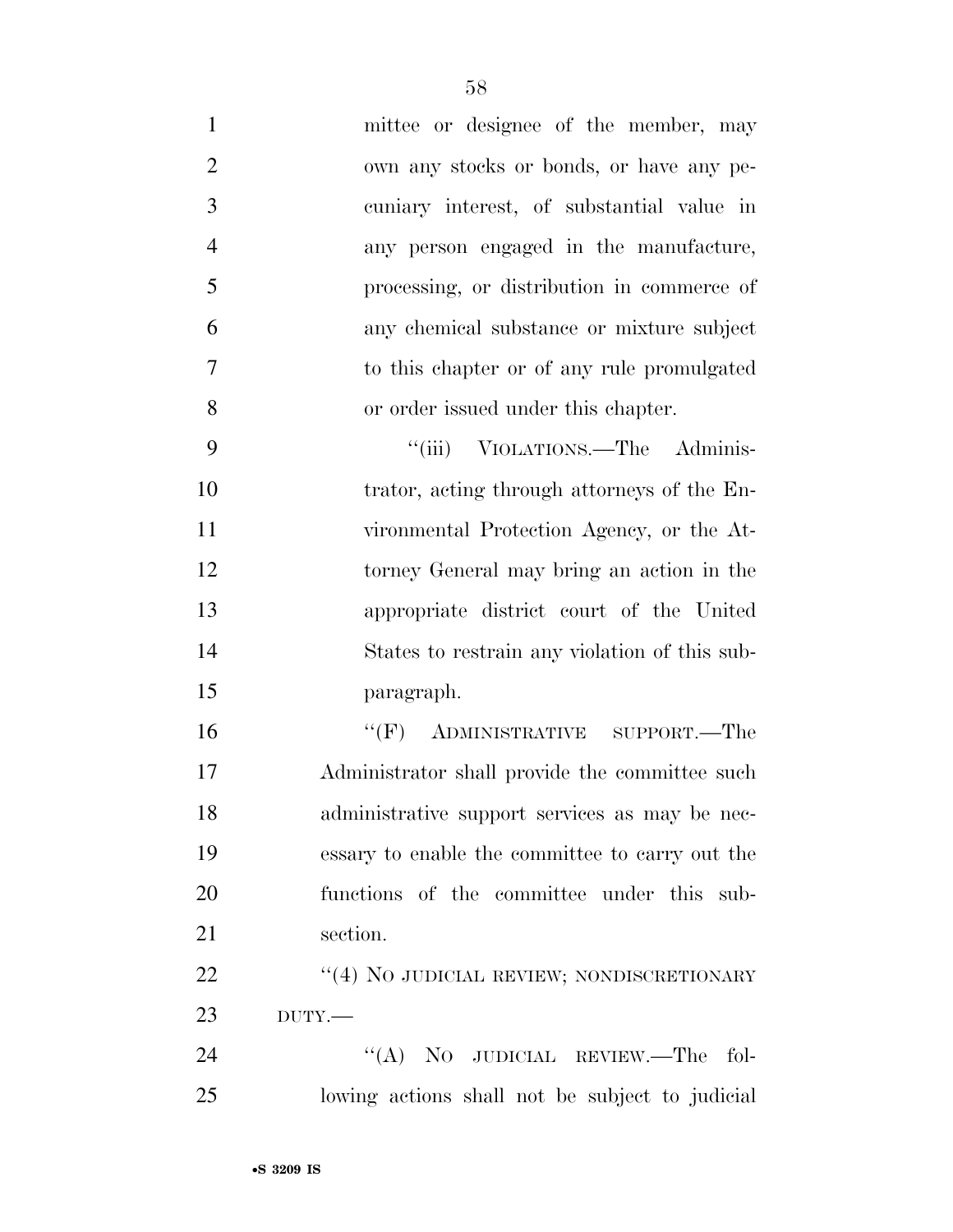| $\mathbf{1}$   | review, including when a prioritization decision   |
|----------------|----------------------------------------------------|
| $\overline{2}$ | or recommendation coincides with or is based       |
| 3              | on other decisions under this chapter that are     |
| $\overline{4}$ | subject to judicial review:                        |
| 5              | "(i) A decision whether to place a par-            |
| 6              | ticular chemical substance on the priority         |
| $\tau$         | list pursuant to this subsection;                  |
| 8              | "(ii) A response to a petition to place            |
| 9              | a particular chemical on the priority list;        |
| 10             | and                                                |
| 11             | "(iii) The issuance of a recommenda-               |
| 12             | tion pursuant to paragraph (3).                    |
| 13             | NONDISCRETIONARY DUTY.—The<br>$\lq\lq (B)$         |
| 14             | failure of the Administrator to establish the pri- |
| 15             | ority list required in subparagraph (1), or to     |
| 16             | update the list as required by paragraph $(2)$ ,   |
| 17             | shall be—                                          |
| 18             | "(i) considered to be a failure to per-            |
| 19             | form a nondiscretionary duty; and                  |
| 20             | "(ii) subject to judicial review.                  |
| 21             | "(b) SAFETY DETERMINATIONS FOR CHEMICAL SUB-       |
| 22             | STANCES.                                           |
| 23             | $``(1)$ IN GENERAL.—                               |
| 24             | "(A) APPLICATION.—This paragraph ap-               |
| 25             | plies to the determination, or redetermination,    |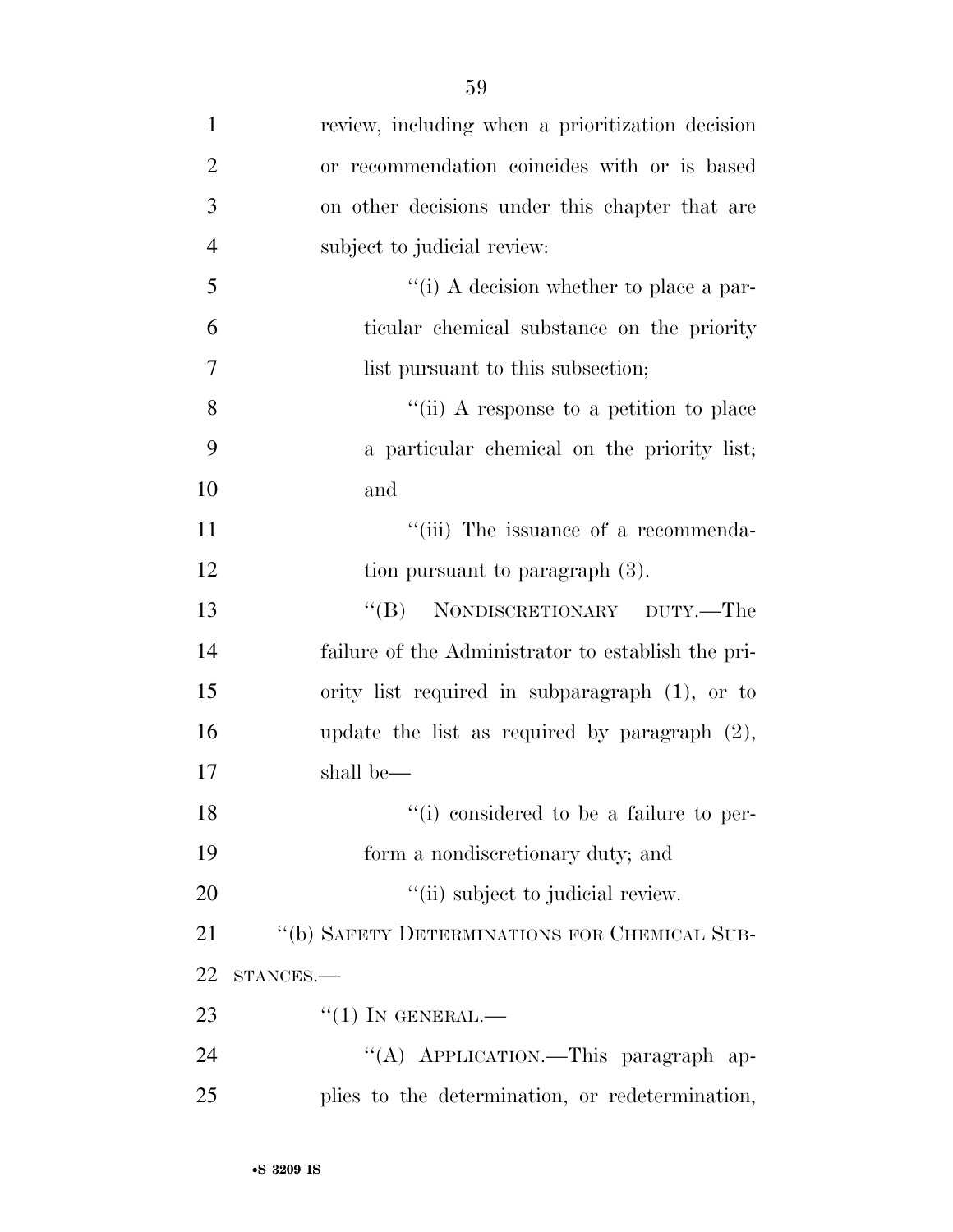| $\mathbf{1}$   | of whether a chemical substance meets the safe- |
|----------------|-------------------------------------------------|
| $\overline{2}$ | ty standards of this subchapter.                |
| 3              | "(B) BURDEN OF PROOF.—Under this                |
| $\overline{4}$ | subchapter, it shall be the duty of—            |
| 5              | "(i) the manufacturers and processors           |
| 6              | of a chemical substance to, at all times,       |
| 7              | bear the burden of proving that the chem-       |
| 8              | ical substance meets the applicable safety      |
| 9              | standard; and                                   |
| 10             | "(ii) the Administrator to determine            |
| 11             | whether the manufacturers and processors        |
| 12             | of a chemical substance have met the bur-       |
| 13             | den of proof under clause (i).                  |
| 14             | $``(C)$ ASSESSMENT OF RISK.—                    |
| 15             | "(i) IN GENERAL.—Any determination              |
| 16             | that a manufacturer or processor of a           |
| 17             | chemical substance has met the burden of        |
| 18             | proof pursuant to subparagraph $(B)(i)$         |
| 19             | shall be supported by an assessment of          |
| 20             | risk conducted by an employee or con-           |
| 21             | tractor of the Environmental Protection         |
| 22             | Agency.                                         |
| 23             | ``(ii)<br>FINANCIAL INTERESTS.—No               |
| 24             | participant or peer reviewer in an assess-      |
| 25             | ment described in clause (i) shall have a       |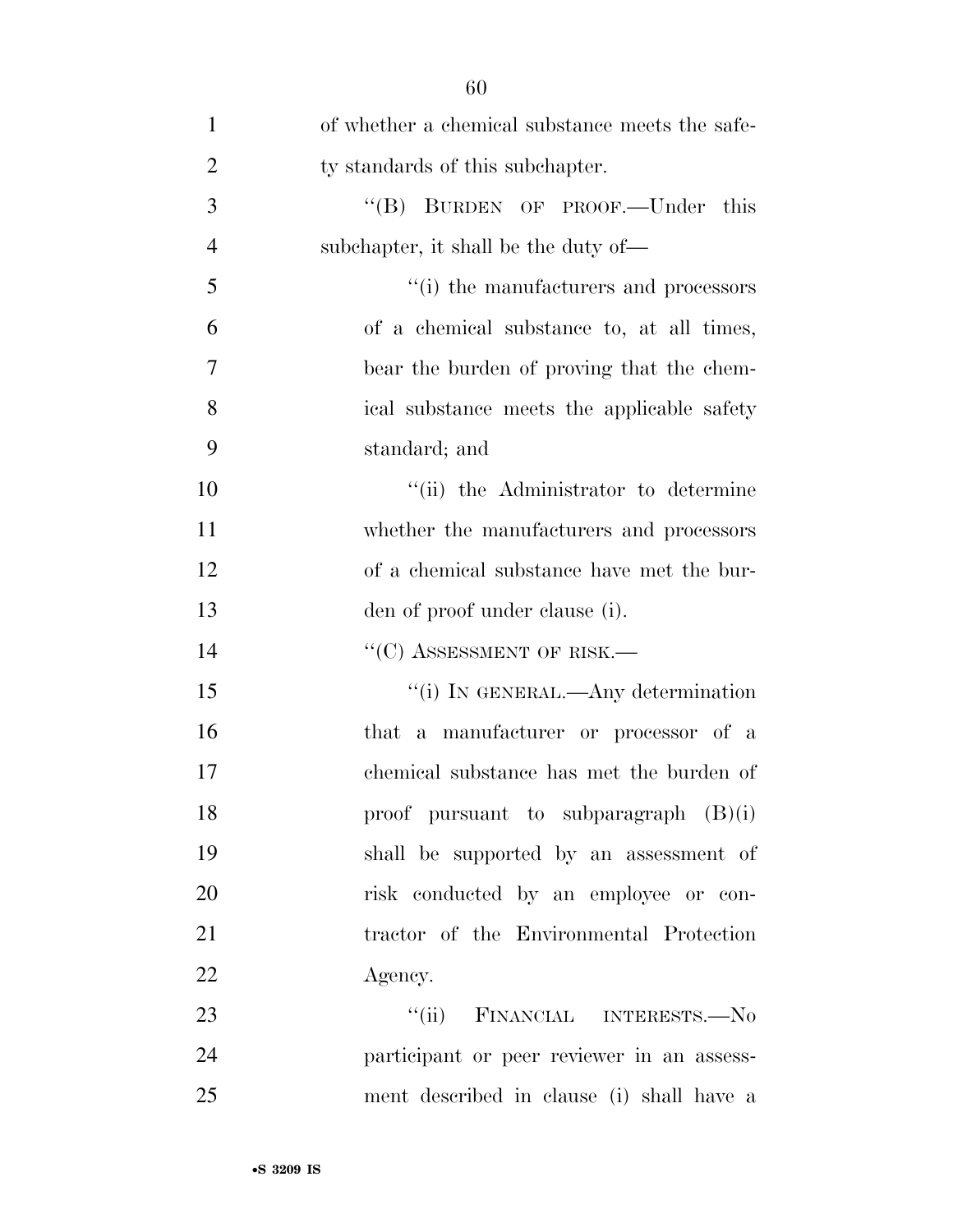direct or indirect financial interest in the outcome of the assessment.

3 "(iii) METHODOLOGY.—The Adminis- trator shall use the best available science when conducting an assessment described in clause (i). For the purpose of deter- mining the current best available science the Administrator shall consider the most recent recommendations of the National Academy of Sciences on ways to better protect people, including pregnant women, infants, children and other vulnerable pop- ulations from harm by exposure to toxic substances when assessing such potential risks.

 ''(iv) SCOPE.—An assessment de- scribed in clause (i) shall address health or environmental impacts including potential or demonstrated cancer and noncancer endpoints.

21 ''(v) TRANSPARENCY.—In carrying 22 out this subsection, the Administrator shall ensure that the approaches and resulting assessments are communicated in a man-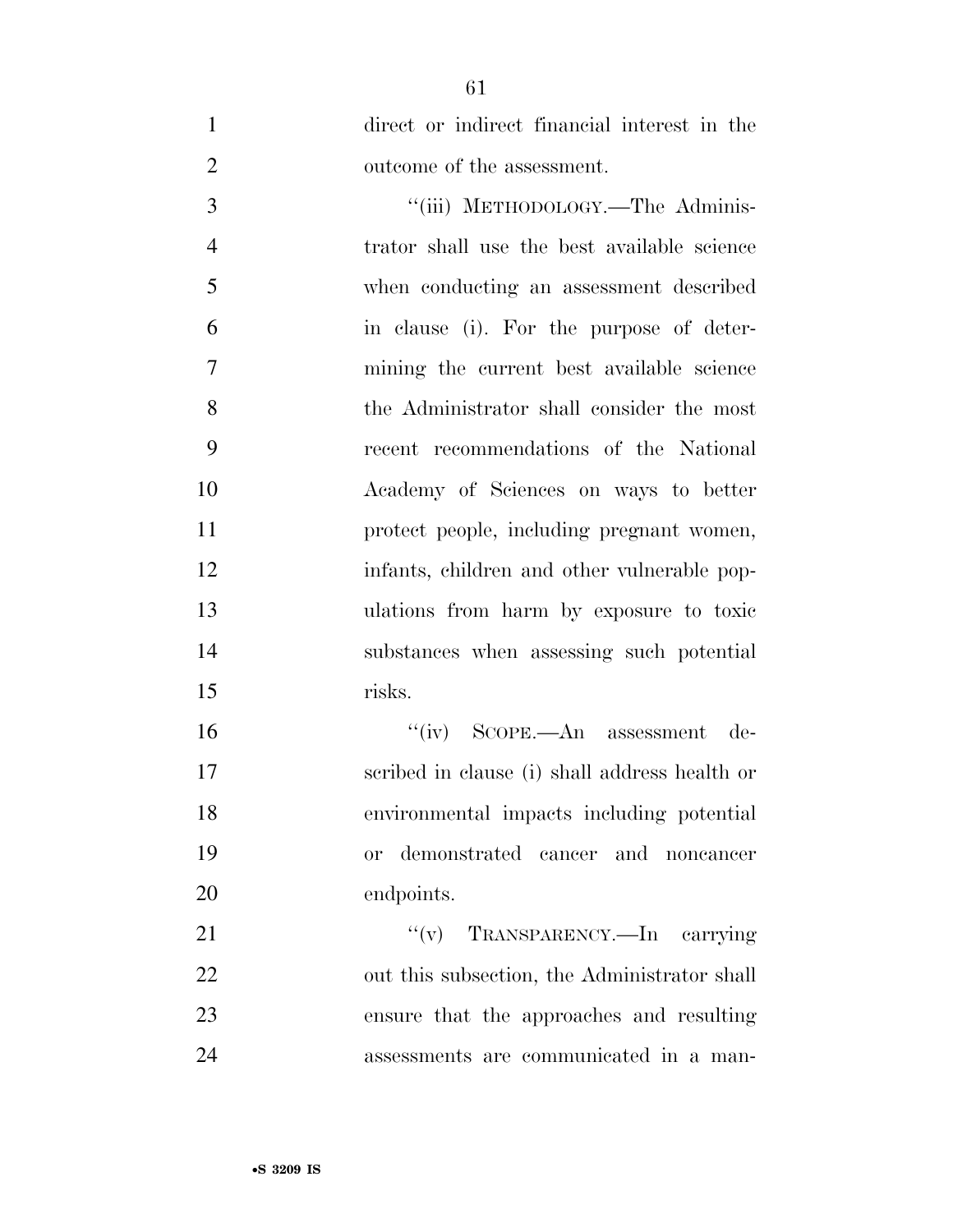ner that is transparent and understandable 2 to the public and to risk managers. 3 "(vi) MANUFACTURE OR PROCESSING FOR EXPORT.—In the case of a chemical substance that is manufactured or proc- essed in whole or in part for export, in de- termining whether the manufacturer or processor has met the burden of proof pur-9 suant to subparagraph  $(B)(i)$ , the Admin- istrator shall take into account such risks as the chemical substance may pose in the United States, including risks involving long-range transport of the chemical sub- stance in the environment and risks involv- ing the import of articles and mixtures containing the chemical substance. 17 ''(vii) RISK ASSESSMENT NOT RE- QUIRED.—The Administrator shall not be required to conduct a risk assessment to determine that a manufacturer or proc-essor has not met the burden of proof

23 "'(D) NO JUDICIAL REVIEW.—A determina- tion by the Administrator that a manufacturer or processor has not established that the chem-

22 under subparagraph (B)(i).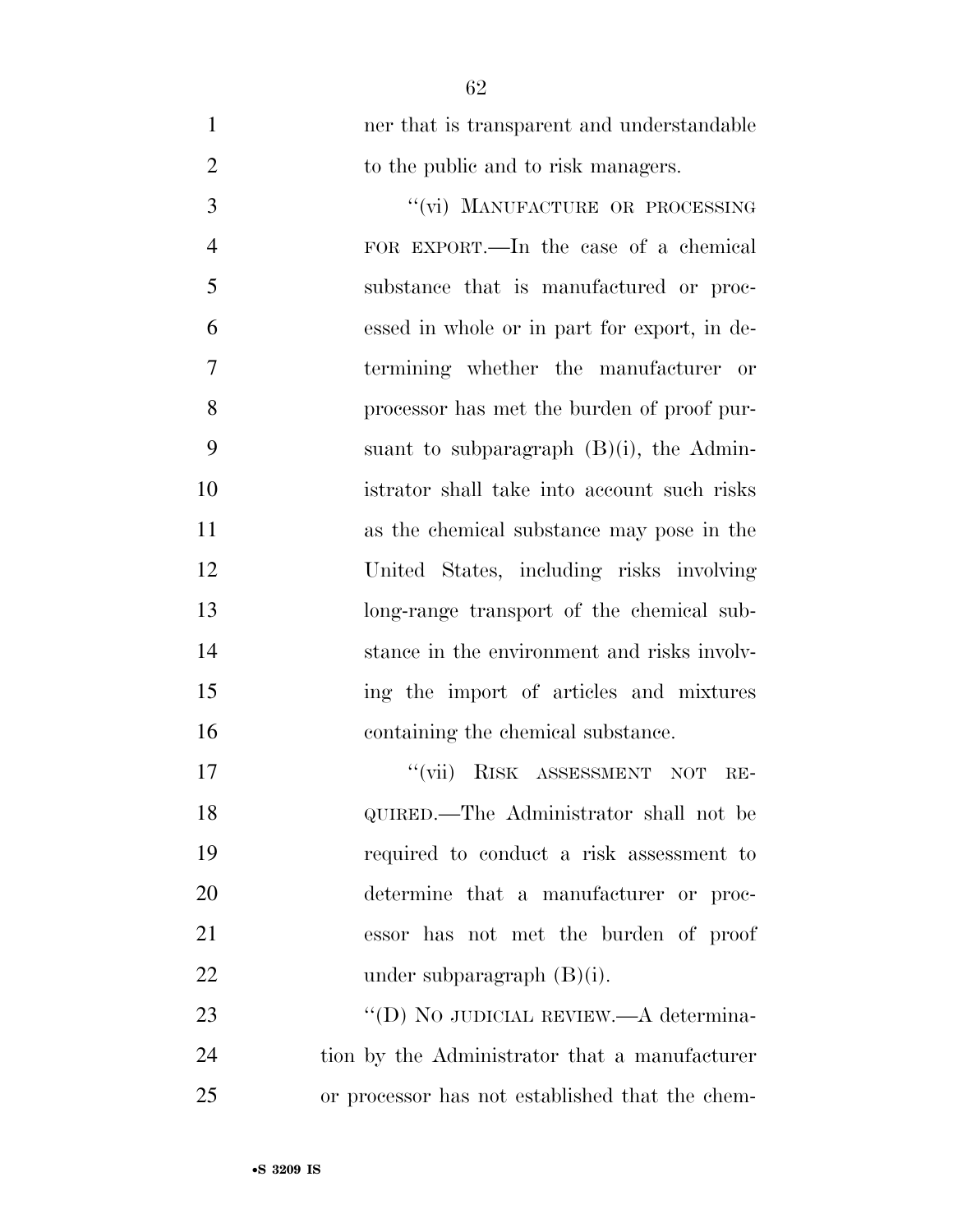| $\mathbf{1}$   | ical substance meets the safety standard under   |
|----------------|--------------------------------------------------|
| $\overline{2}$ | this subsection shall not be subject to judicial |
| 3              | review.                                          |
| $\overline{4}$ | $"(2)$ DUTIES.—                                  |
| 5              | "(A) MANUFACTURER AND PROCESSOR                  |
| 6              | DUTIES.                                          |
| 7              | "(i) INITIAL SAFETY DETERMINATION                |
| 8              | SUBMISSION.-                                     |
| 9              | "(I) IN GENERAL.—By the ear-                     |
| 10             | lier of the date that is 30 months               |
| 11             | after the date on which a chemical               |
| 12             | substance is placed on the priority list         |
| 13             | or the date that is 14 years after the           |
| 14             | date of enactment of the Safe Chemi-             |
| 15             | cals Act of 2010, the manufacturers              |
| 16             | and processors of a chemical sub-                |
| 17             | stance shall—                                    |
| 18             | $\cdot$ (aa) submit to the Admin-                |
| 19             | istrator the minimum dataset for                 |
| 20             | the chemical substance, as estab-                |
| 21             | lished under section $4(a)$ , or up-             |
| 22             | date the dataset if the dataset                  |
| 23             | was submitted during the pre-                    |
| 24             | ceding 30-month period in re-                    |
| 25             | sponse to the placement of the                   |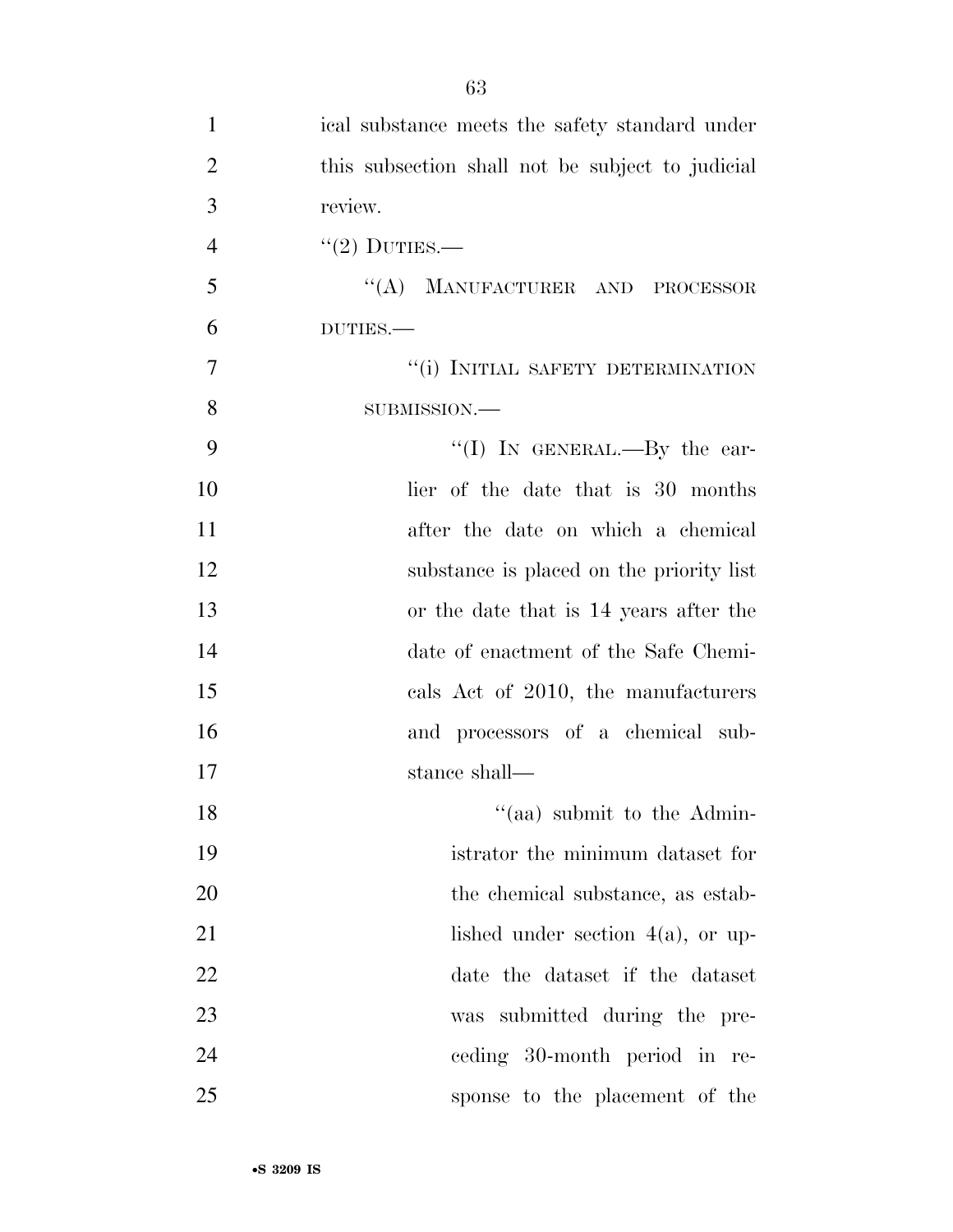|             | chemical substance on the pri- |  |  |
|-------------|--------------------------------|--|--|
| ority list; |                                |  |  |

3 ''(bb) submit to the Admin- istrator, and develop by testing as necessary, all other informa- tion the Administrator may re- quire, including information de- veloped through testing or other- wise, in order to make a safety determination; and

 $"(ec)$  indicate whether the chemical substance, including specified uses to be evaluated and any proposed conditions on the 15 specified uses meets the safety standard.

17 "(II) SUBMITTING MANUFACTUR- ERS AND PROCESSORS.—The Admin- istrator may permit the manufactur- ers and processors of a chemical sub-21 stance to designate 1 or more manu- facturers or processors to submit the information required under subclause (I) on behalf of the manufacturers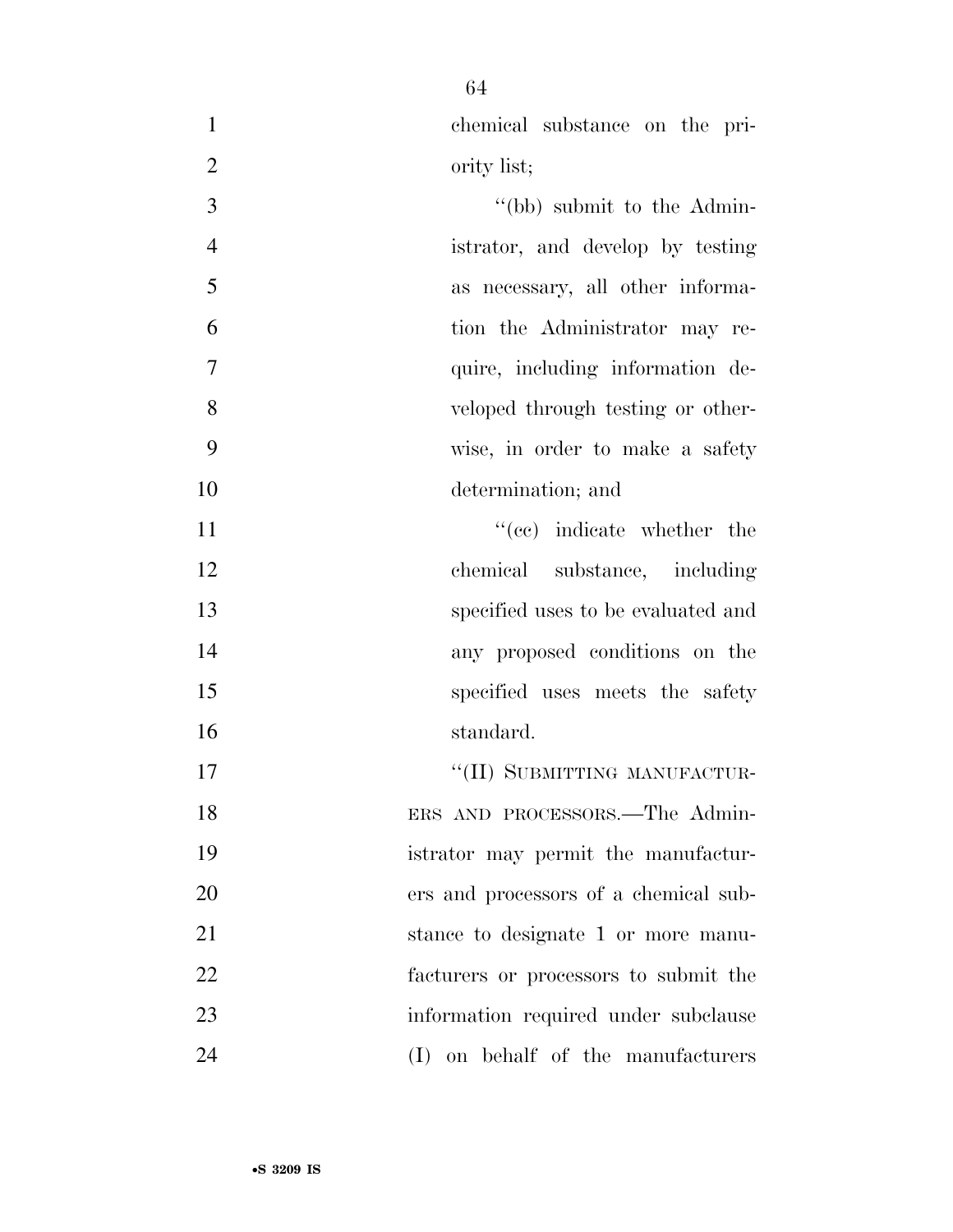| $\mathbf{1}$   | and processors making the designa-      |
|----------------|-----------------------------------------|
| $\overline{2}$ | tion.                                   |
| 3              | "(III) LIABILITY.—All manufac-          |
| $\overline{4}$ | turers and processors described in      |
| 5              | subclause (II) shall remain liable for  |
| 6              | compliance with any requirements        |
| 7              | subject to the designation.             |
| 8              | "(ii) RENEWAL OF SAFETY DETER-          |
| 9              | MINATION SUBMISSION.-                   |
| 10             | "(I) IN GENERAL.—Not later              |
| 11             | than 15 years after the date of the     |
| 12             | previous submission under clause (i),   |
| 13             | this clause, or section $5(e)(1)$ , the |
| 14             | manufacturers and processors of each    |
| 15             | chemical substance shall—               |
| 16             | $\cdot$ (aa) submit to the Admin-       |
| 17             | istrator the minimum dataset for        |
| 18             | the chemical substance, as estab-       |
| 19             | lished under section $4(a)$ ; and       |
| 20             | "(bb) indicate whether the              |
| 21             | chemical substance, including           |
| 22             | specified uses to be evaluated and      |
| 23             | any proposed conditions on the          |
| 24             | specified use meets the safety          |
| 25             | standard.                               |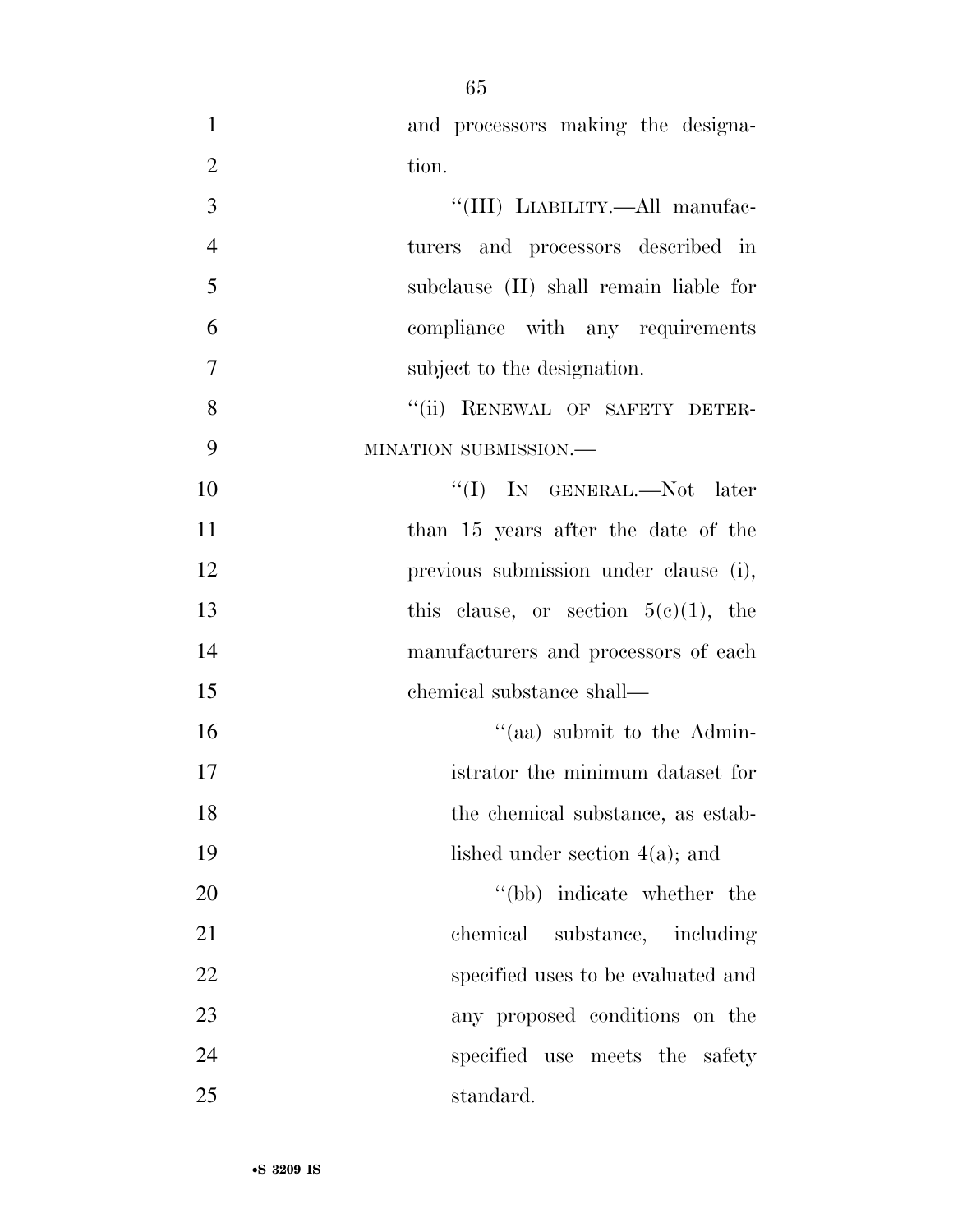| $\mathbf{1}$   | "(II) SUBMITTING MANUFACTUR-                |
|----------------|---------------------------------------------|
| $\overline{2}$ | ERS AND PROCESSORS.—The Admin-              |
| 3              | istrator may permit the manufactur-         |
| $\overline{4}$ | ers and processors of a chemical sub-       |
| 5              | stance to designate 1 or more manu-         |
| 6              | facturers or processors to submit the       |
| 7              | information required under subclause        |
| 8              | (I) on behalf of the manufacturers          |
| 9              | and processors making the designa-          |
| 10             | tion.                                       |
| 11             | "(III) LIABILITY.—All manufac-              |
| 12             | turers and processors described in          |
| 13             | subclause (II) shall remain liable for      |
| 14             | compliance with any requirements            |
| 15             | subject to the designation.                 |
| 16             | "(iii) NOTICE OF PENDING DETER-             |
| 17             | MINATION.—If the Administrator fails to     |
| 18             | act by an applicable deadline under sub-    |
| 19             | paragraph $(B)(i)$ , each manufacturer and  |
| 20             | processor of a chemical substance<br>for    |
| 21             | which the Administrator has failed to act   |
| 22             | shall provide to the Administrator, the     |
| 23             | public, their employees and recognized bar- |
| 24             | gaining agents of any employees who are     |
| 25             | represented by bargaining agents, and each  |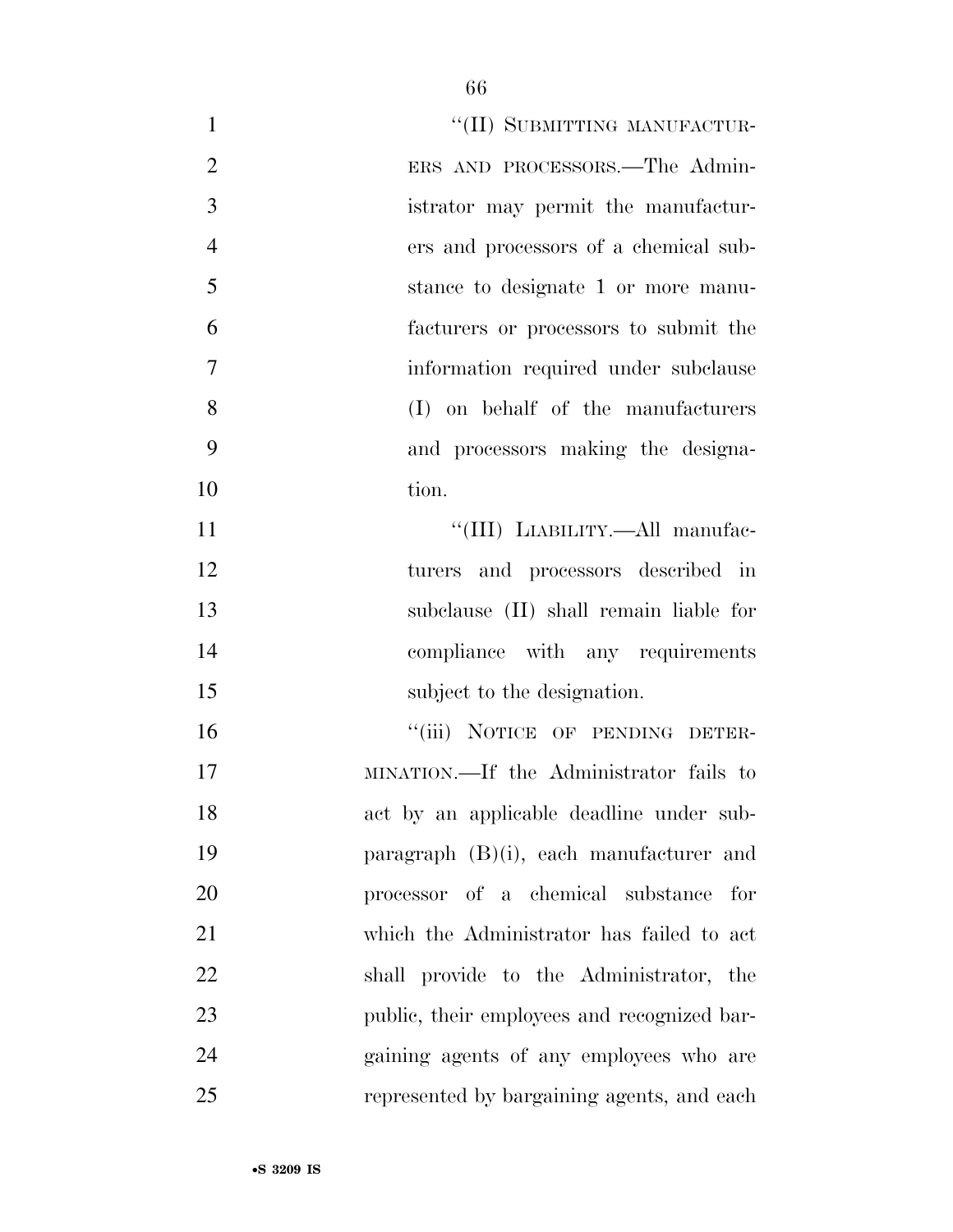| $\mathbf{1}$   | known customer who has purchased the          |
|----------------|-----------------------------------------------|
| $\overline{2}$ | chemical substance within a reasonable        |
| 3              | time frame as determined by the Adminis-      |
| $\overline{4}$ | trator by rule or order, or mixture or arti-  |
| 5              | cle containing the chemical substance, a      |
| 6              | written notice that a determination by the    |
| 7              | Administrator of the safety of the chemical   |
| 8              | substance is pending.                         |
| 9              | "(iv) FAILURE OF MANUFACTURER OR              |
| 10             | PROCESSOR TO MEET DUTIES.—If a manu-          |
| 11             | facturer or processor fails to meet duties    |
| 12             | under this subparagraph for a chemical        |
| 13             | substance, the Administrator may, by          |
| 14             | order, prohibit a manufacturer or proc-       |
| 15             | essor, in violation of a duty under this sub- |
| 16             | paragraph, from manufacturing, proc-          |
| 17             | essing, or distributing in commerce the       |
| 18             | chemical substance, or any mixture or arti-   |
| 19             | cle containing the chemical substance, ex-    |
| 20             | cept as authorized under subsection (e).      |
| 21             | "(B) ADMINISTRATOR DUTIES.-                   |
| <u>22</u>      | "(i) SAFETY DETERMINATION.—Not                |
| 23             | later than 180 days after the earlier of the  |
| 24             | date of receipt of a complete submission or   |
| 25             | the applicable submission deadline under      |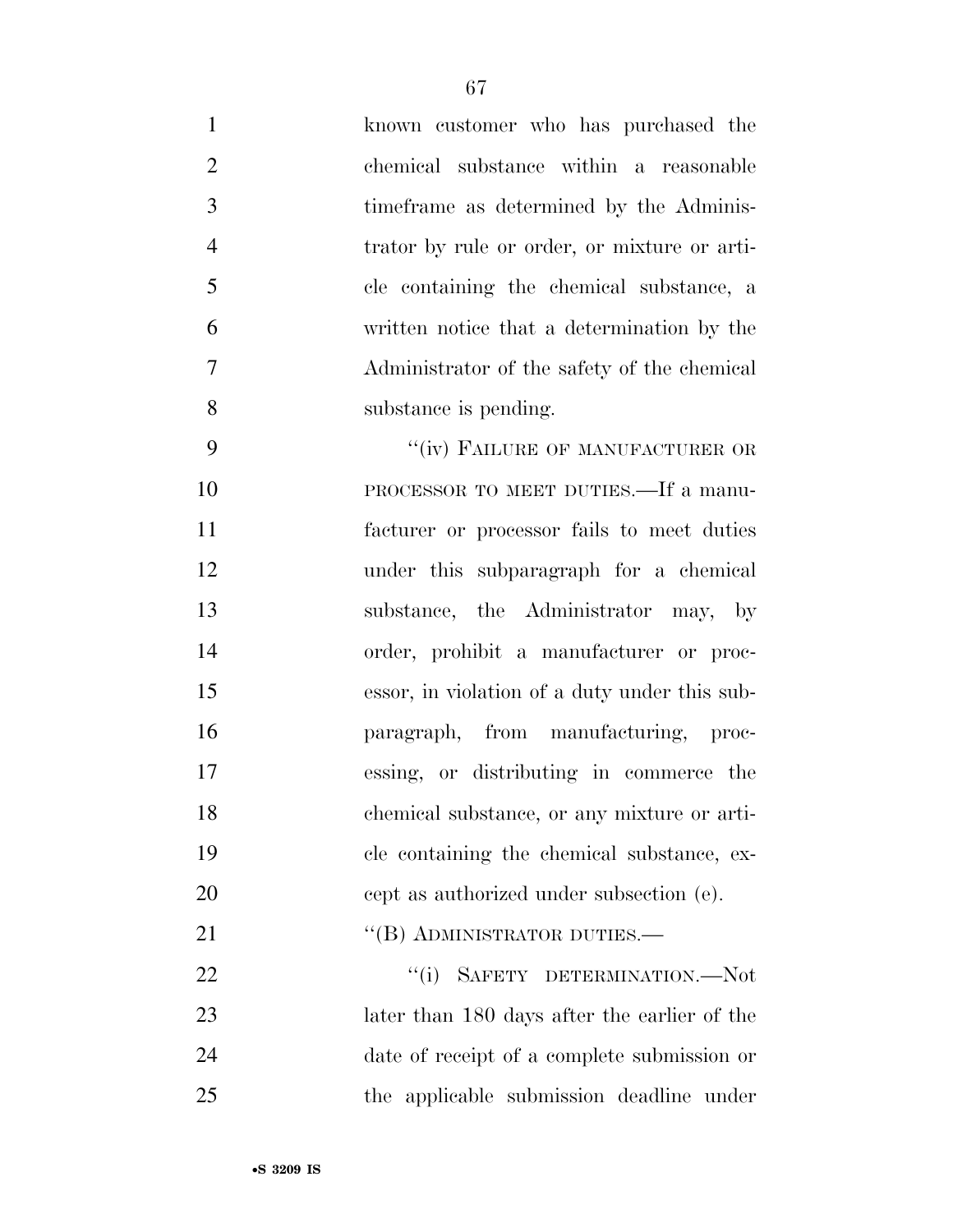| $\mathbf{1}$   | clause (i) or (ii) of subparagraph $(A)$ , or |
|----------------|-----------------------------------------------|
| $\overline{2}$ | after initiating a redetermination under      |
| 3              | clause (iii) of this subparagraph, with re-   |
| $\overline{4}$ | spect to a chemical substance, the Admin-     |
| 5              | istrator shall by order determine, or rede-   |
| 6              | termine, as the case may be, whether the      |
| 7              | manufacturers and processors of the sub-      |
| 8              | stance have established that the substance    |
| 9              | meets the safety standard.                    |
| 10             | "(ii) USES AND CONDITIONS.—If the             |
| 11             | Administrator determines that the sub-        |
| 12             | stance meets the safety standard, the Ad-     |
| 13             | ministrator shall in the order specify—       |
| 14             | $\lq\lq$ (I) the allowed uses of the sub-     |
| 15             | stance, which shall be limited to the         |
| 16             | uses evaluated in the determination;          |
| 17             | and                                           |
| 18             | $\lq\lq$ (II) any conditions on the speci-    |
| 19             | fied uses to ensure the safety stand-         |
| 20             | ard is met, including conditions that         |
| 21             | relate to the manufacture, processing,        |
| 22             | use, distribution in commerce, or dis-        |
| 23             | posal of a chemical substance, or mix-        |
| 24             | ture or article containing such chem-         |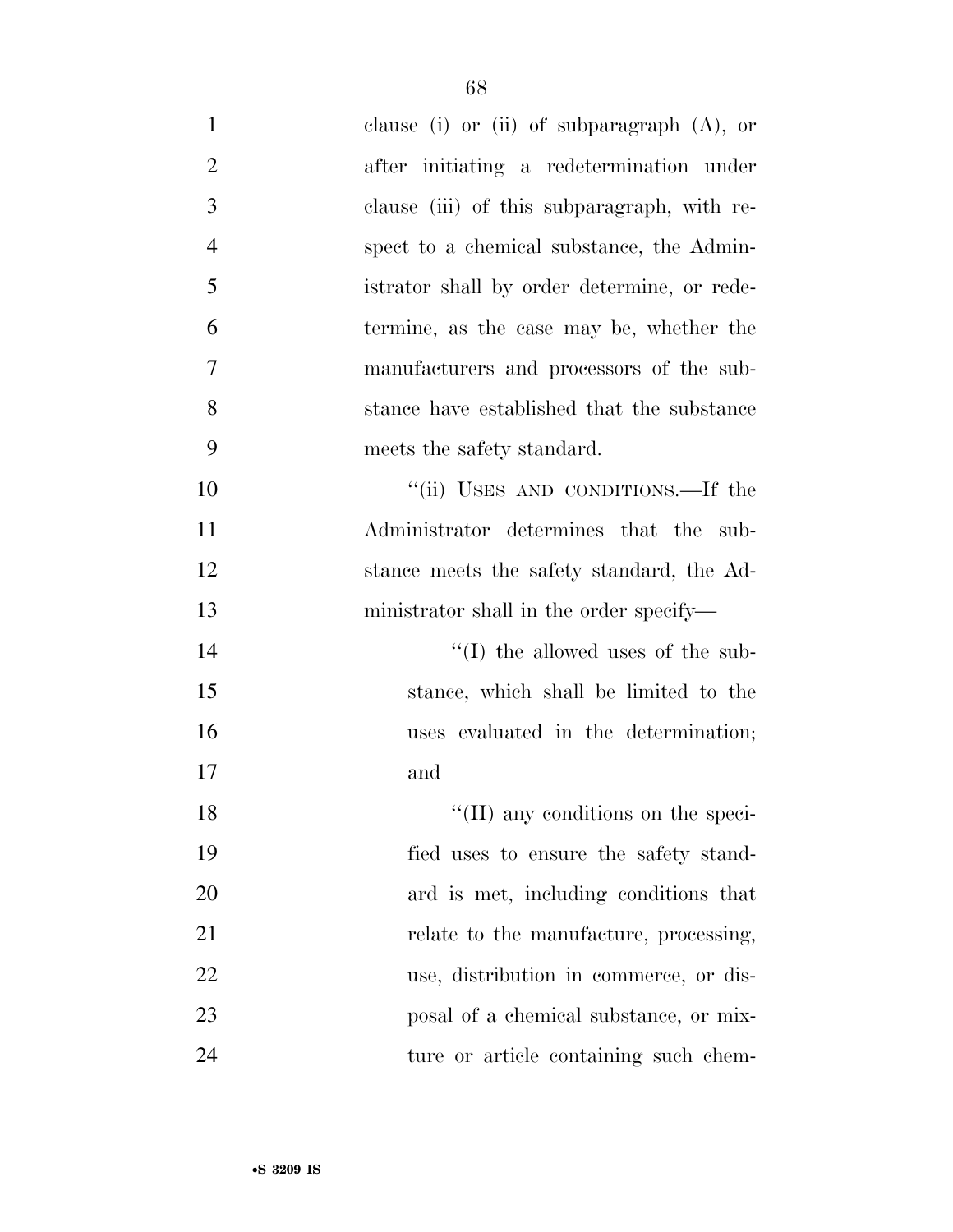ical substance, and any conditions de-2 seribed in subsection (c). 3 "(iii) REDETERMINATION.—The Ad- ministrator shall initiate a redetermination of whether the manufacturers and proc- essors of a chemical substance distributed in commerce have established that the chemical substance meets the safety stand- ard—  $\text{``(I)}$  if new information raises a credible question as to whether the chemical substance continues to meet 13 the safety standard; 14 ''(II) on the receipt of a renewal submission under subparagraph  $(A)(ii)$ ; or

17 ''(III) after the 15-year period beginning on the date of the previous applicable determination of the Ad- ministrator under this subparagraph, if a redetermination has not already been initiated subsequent to the deter-mination.

24 "(iv) PETITION FOR REDETERMINA-TION.—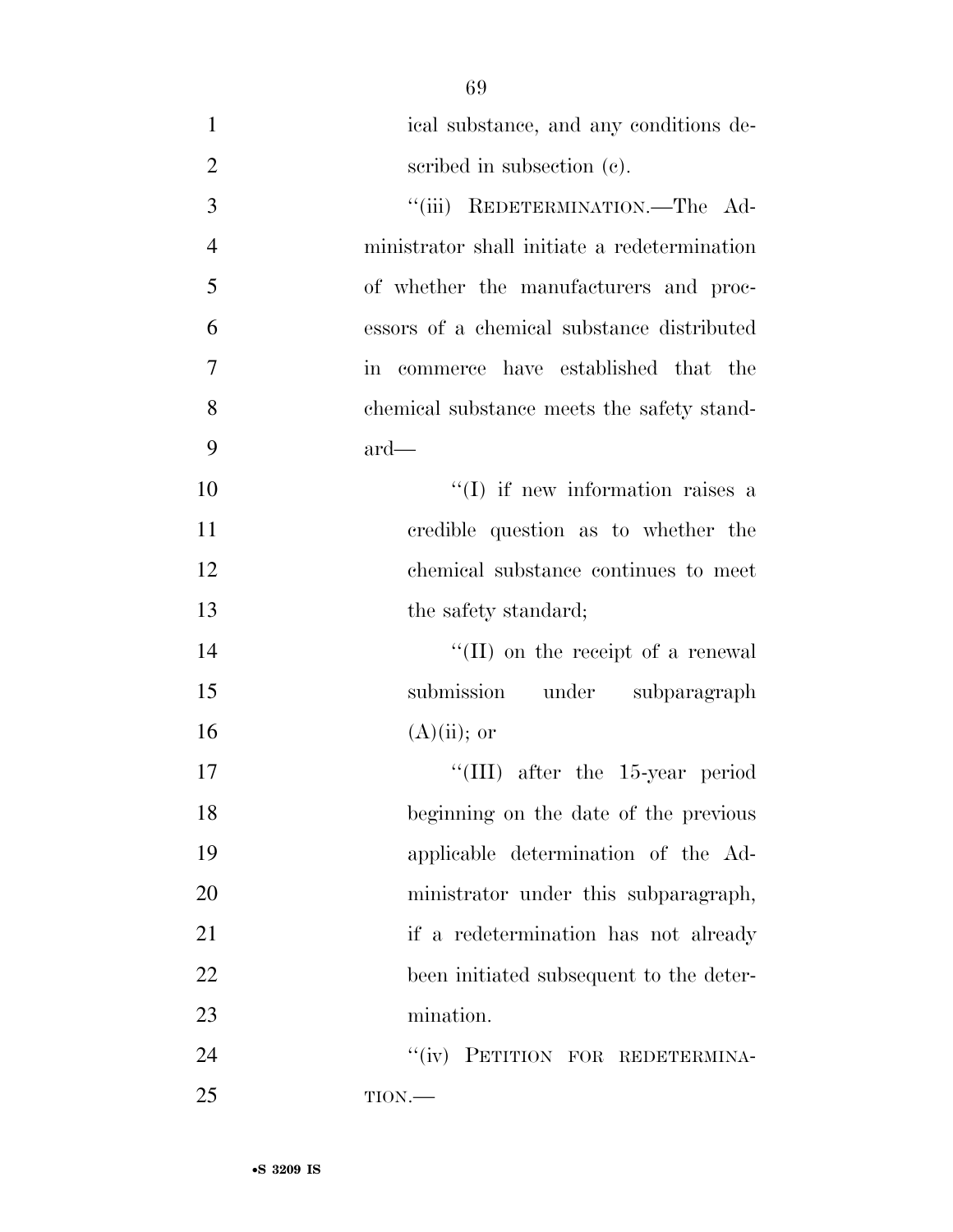| $\mathbf{1}$   | "(I) IN GENERAL.—Any person              |
|----------------|------------------------------------------|
| $\overline{2}$ | may petition the Administrator for a     |
| 3              | redetermination of whether a chemical    |
| $\overline{4}$ | substance continues to meet the appli-   |
| 5              | cable safety standard.                   |
| 6              | "(II) BASIS.—The person shall            |
| 7              | include in the petition a description of |
| 8              | the basis for requesting the redeter-    |
| 9              | mination.                                |
| 10             | "(III) ACTION BY ADMINIS-                |
| 11             | TRATOR.—On receipt of the petition,      |
| 12             | the Administrator shall—                 |
| 13             | "(aa) not later than 30 days             |
| 14             | after the date of receipt, publish       |
| 15             | in the Federal Register a notice         |
| 16             | of receipt of the petition that          |
| 17             | specifies the chemical identity of       |
| 18             | the chemical substance to which          |
| 19             | the petition pertains;                   |
| 20             | "(bb) make the petition                  |
| 21             | available on request;                    |
| 22             | "(cc) provide a reasonable               |
| 23             | opportunity for public review and        |
| 24             | comment on the petition and give         |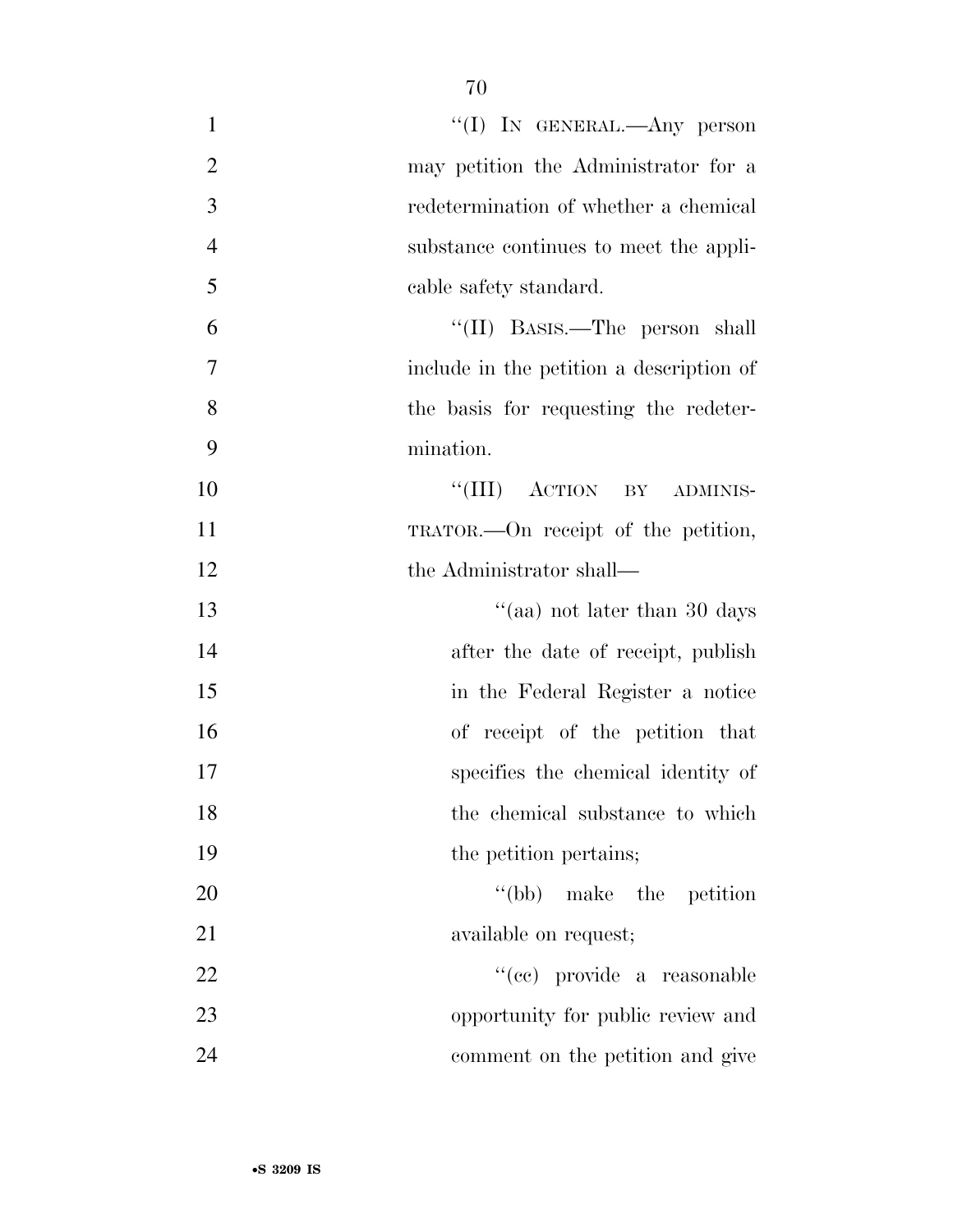| $\mathbf{1}$   | due consideration to any com-                   |
|----------------|-------------------------------------------------|
| $\overline{2}$ | ments received;                                 |
| 3              | "(dd) decide whether to                         |
| $\overline{4}$ | make the requested redetermina-                 |
| 5              | tion; and                                       |
| 6              | "(ee) not later than $180$                      |
| 7              | days after the date of receipt,                 |
| 8              | publish in the Federal Register                 |
| 9              | the decision and the basis for the              |
| 10             | decision.                                       |
| 11             | $``(3)$ RISK REDUCTION.—                        |
| 12             | "(A) IN GENERAL.—Except as provided             |
| 13             | under subsection (e), the risk reduction meas-  |
| 14             | ures described in this paragraph shall apply to |
| 15             | a chemical substance in accordance with this    |
| 16             | paragraph.                                      |
| 17             | "(B) NEGATIVE SAFETY DETERMINA-                 |
| 18             | TION.—No person shall manufacture, process,     |
| 19             | or distribute in commerce a chemical substance, |
| 20             | or any mixture or article containing a chemical |
| 21             | substance, for-                                 |
| 22             | "(i) any new chemical substance for             |
| 23             | which notice is required under section $5(a)$ , |
| 24             | effective immediately after the Adminis-        |
| 25             | trator makes a safety determination for a       |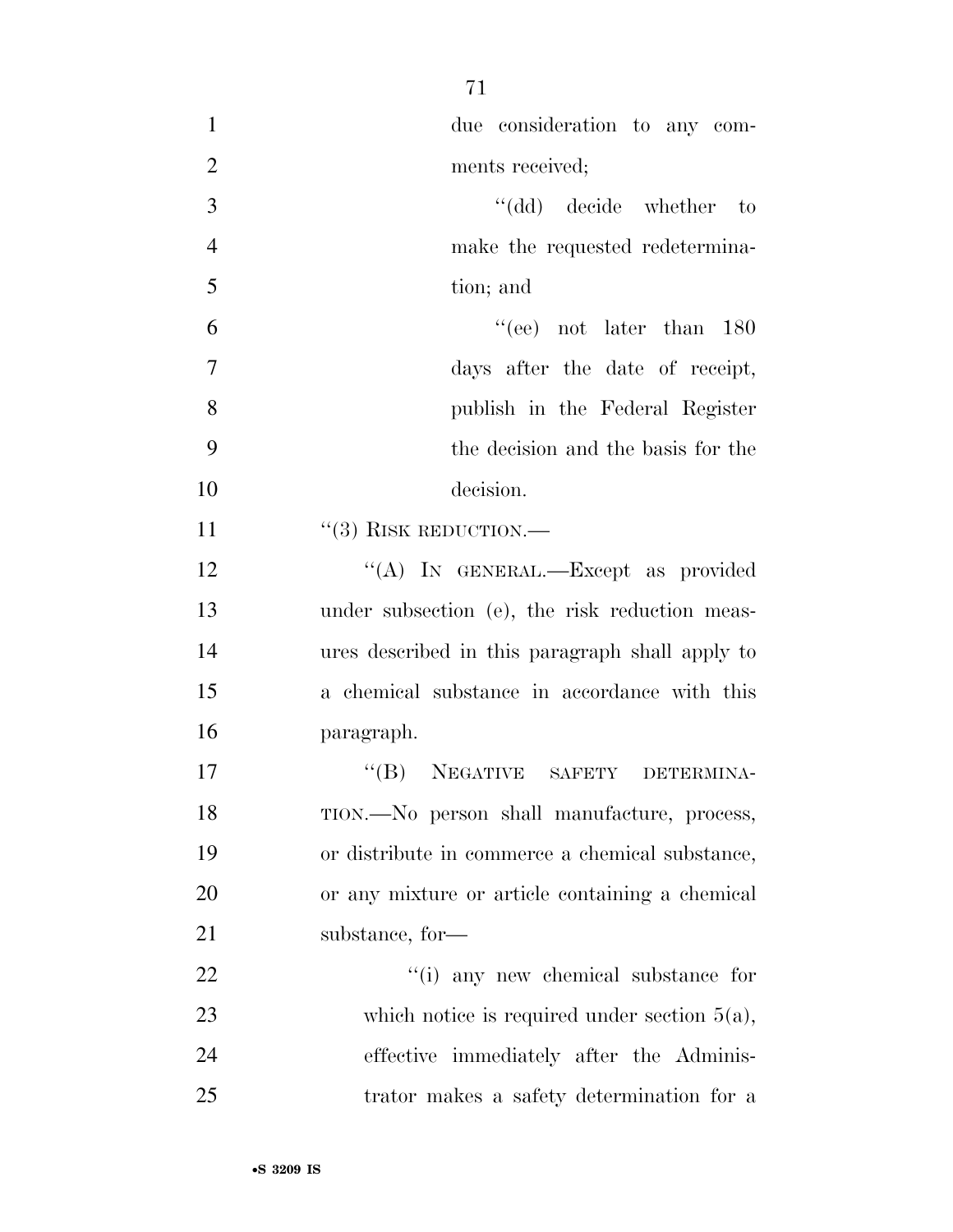- chemical substance under paragraph 2 (2)(B)(i) and does not determine that the manufacturer or processor has established 4 that the chemical substance meets the ap- plicable safety standard; or 6  $\frac{1}{\ln 2}$  any other chemical substance, ef- fective 1 year after the Administrator makes a safety determination for a chem- ical substance under paragraph (2)(B)(i) and does not determine that the chemical substance meets the applicable safety standard. 13 "(C) POSITIVE SAFETY DETERMINA-TION.—Effective beginning 1 year after the
- date the Administrator determines under para-16 graph  $(2)(B)(i)$  that a chemical substance meets the safety standard or immediately after such a determination is made for a new chem- ical substance for which notice is required under section 5(a), no person shall manufac- ture, process, or distribute in commerce the chemical substance, or any mixture or article containing the chemical substance, for any use other than those specified in the determination 25 established under paragraph  $(2)(B)(ii)$ .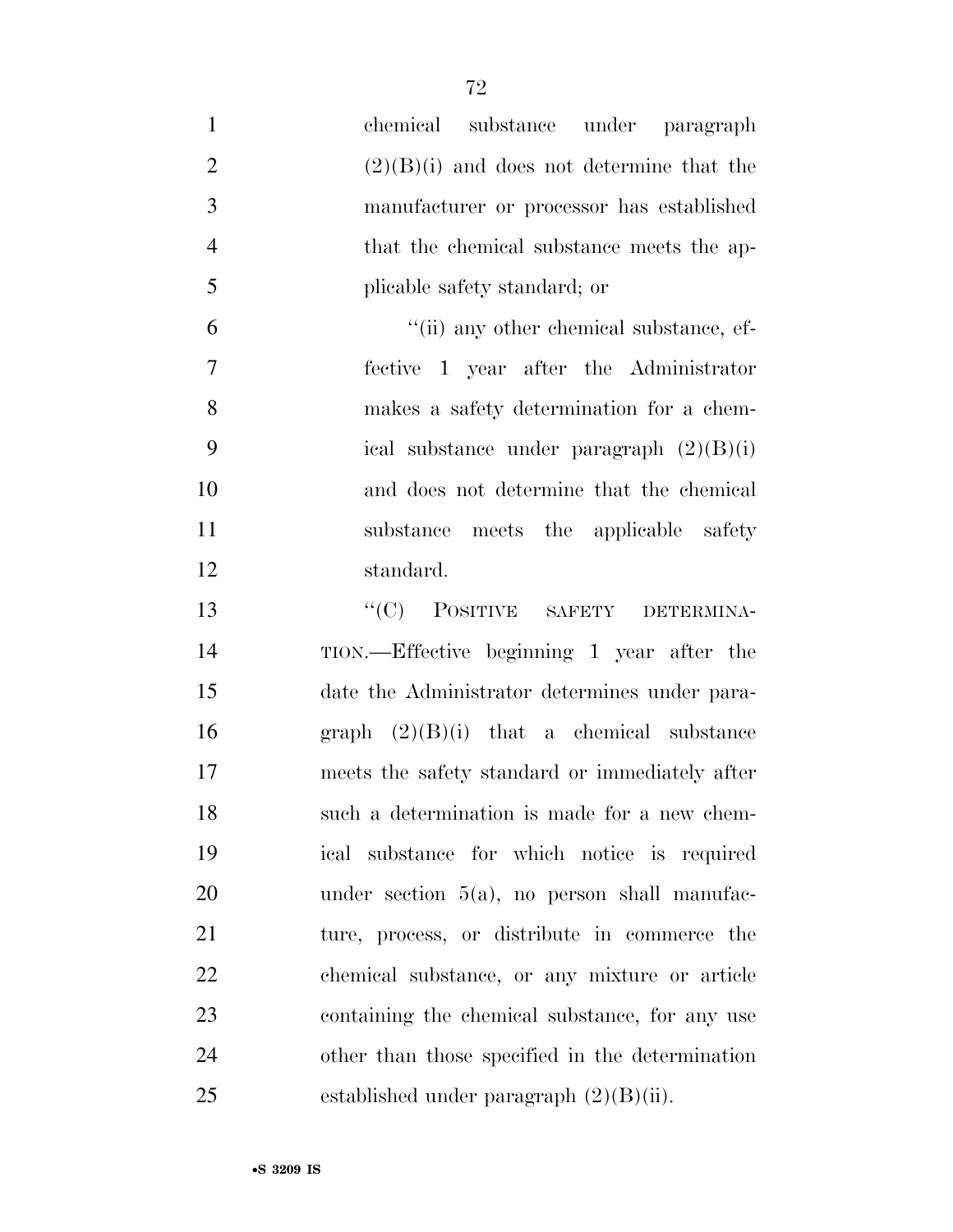| $\mathbf{1}$   | "(c) CONDITIONS IN SAFETY DETERMINATIONS.-                 |
|----------------|------------------------------------------------------------|
| $\overline{2}$ | The Administrator in a safety determination may impose     |
| 3              | conditions on the manufacture, processing, use, distribu-  |
| $\overline{4}$ | tion in commerce, or disposal of a chemical substance, or  |
| 5              | mixture or article containing a chemical substance, in ac- |
| 6              | cordance with subsection $(b)(2)(B)(ii)(II)$ , including—  |
| $\overline{7}$ | $f(1)$ a requirement limiting the quantity of the          |
| 8              | substance, mixture, or article that may be manufac-        |
| 9              | tured, processed, or distributed in commerce:              |
| 10             | $\lq(2)$ a requirement—                                    |
| 11             | $\lq\lq$ prohibiting the manufacture, proc-                |
| 12             | essing, or distribution in commerce of the sub-            |
| 13             | stance, mixture, or article for a particular use           |
| 14             | in a concentration in excess of a level specified          |
| 15             | by the Administrator in conditions under sub-              |
| 16             | section $(b)(2)(B)(ii)(II)$ ; or                           |
| 17             | "(B) limiting the quantity of the sub-                     |
| 18             | stance, mixture, or article that may be manu-              |
| 19             | factured, processed, or distributed in commerce            |
| 20             | $for-$                                                     |
| 21             | $f'(i)$ a particular use; or                               |
| 22             | "(ii) a particular use in a concentra-                     |
| 23             | tion in excess of a level specified by the                 |
| 24             | in conditions<br>Administrator<br>established              |
| 25             | under section $6(b)(2)(B)(ii)(II);$                        |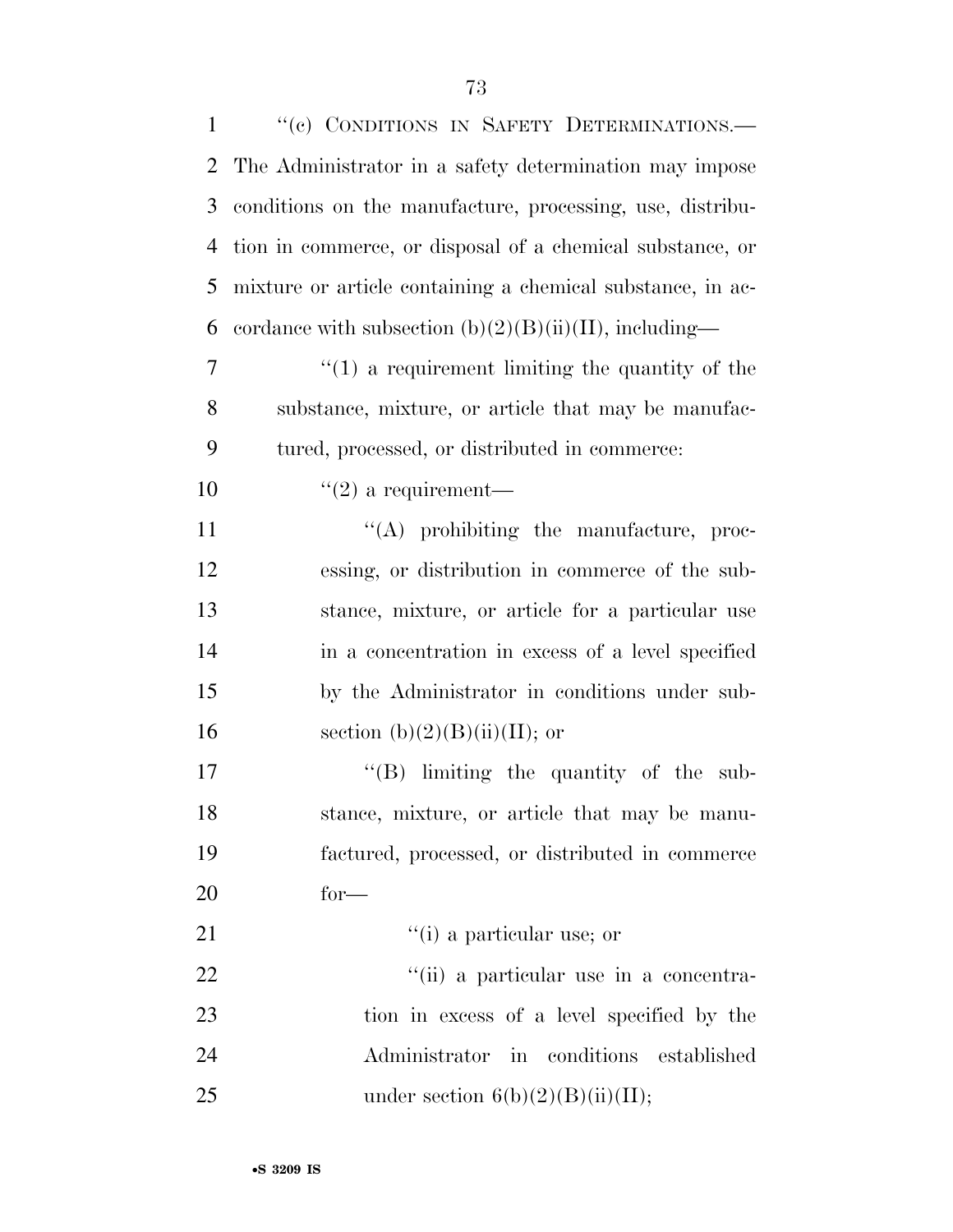| $\mathbf{1}$   | $\cdot\cdot$ (3) a requirement that the substance, mixture,      |
|----------------|------------------------------------------------------------------|
| $\overline{2}$ | or article be marked with or accompanied by clear                |
| 3              | and adequate warnings and instructions with respect              |
| $\overline{4}$ | to use, distribution in commerce, or disposal, or any            |
| 5              | combination of such activities, with the form and                |
| 6              | content of the warnings and instructions prescribed              |
| 7              | by the Administrator;                                            |
| 8              | $(4)$ a requirement that manufacturers and                       |
| 9              | processors of the substance, mixture, or article—                |
| 10             | $\lq\lq$ make and retain records of the proc-                    |
| 11             | esses used to manufacture or process the sub-                    |
| 12             | stance, mixture, or article; and                                 |
| 13             | $\lq\lq (B)$ monitor or conduct tests that are rea-              |
| 14             | sonable and necessary to ensure compliance                       |
| 15             | with this chapter;                                               |
| 16             | $\cdot\cdot\cdot(5)$ a requirement prohibiting or otherwise reg- |
| 17             | ulating any manner or method of commercial use of                |
| 18             | the substance, mixture, or article;                              |
| 19             | $\cdot\cdot\cdot(6)$ a requirement prohibiting or otherwise reg- |
| 20             | ulating any manner or method of disposal of the                  |
| 21             | substance, mixture, or article, by-                              |
| 22             | $\lq\lq$ the manufacturer or processor of the                    |
| 23             | substance, mixture, or article; or                               |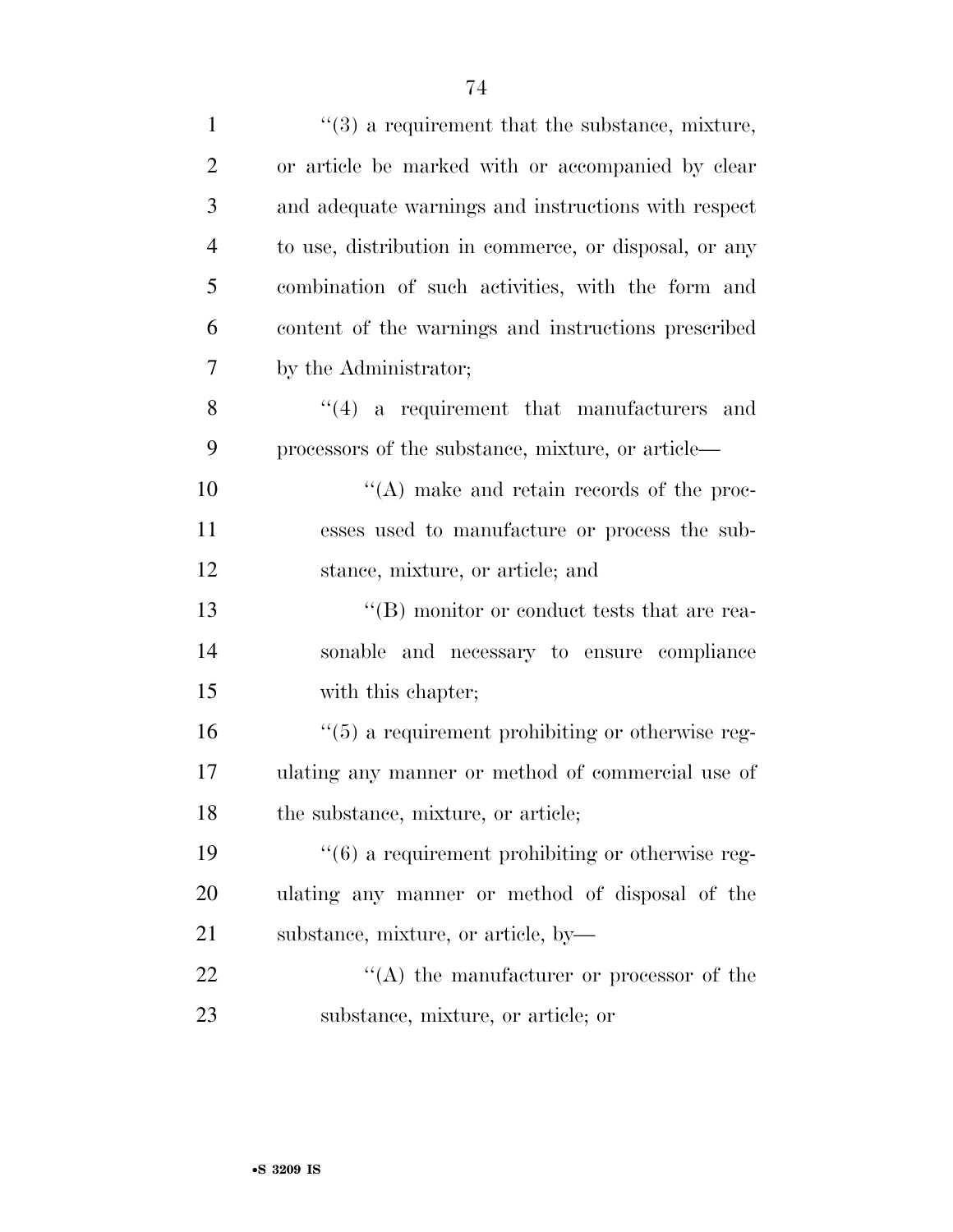| $\mathbf{1}$   | $\lq\lq (B)$ any other person that uses, or dis-     |
|----------------|------------------------------------------------------|
| $\overline{2}$ | poses of, the substance, mixture, or article for     |
| 3              | commercial purposes; and                             |
| $\overline{4}$ | $\lq(7)$ a requirement that the manufacturers and    |
| 5              | processors of the substance, mixture, or article de- |
| 6              | velop a risk reduction management plan to achieve    |
| 7              | a risk reduction specified by the Administrator.     |
| 8              | "(d) QUALITY CONTROL ORDERS.—                        |
| 9              | "(1) IN GENERAL.—If the Administrator has a          |
| 10             | reasonable basis to conclude that a particular manu- |
| 11             | facturer or processor is manufacturing or processing |
| 12             | a chemical substance or mixture in a manner that     |
| 13             | may present a substantial endangerment to health or  |
| 14             | the environment, the Administrator may by order re-  |
| 15             | quire the manufacturer or processor to submit a de-  |
| 16             | scription of the quality control procedures followed |
| 17             | in the manufacturing or processing of the chemical   |
| 18             | substance or mixture.                                |
| 19             | $(2)$ ORDERS.—                                       |
| 20             | "(A) IN GENERAL.—If the Administrator                |
| 21             | determines that quality control procedures de-       |
| 22             | scribed in paragraph (1) are inadequate to pre-      |
| 23             | vent the chemical substance or mixture from          |
| 24             | presenting a risk of injury, the Administrator       |
| 25             | may order the manufacturer or processor to re-       |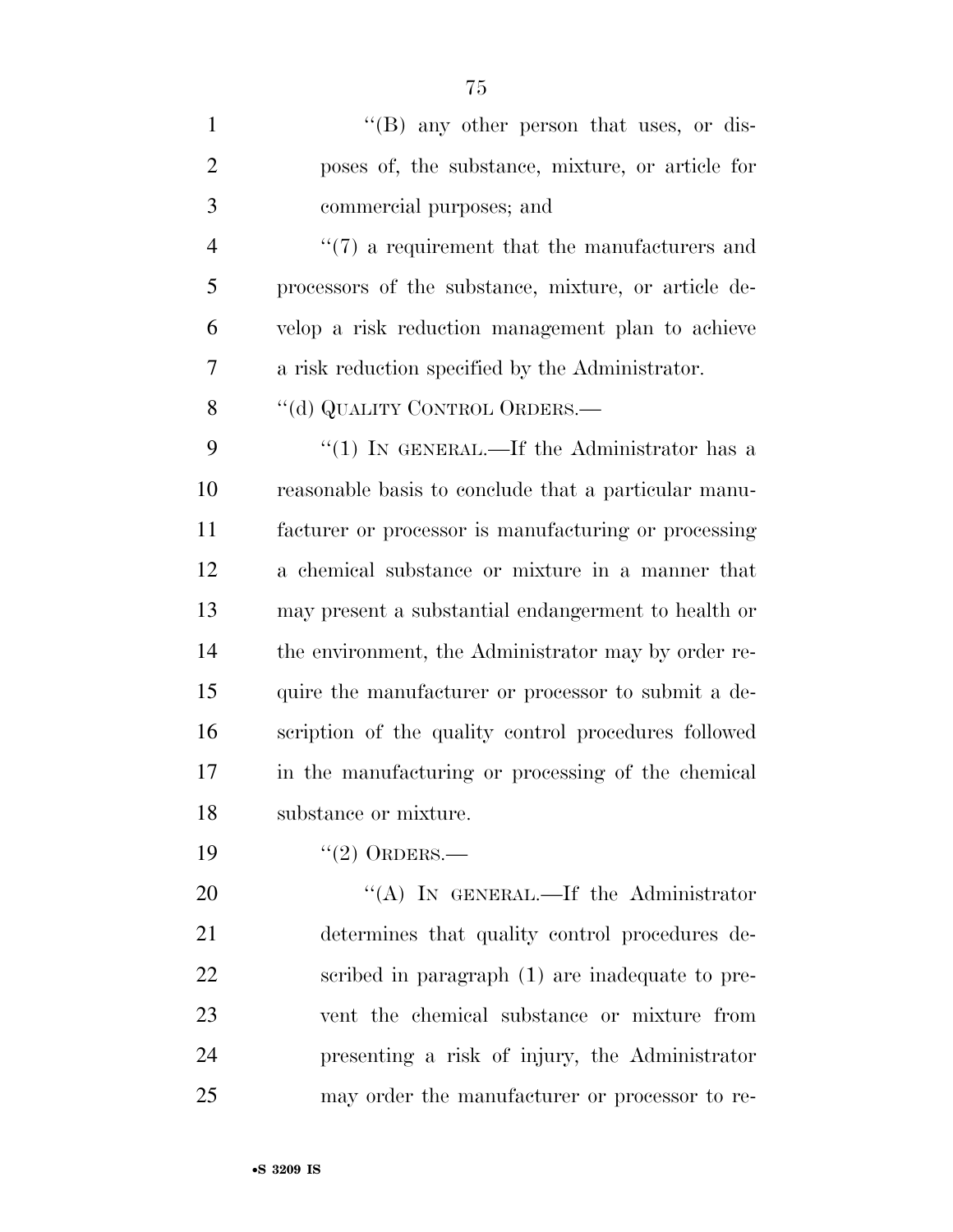| $\mathbf{1}$   | vise the quality control procedures to the extent |
|----------------|---------------------------------------------------|
| $\overline{2}$ | necessary to remedy the inadequacy.               |
| 3              | "(B) SUBSTANTIAL ENDANGERMENT.-If                 |
| $\overline{4}$ | the Administrator determines that quality con-    |
| 5              | trol procedures described in paragraph (1) have   |
| 6              | resulted in the distribution in commerce of a     |
| 7              | chemical substance or mixture that may present    |
| 8              | a substantial endangerment to health or the en-   |
| 9              | vironment, the Administrator may order the        |
| 10             | manufacturer or processor—                        |
| 11             | $f'(i)$ to give notice of<br>the                  |
| 12             | endangerment to-                                  |
| 13             | $\lq\lq$ (I) processors or distributors (or       |
| 14             | both) in commerce of the substance or             |
| 15             | mixture; and                                      |
| 16             | $\lq\lq$ (II) to the extent reasonably as-        |
| 17             | certainable, any other person in pos-             |
| 18             | session of or exposed to the substance            |
| 19             | or mixture;                                       |
| 20             | "(ii) to give public notice of the                |
| 21             | endangerment; and                                 |
| 22             | "(iii) to provide for the replacement             |
| 23             | or repurchase, as prescribed by the Admin-        |
| 24             | istrator, of the substance or mixture as is       |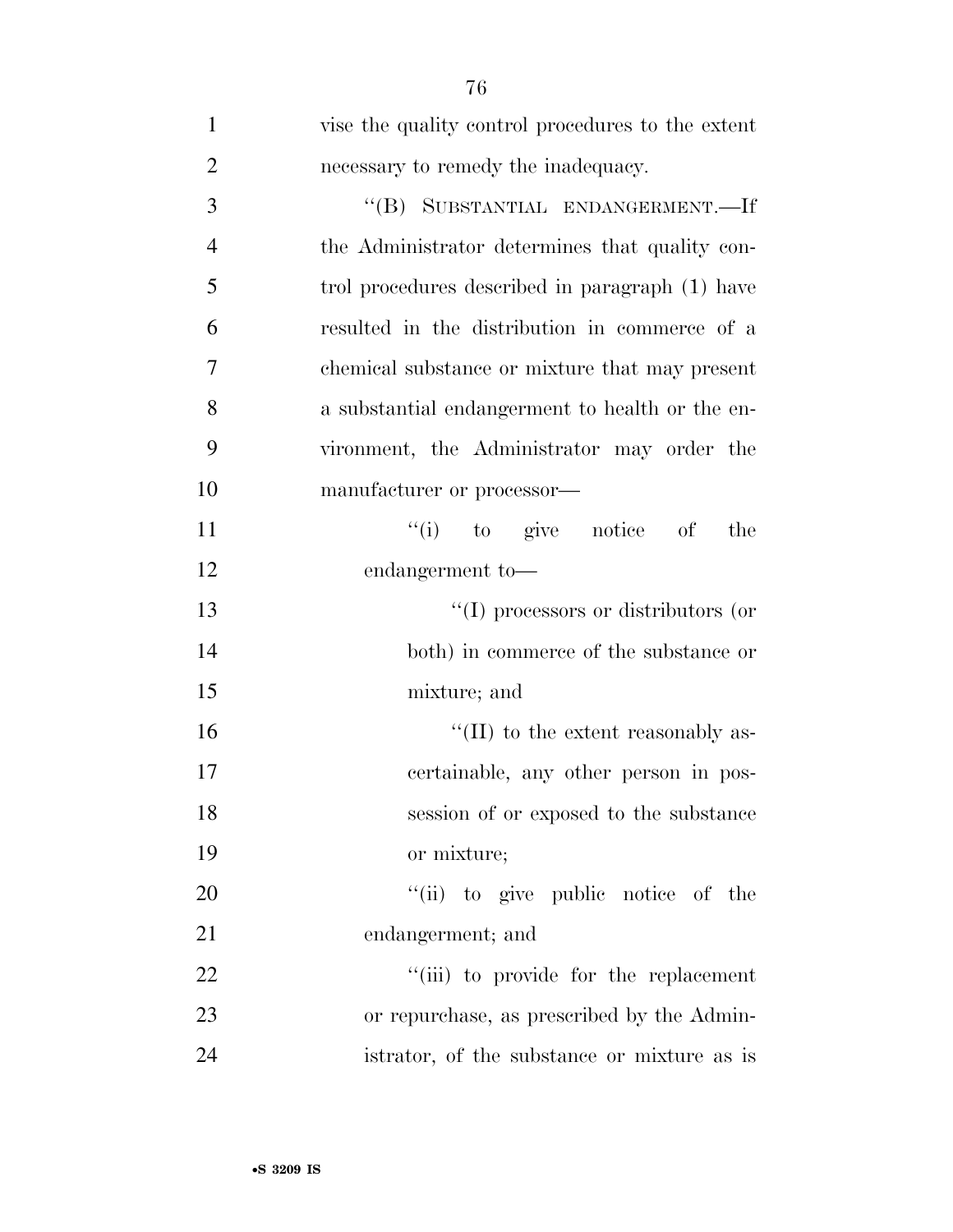| $\mathbf{1}$   | necessary to adequately protect health or                  |
|----------------|------------------------------------------------------------|
| $\overline{2}$ | the environment.                                           |
| 3              | "(e) EXCEPTIONS TO RESTRICTIONS.-                          |
| $\overline{4}$ | "(1) APPLICATION.—This subsection applies to               |
| 5              | the restrictions established under sections $4(a)(3)$ ,    |
| 6              | $4(b)(3)$ , $8(b)(6)$ , $8(c)(3)$ , and 29, and paragraphs |
| $\overline{7}$ | $(2)(A)(iv)$ and $(3)$ of subsection (b).                  |
| 8              | $"(2)$ EXEMPTIONS.—                                        |
| 9              | $\lq\lq (A)$ In GENERAL.—                                  |
| 10             | "(i) REQUEST.—The manufacturers                            |
| 11             | and processors of a chemical substance                     |
| 12             | may request an exemption from any re-                      |
| 13             | striction described in paragraph (1) for a                 |
| 14             | specified use of the chemical substance.                   |
| 15             | "(ii) ORDER.—The Administrator                             |
| 16             | may by order grant an exemption from any                   |
| 17             | restriction described in paragraph (1) for a               |
| 18             | period of not to exceed 5 years if the man-                |
| 19             | ufacturers and processors of the chemical                  |
| 20             | substance have established by clear and                    |
| 21             | convincing evidence that the uses to be ex-                |
| 22             | empted meet the exemption criteria de-                     |
| 23             | scribed in subparagraph (B).                               |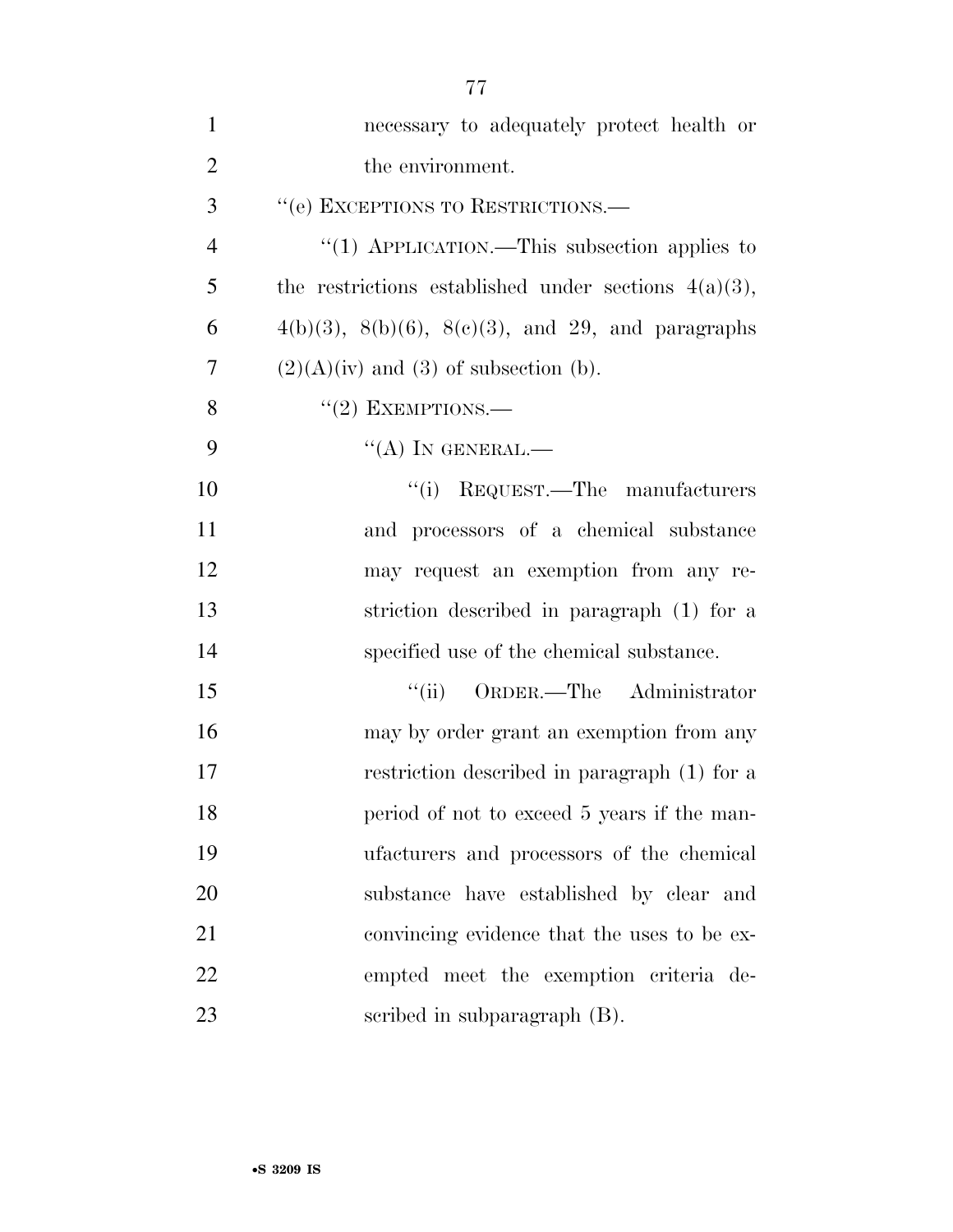| $\mathbf{1}$   | "(B) CRITERIA.—The Administrator may           |
|----------------|------------------------------------------------|
| $\overline{2}$ | grant an exemption for the use of a chemical   |
| 3              | substance under subparagraph $(A)(ii)$ if—     |
| $\overline{4}$ | "(i) the exemption is in the para-             |
| 5              | mount interest of national security;           |
| 6              | "(ii) the lack of availability of the          |
| $\overline{7}$ | chemical substance would cause significant     |
| 8              | disruption in the national economy; or         |
| 9              | "(iii) the use for which the exemption         |
| 10             | is sought is a critical or essential use—      |
| 11             | $\lq\lq$ no feasible safer alternative         |
| 12             | for the specified use of the chemical          |
| 13             | substance is available; or                     |
| 14             | $\lq\lq$ (II) the specified use of the         |
| 15             | chemical substance when compared to            |
| 16             | all available alternatives, provides ben-      |
| 17             | efit to health, the environment, or            |
| 18             | public safety.                                 |
| 19             | "(C) PUBLIC NOTICE.—If the Adminis-            |
| 20             | trator grants an exemption for a chemical sub- |
| 21             | stance under this paragraph—                   |
| 22             | "(i) the manufacturers and processors          |
| 23             | of the chemical substance shall, for the ex-   |
| 24             | empted use, provide notice of the exemp-       |
| 25             | tion to-                                       |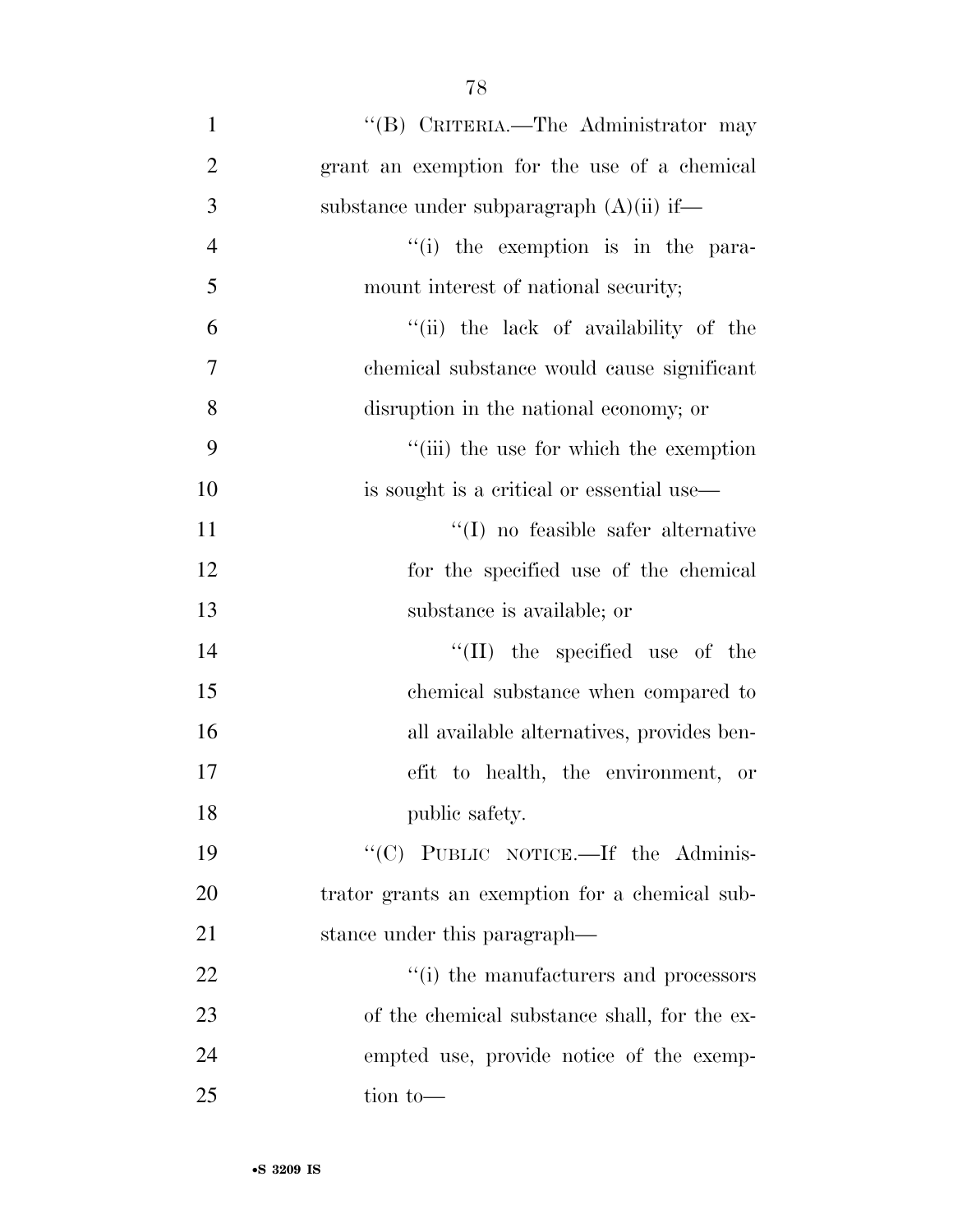| $\mathbf{1}$   | $\lq\lq (I)$ each known purchaser of the          |
|----------------|---------------------------------------------------|
| $\overline{2}$ | chemical substance; and                           |
| 3              | "(II) each known purchaser of a                   |
| $\overline{4}$ | mixture or article containing the                 |
| 5              | chemical substance; and                           |
| 6              | "(ii) the Administrator shall provide             |
| 7              | the public with a notice of the exemption.        |
| 8              | "(D) RENEWAL.—The Administrator may               |
| 9              | by order renew an exemption under this para-      |
| 10             | graph for 1 or more additional 5-year periods     |
| 11             | if the Administrator concludes, after providing   |
| 12             | public notice and an opportunity for comment,     |
| 13             | that the use of the chemical substance con-       |
| 14             | tinues to meet the criteria described in subpara- |
| 15             | $graph(B)$ .                                      |
| 16             | " $(E)$ CONDITIONS.—                              |
| 17             | "(i) IN GENERAL.—The Administrator                |
| 18             | shall by order impose any condition on an         |
| 19             | exemption issued under this paragraph             |
| 20             | that the Administrator determines to be           |
| 21             | necessary to ensure the protection of             |
| 22             | human health and the environment on the           |
| 23             | use of a chemical substance exempted              |
| 24             | under this paragraph.                             |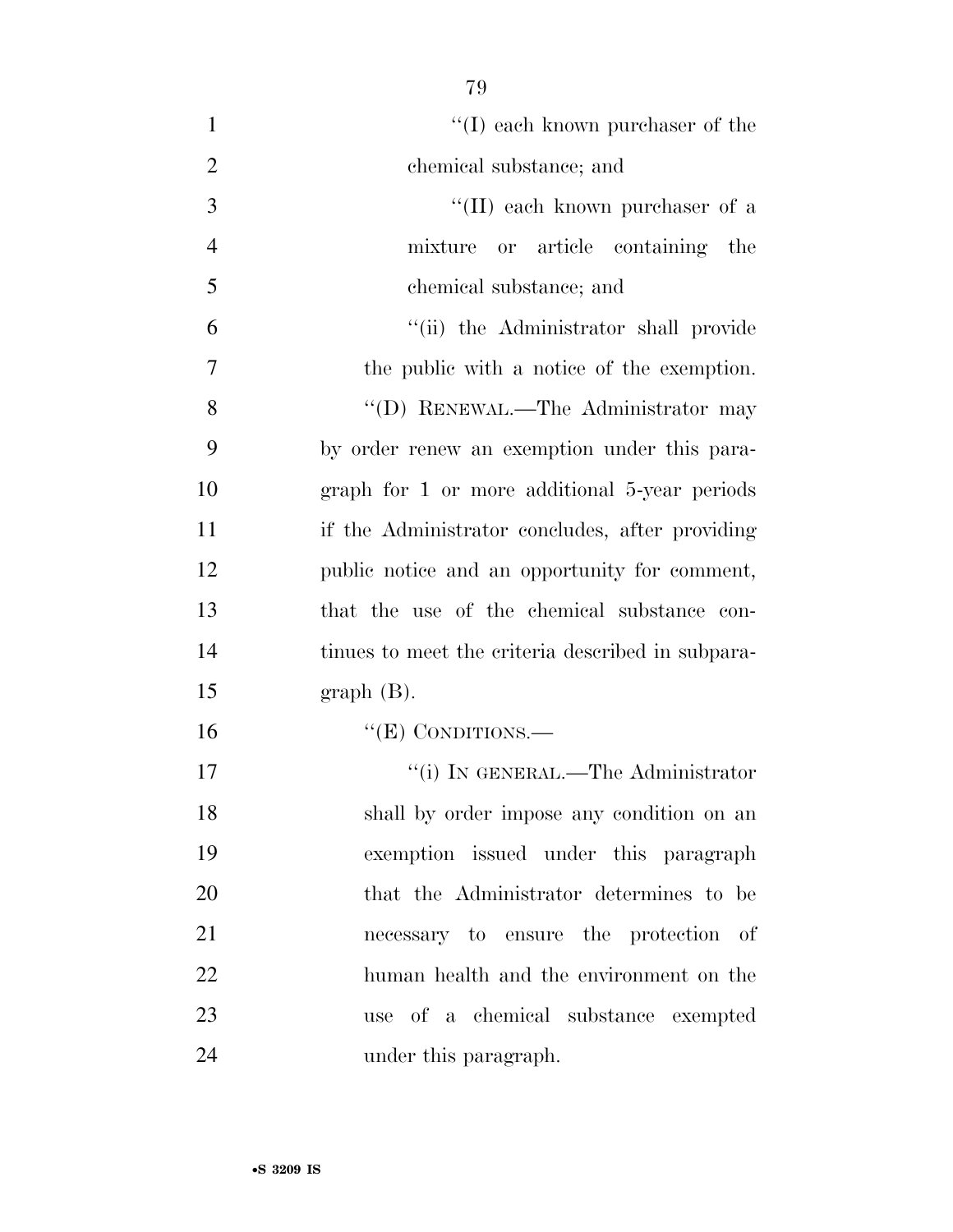| $\mathbf{1}$   | "(ii) COMPLIANCE.—Effective imme-                       |
|----------------|---------------------------------------------------------|
| $\overline{2}$ | diately after the Administrator establishes             |
| 3              | conditions on exempted use under clause                 |
| $\overline{4}$ | (i), the manufacturing, processing, or dis-             |
| 5              | tribution in commerce of the chemical sub-              |
| 6              | stance, or any mixture or article containing            |
| 7              | the chemical substance, shall be prohibited             |
| 8              | except to the extent that the conditions are            |
| 9              | satisfied.                                              |
| 10             | $\cdot$ (3) RESALE OF USED ARTICLES.—The restric-       |
| 11             | tions described in paragraph (1) shall not apply to     |
| 12             | the resale of an article subject to a restriction under |
| 13             | subsection (b) if the article has previously been used  |
| 14             | by an end consumer.                                     |
| 15             | "(4) EXTENSIONS OF EFFECTIVE DATES FOR                  |
| 16             | RETAIL SALE OF ARTICLES TO END CONSUMERS.-              |
| 17             | "(A) IN GENERAL.—Except as provided in                  |
| 18             | subparagraph $(B)$ , in the case of the retail sale     |
| 19             | to an end consumer of a chemical substance,             |
| 20             | mixture, or article that is subject to a restric-       |
| 21             | tion described in paragraph (1), the Adminis-           |
| 22             | trator may by order extend the effective date of        |
| 23             | the restriction by a period of not to exceed 3          |
| 24             | years, if the Administrator determines that the         |
| 25             | extension-                                              |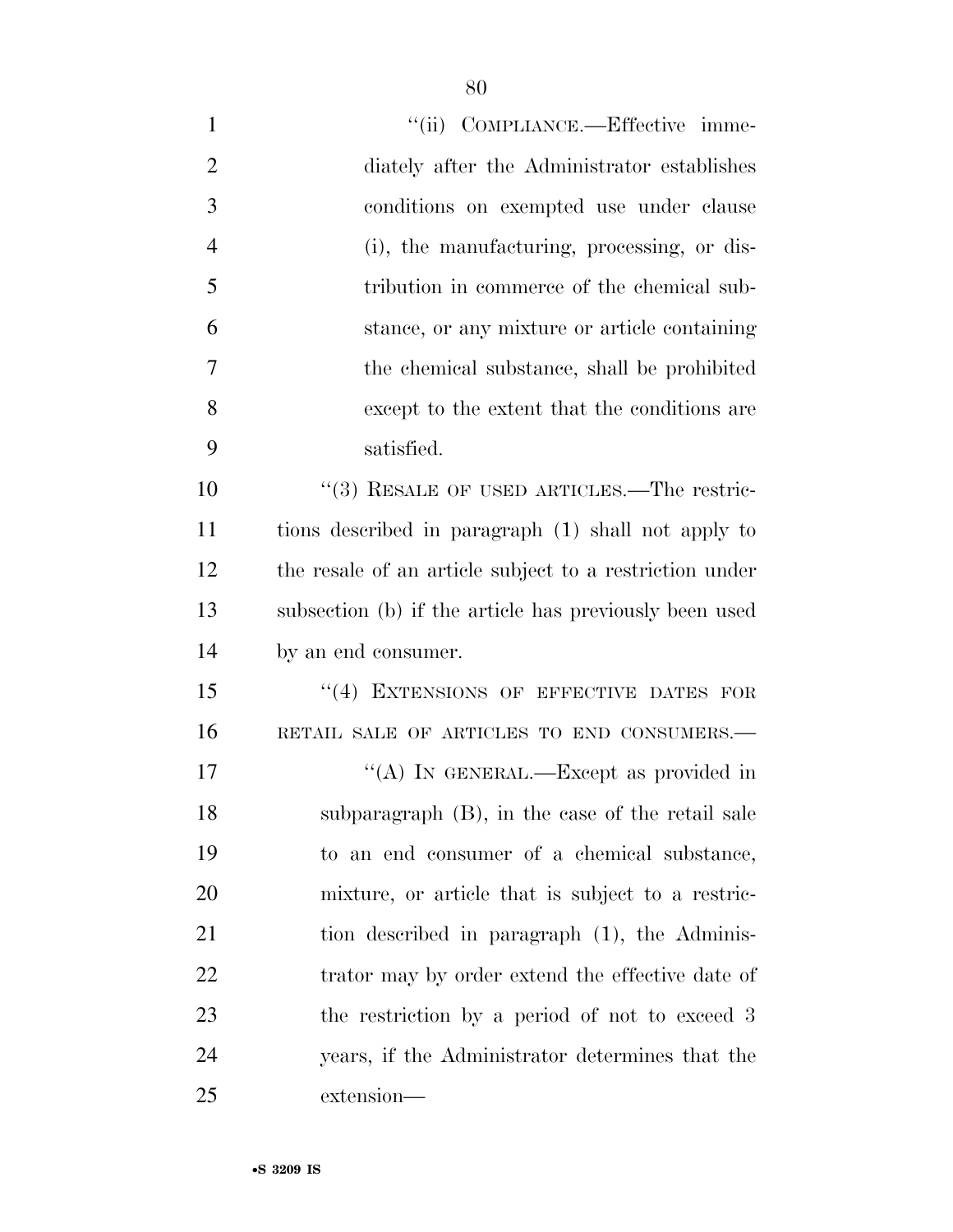| $\mathbf{1}$   | "(i) is necessary and appropriate to                |
|----------------|-----------------------------------------------------|
| $\overline{2}$ | allow for depletion of the existing retail in-      |
| 3              | ventory; and                                        |
| $\overline{4}$ | "(ii) will not present a substantial                |
| 5              | endangerment to human health or the en-             |
| 6              | vironment.                                          |
| $\overline{7}$ | "(B) EXCEPTION.—An extension under                  |
| 8              | subparagraph (A) shall not apply to any retailer    |
| 9              | that the Administrator determines has failed to     |
| 10             | comply with an order requesting information         |
| 11             | issued by the Administrator pursuant to section     |
| 12             | 8.                                                  |
| 13             | "(f) POLYCHLORINATED BIPHENYLS.-                    |
| 14             | "(1) IN GENERAL.—The Administrator shall            |
| 15             | act by order or rule consistent with paragraphs (2) |
| 16             | and $(3)$ —                                         |
| 17             | "(A) to prescribe methods for the disposal          |
| 18             | of polychlorinated biphenyls; and                   |
| 19             | "(B) to require polychlorinated biphenyls           |
| 20             | to be marked with clear and adequate warnings       |
| 21             | and instructions with respect to the processing,    |
| 22             | distribution in commerce, use, or disposal (or      |
| 23             | any combination of such activities) of poly-        |
| 24             | chlorinated biphenyls.                              |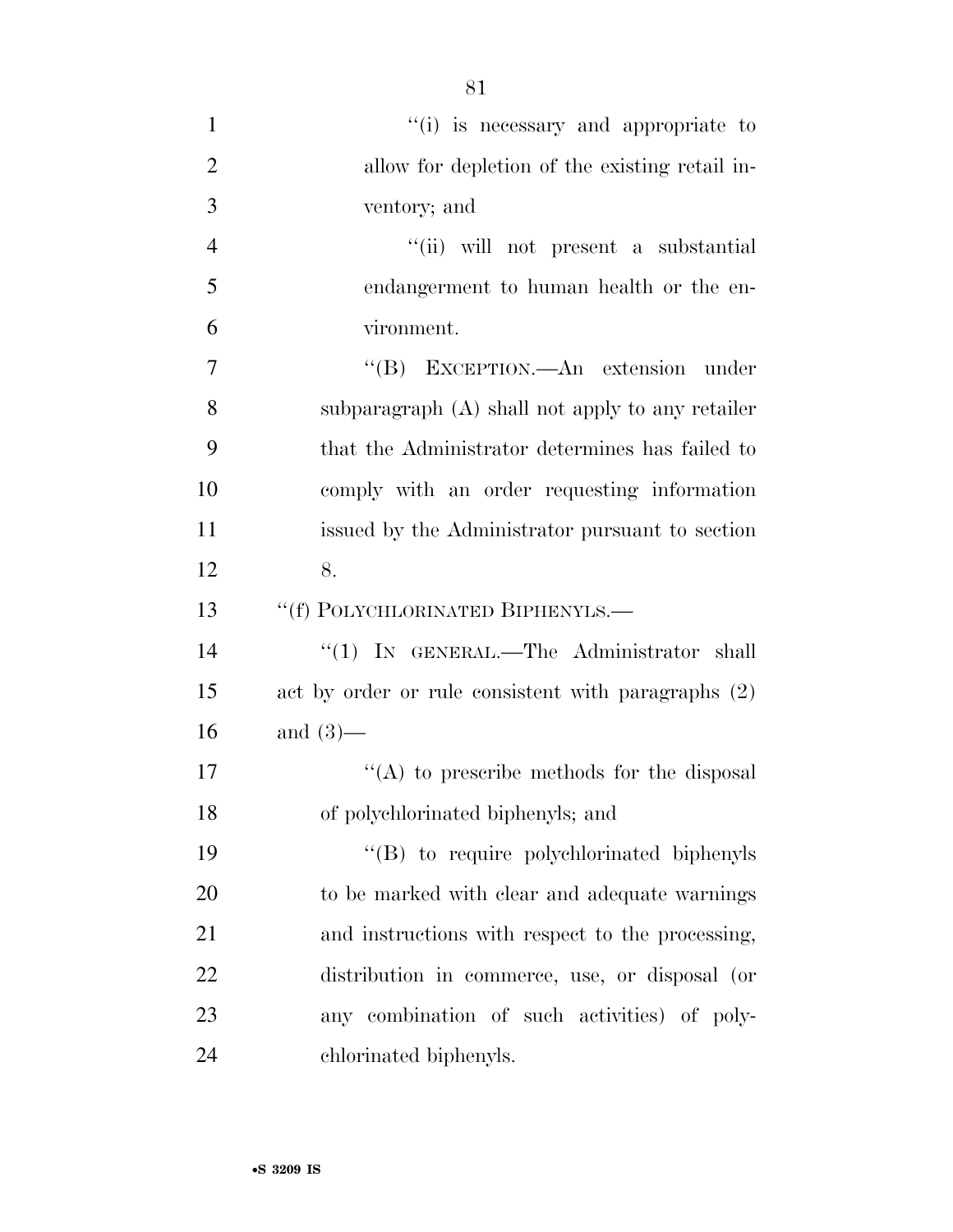| $\mathbf{1}$   | "(2) MANUFACTURE, PROCESS, OR DISTRIBU-          |
|----------------|--------------------------------------------------|
| $\overline{2}$ | TION IN TOTALLY ENCLOSED MANNER.-                |
| 3              | "(A) DEFINITION OF TOTALLY ENCLOSED              |
| $\overline{4}$ | MANNER.—In this paragraph, the term 'totally     |
| 5              | enclosed manner' means any manner that will      |
| 6              | ensure that any exposure of human beings or      |
| 7              | the environment to the polychlorinated biphenyl  |
| 8              | will be insignificant, as determined by the Ad-  |
| 9              | ministrator by order or rule.                    |
| 10             | "(B) PROHIBITION.—Except as provided             |
| 11             | in subparagraph (C), no person may manufac-      |
| 12             | ture, process, distribute in commerce, or use    |
| 13             | any polychlorinated biphenyl in any manner       |
| 14             | other than in a totally enclosed manner.         |
| 15             | "(C) ALTERNATIVE MANNER.-The Ad-                 |
| 16             | ministrator may by order or rule authorize the   |
| 17             | manufacture, processing, distribution in com-    |
| 18             | merce, or use (or any combination of such ac-    |
| 19             | tivities) of any polychlorinated biphenyl in a   |
| 20             | manner other than in a totally enclosed manner   |
| 21             | if the Administrator finds that the manufac-     |
| 22             | ture, processing, distribution in commerce, or   |
| 23             | use (or combination of such activities) will not |
| 24             | present a substantial endangerment to health or  |
| 25             | the environment.                                 |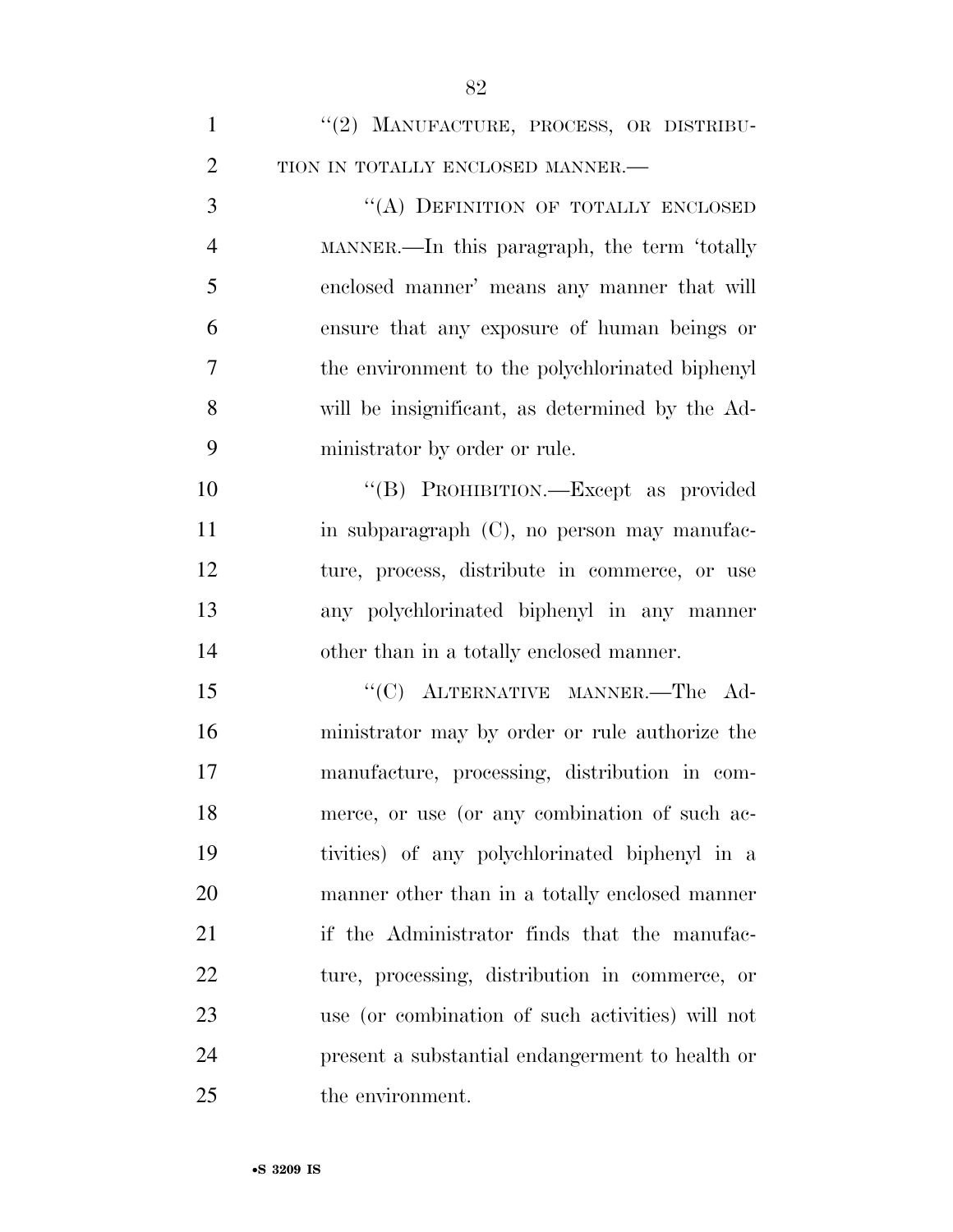| $\mathbf{1}$   | "(3) PROHIBITION ON MANUFACTURE, PROC-     |
|----------------|--------------------------------------------|
| $\overline{2}$ | ESS, OR DISTRIBUTION.-                     |
| 3              | "(A) IN GENERAL.—Except as provided in     |
| $\overline{4}$ | subparagraphs $(B)$ , $(C)$ , and $(D)$ —  |
| 5              | "(i) no person may manufacture any         |
| 6              | polychlorinated biphenyl; and              |
| $\overline{7}$ | "(ii) no person may process or dis-        |
| 8              | tribute in commerce any polychlorinated    |
| 9              | biphenyl.                                  |
| 10             | $``$ (B) EXEMPTIONS.—                      |
| 11             | "(i) IN GENERAL.—Any person may            |
| 12             | petition the Administrator for an exemp-   |
| 13             | tion from the requirements of subpara-     |
| 14             | graph (A), and the Administrator may       |
| 15             | grant by rule the exemption, if the Admin- |
| 16             | istrator finds that—                       |
| 17             | $\lq\lq$ a substantial endangerment        |
| 18             | to health or environment would not         |
| 19             | result; and                                |
| 20             | $\lq\lq$ (II) good faith efforts have been |
| 21             | made to develop a chemical substance       |
| 22             | that meets the safety standard and         |
| 23             | that may be substituted for such poly-     |
| 24             | chlorinated biphenyl.                      |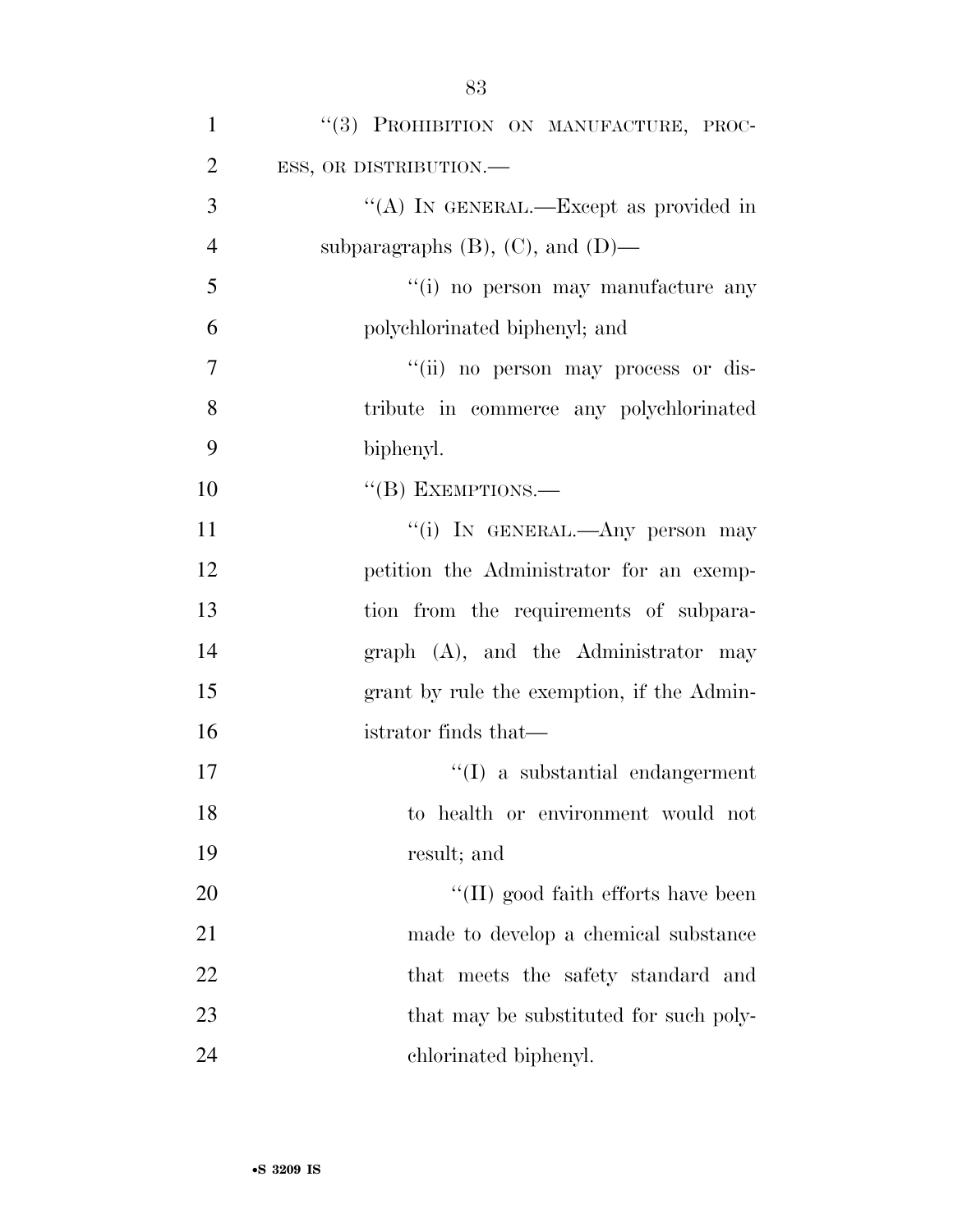| $\mathbf{1}$   | "(ii) ADMINISTRATION.—An exemp-                              |
|----------------|--------------------------------------------------------------|
| $\overline{2}$ | tion granted under this subparagraph shall                   |
| 3              | $be$ —                                                       |
| $\overline{4}$ | "(I) subject to such terms and                               |
| 5              | conditions as the Administrator may                          |
| 6              | prescribe; and                                               |
| $\overline{7}$ | $\lq$ (II) be in effect for such period                      |
| 8              | (but not more than 1 year from the                           |
| 9              | date it is granted, except as provided                       |
| 10             | in subparagraph $(D)$ as the Adminis-                        |
| 11             | trator may prescribe.                                        |
| 12             | "(C) PRIOR SALES.—Subparagraph (A)                           |
| 13             | shall not apply to the distribution in commerce              |
| 14             | of any polychlorinated biphenyl if the poly-                 |
| 15             | chlorinated biphenyl was sold for purposes other             |
| 16             | than resale before the expiration of the $2\frac{1}{2}$ -pe- |
| 17             | riod beginning on October 11, 1976.                          |
| 18             | "(D) EXTENSION OF EXEMPTIONS.-                               |
| 19             | "(i) IN GENERAL.—The Administrator                           |
| 20             | may by order or rule extend an exemption                     |
| 21             | granted under subparagraph (B) that has                      |
| 22             | not yet expired for a period of not to ex-                   |
| 23             | ceed 60 days for the purpose of author-                      |
| 24             | izing the Secretary of Defense and the Sec-                  |
| 25             | retaries of the military departments to pro-                 |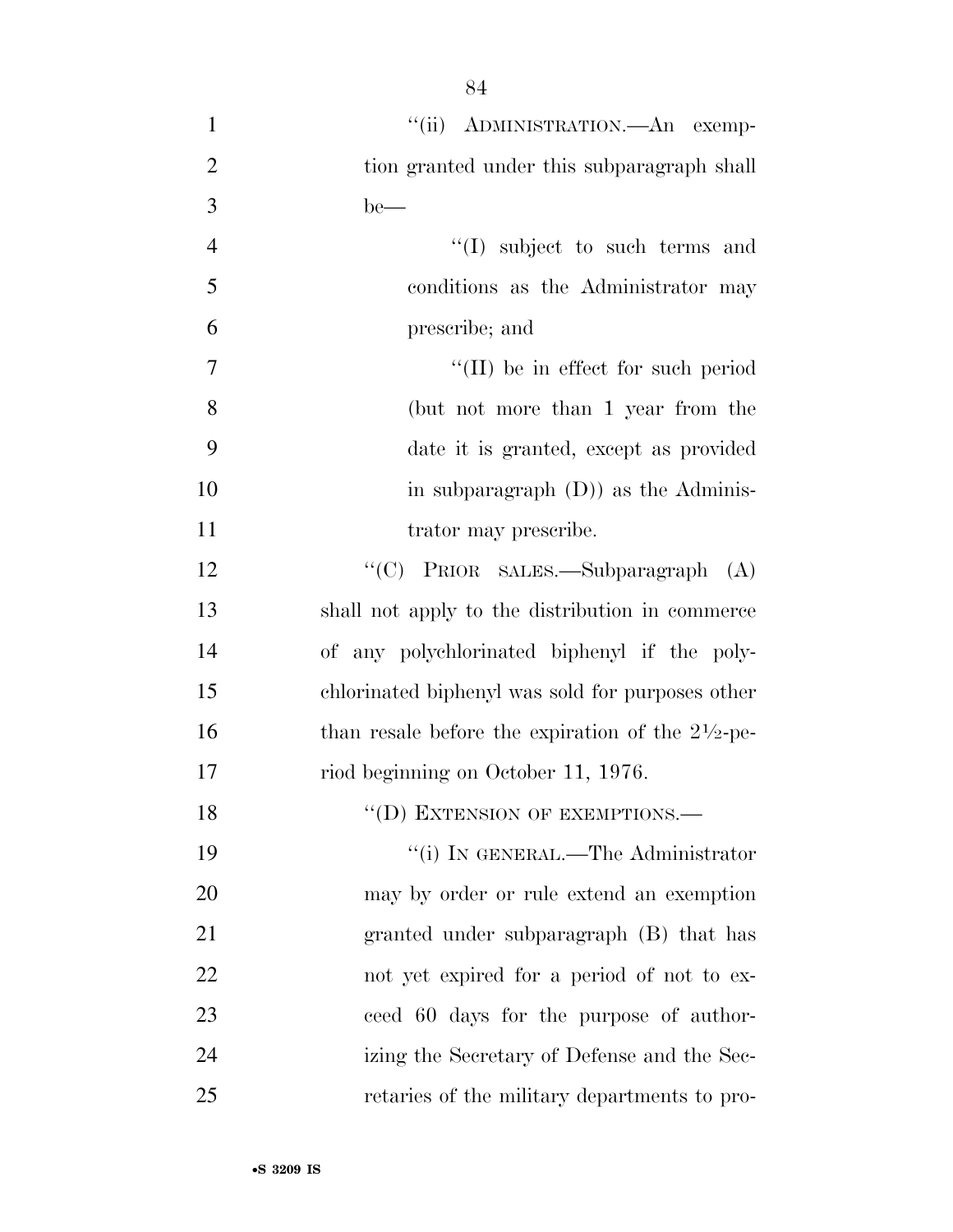| $\mathbf{1}$   | vide for the transportation into the cus-             |
|----------------|-------------------------------------------------------|
| $\overline{2}$ | toms territory of the United States of poly-          |
| 3              | chlorinated biphenyls generated by or                 |
| $\overline{4}$ | under the control of the Department of                |
| 5              | Defense for purposes of the disposal, treat-          |
| 6              | ment, or storage of the polychlorinated               |
| 7              | biphenyls in the customs territory of the             |
| 8              | United States if the polychlorinated                  |
| 9              | biphenyls are already in transit from stor-           |
| 10             | age locations but the Administrator deter-            |
| 11             | mines, in the sole discretion of the Admin-           |
| 12             | istrator, the polychlorinated biphenyls               |
| 13             | would not otherwise arrive in the customs             |
| 14             | territory of the United States within the             |
| 15             | period of the original exemption.                     |
| 16             | "(ii) NOTICE.—The Administrator                       |
| 17             | shall promptly publish in the Federal Reg-            |
| 18             | ister notice of the extension.                        |
| 19             | "(g) MERCURY.—                                        |
| 20             | " $(1)$ In GENERAL.—Except as provided in para-       |
| 21             | graph (2), no Federal agency shall convey, sell, or   |
| 22             | distribute to any other Federal agency, any State or  |
| 23             | local government agency, or any private individual or |
| 24             | entity any elemental mercury under the control or     |
| 25             | jurisdiction of the Federal agency.                   |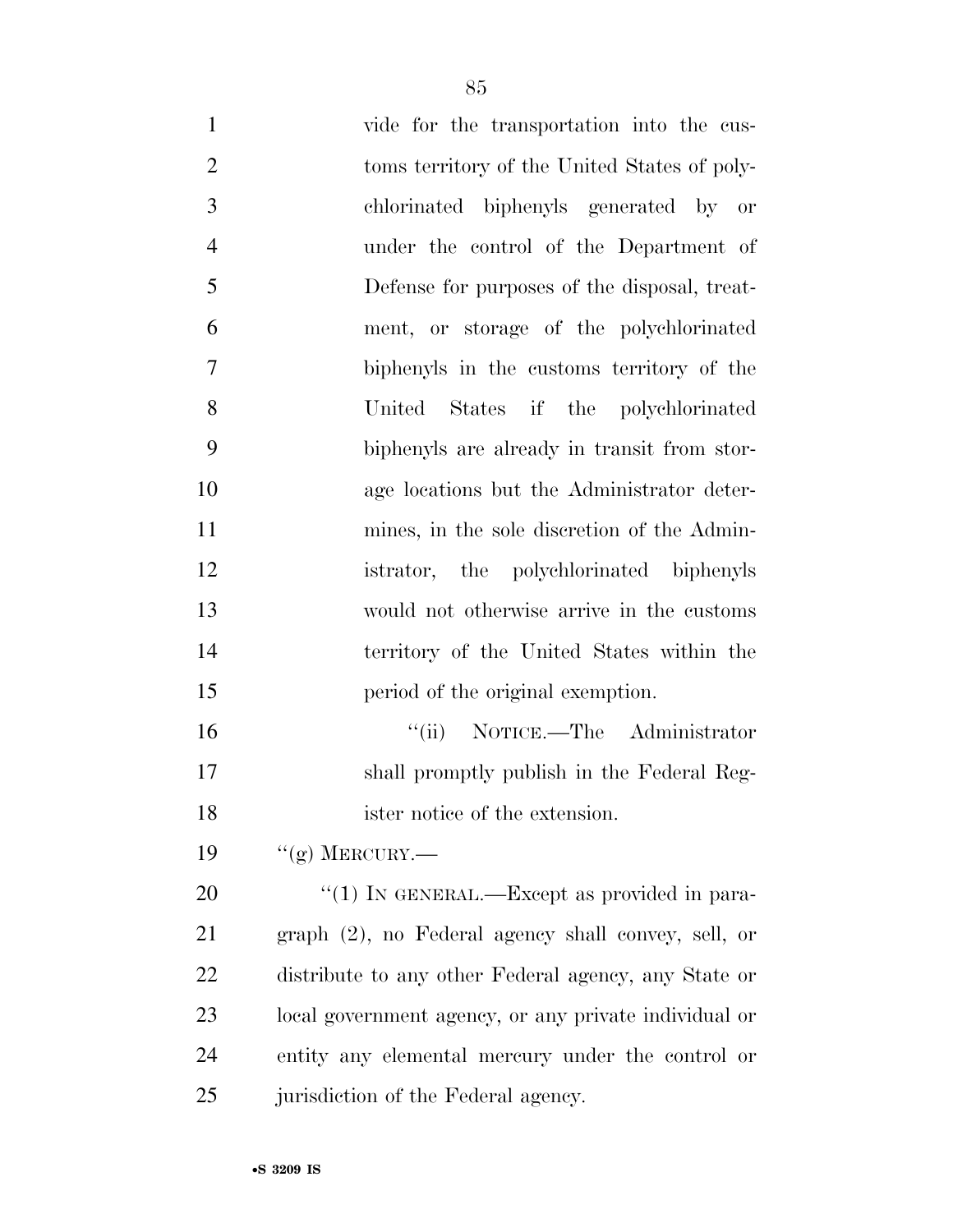| $\mathbf{1}$   | "(2) EXCEPTIONS.—Paragraph $(1)$ shall not                   |
|----------------|--------------------------------------------------------------|
| $\overline{2}$ | apply to-                                                    |
| 3              | $\lq\lq$ a transfer between Federal agencies                 |
| $\overline{4}$ | of elemental mercury for the sole purpose of fa-             |
| 5              | cilitating storage of mercury to carry out this              |
| 6              | chapter; or                                                  |
| $\tau$         | $\lq\lq (B)$ a conveyance, sale, distribution, or            |
| 8              | transfer of coal.                                            |
| 9              | "(3) LEASES OF FEDERAL COAL.—Nothing in                      |
| 10             | this subsection prohibits the leasing of coal.               |
| 11             | "(h) CERTIFICATION.—Each submission required                 |
| 12             | pursuant to this section or pursuant to a rule or an order   |
| 13             | promulgated or issued by the Administrator under this        |
| 14             | section shall be accompanied by a certification signed by    |
| 15             | a responsible official of the manufacturer or processor that |
| 16             | each statement contained in the submission—                  |
| 17             | $f'(1)$ is accurate and reliable; and                        |
| 18             | $"(2)$ includes all material facts known to, in the          |
| 19             | possession or control of, or reasonably ascertainable        |
| 20             | by the manufacturer or processor.                            |
| 21             | "(i) EFFECTIVE DATE.—In any rule or order under              |
| 22             | this section, the Administrator shall specify the date on    |
| 23             | which the rule or order shall take effect, which date shall  |
| 24             | be as soon as feasible.".                                    |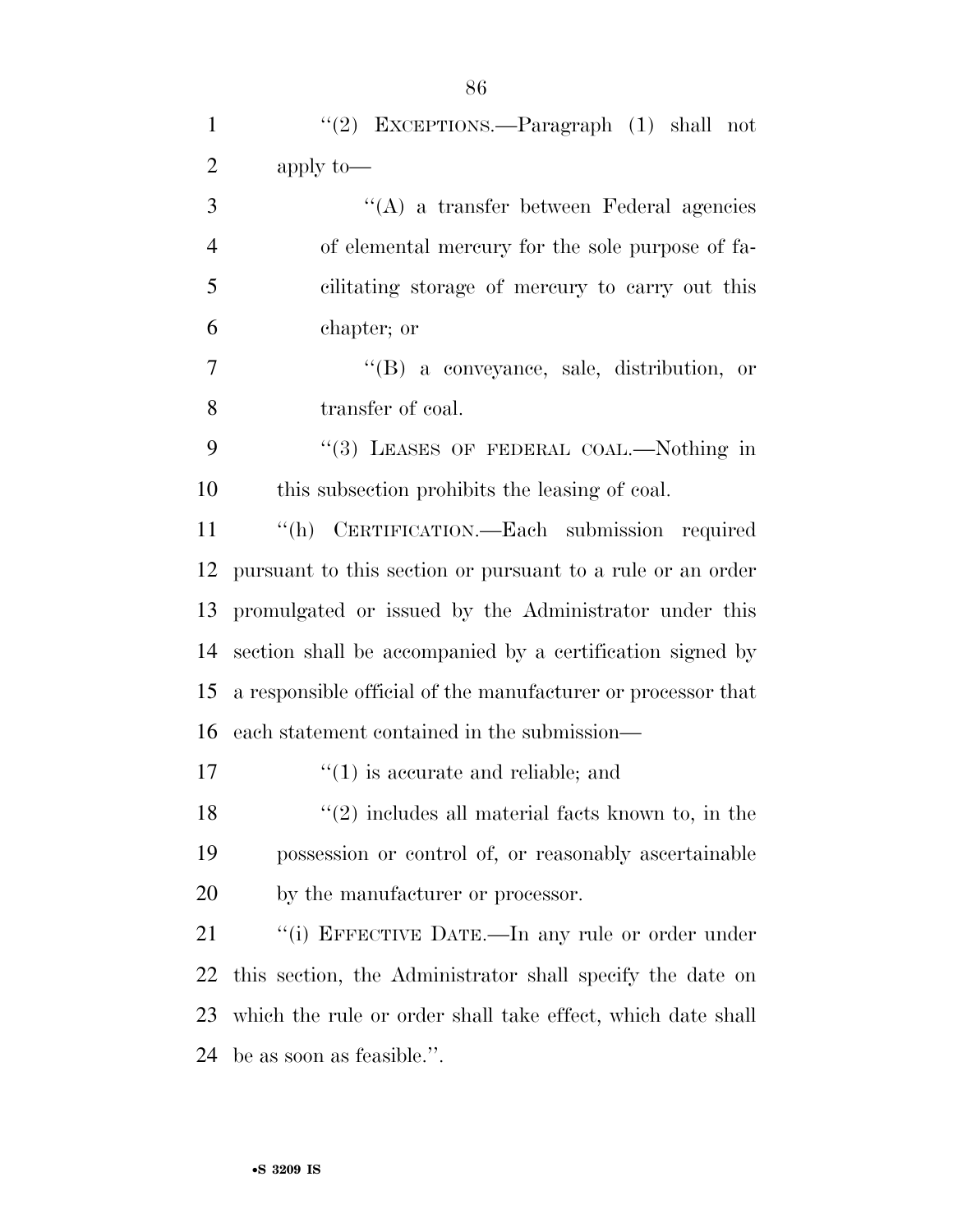## **SEC. 8. IMMINENT HAZARDS.**

 Section 7 of the Toxic Substances Control Act (15 U.S.C. 2606) is amended to read as follows: **''SEC. 7. IMMINENT HAZARDS.**  ''(a) ACTIONS AUTHORIZED AND REQUIRED.— ''(1) IN GENERAL.—The Administrator may commence a civil action in an appropriate district court of the United States for— ''(A) seizure of a chemical substance or mixture, or any article containing a chemical substance or mixture, that may present an im- minent and substantial endangerment to health or the environment; 14 "(B) relief (as authorized by subsection (b)) against any person that manufactures, processes, distributes in commerce, uses, or dis- poses of a chemical substance or mixture, or any article containing a chemical substance or mixture, if the manufacture, processing, dis- tribution in commerce, use, or disposal may present an imminent and substantial endangerment to health or the environment, or any person that contributes to the activities; or  $\cdot$  (C) both seizure and relief described in subparagraphs (A) and (B), respectively.

26  $((2)$  OTHER ACTIONS.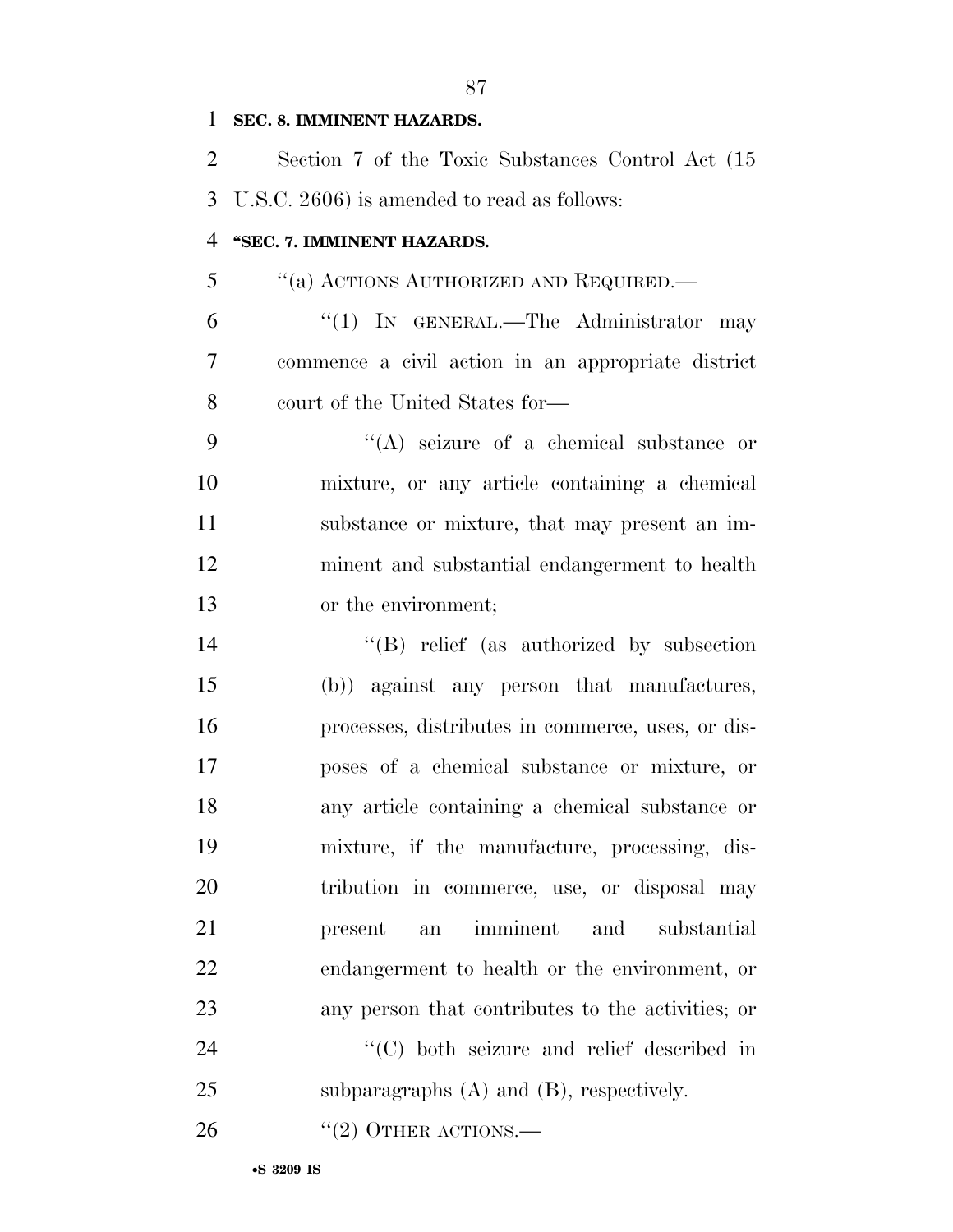1 "(A) IN GENERAL.—The Administrator may issue such orders as may be necessary to protect health or the environment from any manufacturing, processing, distribution in com- merce, use, or disposal of a chemical substance or mixture or any article containing such a sub- stance or mixture that may present an immi- nent and substantial endangerment to health or the environment.

 ''(B) REQUIREMENT.—An order under subparagraph (A) may include any require- ments imposed on the manufacture, processing, distribution in commerce, use, or disposal of a chemical substance or mixture, or article con- taining the chemical substance or mixture, as the Administrator determines is necessary to protect health or the environment, including the requirements described in section 6(c) and the relief authorized under subsection (b).

20 "(3) RELATIONSHIP TO EXISTING RULES, OR- DERS, AND PROCEEDINGS.—A civil action may be commenced, under paragraph (1), or other action taken under paragraph (2), notwithstanding—

24  $\langle (A)$  the existence of a rule or order under this chapter; and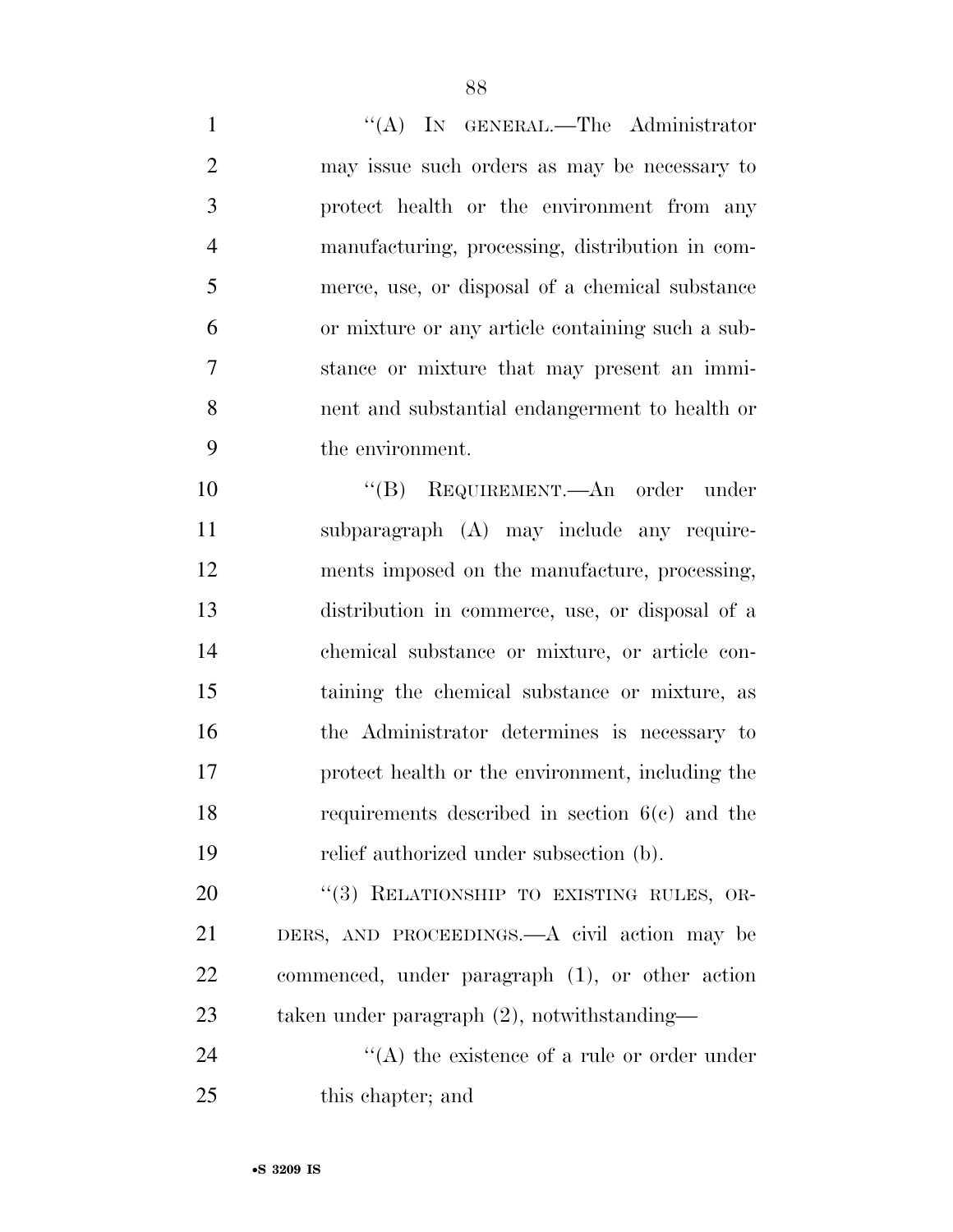| $\mathbf{1}$   | $\lq\lq (B)$ the pendency of any administrative or    |
|----------------|-------------------------------------------------------|
| $\overline{2}$ | judicial proceeding under this chapter.               |
| 3              | "(b) RELIEF AUTHORIZED.                               |
| $\overline{4}$ | "(1) IN GENERAL.—The district court of the            |
| 5              | United States in which an action under subsection     |
| 6              | $(a)(1)$ is brought shall have jurisdiction to grant  |
| 7              | such temporary or permanent relief as may be nec-     |
| 8              | essary to protect health or the environment from the  |
| 9              | risk associated with the activity involved in the ac- |
| 10             | tion.                                                 |
| 11             | "(2) TYPES OF RELIEF.—In the case of an ac-           |
| 12             | tion under subsection $(a)(1)$ brought against a per- |
| 13             | that manufactures, processes, distributes in<br>son   |
| 14             | commerce, uses, or disposes of a chemical substance   |
| 15             | or mixture or an article containing a chemical sub-   |
| 16             | stance or mixture, the relief authorized by para-     |
| 17             | $graph(1)$ may include—                               |
| 18             | $\lq\lq$ the issuance of a mandatory order            |
| 19             | imposing any of the requirements described in         |
| 20             | section $6(c)$ ; and                                  |
| 21             | $\lq\lq$ (B) in the case of purchasers of the sub-    |
| 22             | stance, mixture, or article known to the defend-      |
| 23             | $ant$ —                                               |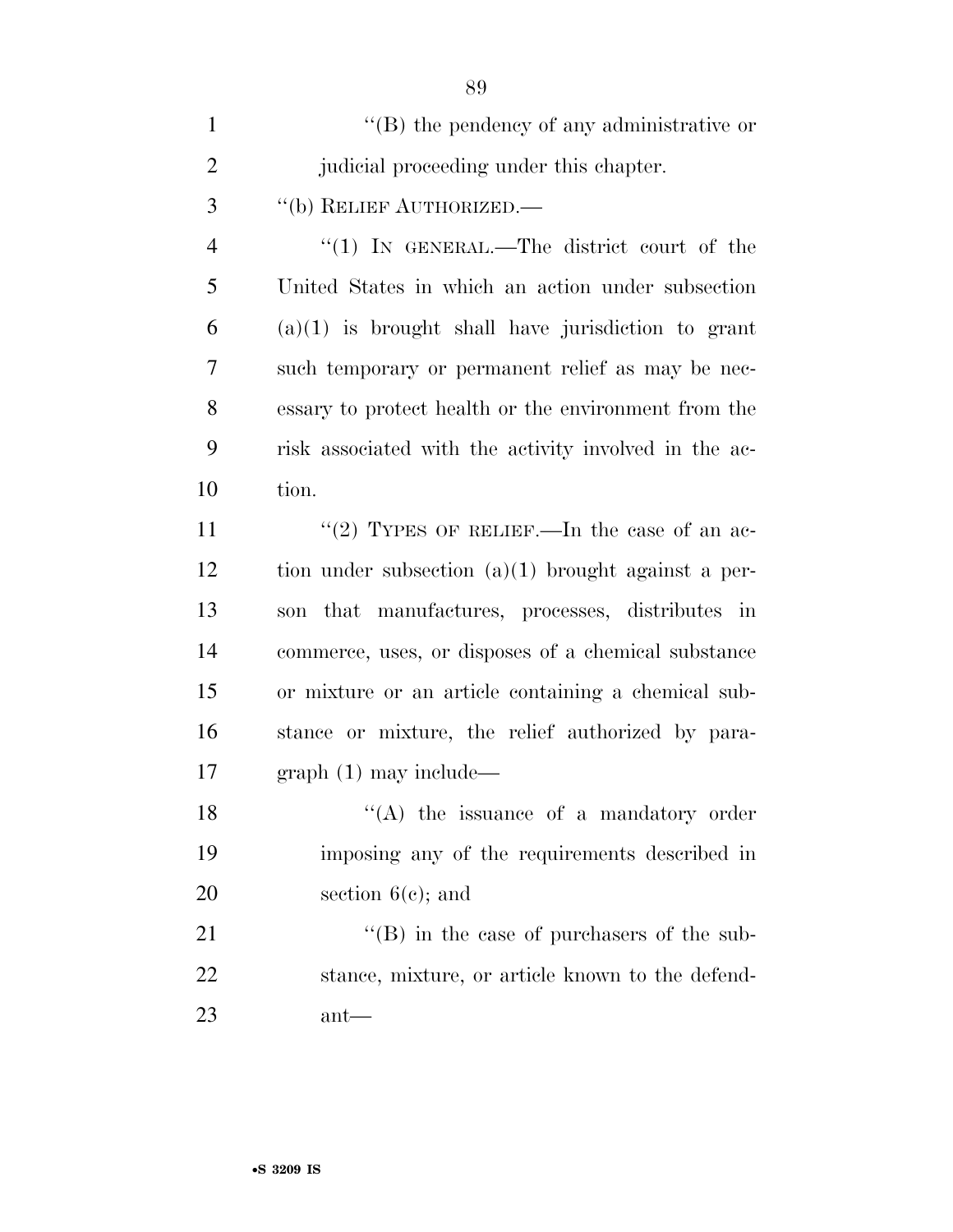''(i) notification to the purchasers of the risk associated with the substance, mixture, or article; 4 ''(ii) public notice of the risk; ''(iii) recall; ''(iv) the replacement or repurchase of the substance, mixture, or article; or 8 ''(v) any combination of the actions described in clauses (i) through (iv) or sec- tion  $6(e)$ ; or 11 ''(C) any other relief as may be necessary to protect health or the environment from the 13 risk involved in the action. 14 "(3) SEIZURE AND CONDEMNATION.—An action under subsection (a)(1) against a chemical sub- stance, mixture, or article may be proceeded against by process of libel for its seizure and condemnation. Proceedings in such an action described in this sub- paragraph shall conform as nearly as possible to proceedings in rem in admiralty. 21 "(c) VENUE AND CONSOLIDATION.— ''(1) VENUE.— 23 "(A) IN GENERAL.—An action under sub-

24 section  $(a)(1)$  against a person that manufac-tures, processes, or distributes a chemical sub-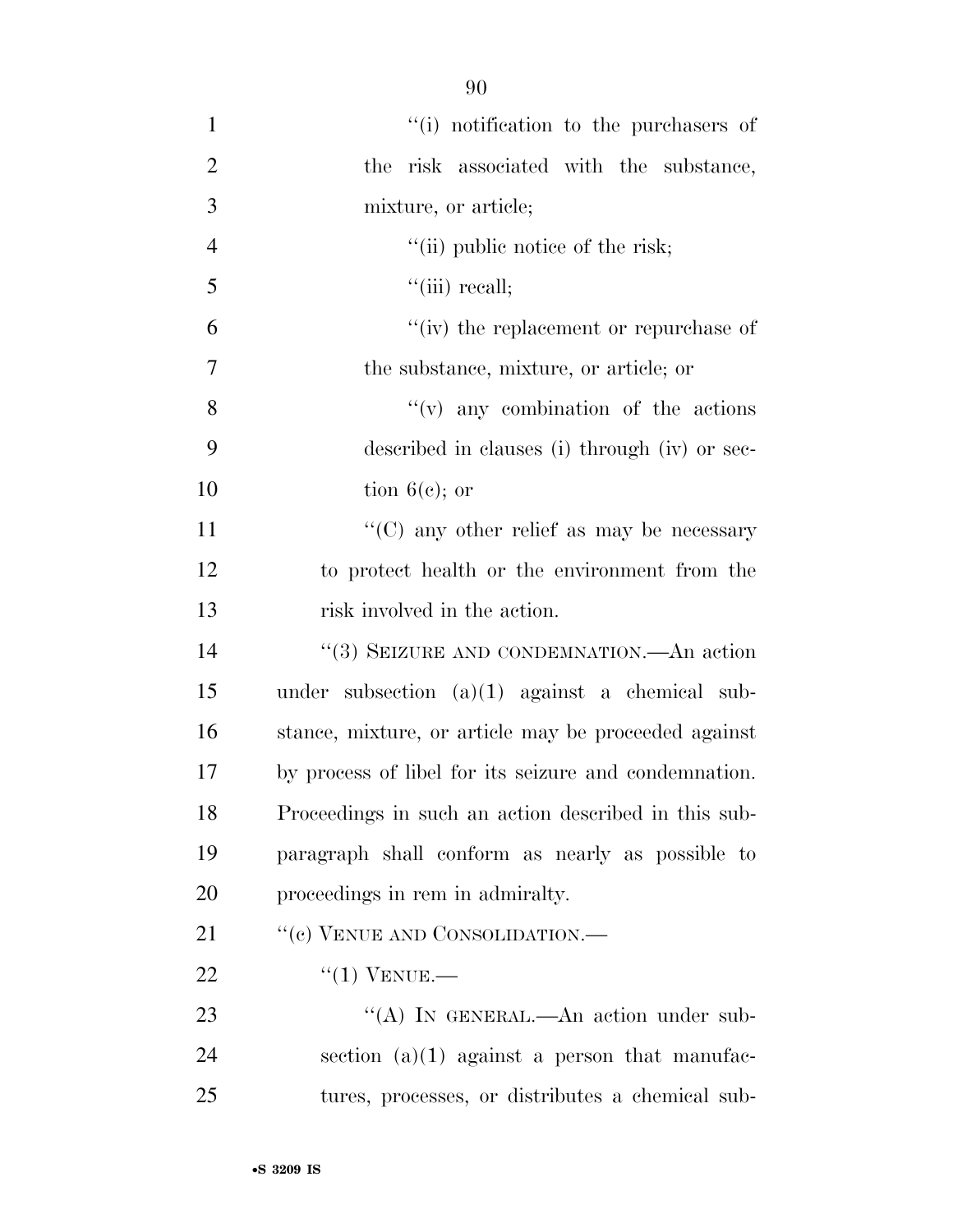| $\mathbf{1}$   | stance or mixture or an article containing a       |
|----------------|----------------------------------------------------|
| $\overline{2}$ | chemical substance or mixture may be brought       |
| 3              | in the United States District Court for the Dis-   |
| $\overline{4}$ | trict of Columbia, or for any judicial district in |
| 5              | which any of the defendants is found, resides,     |
| 6              | or transacts business.                             |
| 7              | "(B) PROCESS.—Process in an action de-             |
| 8              | scribed in subparagraph (A) may be served on       |
| 9              | a defendant in any other district in which the     |
| 10             | defendant resides or may be found.                 |
| 11             | "(C) CHEMICAL SUBSTANCES, MIXTURES,                |
| 12             | ARTICLES.—An action under subsection<br>OR         |
| 13             | $(a)(1)$ against a chemical substance, mixture, or |
| 14             | article may be brought in any United States        |
| 15             | district court within the jurisdiction of which    |
| 16             | the chemical substance, mixture, or article is     |
| 17             | found.                                             |
| 18             | "(D) MULTIPLE JUDICIAL DISTRICTS.—In               |
| 19             | determining the judicial district in which an ac-  |
| 20             | tion may be brought under subsection $(a)(1)$ in   |
| 21             | instances in which the action may be brought in    |
| 22             | more than 1 judicial district, the Administrator   |
| 23             | shall take into account the convenience of the     |
| 24             | parties.                                           |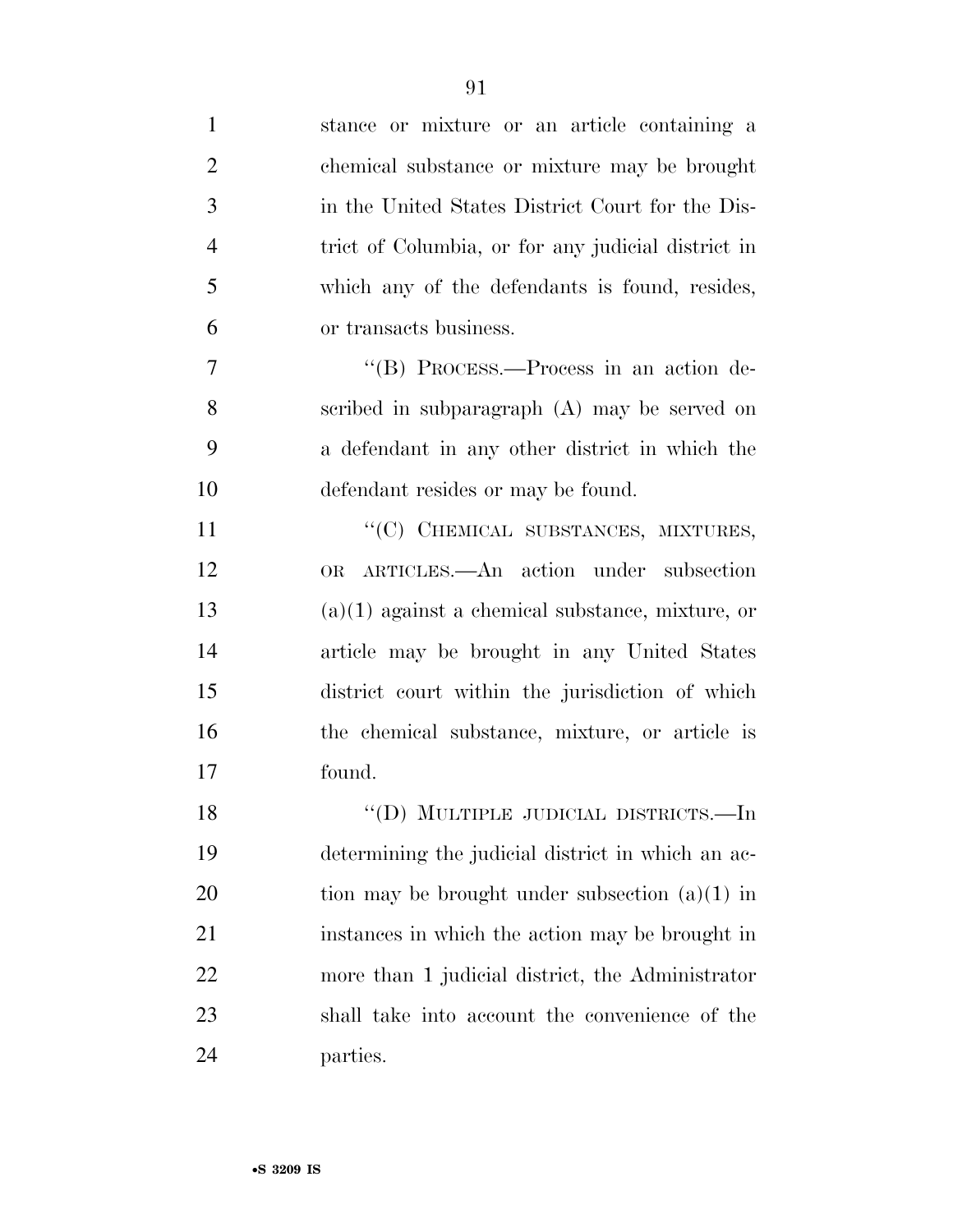| $\mathbf{1}$   | "(E) SUBPOENAS.—Subpoenas requiring                     |
|----------------|---------------------------------------------------------|
| $\overline{2}$ | attendance of witnesses in an action brought            |
| 3              | under subsection $(a)(1)$ may be served in any          |
| $\overline{4}$ | judicial district.                                      |
| 5              | "(2) CONSOLIDATION.—If proceedings under                |
| 6              | subsection $(a)(1)$ involving identical chemical sub-   |
| 7              | stances, mixtures, or articles are pending in courts    |
| 8              | in 2 or more judicial districts, the proceedings shall  |
| 9              | be consolidated for trial by order of any such court    |
| 10             | on application reasonably made by any party in in-      |
| 11             | terest, on notice to all parties in interest.".         |
| 12             | SEC. 9. REPORTING AND RETENTION OF INFORMATION.         |
| 13             | Section 8 of the Toxic Substances Control Act (15)      |
| 14             | U.S.C. 2607) is amended to read as follows:             |
| 15             | "SEC. 8. REPORTING AND RETENTION OF INFORMATION.        |
| 16             | "(a) SUBSTANCE IDENTIFICATION, DECLARATION,             |
| 17             | AND INFORMATION.                                        |
| 18             | "(1) IN GENERAL.—Not later than 1 year after            |
| 19             | the date of enactment of the Safe Chemicals Act of      |
| 20             | 2010, each manufacturer or processor of a chemical      |
| 21             | substance distributed in commerce shall submit to       |
| 22             | the Administrator the declaration described in para-    |
| 23             | graph $(2)$ or $(3)$ , accompanied by the certification |
| 24             | described in subsection (i).                            |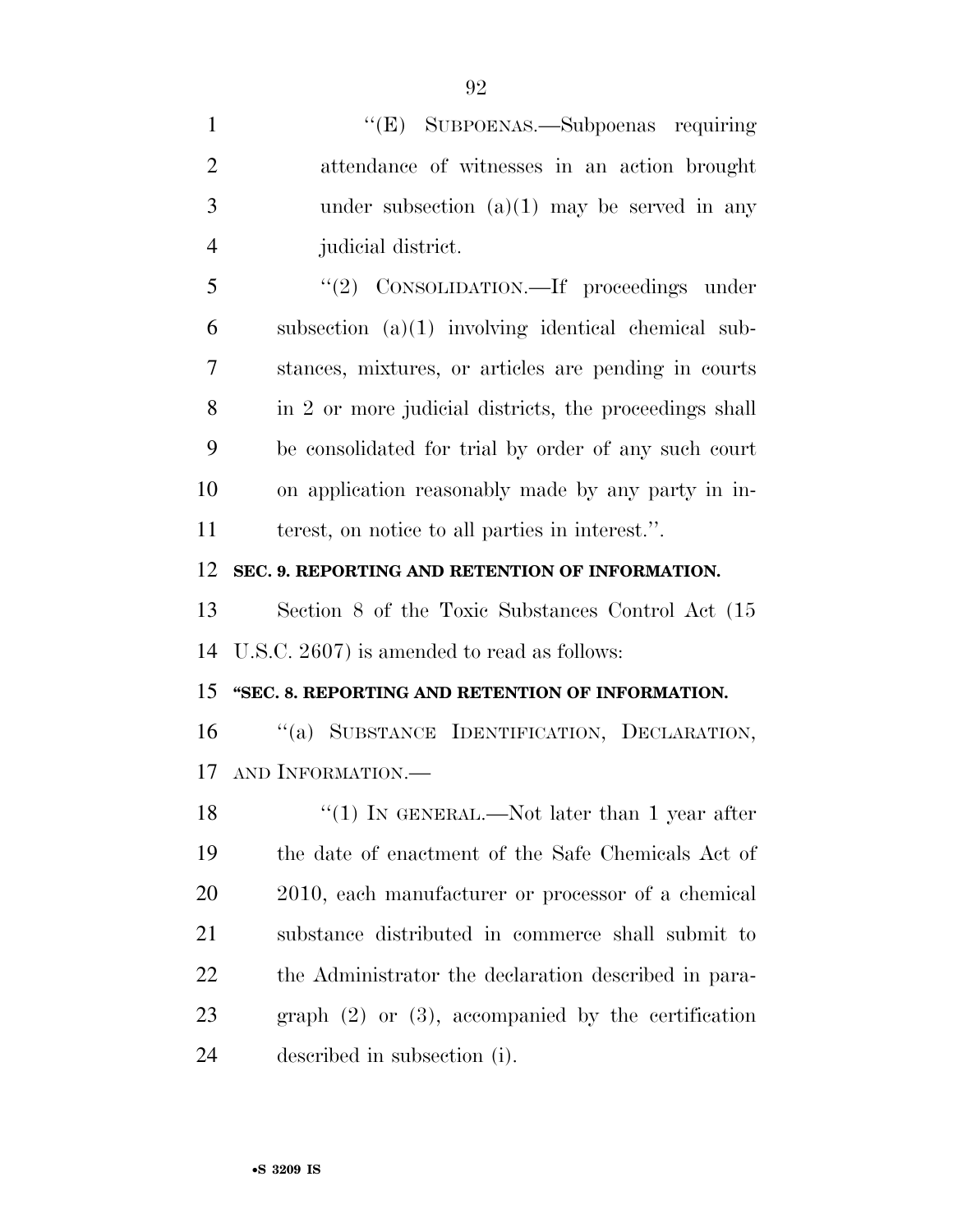| $\mathbf{1}$   | "(2) DECLARATION OF CURRENT MANUFAC-                  |
|----------------|-------------------------------------------------------|
| $\overline{2}$ | TURE OR PROCESSING.—A declaration described in        |
| 3              | this paragraph is a statement that includes, for each |
| $\overline{4}$ | chemical substance manufactured or processed by a     |
| 5              | manufacturer or processor—                            |
| 6              | $\lq\lq$ the chemical identity and any special        |
| 7              | substance characteristics of the chemical sub-        |
| 8              | stance;                                               |
| 9              | $\lq\lq$ (B) the name and location of each facility   |
| 10             | under the control of the manufacturer or proc-        |
| 11             | essor at which the chemical substance is manu-        |
| 12             | factured or processed or from which the chem-         |
| 13             | ical substance is distributed in commerce;            |
| 14             | $\lq\lq$ (C) a list of health and safety studies      |
| 15             | conducted or initiated by or for, known to, or        |
| 16             | reasonably ascertainable by the manufacturer          |
| 17             | or processor with respect to the chemical sub-        |
| 18             | stance, and copies of any such studies that have      |
| 19             | not previously been submitted to the Adminis-         |
| 20             | trator; and                                           |
| 21             | $\lq\lq$ (D) all other information known to, in the   |
| 22             | possession or control of, or reasonably ascer-        |
| 23             | tainable by the manufacturer or processor that        |
| 24             | has not previously been submitted to the Ad-          |
| 25             | ministrator regarding—                                |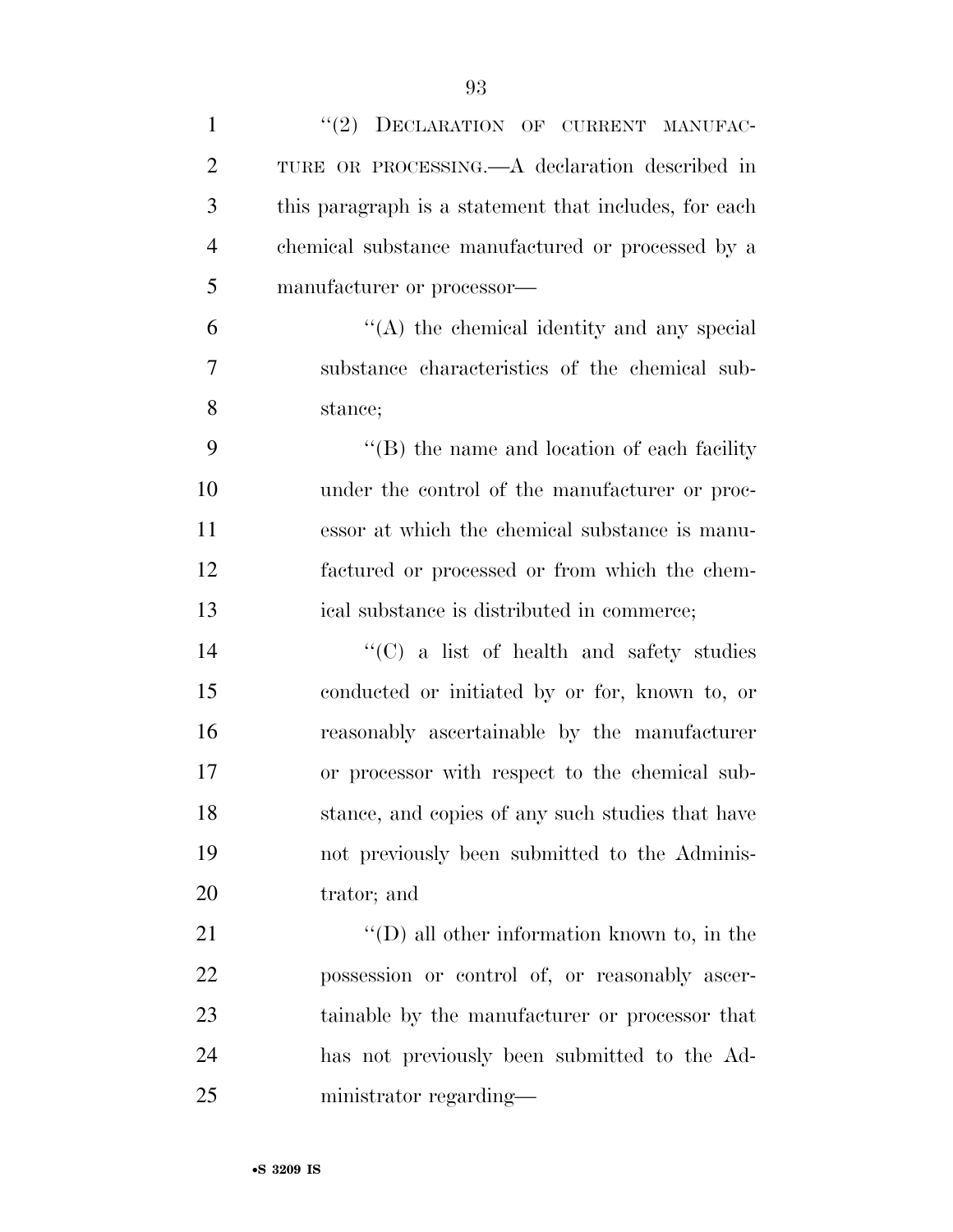- 1  $''(i)$  the physical, chemical, and toxi-
- cological properties of the chemical sub-stance;

4 ''(ii) the annual production volume and known uses of, and exposure and fate information relating to, the chemical sub-stance; and

8 ''(iii) the name and location of each facility to which the chemical substance is sent, after manufacture and processing, for subsequent processing, distribution, or use. 12 "(3) DECLARATION OF CESSATION OF MANU- FACTURING OR PROCESSING.—A declaration de- scribed in this paragraph is a statement certifying that the manufacturer or processor has ceased, or will cease not later than 180 days after the date of submission of the declaration, all production, impor- tation, processing, and export of the chemical sub-stance.

20 "(4) UPDATING OF INFORMATION.—Each man- ufacturer or processor of a chemical substance that submits to the Administrator a declaration described in paragraph (2) shall update and submit to the Ad-ministrator a new declaration—

25  $\frac{1}{2}$   $\frac{1}{2}$   $\frac{1}{2}$   $\frac{1}{2}$  at a minimum every 3 years; and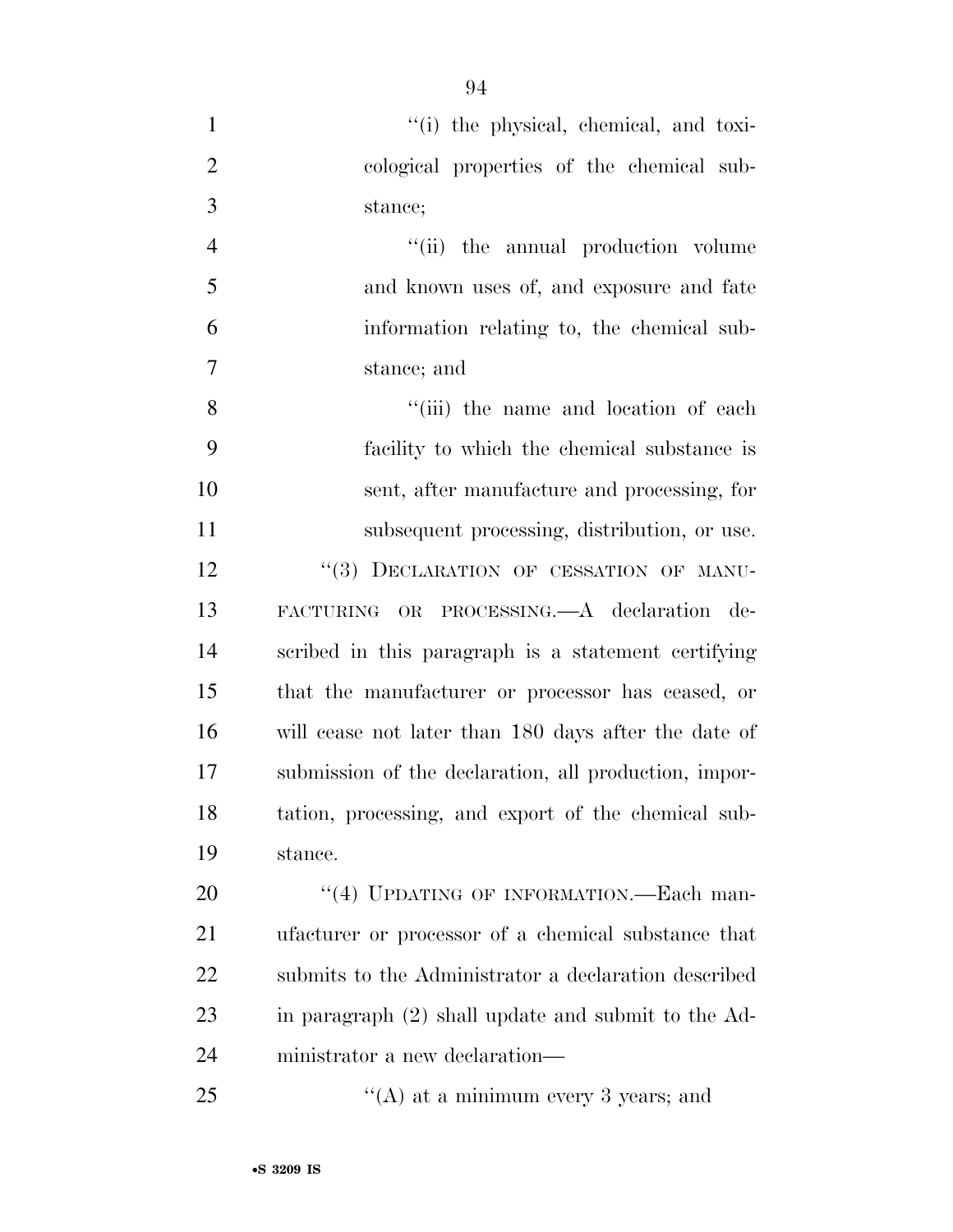| $\mathbf{1}$   | $\lq\lq$ immediately, at any time at which           |
|----------------|------------------------------------------------------|
| $\overline{2}$ | there becomes known or available to, in the pos-     |
| 3              | session or control of, or reasonably ascertain-      |
| $\overline{4}$ | able by the manufacturer or processor signifi-       |
| 5              | cant new information regarding a physical,           |
| 6              | chemical, toxicological property or use of, or ex-   |
| 7              | posure to, the chemical substance, including         |
| 8              | any information that—                                |
| 9              | "(i) demonstrates a new potential                    |
| 10             | toxic effect of the chemical substance;              |
| 11             | "(ii) corroborates previous informa-                 |
| 12             | tion demonstrating or suggesting a toxic             |
| 13             | effect; or                                           |
| 14             | "(iii) suggests a toxic effect at a lower            |
| 15             | dose than previously demonstrated.                   |
| 16             | "(5) RECORDS TO SUPPORT DECLARATIONS.-               |
| 17             | Each manufacturer or processor of a chemical sub-    |
| 18             | stance distributed in commerce shall maintain        |
| 19             | records of the information described in subpara-     |
| 20             | graphs $(A)$ through $(D)$ of paragraph $(2)$ .      |
| 21             | "(6) PROHIBITION ON MANUFACTURING, PROC-             |
| 22             | DISTRIBUTION.—The Administrator<br>ESSING, OR        |
| 23             | may, by order, prohibit a manufacturer or processor  |
| 24             | in violation of this subsection from manufacturing,  |
| 25             | processing, or distributing in commerce the chemical |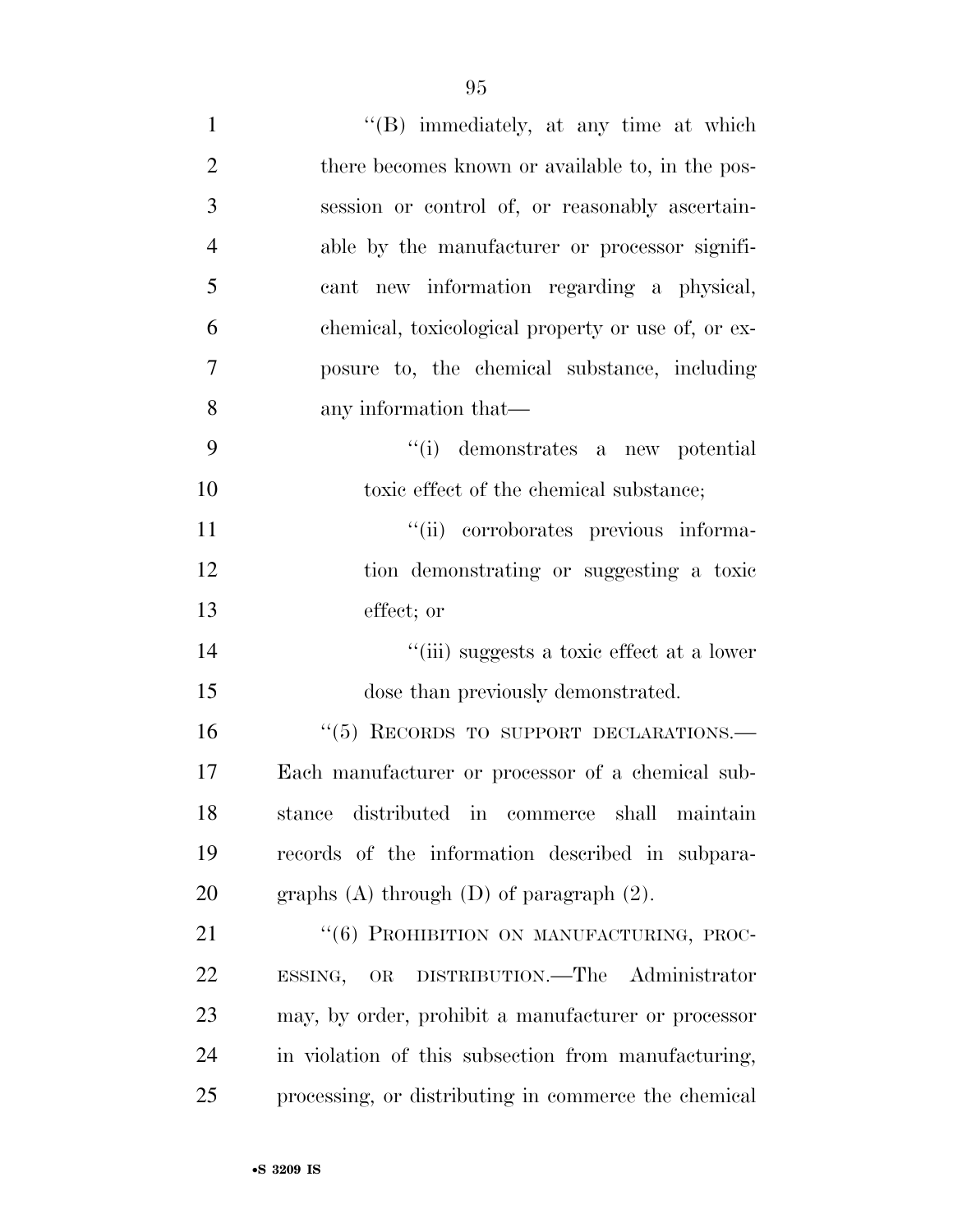| $\mathbf{1}$   | substance or any article containing the chemical sub- |
|----------------|-------------------------------------------------------|
| $\overline{2}$ | stance, except as authorized under section $6(e)$ .   |
| 3              | $``$ (b) REPORTS.—                                    |
| $\overline{4}$ | $``(1)$ IN GENERAL.—                                  |
| 5              | "(A) Except as provided in paragraph $(2)$ ,          |
| 6              | the Administrator may by rule or order require        |
| 7              | any person who manufactures, processes, dis-          |
| 8              | tributes in commerce, uses, or disposes of a          |
| 9              | chemical substance, mixture, or article to main-      |
| 10             | tain records of and report by a specified date        |
| 11             | any information concerning the substance, mix-        |
| 12             | ture, or article that, in the judgment of the Ad-     |
| 13             | ministrator, would assist the Administrator           |
| 14             | $in-$                                                 |
| 15             | "(i) making a safety determination                    |
| 16             | with respect to a chemical substance under            |
| 17             | this subchapter; or                                   |
| 18             | "(ii) any other aspect of administering               |
| 19             | this chapter.                                         |
| 20             | "(B) The Administrator may by rule or                 |
| 21             | order require that any report or information          |
| 22             | submitted pursuant to this chapter include            |
| 23             | chemical identity and special substance charac-       |
| 24             | teristics, as appropriate to the chemical sub-        |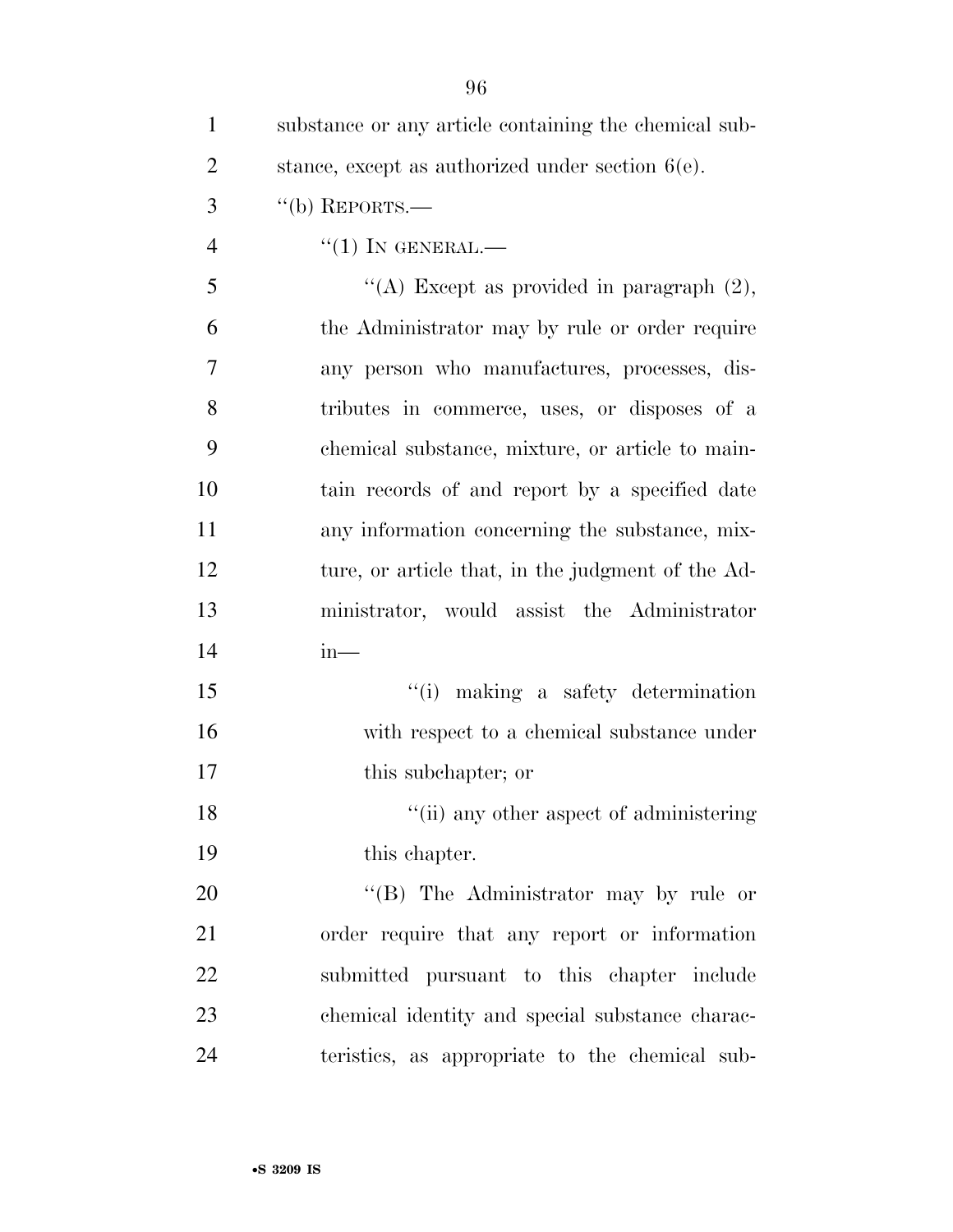stance or mixture that is the subject of the re-port or information.

 ''(C) The Administrator shall by rule or order further specify or modify the information that must be submitted with a particular report or information submission to establish the chemical identity and special substance charac- teristics of the subject chemical substance or mixture for the purposes of such report or in-formation submission .

11 ''(2) SMALL QUANTITIES FOR RESEARCH OR ANALYSIS.—In the case of the manufacture, proc- essing, distribution in commerce, use, or disposal of a chemical substance in small quantities (as defined by the Administrator by rule) solely for purposes of scientific experimentation or analysis or chemical re- search (including any such research or analysis for the development of a product), the Administrator may issue a rule or order under paragraph (1) only to the extent the Administrator determines the maintenance of records or submission of reports, or both, is necessary for the effective enforcement of this chapter.

24 "(3) PROHIBITION ON MANUFACTURING, PROC-ESSING, OR DISTRIBUTION.—The Administrator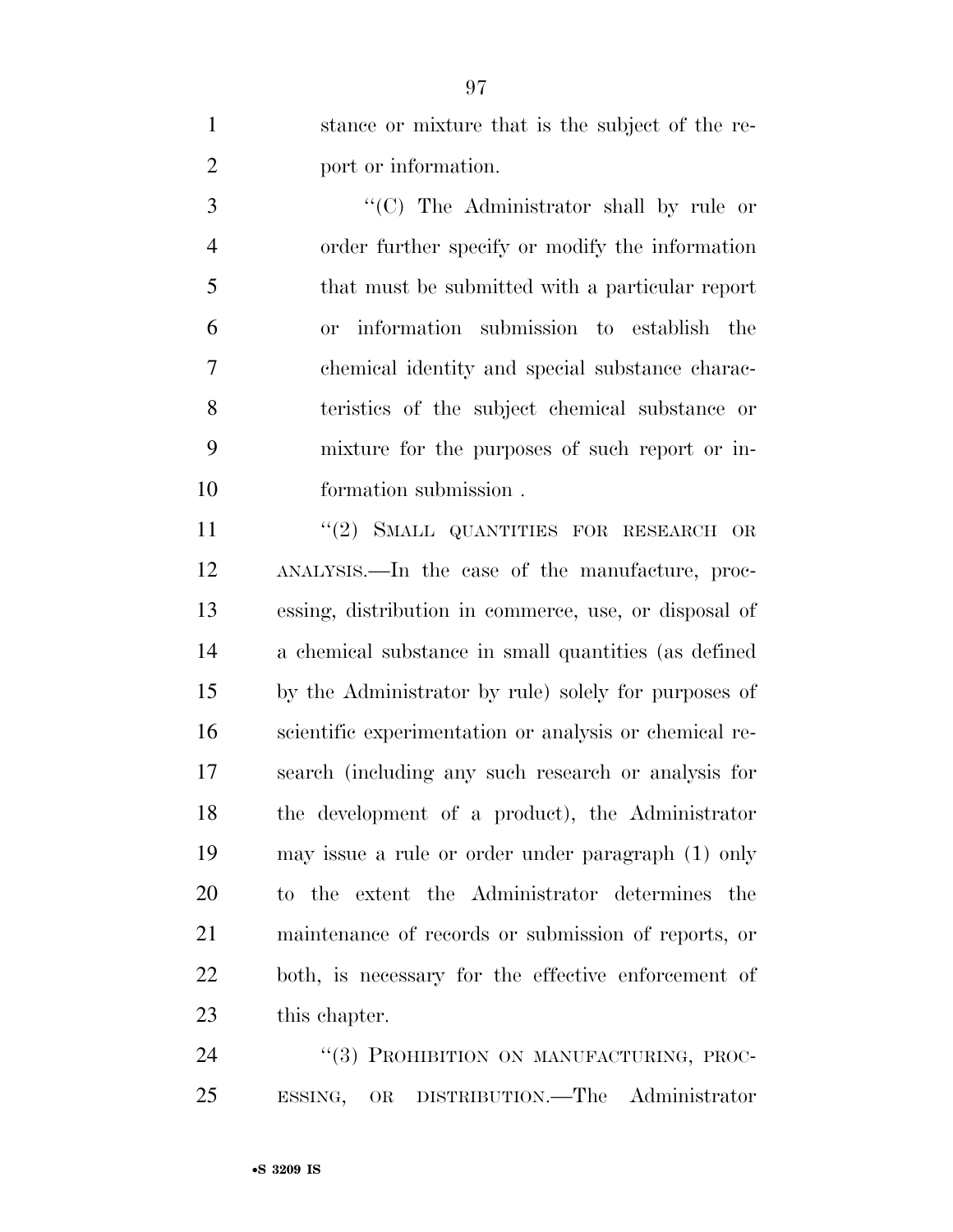| $\mathbf{1}$   | may, by order, prohibit a manufacturer or processor    |
|----------------|--------------------------------------------------------|
| $\overline{2}$ | in violation of a requirement of a rule or order       |
| 3              | under paragraph (1) from manufacturing, proc-          |
| $\overline{4}$ | essing, or distributing in commerce the chemical       |
| 5              | substance or any article containing the chemical sub-  |
| 6              | stance, except as authorized under subsection $6(e)$ . |
| 7              | "(c) INVENTORY AND CATEGORIZATION.—                    |
| 8              | "(1) IN GENERAL.—The Administrator shall               |
| 9              | compile, keep current, and publish a list of each      |
| 10             | chemical substance that is manufactured or proc-       |
| 11             | essed in the United States.                            |
| 12             | "(2) CONTENTS.—The list shall at least include         |
| 13             | the name of each chemical substance that any per-      |
| 14             | son reports, under section 5 or subsection (b), is     |
| 15             | manufactured or processed in the United States.        |
| 16             | $``(3)$ TIMING.—                                       |
| 17             | "(A) IN GENERAL.—In the case of a chem-                |
| 18             | ical substance for which a notice is submitted in      |
| 19             | accordance with section 5, the chemical sub-           |
| 20             | stance shall be included on the list as of the         |
| 21             | earliest date (as determined by the Adminis-           |
| 22             | trator) on which the substance was manufac-            |
| 23             | tured or processed in the United States.               |
| 24             | "(B) PUBLICATION.—The Administrator                    |
| 25             | shall first publish a list under subparagraph (A)      |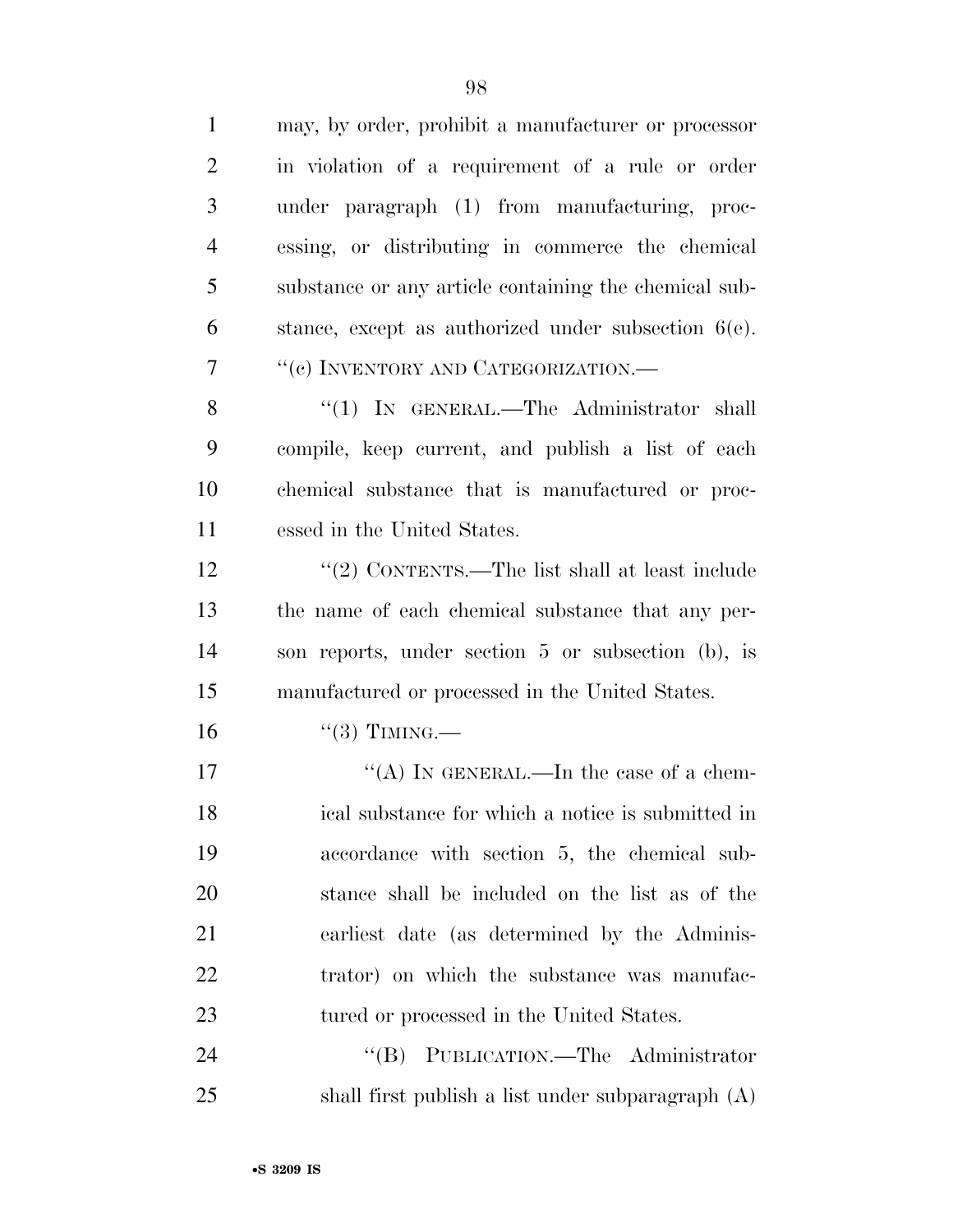not later than 18 months after the effective date of this Act.

 ''(4) SMALL QUANTITIES FOR RESEARCH OR ANALYSIS.—The Administrator shall not include in the list any chemical substance that is manufactured or processed only in small quantities (as defined by the Administrator by rule) solely for purposes of sci- entific experimentation or analysis or chemical re- search on, or analysis of, the substance or another substance, including such research or analysis for the development of a product.

12 "(5) CATEGORIZATION.—Not later than 5 years after the date of enactment of the Safe Chemicals Act of 2010 and from time to time thereafter, the Administrator shall publish in the Federal Register a list of all chemical substances distributed in com- merce that categorizes the chemical substances, based on existing information available to the Ad- ministrator, into categories based on known health or environmental effects, exposure, insufficient data, or other category that the Administrator considers appropriate.

 ''(d) PUBLIC ACCESS TO SIGNIFICANT INFORMA-TION.—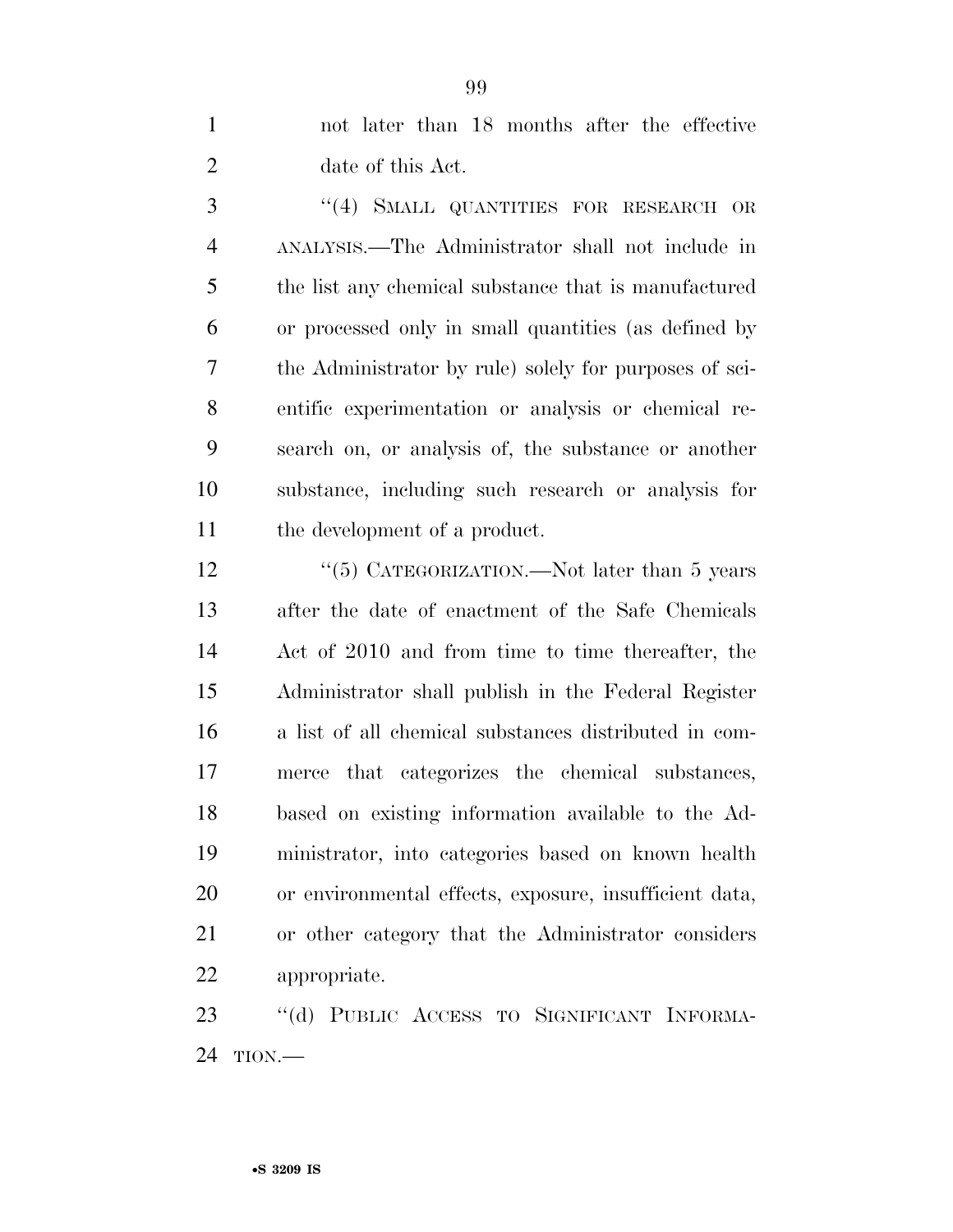| $\mathbf{1}$   | "(1) ELECTRONIC DATABASE.—Not later than               |
|----------------|--------------------------------------------------------|
| $\mathbf{2}$   | 1 year after the date of enactment of Safe Chemicals   |
| 3              | Act of 2010, the Administrator, through collabora-     |
| $\overline{4}$ | tion as appropriate, shall establish—                  |
| 5              | "(A) an electronic, Internet-accessible                |
| 6              | database for storing and sharing of information        |
| 7              | relating to the toxicity and use of, and exposure      |
| 8              | to, chemical substances; and                           |
| 9              | $\lq\lq (B)$ procedures for use in maintaining         |
| 10             | and updating the database.                             |
| 11             | "(2) PUBLIC ACCESS.—Not later than $18$                |
| 12             | months after the date of enactment of the Safe         |
| 13             | Chemicals Act of 2010 or not later than 90 days        |
| 14             | after the date of decisions made by the Adminis-       |
| 15             | trator or receipt by the Administrator of information  |
| 16             | submitted pursuant to this subchapter, the Adminis-    |
| 17             | trator shall, subject to section 14, make available to |
| 18             | the public via the Internet-accessible database de-    |
| 19             | scribed in paragraph (1) a description of all signifi- |
| 20             | cant decisions made by the Administrator under this    |
| 21             | subchapter or significant information submitted pur-   |
| 22             | suant to this subchapter.                              |
| 23             | $``$ (e) RECORDS.—                                     |
| 24             | "(1) IN GENERAL.—Any person that manufac-              |

tures, processes, or distributes in commerce any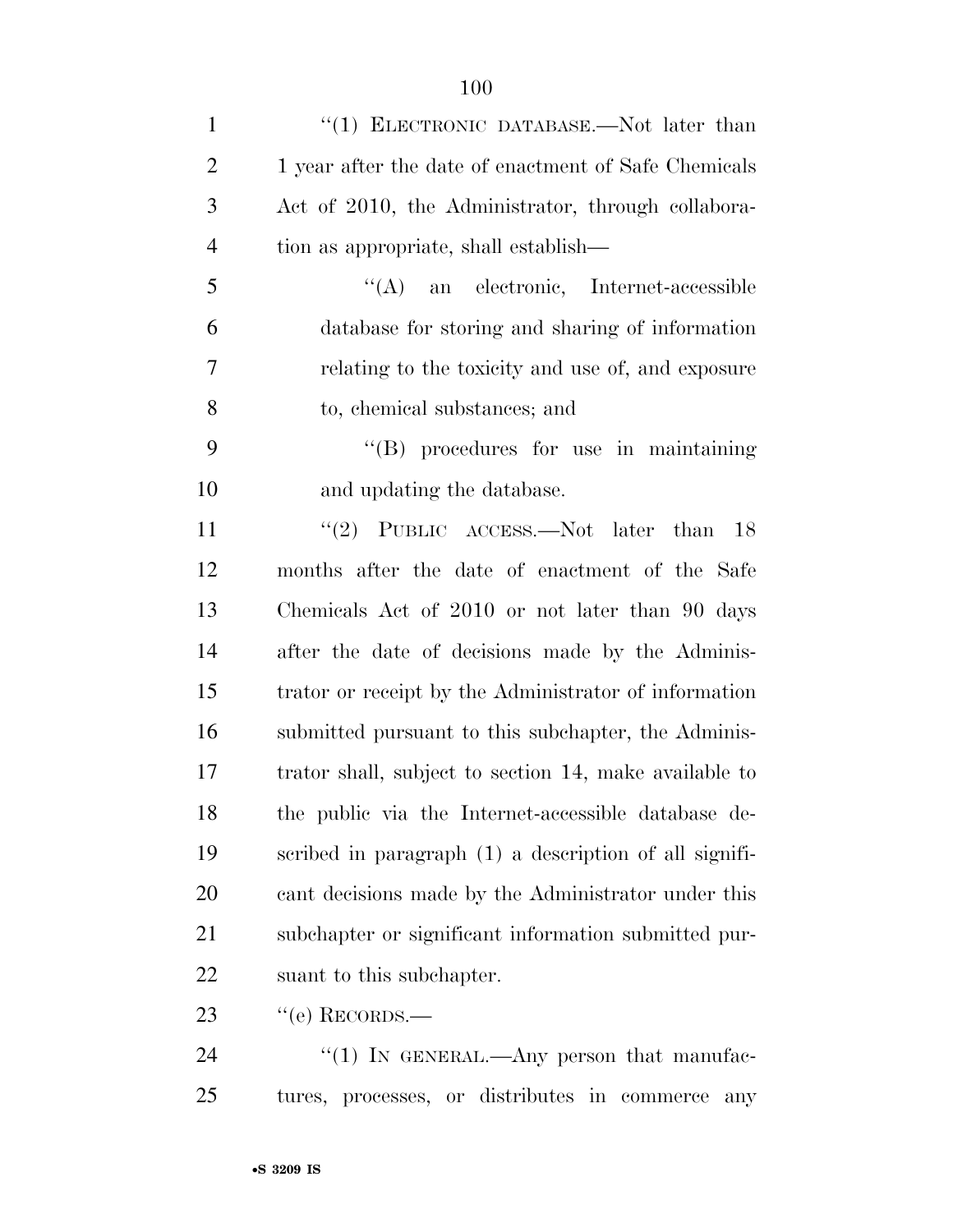| $\mathbf{1}$   | chemical substance or mixture shall maintain and    |
|----------------|-----------------------------------------------------|
| $\overline{2}$ | submit to the Administrator records of significant  |
| 3              | adverse reactions to health or the environment, as  |
| $\overline{4}$ | determined by the Administrator by rule, alleged to |
| 5              | have been caused by the substance or mixture.       |
| 6              | "(2) DURATION.—                                     |
| $\overline{7}$ | "(A) IN GENERAL.—Records of the ad-                 |
| 8              | verse reactions to the health of employees shall    |
| 9              | be retained for a period of 30 years after the      |
| 10             | date the reactions were first reported to or        |
| 11             | known by the person maintaining the records.        |
| 12             | "(B) OTHER RECORDS.—Any other record                |
| 13             | of the adverse reactions shall be retained for a    |
| 14             | period of 5 years after the date the information    |
| 15             | contained in the record was first reported to or    |
| 16             | known by the person maintaining the record.         |
| 17             | "(3) CONTENTS.—Records required to be main-         |
| 18             | tained under this subsection shall include—         |
| 19             | $\lq\lq$ records of consumer allegations of         |
| 20             | personal injury or harm to health;                  |
| 21             | "(B) reports of occupational disease or in-         |
| 22             | jury; and                                           |
| 23             | $\lq\lq$ reports or complaints of injury to the     |
| 24             | environment submitted to the manufacturer,          |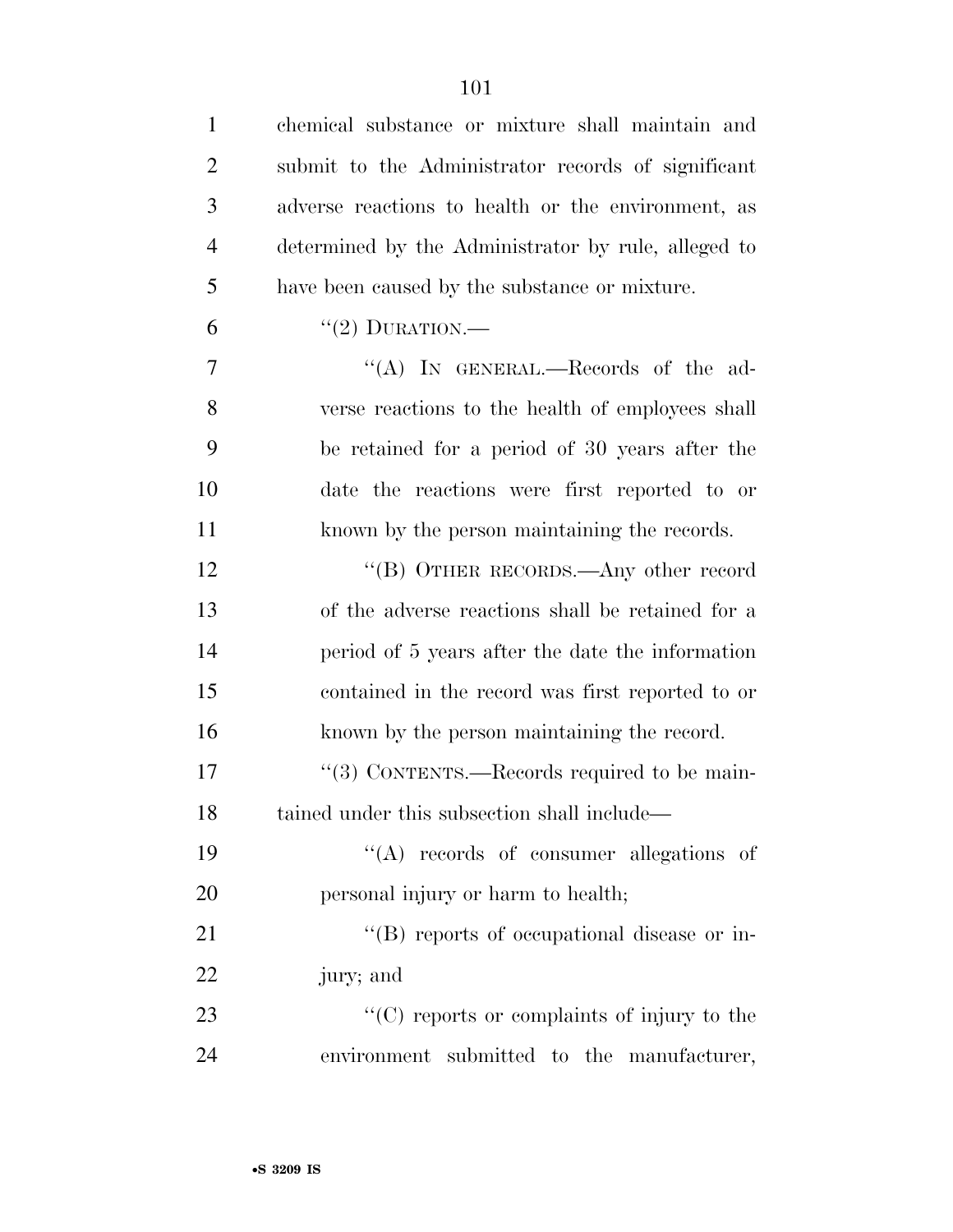| $\mathbf{1}$   | processor, or distributor in commerce from any    |
|----------------|---------------------------------------------------|
| $\overline{2}$ | source.                                           |
| 3              | "(f) INFORMATION IN THE POSSESSION OF OTHER       |
| $\overline{4}$ | FEDERAL AGENCIES.                                 |
| 5              | $\cdot$ (1) SYNOPSES.—                            |
| 6              | "(A) IN GENERAL.—From time to time,               |
| $\overline{7}$ | each Federal agency and Federal institution       |
| 8              | shall submit to the Administrator a synopsis of   |
| 9              | the data and records in the possession or con-    |
| 10             | trol of the agency and institution, respectively, |
| 11             | that may be useful to the Administrator in car-   |
| 12             | rying out this chapter.                           |
| 13             | "(B) FORMAT AND CONTENT.—Not later                |
| 14             | than 1 year after the date of enactment of the    |
| 15             | Safe Chemicals Act of 2010, the Administrator     |
| 16             | shall prescribe, by order, the format, content,   |
| 17             | and level of detail of the synopses.              |
| 18             | $\lq\lq (C)$ INITIAL SUBMISSION.—Not later than   |
| 19             | 18 months after the date of enactment of the      |
| 20             | Safe Chemicals Act of 2010, each Federal agen-    |
| 21             | cy and Federal institution shall make the initial |
| 22             | submission of a synopsis of the agency and in-    |
| 23             | stitution, respectively, to the Administrator.    |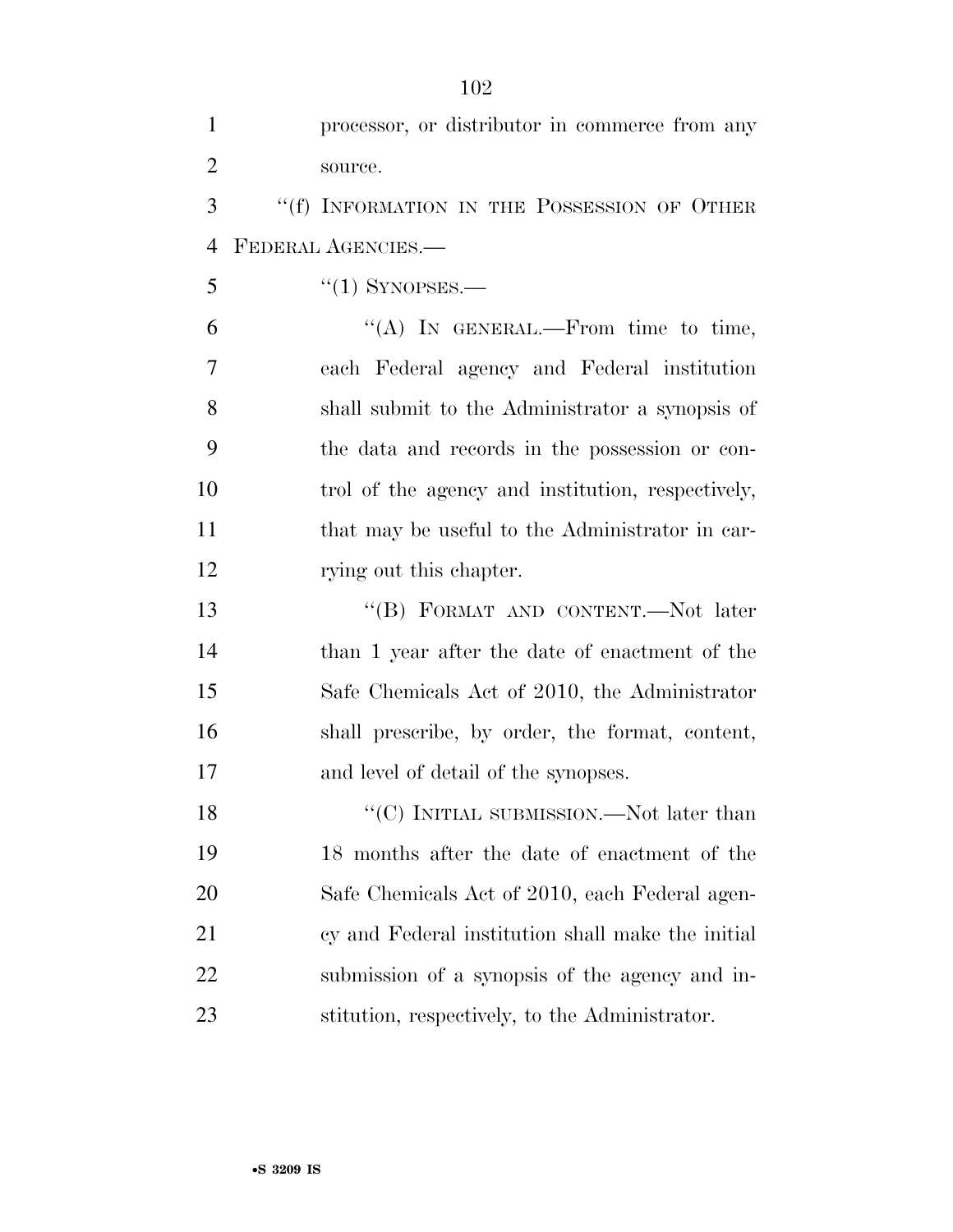| "(D) UPDATES.—At least once every 3                          |
|--------------------------------------------------------------|
| years, each Federal agency and Federal institu-              |
|                                                              |
| tion shall—                                                  |
| "(i) update and keep current the syn-                        |
| opsis of the agency and institution, respec-                 |
| tively; and                                                  |
| "(ii) submit the updated synopsis to                         |
| the Administrator.                                           |
| "(2) REQUESTS BY ADMINISTRATOR.—On the                       |
| request of the Administrator, any information in the         |
| possession or control of an agency or institution re-        |
| lating to a hazard of, use of, exposure to, or risk of,      |
| a chemical substance or mixture shall be provided to         |
| the Administrator.                                           |
| "(g) NOTICE TO ADMINISTRATOR OF SUBSTANTIAL                  |
| RISKS.—Any person that manufactures, processes, or dis-      |
| tributes in commerce a chemical substance or mixture and     |
| that obtains information that reasonably supports the con-   |
| clusion that the substance or mixture presents a substan-    |
| tial risk of injury to health or the environment shall imme- |
| diately inform the Administrator of the information unless   |
| the person has actual knowledge that the Administrator       |
| has been adequately informed of the information.             |
|                                                              |
|                                                              |

pursuant to this section or pursuant to a rule or an order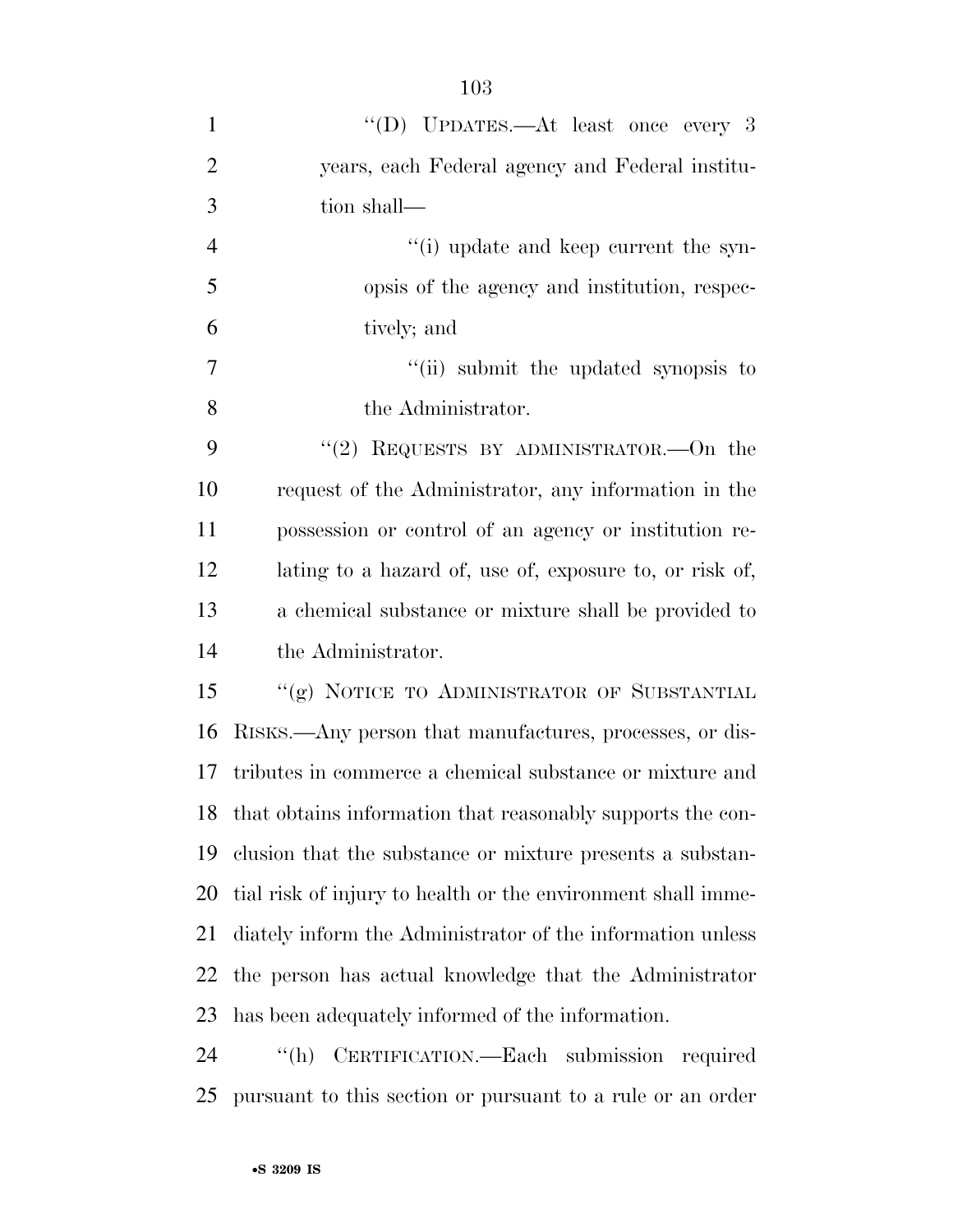promulgated or issued by the Administrator under this section, other than a submission under subsection (f), shall be accompanied by a certification signed by a respon- sible official of the manufacturer or processor that each statement contained in the submission—

''(1) is accurate and reliable; and

 $7 \t$  ''(2) includes all material facts known to, in the possession or control of, or reasonably ascertainable by the manufacturer or processor.''

 ''(i) DEFINITION OF MANUFACTURE AND PROC- ESS.—In this section, the terms 'manufacture' and 'proc- ess' mean manufacture and process, respectively, for com-mercial purposes.''.

## **SEC. 10. RELATIONSHIP TO OTHER FEDERAL LAWS.**

 Section 9 of the Toxic Substances Control Act (15 U.S.C. 2608) is amended—

17 (1) in subsection  $(a)$ —

 (A) by amending paragraph (1) to read as follows:

 $\frac{u(1)}{1}$  If the Administrator determines that the manufacture, processing, distribution in commerce, use, or disposal of a chemical substance or mixture, or that any combination of such activities either does not meet the safety standard under this subchapter, or requires conditions or restrictions in order to the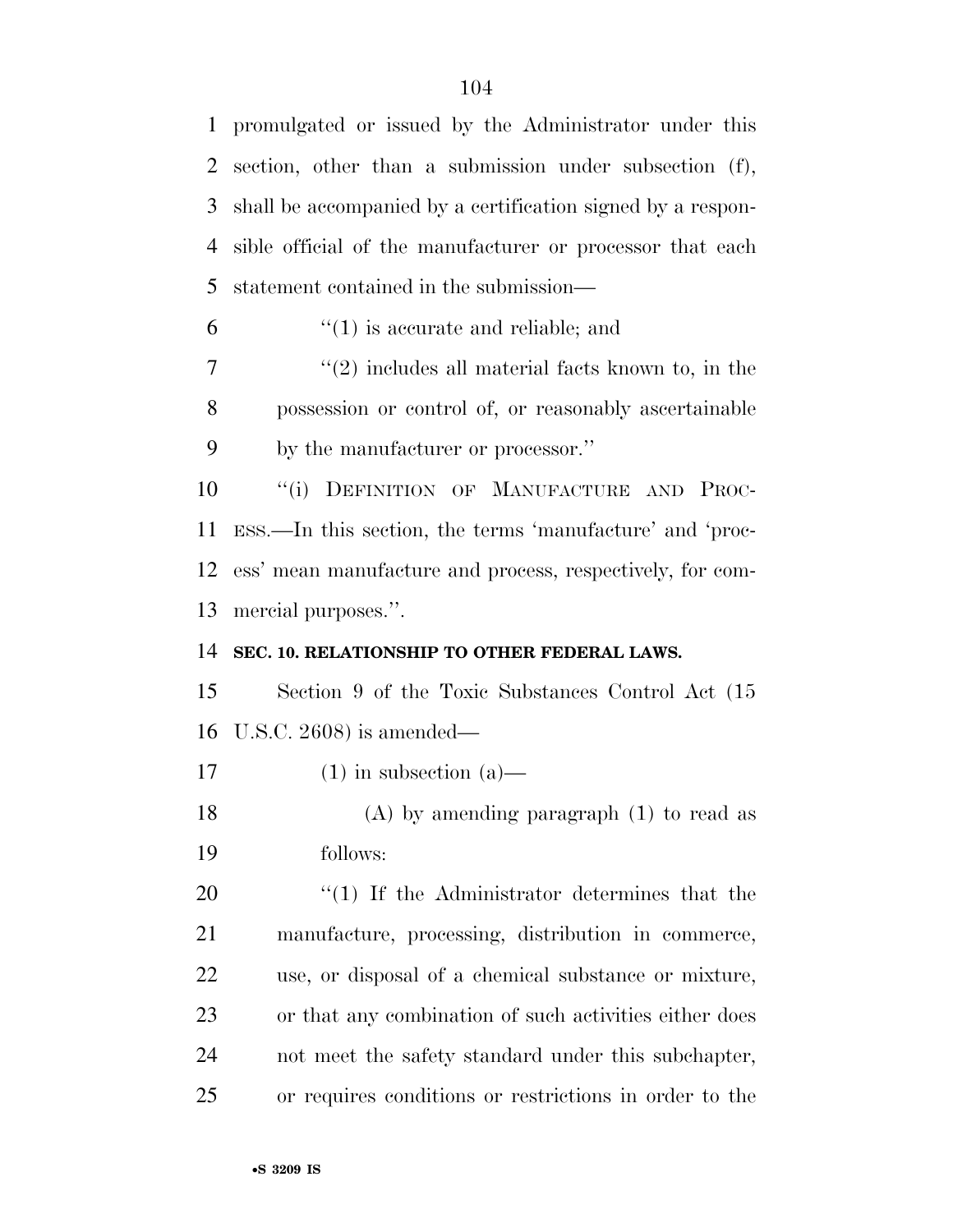| $\mathbf{1}$   | meet the safety standard, and the Administrator de-     |
|----------------|---------------------------------------------------------|
| $\overline{2}$ | termines that action may be taken under a Federal       |
| 3              | law not administered by the Administrator to ad-        |
| $\overline{4}$ | dress the uses of, or aggregate and cumulative expo-    |
| 5              | sure to, such chemical substance or mixture, the Ad-    |
| 6              | ministrator shall submit to the agency which admin-     |
| 7              | isters such law a report that describes with specifica- |
| 8              | tion the activity or combination of activities that     |
| 9              | prevent the chemical substance or mixture from          |
| 10             | meeting the safety standard or restrictions or condi-   |
| 11             | tions required to meet the safety standard under        |
| 12             | this subchapter. Such report shall also request that    |
| 13             | such agency—                                            |
| 14             | $\lq\lq$ determine if the action or actions             |
| 15             | may be taken under such law (or laws) adminis-          |
| 16             | tered by such agency;                                   |
| 17             | $\lq\lq (B)$ if the agency determines under sub-        |
| 18             | paragraph (A) that such action or actions may           |
| 19             | be taken, initiate such action or actions and           |
| 20             | provide a timetable for such action or actions;         |
| 21             | and                                                     |
| 22             | $\lq\lq$ respond to the Administrator with re-          |
| 23             | spect to the matters described in the report.           |
| 24             | Any report of the Administrator shall include a de-     |
| 25             | tailed statement of the information on which it is      |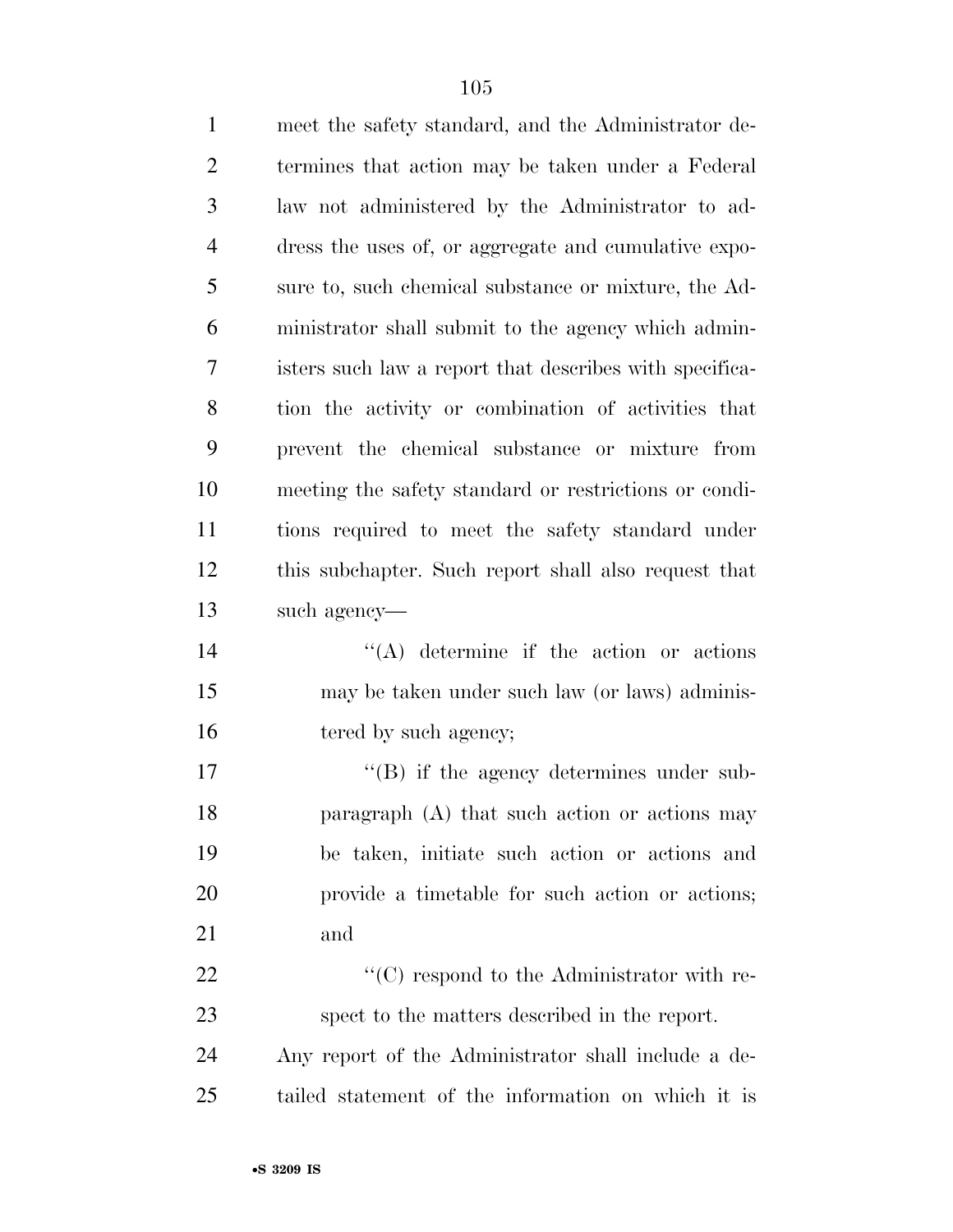| $\mathbf{1}$   | based and shall be promptly published in the Fed-    |
|----------------|------------------------------------------------------|
| $\overline{2}$ | eral Register. The agency receiving a request under  |
| 3              | such a report shall make the requested determina-    |
| $\overline{4}$ | tion, take the action or actions necessary to ensure |
| 5              | that the chemical substance or mixture meets the     |
| 6              | safety standard under this subchapter, if appro-     |
| $\overline{7}$ | priate, and respond to the Administrator's request   |
| 8              | within such time as the Administrator specifies in   |
| 9              | the request, but such time specified may not be less |
| 10             | than 90 days from the date the request was made.     |
| 11             | The response of an agency shall be accompanied by    |
| 12             | a detailed statement of the findings and conclusions |
| 13             | of the agency and shall be promptly published in the |
| 14             | Federal Register.";                                  |
| 15             | $(B)$ by amending paragraph $(2)$ to read as         |
| 16             | follows:                                             |
| 17             | $"(2)$ If the Administrator submits a report         |
| 18             | under paragraph (1) with respect to a chemical sub-  |

 under paragraph (1) with respect to a chemical sub- stance or mixture and the agency to which such re- port was made initiates, within such time specified 21 in the request under paragraph (1), action or actions under the law (or laws) administered by such agency to ensure that a chemical substance or mixture in- cluding an restrictions or conditions meets the safety standard under this subchapter, the Administrator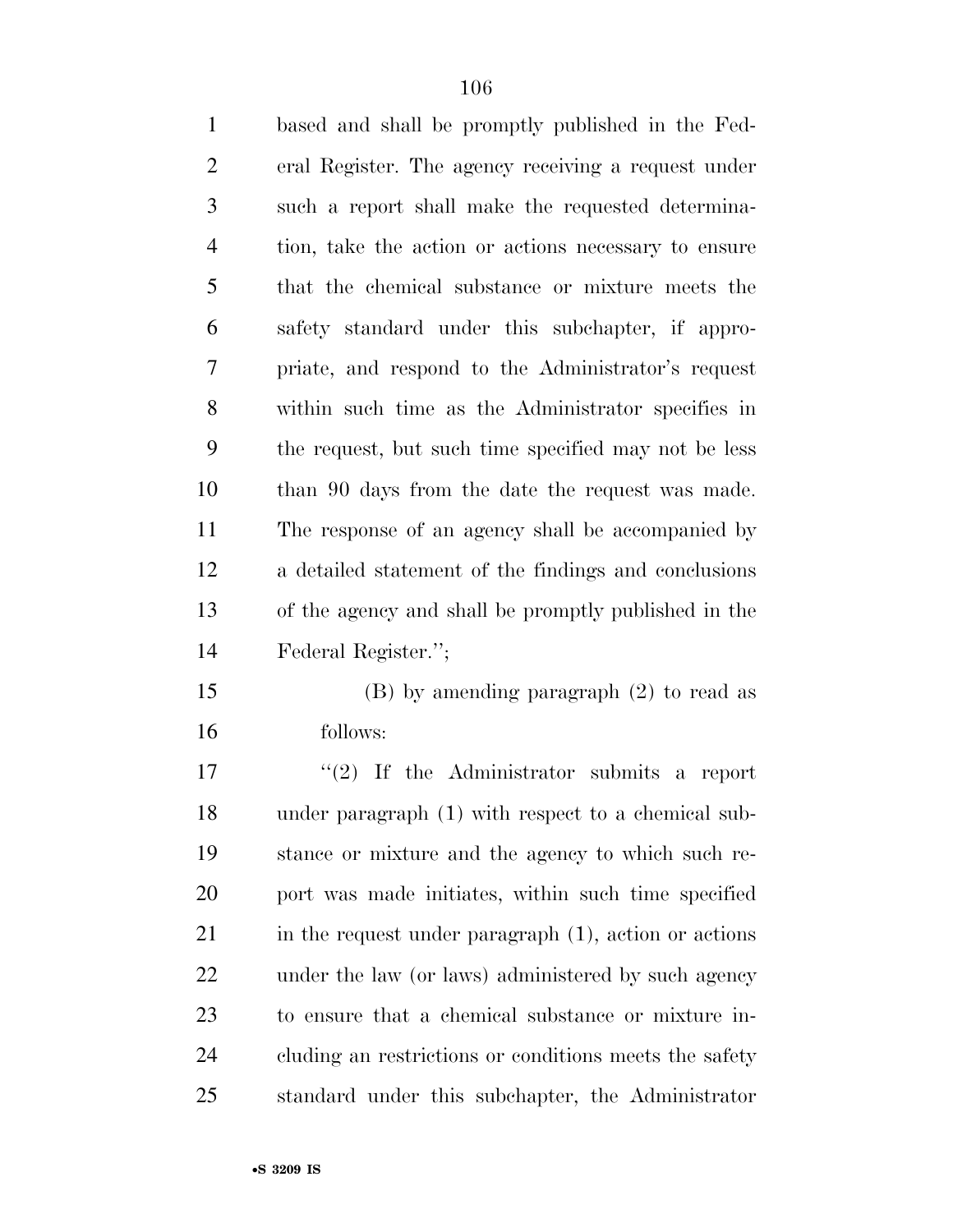| $\mathbf{1}$   | may not take action under this chapter with respect   |
|----------------|-------------------------------------------------------|
| $\overline{2}$ | to that action or actions except that the Adminis-    |
| 3              | trator may take actions pursuant to section 7 of this |
| $\overline{4}$ | subchapter.";                                         |
| 5              | (C) by redesignating paragraph (3) as                 |
| 6              | paragraph $(4)$ ;                                     |
| $\overline{7}$ | (D) by inserting after paragraph $(2)$ the            |
| 8              | following new paragraph:                              |
| 9              | $(3)$ If the Administrator submits a report           |
| 10             | under paragraph (1) with respect to a chemical sub-   |
| 11             | stance or mixture and the agency to which such re-    |
| 12             | port was submitted either—                            |
| 13             | $(4)$ determines that action cannot be                |
| 14             | taken under the authorities of the agency;            |
| 15             | $\lq\lq(B)$ does not initiate action, if appro-       |
| 16             | priate, within such time specified in the request     |
| 17             | under paragraph $(1)$ ;                               |
| 18             | $\lq\lq$ (C) does not complete the action within      |
| 19             | the time frame provided by such agency; or            |
| 20             | "(D) fails to respond,                                |
| 21             | the Administrator may, by order, initiate action or   |
| 22             | a combination of actions under this chapter to en-    |
| 23             | sure compliance with the safety standard for the      |
| 24             | chemical<br>substance or mixture under this sub-      |
| 25             | chapter."; and                                        |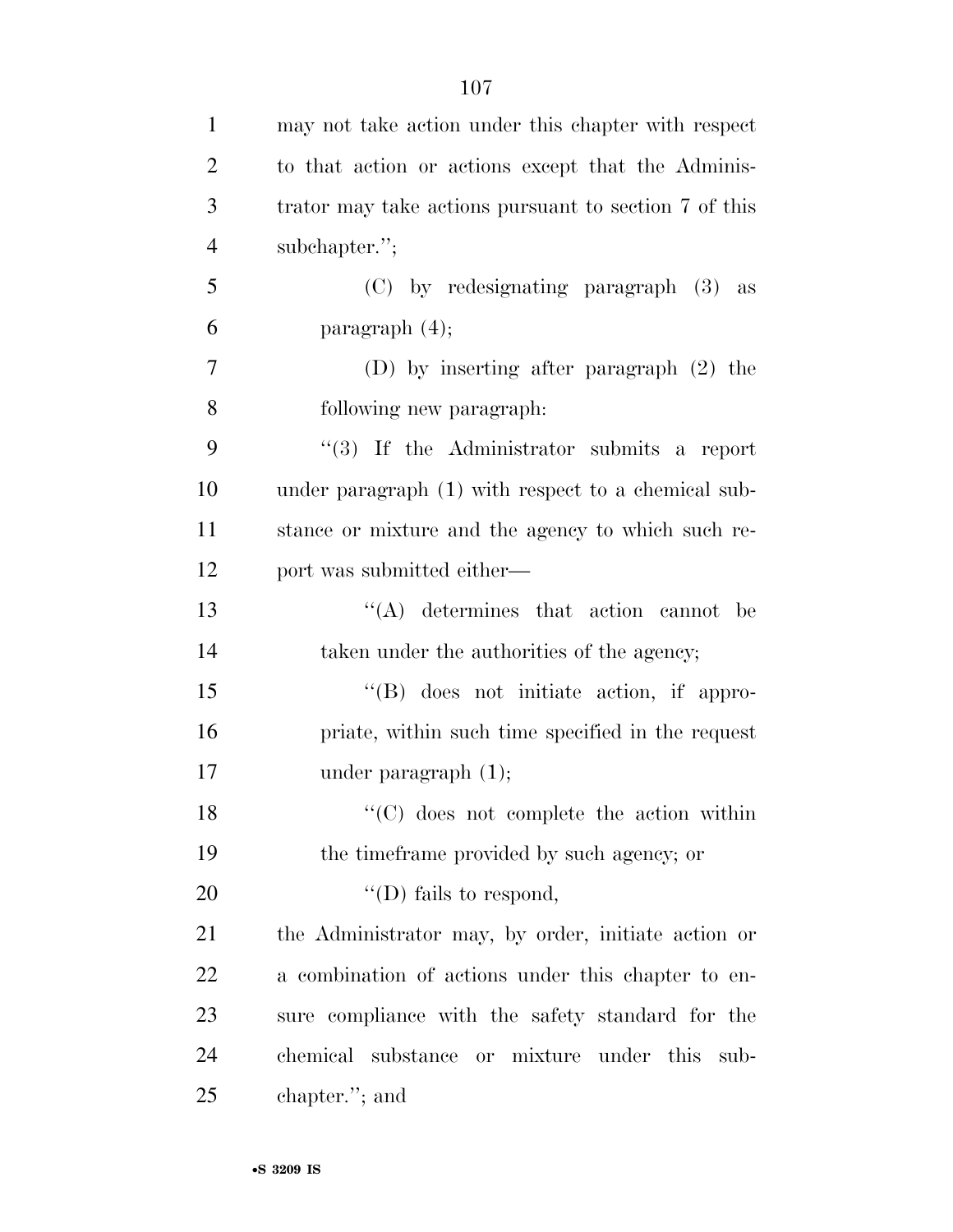| $\mathbf{1}$   | $(E)$ in paragraph $(4)$ , as redesignated by         |
|----------------|-------------------------------------------------------|
| $\overline{2}$ | subparagraph $(C)$ of this paragraph—                 |
| 3              | (i) by striking "section 6 or $7"$ and                |
| $\overline{4}$ | inserting "this chapter"; and                         |
| 5              | (ii) by striking "against such risk"                  |
| 6              | after "Federal action";                               |
| 7              | $(2)$ in subsection $(e)$ , by inserting at the end   |
| 8              | the following: "In exercising any authority under     |
| 9              | this title, the Administrator shall ensure that any   |
| 10             | actions to address workplace exposures that the Ad-   |
| 11             | ministrator takes or requires be taken by manufac-    |
| 12             | turers or processors of a chemical substance or mix-  |
| 13             | ture are consistent with the industrial hygiene hier- |
| 14             | archy of controls."; and                              |
| 15             | $(3)$ in subsection $(d)$ —                           |
| 16             | $(A)$ by striking "while imposing the least           |
| 17             | burdens of duplicative requirements on those          |
| 18             | subject to the Act and for other purposes"; and       |
| 19             | $(B)$ by striking ", in the report required by        |
| 20             | section $30$ .".                                      |
| 21             | SEC. 11. INSPECTIONS AND SUBPOENAS.                   |
| 22             | Section 11 of the Toxic Substances Control Act (15    |
| 23             | U.S.C. 2610) is amended to read as follows:           |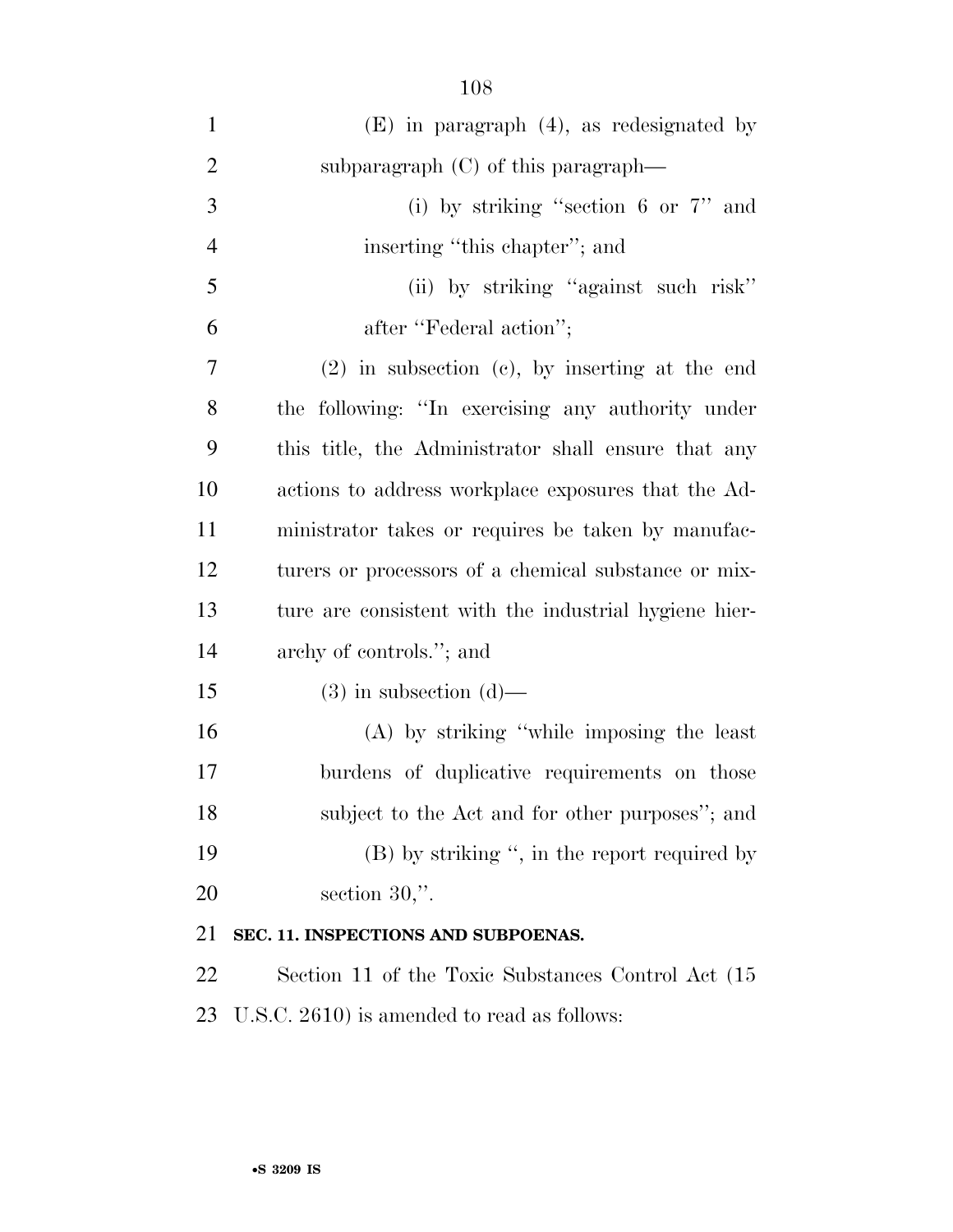### **''SEC. 11. INSPECTIONS AND SUBPOENAS.**

2 "(a) In GENERAL.—For purposes of administering this chapter, the Administrator, and any duly designated representative of the Administrator, may inspect any es- tablishment, facility, or other premises in which chemical substances, mixtures or articles subject to this chapter are manufactured, processed, stored, or held before or after their distribution in commerce; any conveyance being used to transport such chemical substances, mixtures, or arti- cles in connection with distribution in commerce; and any place where records relating to such chemical substances, mixtures, or articles, or otherwise relating to compliance with this chapter, are held. Each such inspection shall be commenced and completed with reasonable promptness and shall be conducted at reasonable times, within reason- able limits, and in a reasonable manner. The Adminis- trator, and any duly designated representative of the Ad- ministrator, may also inspect and obtain samples of any such chemical substances, mixtures, or articles, and any containers or labeling of such chemical substances, mix-tures, or articles.

 ''(b) SCOPE.—Except as provided in paragraph (2), an inspection conducted under subsection (a) of this sec- tion shall extend to all things within the premises or con- veyance inspected (including records, files, papers, proc-esses, controls, and facilities) bearing on whether the re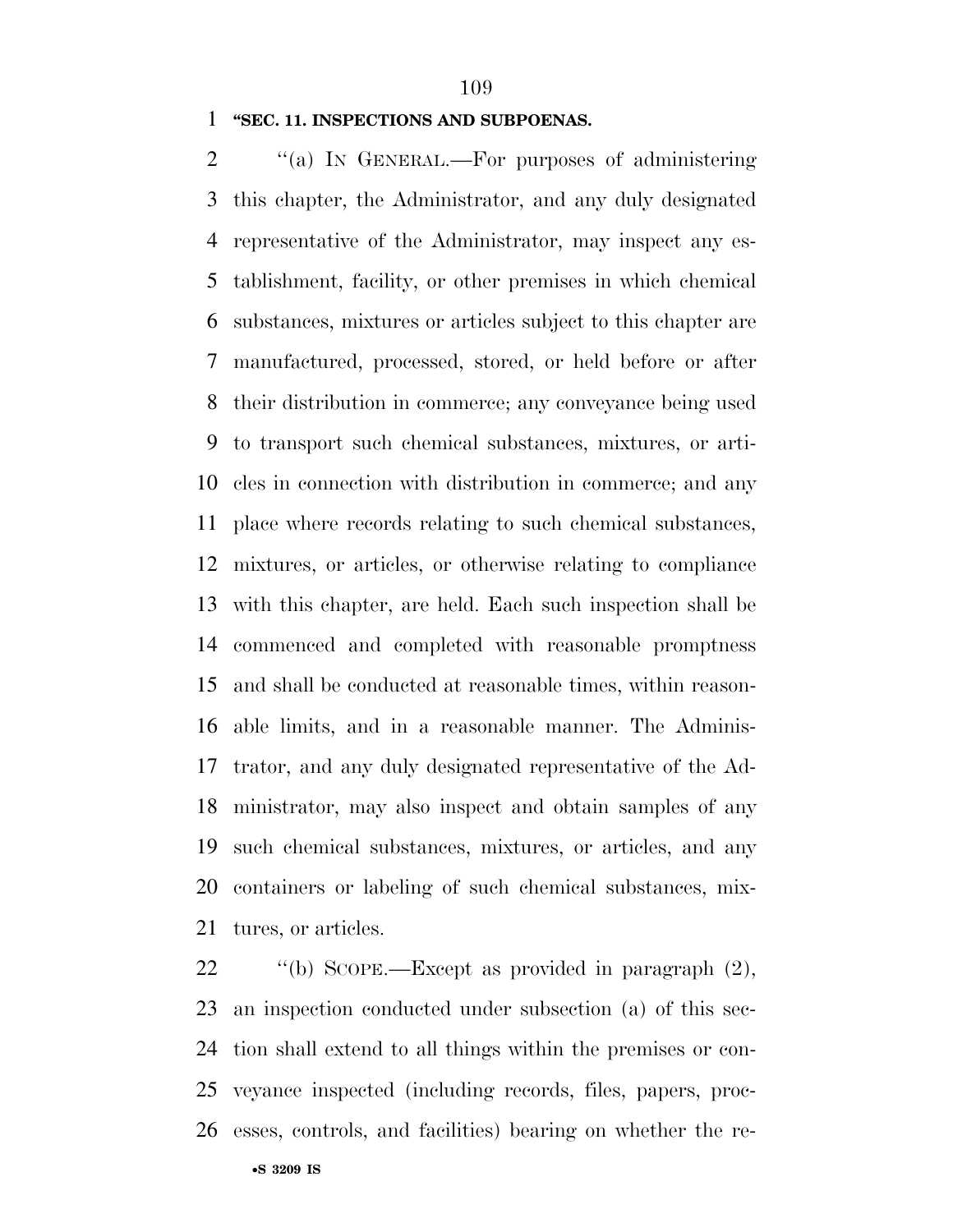quirements of this chapter applicable to the chemical sub- stances, mixtures, articles or records subject to this chap-ter have been complied with.

 ''(c) INFORMATION GATHERING.—In carrying out this chapter, the Administrator may require the attend- ance and testimony of witnesses and the production of such reports, papers, documents, items, answers to ques- tions, and other information, including the development of analyses and other information, that the Administrator deems necessary. Witnesses shall be paid the same fees and mileage that are paid witnesses in the courts of the United States.

 ''(d) WARRANTS.—For purposes of enforcing the pro- visions of this chapter and upon a showing to an officer or court of competent jurisdiction that there is reason to believe that the provisions of this chapter have been vio- lated, officers or employees duly designated by the Admin- istrator are empowered to obtain and to execute warrants authorizing—

 ''(1) entry, inspection, and copying of records for purposes of this chapter; and

  $\qquad$   $\qquad$   $\qquad$   $\qquad$   $\qquad$   $\qquad$   $\qquad$   $\qquad$   $\qquad$   $\qquad$   $\qquad$   $\qquad$   $\qquad$   $\qquad$   $\qquad$   $\qquad$   $\qquad$   $\qquad$   $\qquad$   $\qquad$   $\qquad$   $\qquad$   $\qquad$   $\qquad$   $\qquad$   $\qquad$   $\qquad$   $\qquad$   $\qquad$   $\qquad$   $\qquad$   $\qquad$   $\qquad$   $\qquad$   $\qquad$   $\qquad$  ture or article which is in violation of this chapter.''.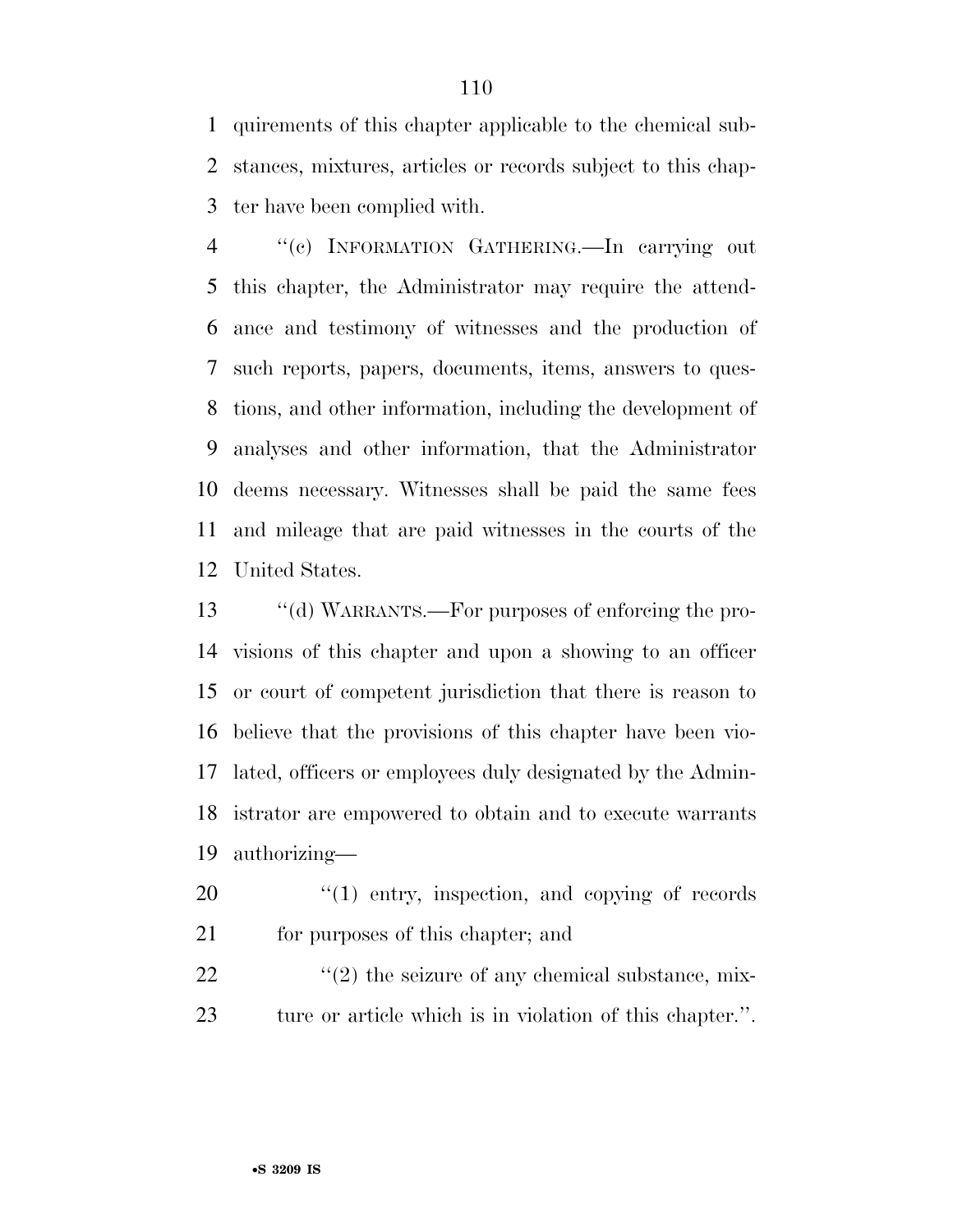## **SEC. 12. EXPORTS.**

| $\overline{2}$ | Section 12 of the Toxic Substances Control Act (15) |
|----------------|-----------------------------------------------------|
| 3              | U.S.C. $2611$ ) is amended—                         |
| $\overline{4}$ | $(1)$ by striking subsection $(a)$ ;                |
| 5              | $(2)$ by redesignating subsections (b) and (c) as   |
| 6              | subsections (a) and (b), respectively;              |
| 7              | $(3)$ in subsection (a), as redesignated by para-   |
| 8              | $graph (2)$ of this section—                        |
| 9              | $(A)$ in paragraph $(1)$ —                          |
| 10             | (i) by striking "or intends to export";             |
| 11             | (ii) by striking "section 4 or $5(b)$ "             |
| 12             | and inserting "section 5 or $6(b)$ ";               |
| 13             | (iii) by striking "or intent to export"             |
| 14             | and inserting "not later than 30 days after         |
| 15             | the date of exportation of the substance or         |
| 16             | mixture"; and                                       |
| 17             | (iv) by inserting "promptly there-                  |
| 18             | after" before "furnish";                            |
| 19             | $(B)$ in paragraph $(2)$ —                          |
| 20             | (i) by striking "or intends to export";             |
| 21             | (ii) by striking "an order has been                 |
| 22             | issued under section 5 or a rule has been           |
| 23             | proposed or promulgated under section 5             |
| 24             | or 6, or with respect to which an action is         |
| 25             | pending or relief has been granted under            |
| 26             | section 5 or 7" and inserting "an action            |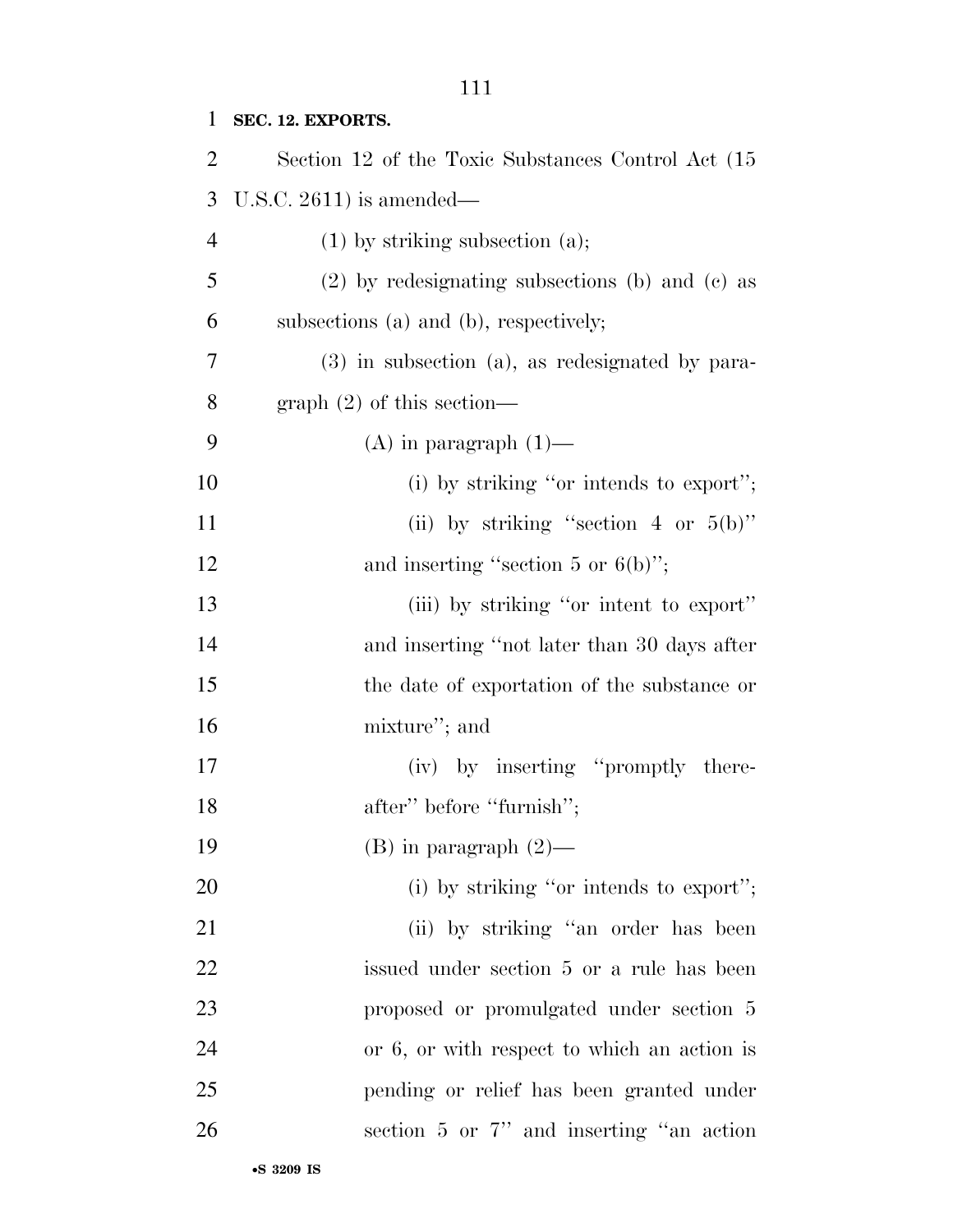| $\mathbf{1}$     | has been taken pursuant to section 6 or                 |
|------------------|---------------------------------------------------------|
| $\overline{2}$   | section $7$ ";                                          |
| 3                | (iii) by striking "or intent to export"                 |
| $\overline{4}$   | and inserting "not later than 30 days after             |
| 5                | the date of exportation of the substance or             |
| 6                | mixture";                                               |
| $\boldsymbol{7}$ | (iv) by inserting "promptly there-                      |
| 8                | after" before "furnish"; and                            |
| 9                | (v) by striking "such rule, order, ac-                  |
| 10               | tion, or relief" and inserting "such action             |
| 11               | taken pursuant to section 6 or section $7$ ";           |
| 12               | and                                                     |
| 13               | (C) by adding at the end the following new              |
| 14               | paragraph:                                              |
| 15               | $\lq(3)(A)$ Any person that has notified the Ad-        |
| 16               | ministrator of the exportation of a chemical sub-       |
| 17               | stance or mixture under this section shall notify the   |
| 18               | Administrator of any change in the export status of     |
| 19               | the substance or mixture not later than 30 days         |
| 20               | after such a change in status.                          |
| 21               | "(B) The Administrator shall promptly furnish           |
| 22               | an updated notice to the governments that have been     |
| 23               | notified pursuant to paragraphs $(1)$ and $(2)$ regard- |
| 24               | ing the exportation of any chemical substance or        |
| 25               | mixture subject to this section if—                     |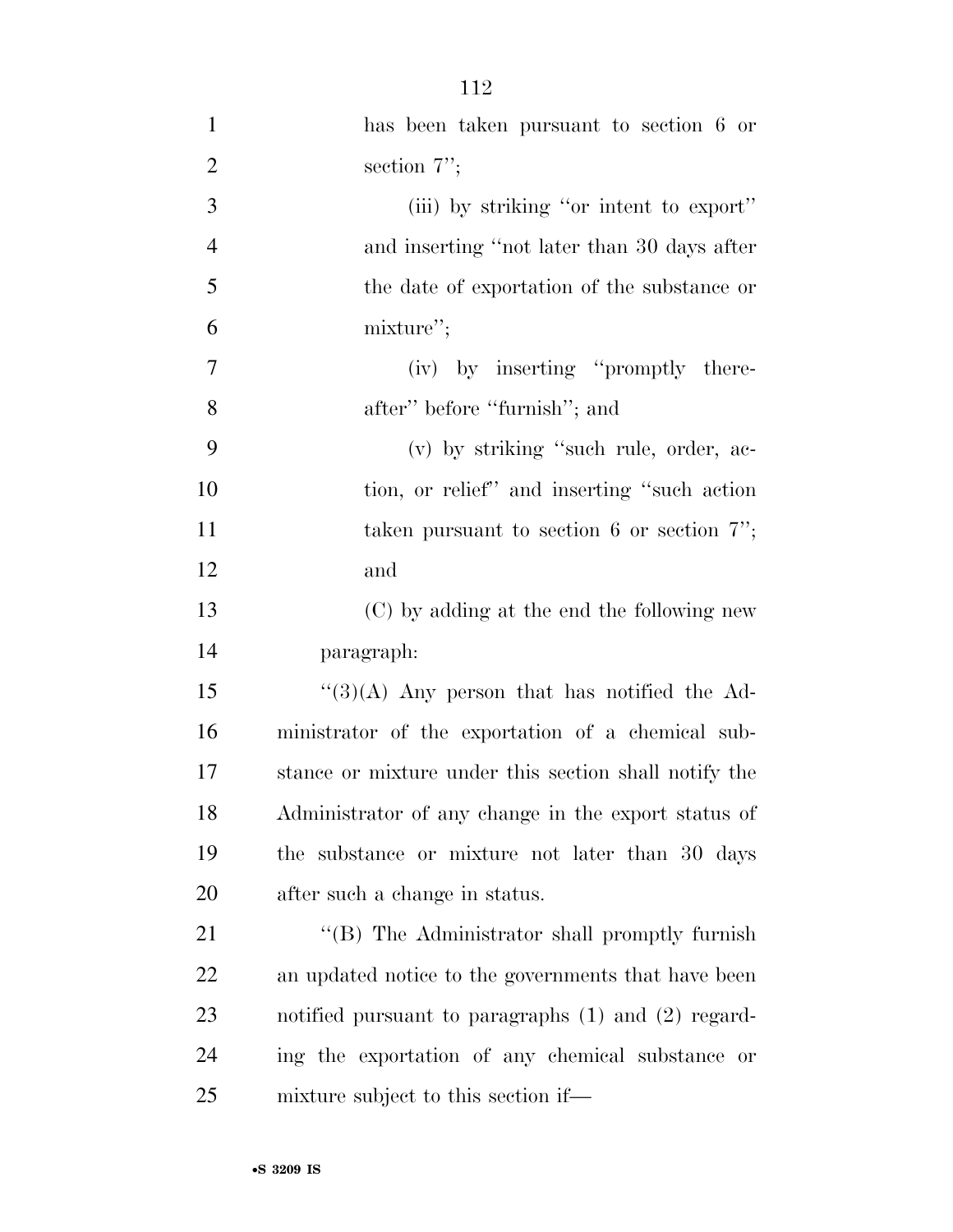| $\mathbf{1}$   | "(i) data for such substance or mixture                     |
|----------------|-------------------------------------------------------------|
| $\overline{2}$ | have been received by the Administrator pursu-              |
| 3              | ant to section 4, $6(b)$ , or 8;                            |
| $\overline{4}$ | "(ii) a change has occurred in the export                   |
| 5              | status of such substance or mixture; or                     |
| 6              | "(iii) a change has been made in any risk                   |
| 7              | management action taken pursuant to section 6               |
| 8              | or 7 for such substance or mixture.";                       |
| 9              | $(4)$ in subsection (b), as redesignated by para-           |
| 10             | graph $(2)$ of this section—                                |
| 11             | $(A)$ by striking paragraph $(2)$ ; and                     |
| 12             | $(B)$ by redesignating paragraphs $(3)$ , $(4)$ ,           |
| 13             | $(5)$ , and $(6)$ as paragraphs $(2)$ , $(3)$ , $(4)$ , and |
| 14             | $(5)$ , respectively; and                                   |
| 15             | $(5)$ by adding at the end the following new sub-           |
| 16             | section:                                                    |
| 17             | "(c) PUBLIC RECORDS.—The Administrator shall—               |
| 18             | $\cdot$ (1) maintain copies of all current notices pro-     |
| 19             | vided to other governments under this section; and          |
| 20             | $\lq(2)$ make such copies available to the public in        |
| 21             | electronic format.".                                        |
| 22             | SEC. 13. ENTRY INTO CUSTOMS TERRITORY OF<br><b>THE</b>      |
| 23             | <b>UNITED STATES.</b>                                       |
| 24             | Section 13 of the Toxic Substances Control Act (15)         |
| 25             | U.S.C. $2612$ ) is amended—                                 |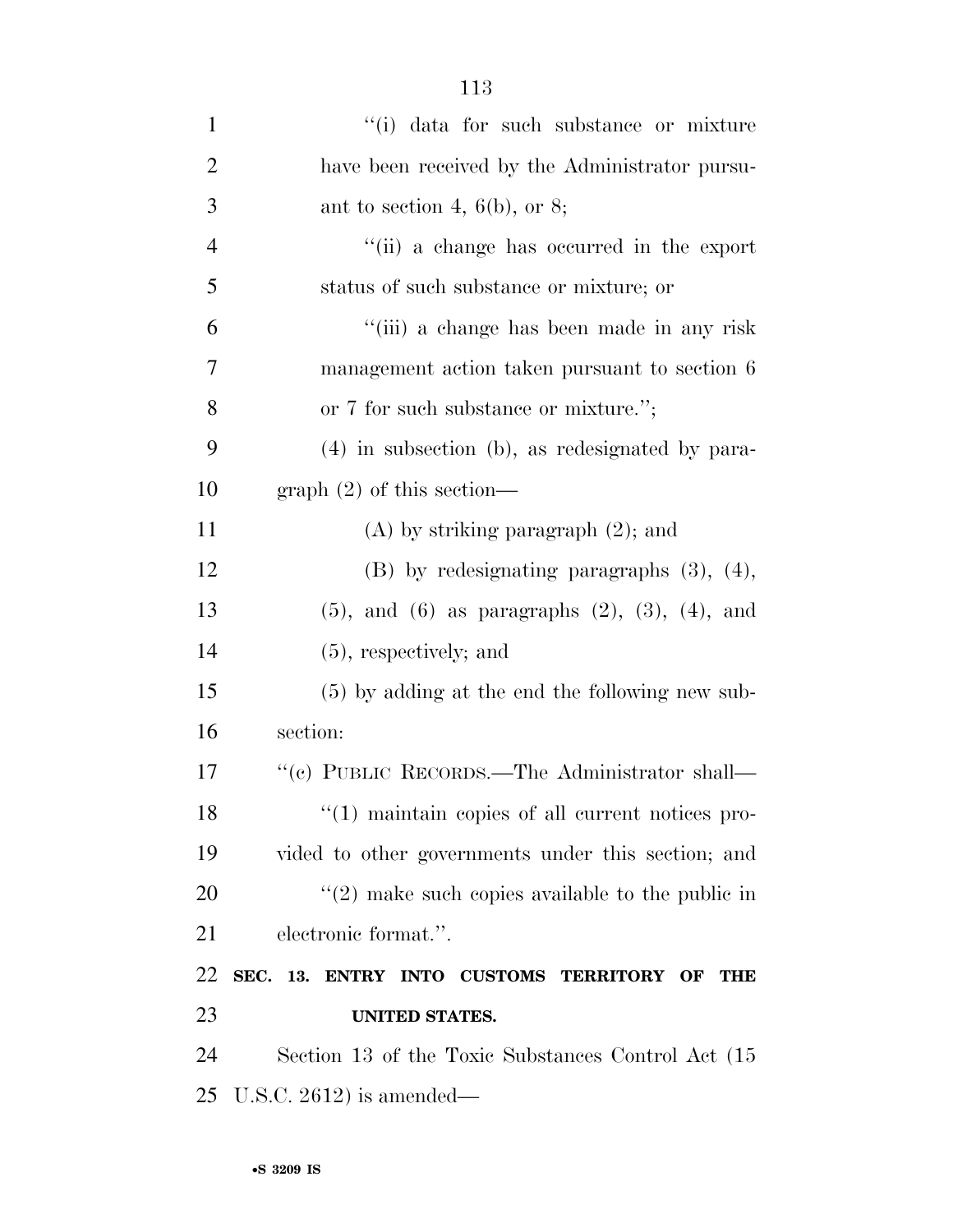(1) by striking ''Secretary of the Treasury'' each place it appears and inserting ''Secretary of Homeland Security''; and 4 (2) in subsection (a)(1), by striking the em dash and subparagraphs (A) and (B) and inserting ''the substance, mixture, or article fails to comply with or is offered for entry in violation of any rule or order in effect under this chapter.''. **SEC. 14. DISCLOSURE OF DATA.**  Section 14 of the Toxic Substances Control Act (15 U.S.C. 2613) is amended— (1) by redesignating subsections (a) through (e) as subsections (c) through (g), respectively; (2) by inserting before subsection (c), as redes- ignated by paragraph (1) of this section, the fol- lowing new subsections: ''(a) AGENCY RESPONSIBILITIES.—The Adminis- trator shall ensure that— 19 ''(1) information control designations under this section are not a determinant of public disclosure pursuant to section 552 of title 5, United States Code (commonly referred to as the 'Freedom of In- formation Act'); and 24 ''(2) all information in the agency's possession that is releasable pursuant to an appropriate request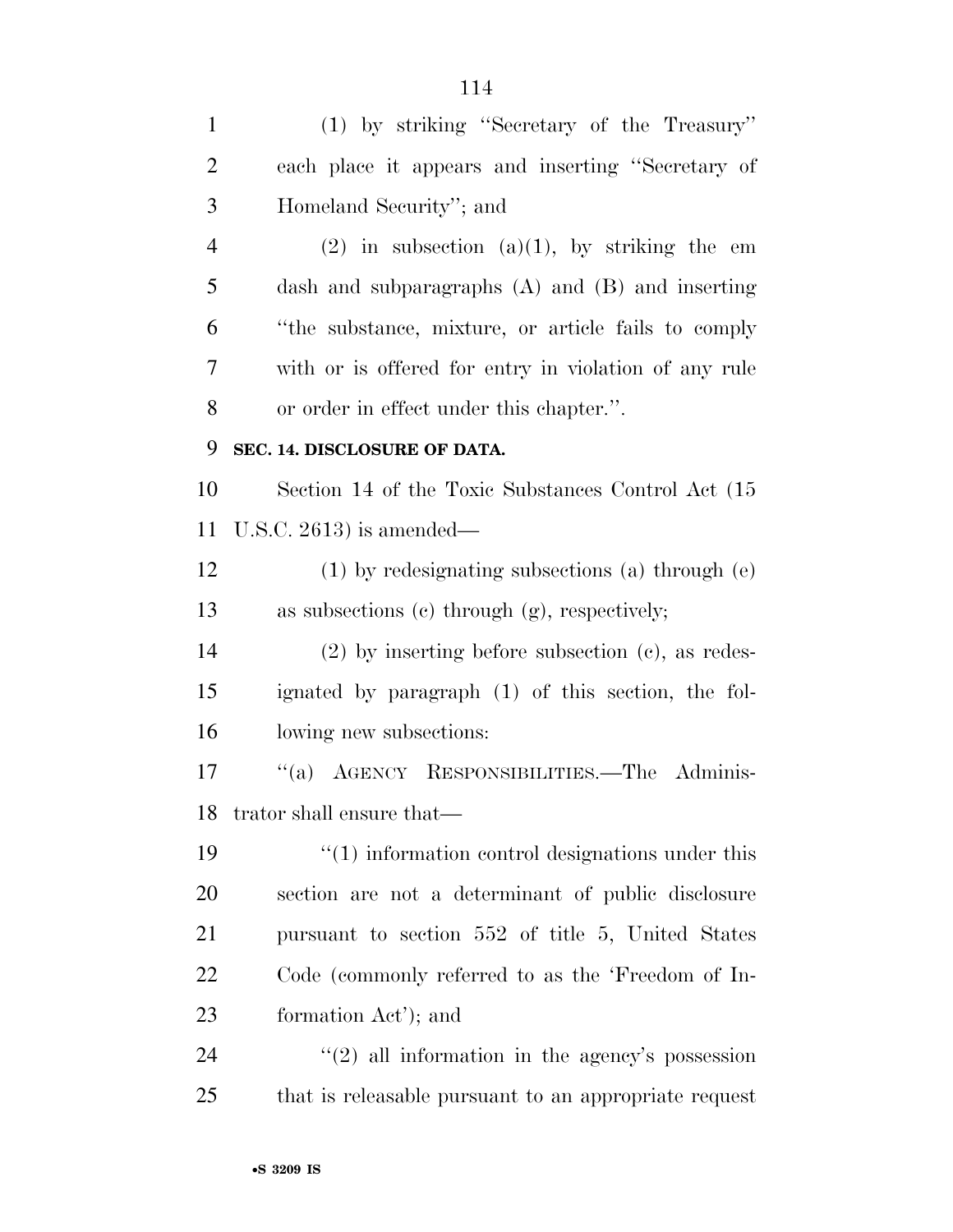under section 552 of title 5, United States Code (commonly referred to as the 'Freedom of Informa- tion Act'), is made available to members of the pub-lic.

 ''(b) RULE OF CONSTRUCTION.—Nothing in this sec- tion shall be construed to prevent or discourage the Ad- ministrator from voluntarily releasing to the public any unclassified information that is not exempt from disclo- sure under section 552 of title 5, United States Code (commonly referred to as the 'Freedom of Information Act').'';

 (3) in subsection (c), as redesignated by para-graph (1) of this subsection—

 (A) by striking ''subsection (b)'' and in-15 serting "subsection (d)";

 (B) by redesignating paragraphs (3) and (4) as paragraphs (4) and (5), respectively; (C) by adding after paragraph (2) the fol-

lowing new paragraph:

 $(3)$  shall be disclosed upon request to a State, tribal, or municipal government, including identifica- tion of the location of the manufacture, processing, or storage of a chemical substance upon the request of the government—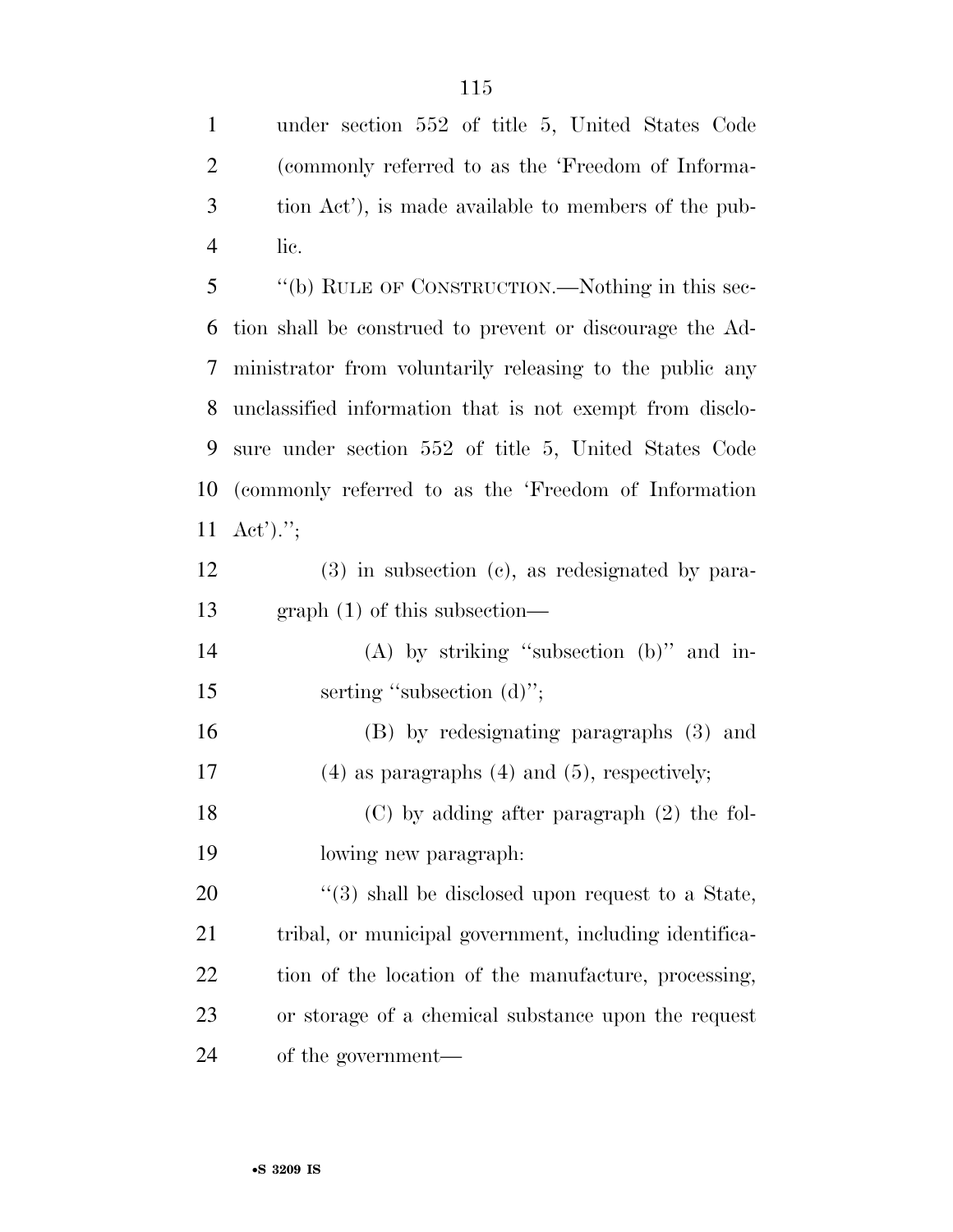| $\mathbf{1}$   | $\lq\lq$ for the purpose of administration or          |
|----------------|--------------------------------------------------------|
| $\overline{2}$ | enforcement of a law; and                              |
| 3              | $\lq\lq$ (B) in accordance with any applicable         |
| $\overline{4}$ | agreements that ensure that the recipient gov-         |
| 5              | ernment takes appropriate steps to maintain            |
| 6              | the confidentiality of the information in accord-      |
| 7              | ance with this section and section 350.27 of           |
| 8              | title 40, Code of Federal Regulations or any           |
| 9              | successor to such regulation;"; and                    |
| 10             | (D) in paragraph $(4)$ , as redesignated by            |
| 11             | subparagraph (B) of this paragraph, by striking        |
| 12             | "an unreasonable risk of injury" and inserting         |
| 13             | "an imminent and substantial endangerment";            |
| 14             | $(4)$ in subsection $(d)$ , as redesignated by para-   |
| 15             | $graph(1)$ of this section—                            |
| 16             | $(A)$ in the subsection heading, by striking           |
| 17             | "DATA FROM HEALTH AND SAFETY STUDIES"                  |
| 18             | and inserting "INFORMATION NOT ELIGIBLE                |
| 19             | FOR PROTECTION";                                       |
| 20             | $(B)$ by amending paragraph $(1)$ to read as           |
| 21             | follows:                                               |
| 22             | $\lq(1)$ The following types of information shall      |
| 23             | not be eligible for protection under this section, and |
| 24             | the Administrator shall not approve a request to       |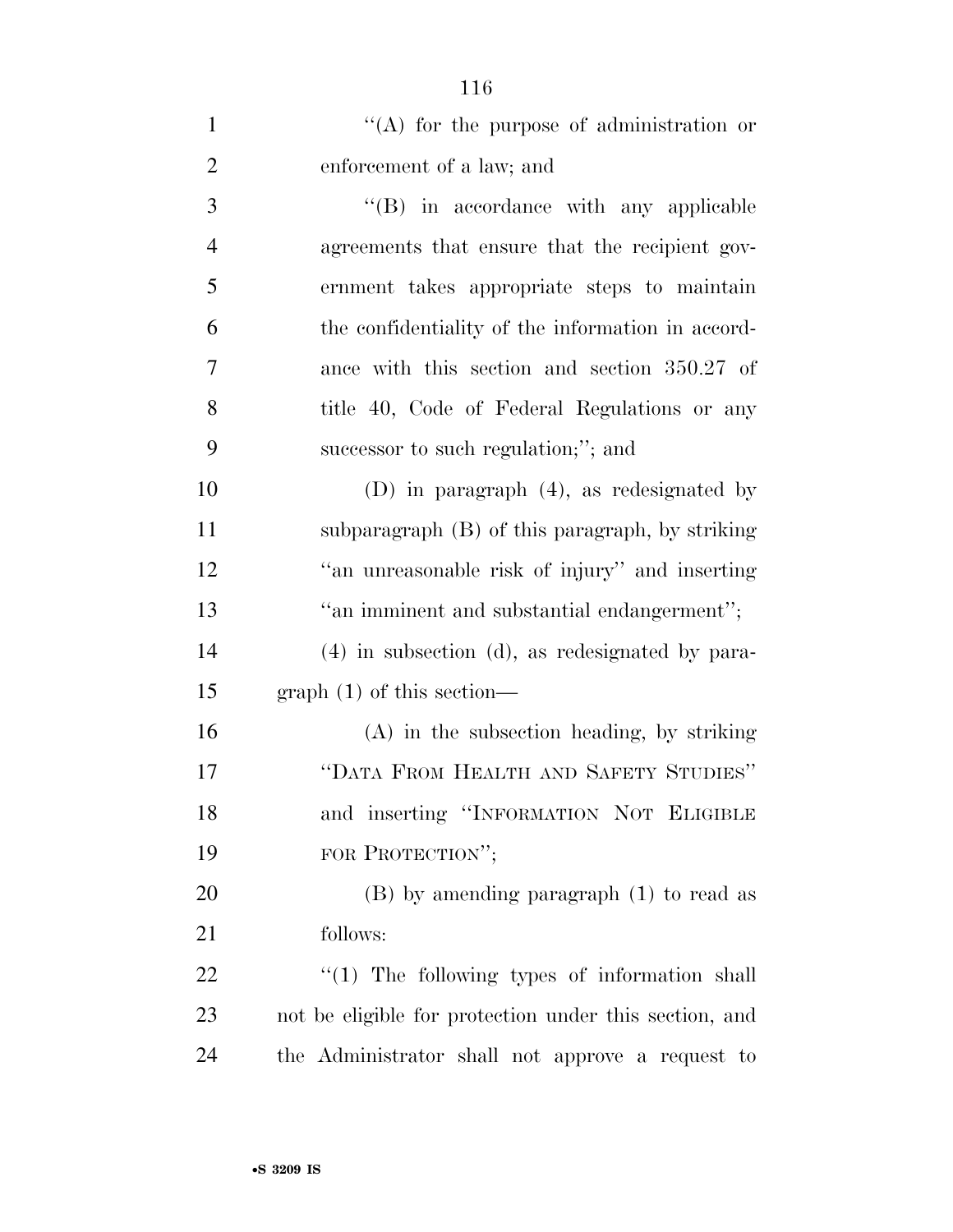| $\mathbf{1}$   | treat information of the following types as confiden- |
|----------------|-------------------------------------------------------|
| $\overline{2}$ | tial under this section:                              |
| 3              | "(A) The identity of a chemical substance,            |
| $\overline{4}$ | except as provided in section 5.                      |
| 5              | "(B) Any safety standard determination                |
| 6              | developed under section 6, including supporting       |
| 7              | information developed by the Administrator.           |
| 8              | " $(C)$ Any health and safety study which is          |
| 9              | submitted under this chapter with respect to-         |
| 10             | "(i) any chemical substance or mix-                   |
| 11             | $ture-$                                               |
| 12             | "(I) which, on the date on which                      |
| 13             | such study is to be disclosed has been                |
| 14             | offered for commercial distribution; or               |
| 15             | $\lq\lq$ (II) for which testing is re-                |
| 16             | quired under section 4 or for which                   |
| 17             | notification is required under section                |
| 18             | 5 of this subchapter; and                             |
| 19             | "(ii) any data reported to, or other-                 |
| 20             | wise obtained by, the Administrator from a            |
| 21             | health and safety study which relates to a            |
| 22             | chemical substance or mixture described in            |
| 23             | clause (i) or (ii) of subparagraph $(C)$ .            |
| 24             | $\lq\lq$ (D) Any information indicating the pres-     |
| 25             | ence of a chemical substance in a consumer ar-        |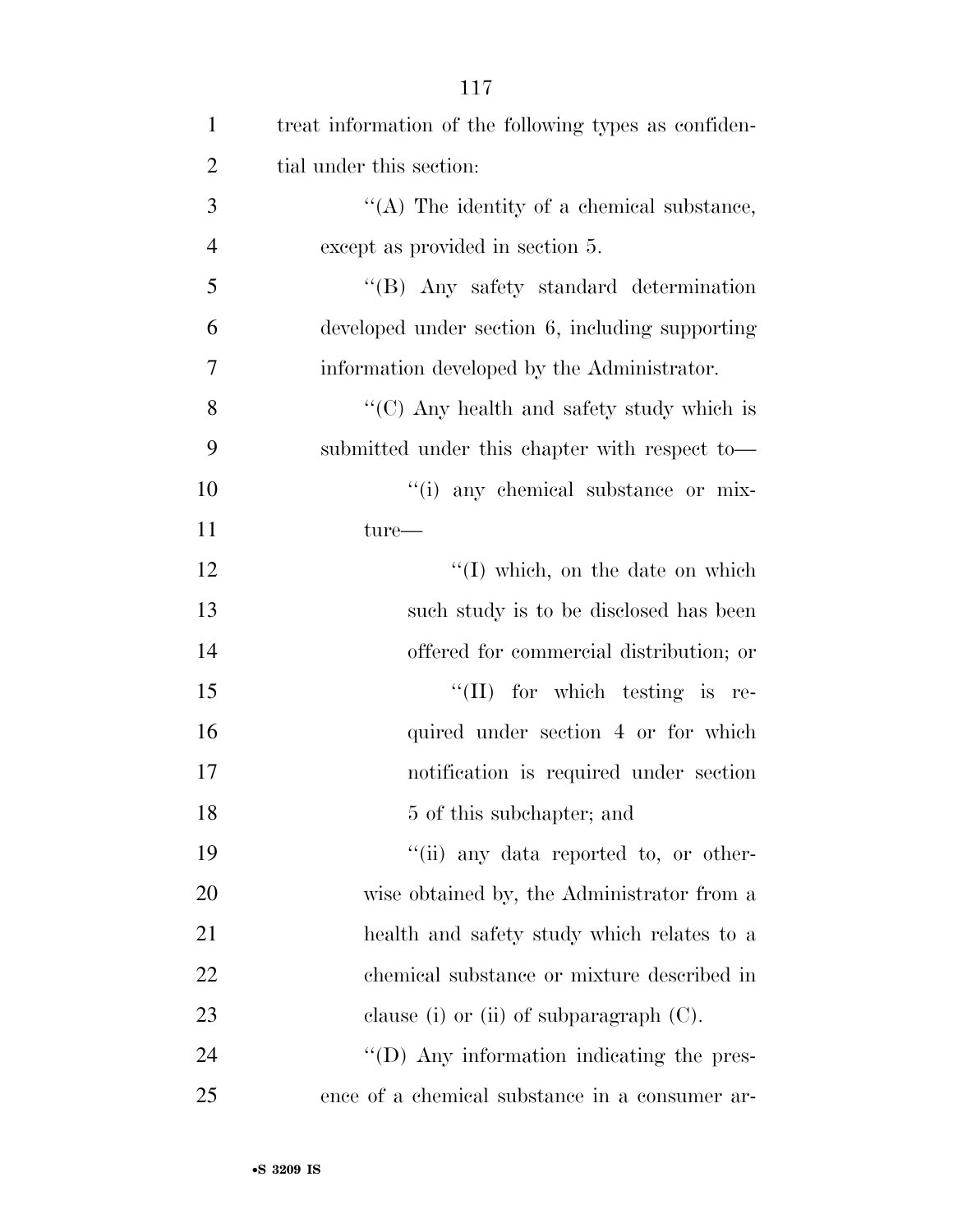| $\mathbf{1}$   | ticle intended for use or reasonably expected to       |
|----------------|--------------------------------------------------------|
| $\overline{2}$ | be used by children or to which children can           |
| 3              | otherwise be reasonably expected to be exposed.        |
| $\overline{4}$ | This paragraph does not authorize the release of any   |
| 5              | data which discloses processes used in the manufac-    |
| 6              | turing or processing of a chemical substance or mix-   |
| 7              | ture or, in the case of a mixture, the release of data |
| 8              | disclosing the portion of the mixture comprised by     |
| 9              | any of the chemical substances in the mixture."; and   |
| 10             | (C) in paragraph $(2)$ —                               |
| 11             | (i) by striking "the first sentence of                 |
| 12             | paragraph $(1)$ " and inserting "clause $(i)$ or       |
| 13             | (ii) of subparagraph (C) of paragraph                  |
| 14             | $(1)$ "; and                                           |
| 15             | (ii) by striking "in the second sen-                   |
| 16             | tence of such paragraph" and inserting "in             |
| 17             | the last sentence of paragraph $(1)$ ";                |
| 18             | (5) in subsection (e), as redesignated by para-        |
| 19             | $graph(1)$ of this section—                            |
| 20             | $(A)$ by amending paragraph $(1)$ to read as           |
| 21             | follows:                                               |
| 22             | "(1) DUTIES OF MANUFACTURERS AND PROC-                 |
| 23             | ESSORS.—In submitting data under this chapter, a       |
| 24             | manufacturer, processor, or distributor in commerce    |
| 25             | $may$ —                                                |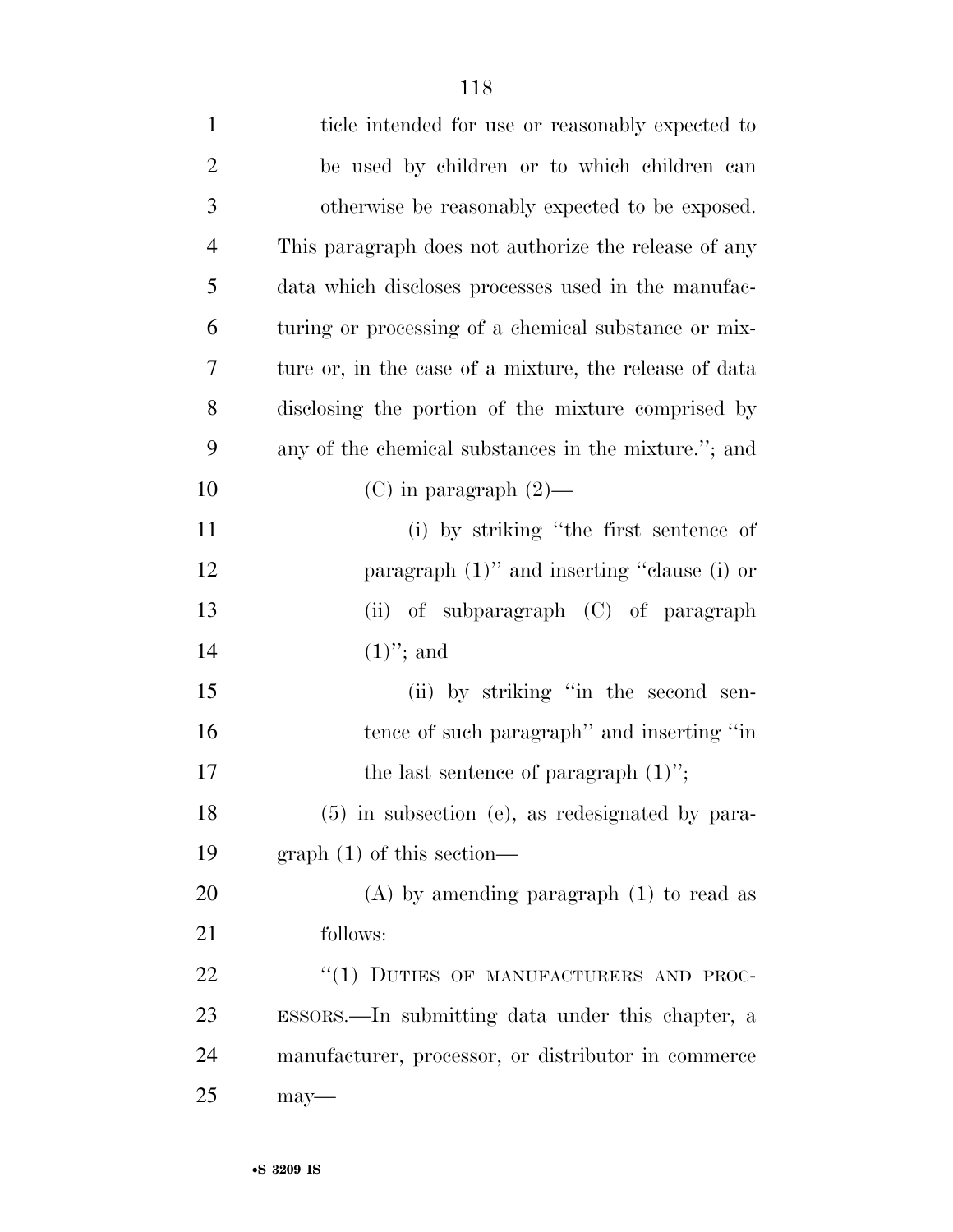| $\mathbf{1}$   | $\lq\lq$ designate the data which such person  |
|----------------|------------------------------------------------|
| $\overline{2}$ | believes is entitled to confidential treatment |
| 3              | under subsection (a) of this section; and      |
| $\overline{4}$ | "(B) submit such designated data sepa-         |
| 5              | rately from other data submitted under this    |
| 6              | chapter. A designation under this paragraph    |
| 7              | shall be made in writing and in such manner as |
| 8              | the Administrator may prescribe, and shall in- |
| 9              | clude-                                         |
| 10             | "(i) justification for each claim for          |
| 11             | confidentiality;                               |
| 12             | "(ii) a certification that the informa-        |
| 13             | tion is not otherwise publicly available; and  |
| 14             | "(iii) separate copies of all submitted        |
| 15             | information, with 1 copy containing and 1      |
| 16             | copy excluding the information to which        |
| 17             | the request applies.";                         |
| 18             | (B) by redesignating paragraph (2) as          |
| 19             | paragraph $(3)$ ;                              |
| 20             | $(C)$ by inserting after paragraph $(1)$ the   |
| 21             | following new paragraph.                       |
| 22             | $``(2)$ DUTIES OF THE ADMINISTRATOR.—The       |
| 23             | Administrator shall—                           |
| 24             | "(A) not later than 1 year after the date      |
| 25             | of enactment of the Safe Chemicals Act of      |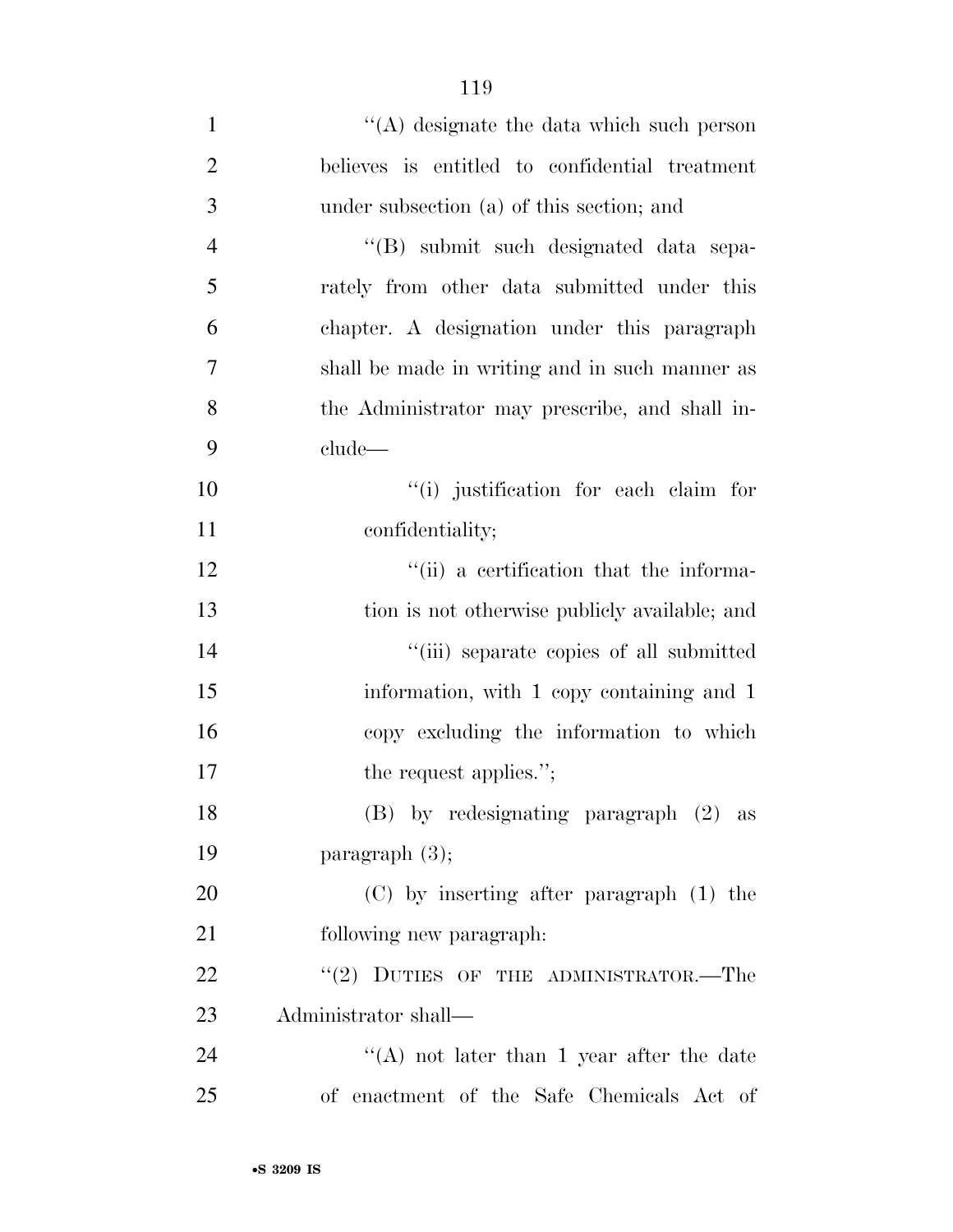| $\mathbf{1}$   | 2010, by order develop and make publicly avail-     |
|----------------|-----------------------------------------------------|
| $\overline{2}$ | able standards that specify—                        |
| 3              | "(i) the acceptable bases on which                  |
| $\overline{4}$ | written requests to maintain confidentiality        |
| 5              | of information may be approved, which               |
| 6              | shall be no more restrictive of public dis-         |
| $\overline{7}$ | closure than section $552$ of title 5, United       |
| 8              | States Code; and                                    |
| 9              | "(ii) the documentation that must ac-               |
| 10             | company those requests;                             |
| 11             | "(B) not later than 90 days after the date          |
| 12             | of receipt of information designated under para-    |
| 13             | $graph(1)$ , review all requests to maintain con-   |
| 14             | fidentiality of the submitted information and       |
| 15             | decide whether to approve or deny such request      |
| 16             | based on whether the request and accom-             |
| 17             | panying documentation comply with those             |
| 18             | standards that are developed under paragraph        |
| 19             | $(1)$ (except that if a request for the information |
| 20             | is received under section $552$ of title 5, United  |
| 21             | States Code, before the 90-day review and deci-     |
| 22             | sion period has elapsed, the disclosure require-    |
| 23             | ments, procedures, and judicial review provi-       |
| 24             | sions under that section shall apply);              |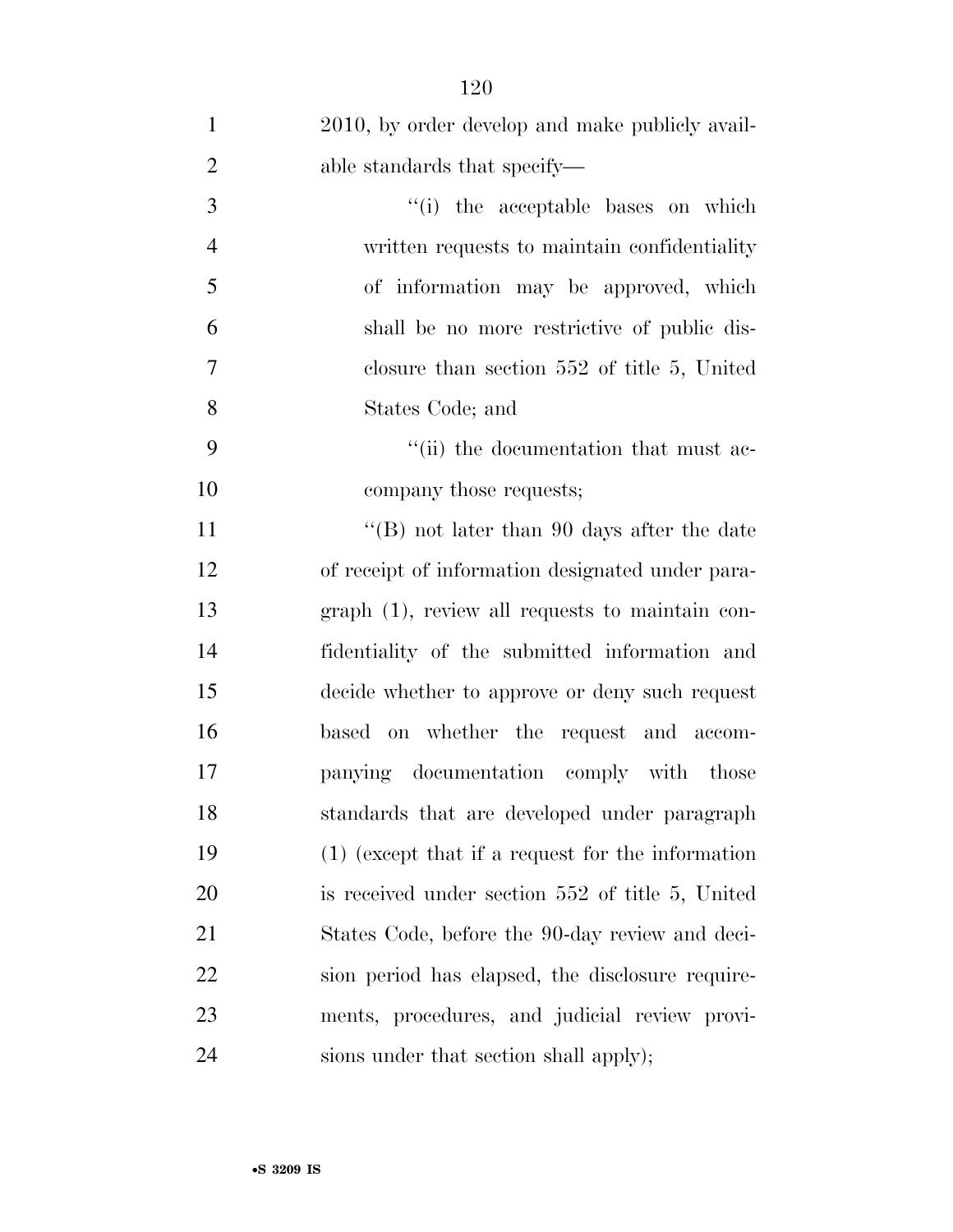| $\mathbf{1}$   | $\lq\lq$ (C) in the event such a request is denied, |
|----------------|-----------------------------------------------------|
| $\overline{2}$ | make the information available to the public in     |
| 3              | accordance with section $8(b)(3)$ ; and             |
| $\overline{4}$ | $\lq\lq$ ) if such a request is approved, specify   |
| 5              | a time period of not greater than 5 years for       |
| 6              | which the submitted information shall be kept       |
| 7              | confidential."; and                                 |
| 8              | (D) in paragraph $(3)$ , as redesignated by         |
| 9              | subparagraph $(B)$ of this paragraph—               |
| 10             | (i) in subparagraph $(A)$ —                         |
| 11             | (I) by striking "paragraph                          |
| 12             | $(1)(A)$ " and inserting "paragraph $(1)$           |
| 13             | and approved by the Administrator                   |
| 14             | under paragraph $(2)(B)$ "; and                     |
| 15             | (II) by striking "The Adminis-                      |
| 16             | trator may not release such data until              |
| 17             | the expiration of 30 days after the                 |
| 18             | manufacture, processor, or distributor              |
| 19             | in commerce submitting such data has                |
| 20             | received the notice required by this                |
| 21             | subparagraph." and inserting "The                   |
| 22             | Administrator shall release the infor-              |
| 23             | mation in accordance with the disclo-               |
| 24             | sure and procedural requirements of                 |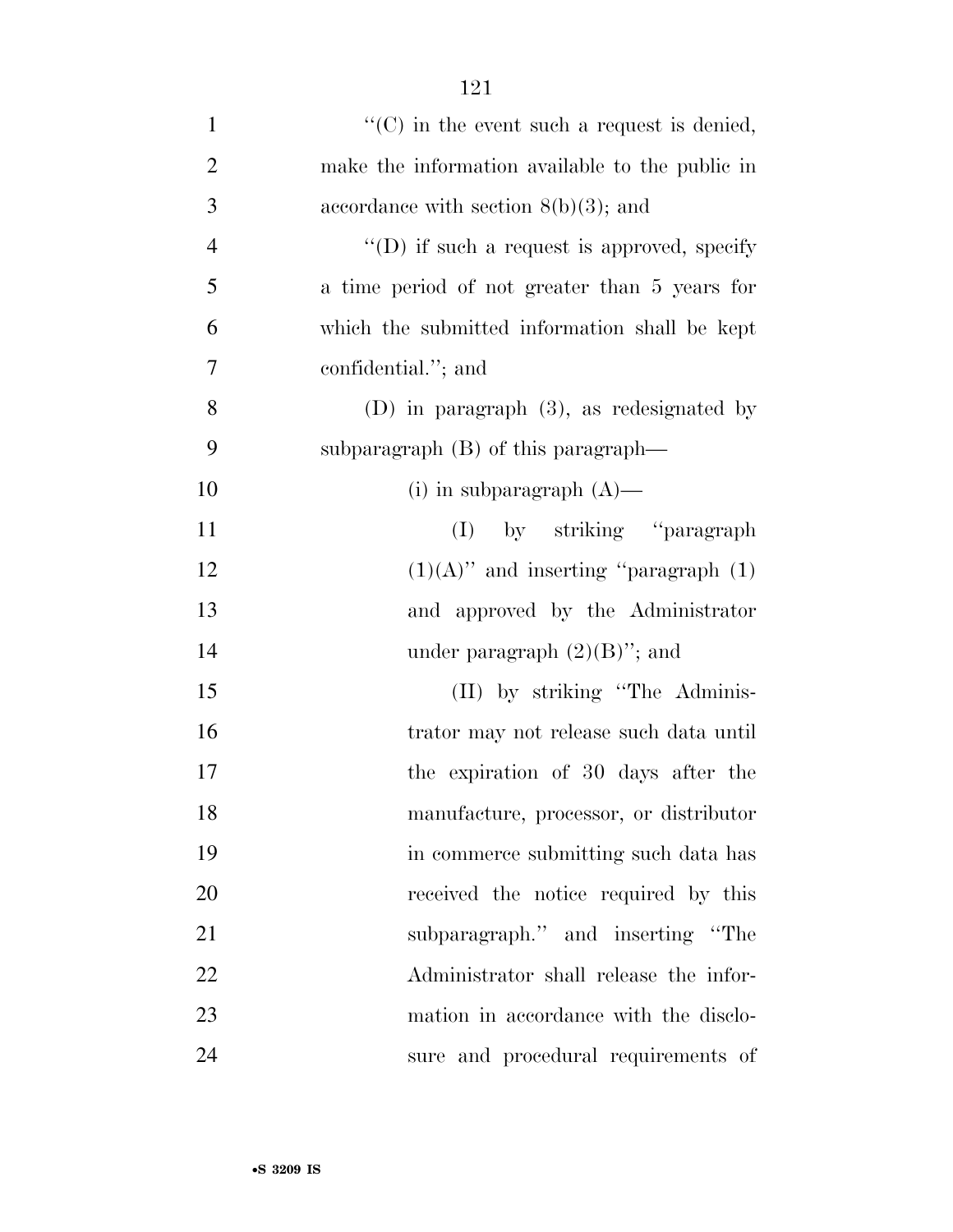| $\mathbf{1}$   | section 552 of title 5, United States             |
|----------------|---------------------------------------------------|
| $\overline{2}$ | Code. $";$ and                                    |
| 3              | (ii) in subparagraph $(B)(i)$ —                   |
| $\overline{4}$ | (I) by striking "or $(4)$ " and in-               |
| 5              | serting $"(4)$ , or $(5)"$ ;                      |
| 6              | (II) by striking "subsection $(a)$ "              |
| 7              | each place it appears and inserting               |
| 8              | "subsection $(e)$ ";                              |
| 9              | (III) by striking "paragraph $(3)$ "              |
| 10             | and inserting "paragraph $(4)$ ";                 |
| 11             | (IV) by striking "that" before "if                |
| 12             | the Administrator determines that the             |
| 13             | release of such data";                            |
| 14             | (V) by striking ", unreasonable                   |
| 15             | risk of injury" before "to health or              |
| 16             | the environment" and inserting "and               |
| 17             | substantial endangerment then no no-              |
| 18             | tice is required."; and                           |
| 19             | (VI) by striking ", such notice                   |
| 20             | may be made by such means as the                  |
| 21             | Administrator determines will provide             |
| 22             | notice at least 24 hours before such              |
| 23             | release is made"; and                             |
| 24             | $(6)$ by adding at the end the following new sub- |
| 25             | section:                                          |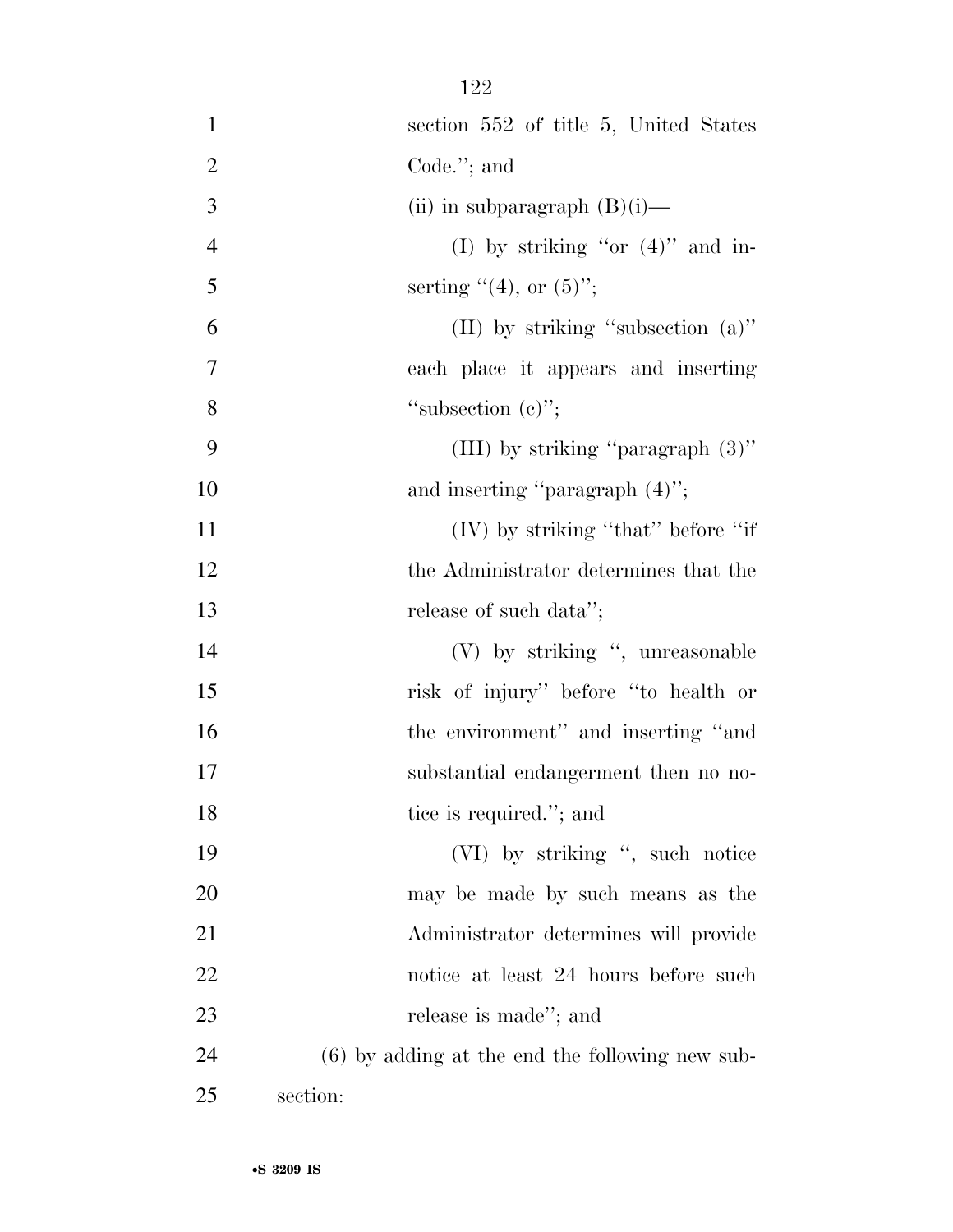''(h) RISK INFORMATION FOR WORKERS.—The Ad- ministrator shall provide standards for and facilitate the sharing of chemical identity, safety standard determina- tion, health and safety data described in subsection (d) that pertains to chemical substances or mixtures, or arti- cles containing chemical substances, that workers may come into contact with or otherwise be exposed to during the course of work, with those workers and representatives of each certified or recognized bargaining agent rep-resenting such employees.''.

## **SEC. 15. PROHIBITED ACTS.**

 Section 15 of the Toxic Substances Control Act (15 U.S.C. 2614) is amended—

 (1) by striking paragraph (1) and inserting the following:

16 "(1) fail or refuse to comply with any rule, order, prohibition, restriction, or other requirement imposed by this chapter or by the Administrator under this chapter;'';

20  $(2)$  in paragraph  $(2)$ —

21 (A) by striking "use" and inserting "man- ufacture, process, distribute in commerce, use, or dispose of'';

24 (B) by striking ", or mixture" and insert-25 ing " mixture or article"; and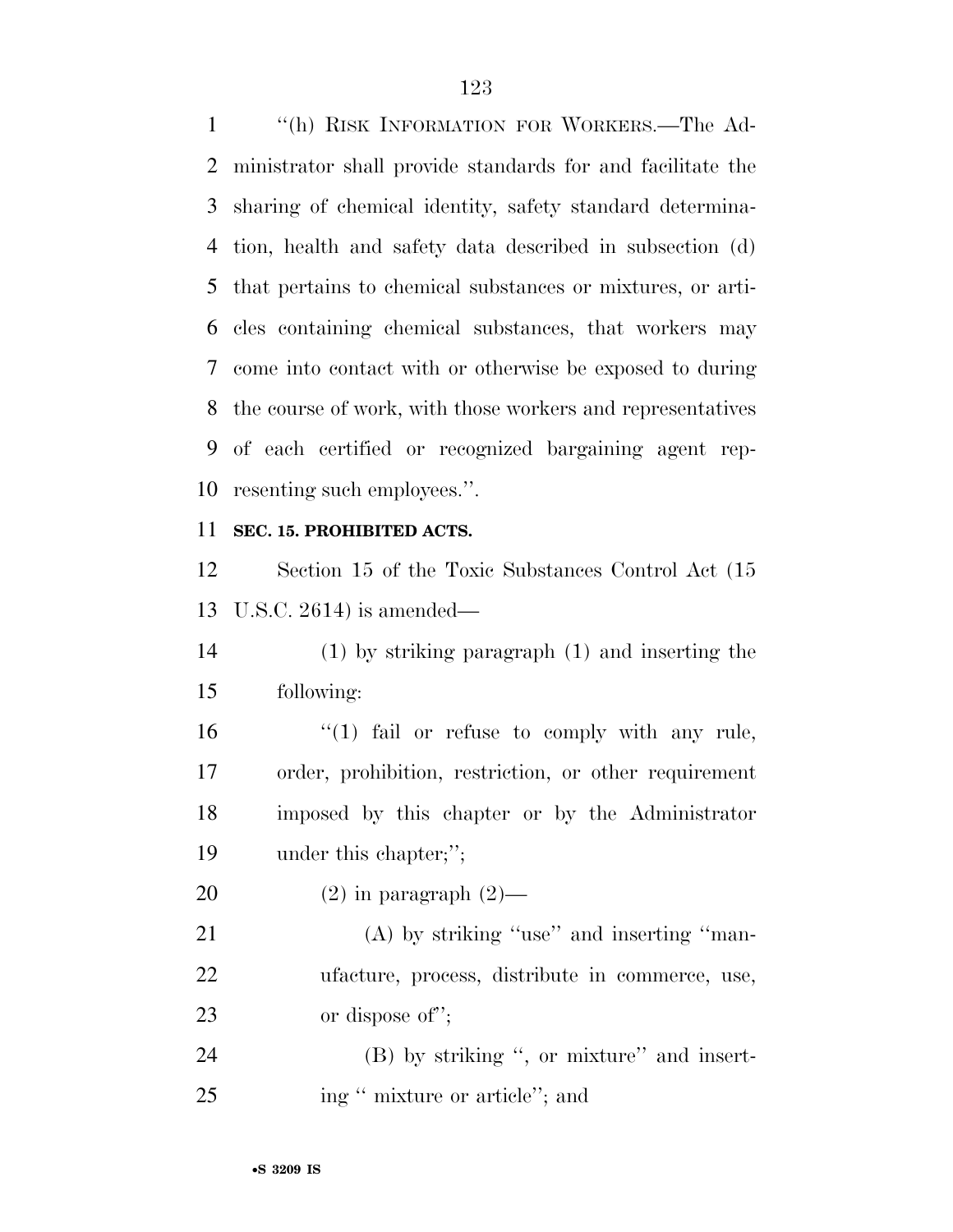| $\mathbf{1}$   | $(C)$ by striking "section 5 or 6, a rule or              |
|----------------|-----------------------------------------------------------|
| $\overline{2}$ | order under section 5 or 6, or an order issued            |
| 3              | in action brought under section 5 or 7" and in-           |
| $\overline{4}$ | serting "any rule, order, prohibition, restriction,       |
| 5              | or other requirement imposed by this chapter or           |
| 6              | by the Administrator under this chapter";                 |
| 7              | $(3)$ in paragraph $(3)$ —                                |
| 8              | $(A)$ in subparagraph $(A)$ , by inserting "ac-           |
| 9              | curate and complete" before "records";                    |
| 10             | $(B)$ in subparagraph $(B)$ —                             |
| 11             | (i) by inserting "or make accurate                        |
| 12             | and complete" before "reports"; and                       |
| 13             | (ii) by inserting "information submis-                    |
| 14             | sions, disclosures, declarations, certifi-                |
| 15             | cations," after "notices,"; and                           |
| 16             | $(C)$ in subparagraph $(C)$ , by striking "or"            |
| 17             | after the semicolon;                                      |
| 18             | $(4)$ in paragraph $(4)$ , by striking the period at      |
| 19             | the end and inserting a semicolon; and                    |
| 20             | $(5)$ by adding at the end the following new              |
| 21             | paragraphs:                                               |
| 22             | $\cdot\cdot$ (5) make or submit a statement, declaration, |
| 23             | disclosure, certification, writing, data set, or rep-     |
| 24             | resentation that is materially false, in whole or in      |
| 25             | part, or to falsify or conceal any material fact, in      |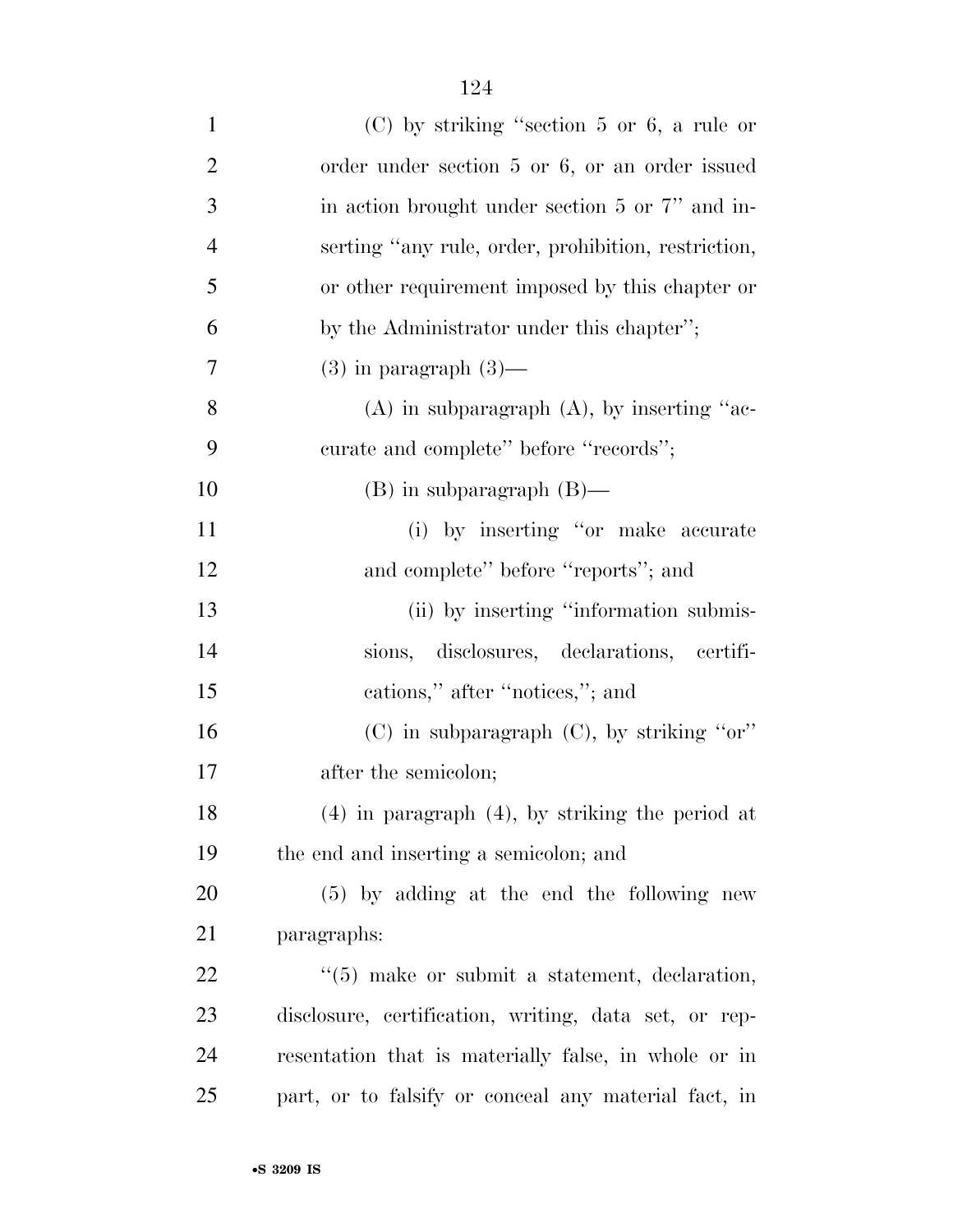taking any action or making any communication

pursuant to this chapter or pursuant to any rule or

| 3              | order promulgated or issued under this chapter; or          |
|----------------|-------------------------------------------------------------|
| $\overline{4}$ | $((6)$ take any action prohibited by this chap-             |
| 5              | $ter.$ ".                                                   |
| 6              | SEC. 16. PENALTIES.                                         |
| 7              | Section 16 of the Toxic Substances Control Act (15)         |
| 8              | U.S.C. $2615$ ) is amended—                                 |
| 9              | $(1)$ in subsection $(a)$ —                                 |
| 10             | $(A)$ in paragraph $(1)$ —                                  |
| <sup>11</sup>  | (i) by inserting "this chapter or a rule                    |
| 12             | or order promulgated or issued pursuant to                  |
| 13             | this chapter, as described in" before "sec-                 |
| 14             | tion 15 or 409 shall be";                                   |
| 15             | (ii) by striking " $$25,000"$ and insert-                   |
| 16             | ing "\$37,500"; and                                         |
| 17             | (iii) by striking "violation of section"                    |
| 18             | 15 or 409" and inserting "violation of this                 |
| 19             | chapter";                                                   |
| 20             | $(B)$ by redesignating paragraphs $(2)$ , $(3)$ ,           |
| 21             | and $(4)$ as paragraphs $(3)$ , $(4)$ , and $(5)$ , respec- |
| 22             | tively;                                                     |
| 23             | $(C)$ by inserting after paragraph $(1)$ the                |
| 24             | following new paragraph:                                    |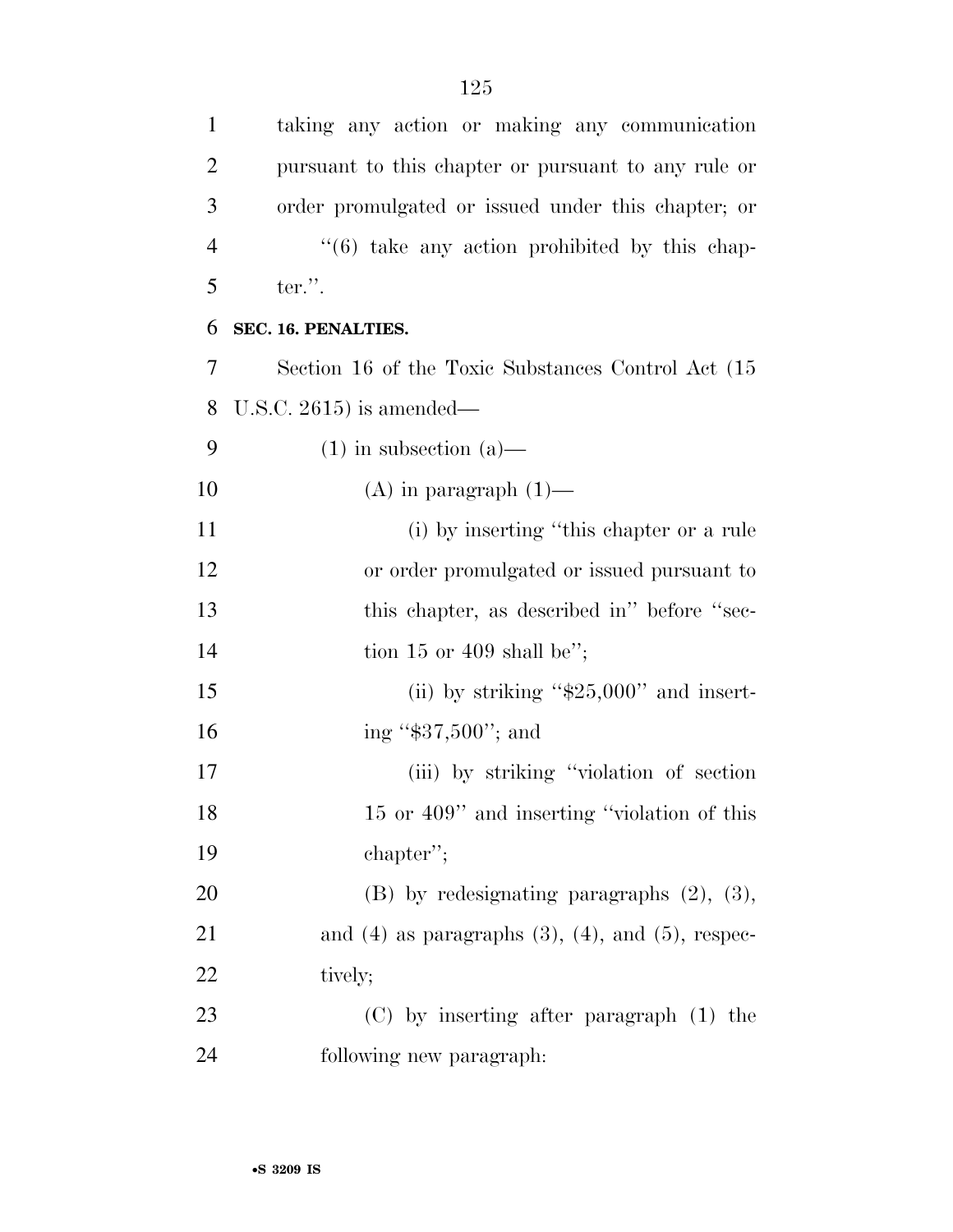| $\mathbf{1}$   | $\lq(2)$ In the case of any violation described in     |
|----------------|--------------------------------------------------------|
| $\overline{2}$ | paragraph (1), the Administrator may commence a        |
| 3              | civil action in the appropriate United States district |
| $\overline{4}$ | court to assess penalties pursuant to paragraph        |
| 5              | $(1)$ .";                                              |
| 6              | (D) in paragraph $(3)(A)$ , as redesignated            |
| 7              | by subparagraph $(B)$ of this paragraph—               |
| 8              | (i) by inserting "this chapter, as de-                 |
| 9              | scribed in" before "section $15$ or $409$ ";           |
| 10             | and                                                    |
| 11             | (ii) by striking "within 15 days of"                   |
| 12             | and inserting "not later than 15 days                  |
| 13             | $after$ ";                                             |
| 14             | $(E)$ in paragraph $(4)$ , as redesignated by          |
| 15             | subparagraph $(B)$ of this paragraph—                  |
| 16             | (i) by striking "paragraph $(2)(A)$ "                  |
| 17             | and inserting "paragraph $(3)(A)$ "; and               |
| 18             | (ii) by striking "the United States                    |
| 19             | Court of Appeals for the District of Co-               |
| 20             | lumbia or for any other circuit" and insert-           |
| 21             | ing "the appropriate district court of the             |
| 22             | United States for the district"; and                   |
| 23             | $(F)$ in paragraph $(5)$ , as redesignated by          |
| 24             | subparagraph (B) of this paragraph, by striking        |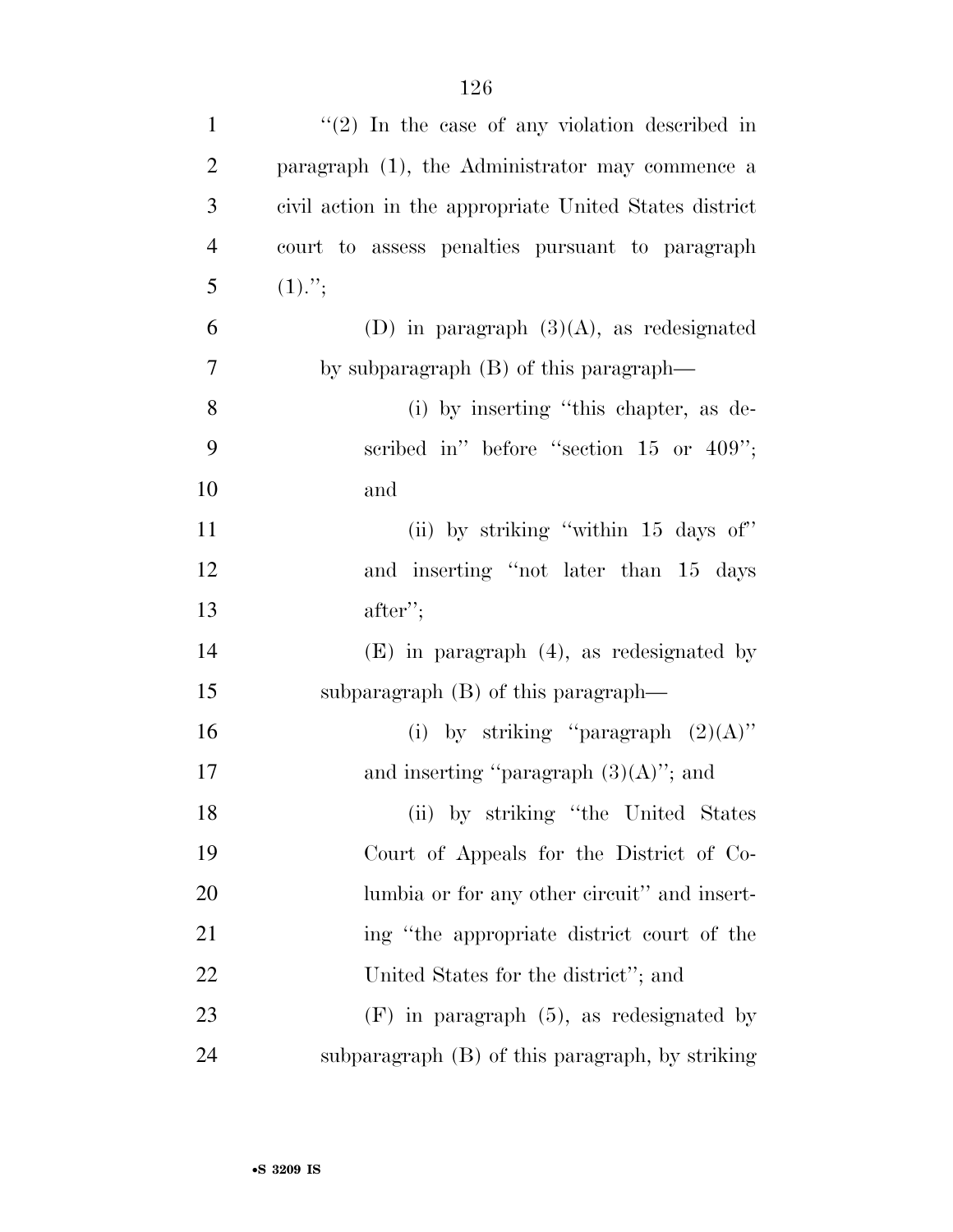| $\mathbf{1}$   | "paragraph (3)" each place it appears and in-         |
|----------------|-------------------------------------------------------|
| $\overline{2}$ | serting "paragraph $(4)$ "; and                       |
| 3              | $(2)$ in subsection $(b)$ —                           |
| $\overline{4}$ | (A) by inserting " $(1)$ " before "Any person         |
| 5              | who";                                                 |
| 6              | (B) by striking "or willfully" before "vio-           |
| 7              | lates any provision";                                 |
| 8              | (C) by inserting "this chapter, as described          |
| 9              | in" before "section 15 or $409"$ ;                    |
| 10             | (D) by striking " $$25,000"$ and inserting            |
| 11             | " $$50,000$ ";                                        |
| 12             | (E) by striking "one year" and inserting              |
| 13             | " $5$ years"; and                                     |
| 14             | $(F)$ by adding at the end the following new          |
| 15             | paragraph:                                            |
| 16             | "(2) Any person who knowingly violates any            |
| 17             | provision of this chapter and who knows at the time   |
| 18             | that he thereby places another person in imminent     |
| 19             | danger of death or serious bodily injury to any per-  |
| 20             | son shall upon conviction be subject to a fine of not |
| 21             | more than $$250,000$ or imprisonment of not more      |
| 22             | than 15 years, or both. A person that is not an indi- |
| 23             | vidual shall, upon conviction of violating this sub-  |
| 24             | paragraph, be subject to a fine of not more than      |
| 25             | $$1,000,000."$ .                                      |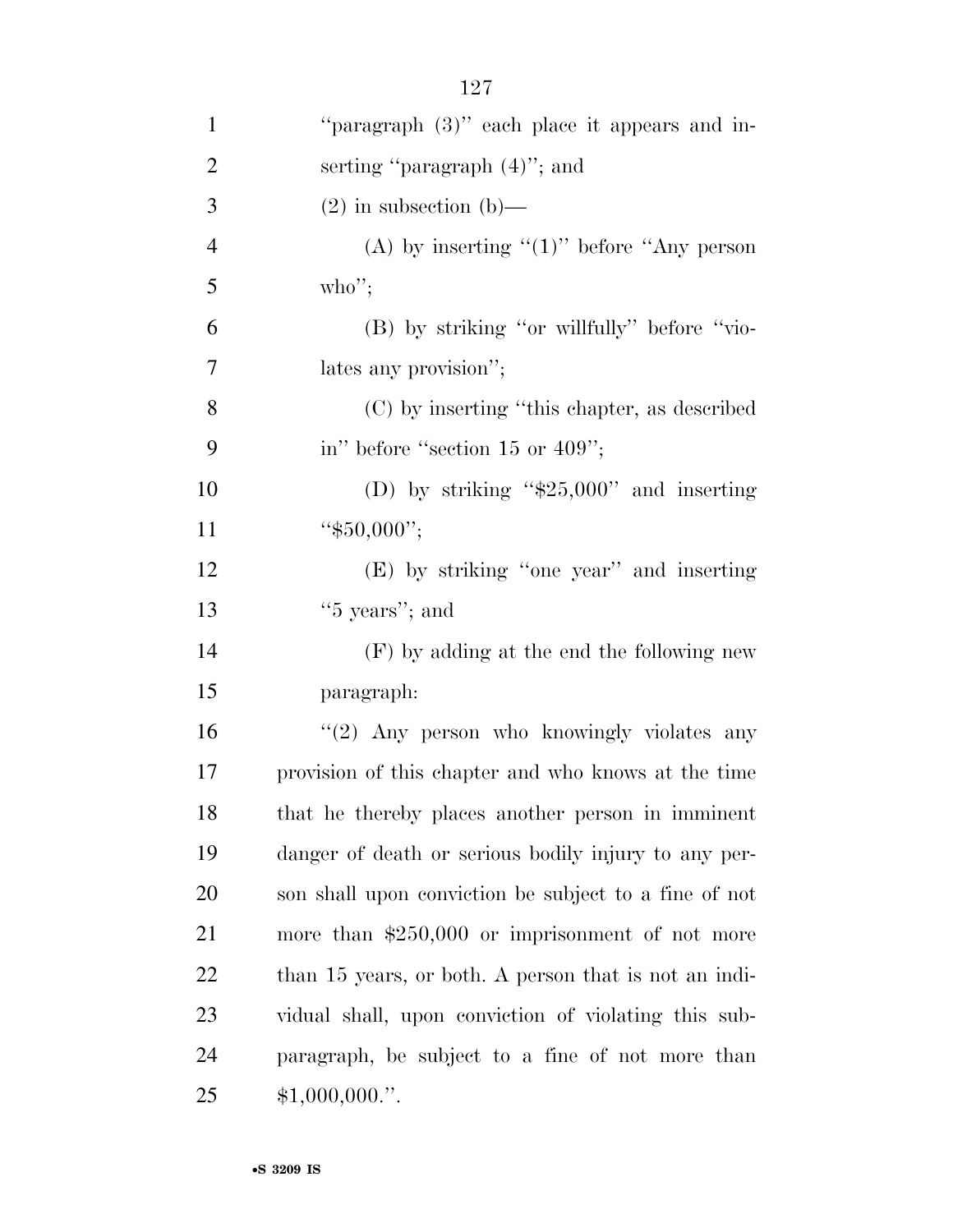| 1              | SEC. 17. SPECIFIC ENFORCEMENT AND SEIZURE.          |
|----------------|-----------------------------------------------------|
| $\overline{2}$ | Section 17 of the Toxic Substances Control Act (15) |
| 3              | U.S.C. $2616$ ) is amended—                         |
| $\overline{4}$ | $(1)$ in subsection $(a)$ —                         |
| 5              | $(A)$ in paragraph $(1)$ —                          |
| 6              | (i) by striking "The district courts of             |
| 7              | the United States shall have jurisdiction           |
| 8              | over civil actions to" and inserting "The           |
| 9              | Administrator may commence a civil action           |
| 10             | in the appropriate United States district           |
| 11             | court to compel compliance of any person            |
| 12             | with any provision of this chapter or any           |
| 13             | rule or order promulgated pursuant to this          |
| 14             | chapter. The Administrator's authority to           |
| 15             | enforce this chapter includes the authority         |
| 16             | $\mathrm{to}$ ";                                    |
| 17             | (ii) by striking subparagraphs<br>(A)               |
| 18             | through (C) and inserting the following             |
| 19             | subparagraphs:                                      |
| 20             | $\lq\lq$ seek civil or criminal penalties under     |
| 21             | section 16 for any violation of this chapter, as    |
| 22             | described in sections 15 and 409;                   |
| 23             | $\lq\lq$ enjoin any violation of this chapter,      |
| 24             | or of a rule or order promulgated or issued         |
| 25             | under this chapter, as described in sections 15     |
| 26             | and $409$ ; and                                     |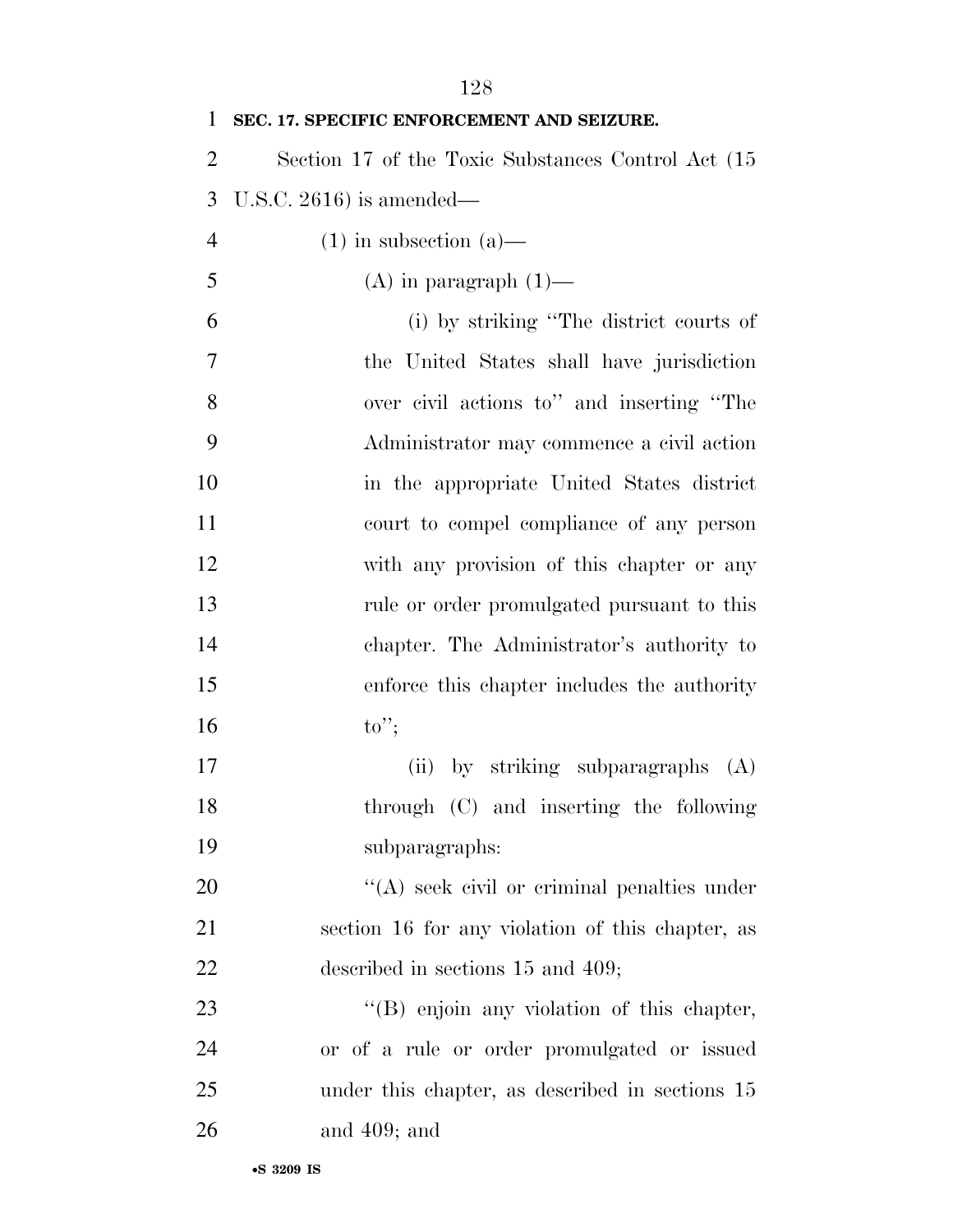| $\mathbf{1}$   | $\lq\lq$ order the compliance of any person     |
|----------------|-------------------------------------------------|
| $\overline{2}$ | with any provision of this chapter, or with any |
| 3              | rule or order promulgated or issued under this  |
| $\overline{4}$ | chapter, through an administrative proceeding   |
| 5              | (which may proceed concurrently with action     |
| 6              | under this section), in which the Administrator |
| 7              | may levy penalties under section $16$ ;"; and   |
| 8              | (iii) in subparagraph $(D)$ —                   |
| 9              | (I) by striking "product" wher-                 |
| 10             | ever it appears and inserting "arti-            |
| 11             | $ele''$ ;                                       |
| 12             | (II) by striking "direct" and in-               |
| 13             | serting "order";                                |
| 14             | (III) by striking "product subject              |
| 15             | to title IV" and inserting "article sub-        |
| 16             | ject to this chapter";                          |
| 17             | (IV) by striking "of section $5, 6$ ,           |
| 18             | or title IV" and inserting "this chap-          |
| 19             | $ter$ "; and                                    |
| 20             | $(V)$ by striking "under section 5,             |
| 21             | $6,$ or title IV" and inserting "promul-        |
| 22             | gated and issued under this chapter,            |
| 23             | as described in section 15 or 409,";            |
| 24             | and                                             |
| 25             | $(B)$ in paragraph $(2)$ —                      |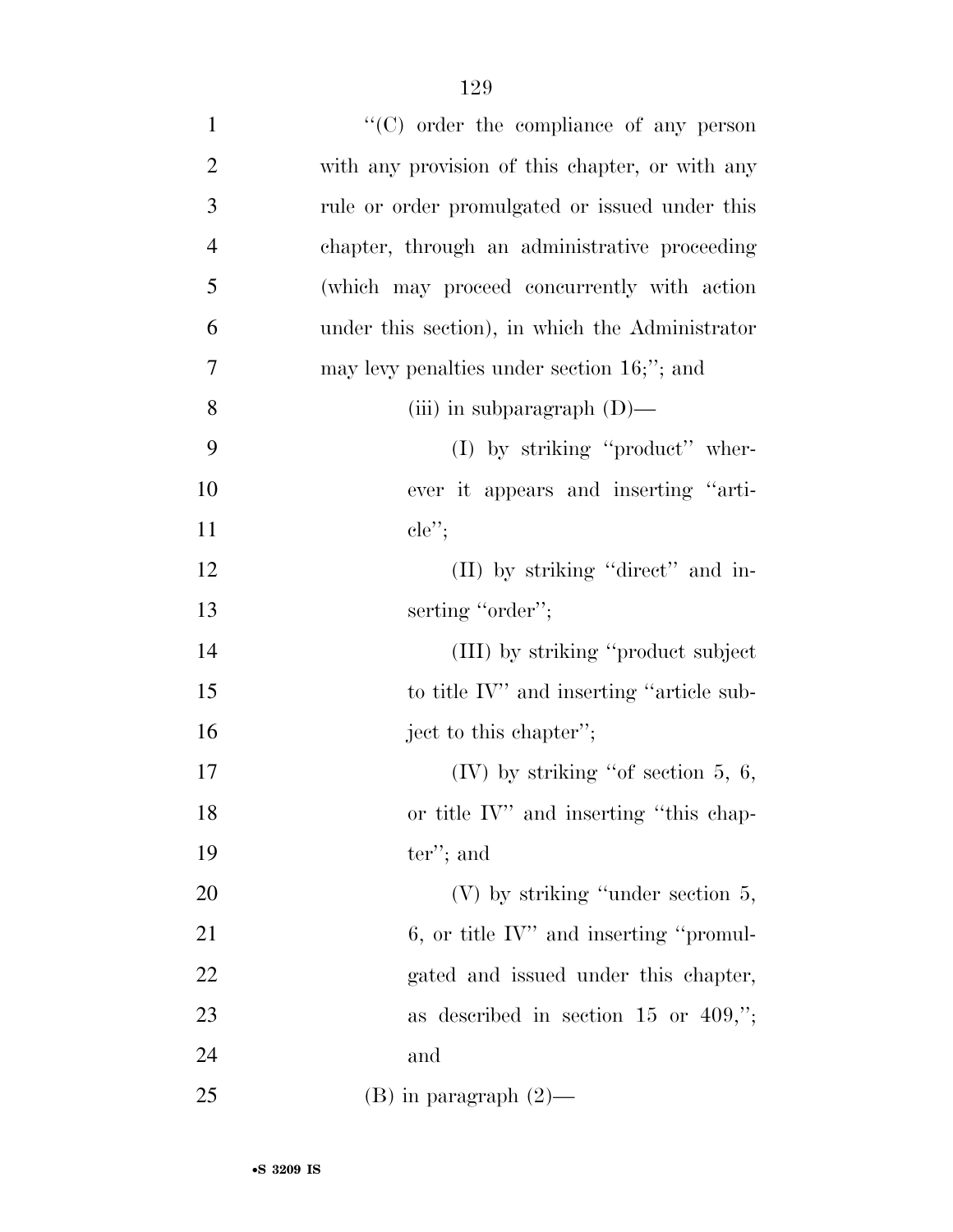| $\mathbf{1}$   | (i) by striking "A civil action de-                 |
|----------------|-----------------------------------------------------|
| $\overline{2}$ | scribed in paragraph $(1)$ " and inserting          |
| 3              | "The district courts of the United States           |
| $\overline{4}$ | shall have jurisdiction over a civil action         |
| 5              | described in paragraph $(1)$ . A civil action";     |
| 6              | (ii) in subparagraph $(A)$ —                        |
| 7              | (I) by striking "subparagraph"                      |
| 8              | $(A)$ of such paragraph" and inserting              |
| 9              | "subparagraphs (A) and (B) of para-                 |
| 10             | graph $(1)$ ";                                      |
| 11             | (II) by inserting "this chapter, as                 |
| 12             | described in" before "section 15"; and              |
| 13             | (III) by inserting "or $409$ " after                |
| 14             | "section $15$ "; and                                |
| 15             | (iii) in subparagraph (B) by striking               |
| 16             | "such paragraph" and inserting "para-               |
| 17             | graph $(1)$ "; and                                  |
| 18             | $(2)$ in subsection $(b)$ —                         |
| 19             | $(A)$ by striking "title IV" and inserting          |
| 20             | "this chapter"; and                                 |
| 21             | (B) by striking "product" each place it ap-         |
| 22             | pears and inserting "article".                      |
| 23             | SEC. 18. PREEMPTION.                                |
| 24             | Section 18 of the Toxic Substances Control Act (15) |
| 25             | U.S.C. 2617) is amended to read as follows:         |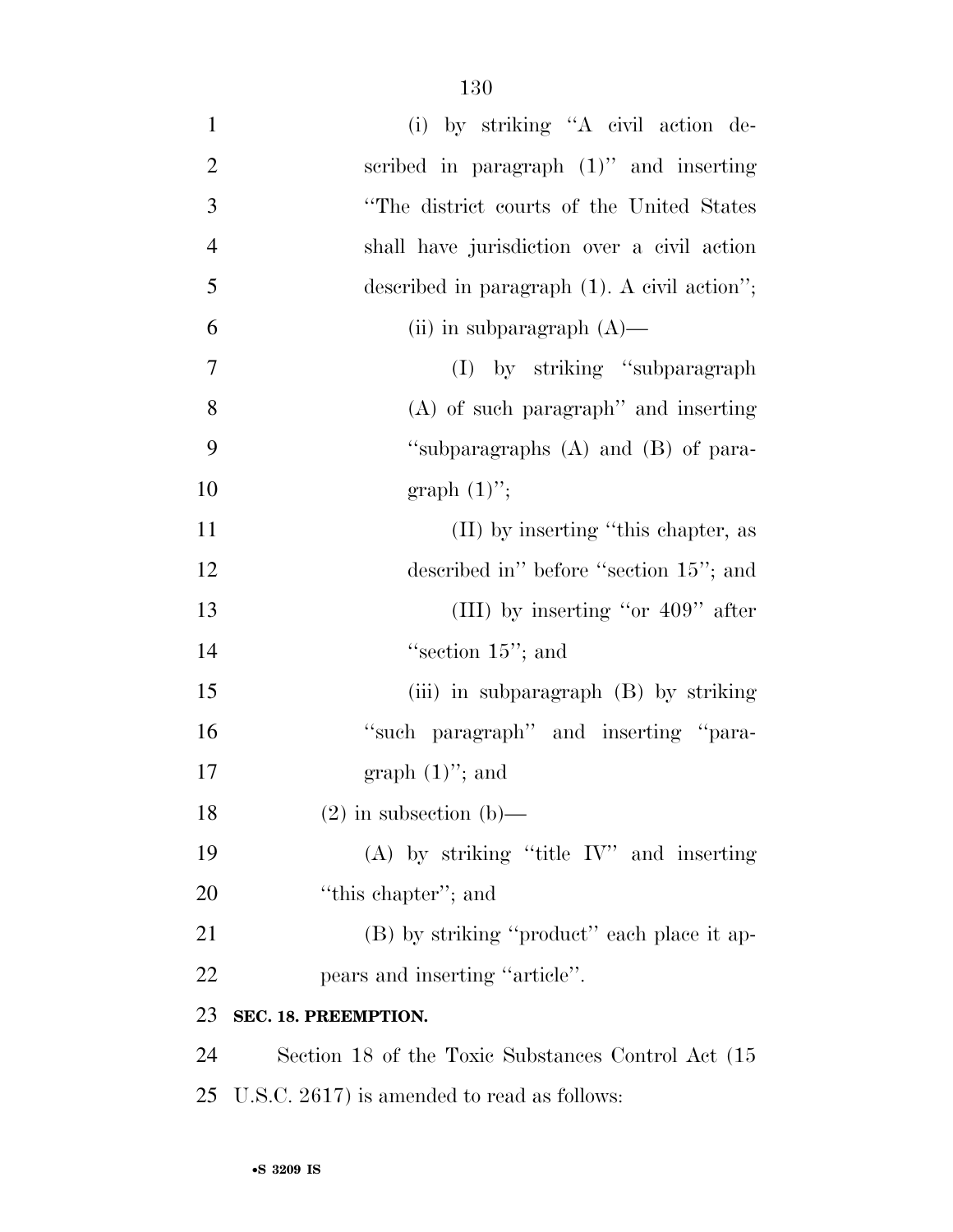### **''SEC. 18. PREEMPTION.**

 ''Nothing in this chapter, or any rule, regulation, or order issued or promulgated pursuant to this chapter shall be construed, interpreted, or applied to preempt, displace or supplant any provision of any law, including common law, of any State or political subdivision of a State relating to any chemical substance or mixture, or any article that contains a chemical substance or mixture, which is more stringent than is provided for under this chapter.''.

## **SEC. 19. JUDICIAL REVIEW.**

 Section 19 of the Toxic Substances Control Act (15 U.S.C. 2618) is amended—

| 13 | $(1)$ in subsection $(a)$ —                           |
|----|-------------------------------------------------------|
| 14 | $(A)$ in paragraph $(1)$ —                            |
| 15 | (i) by striking subparagraph $(B)$ ;                  |
| 16 | (ii) by redesignating subparagraph                    |
| 17 | $(A)$ as paragraph $(1)$ ;                            |
| 18 | (iii) by inserting "or issuance" after                |
| 19 | "promulgation";                                       |
| 20 | (iv) by striking "section $4(a)$ , $5(a)(2)$ ,        |
| 21 | $5(b)(4)$ , $6(a)$ , $6(e)$ , or 8, or under title II |
| 22 | or IV" and inserting "this chapter"; (v) by           |
| 23 | inserting "or order" after "rule" each                |
| 24 | place it appears; and                                 |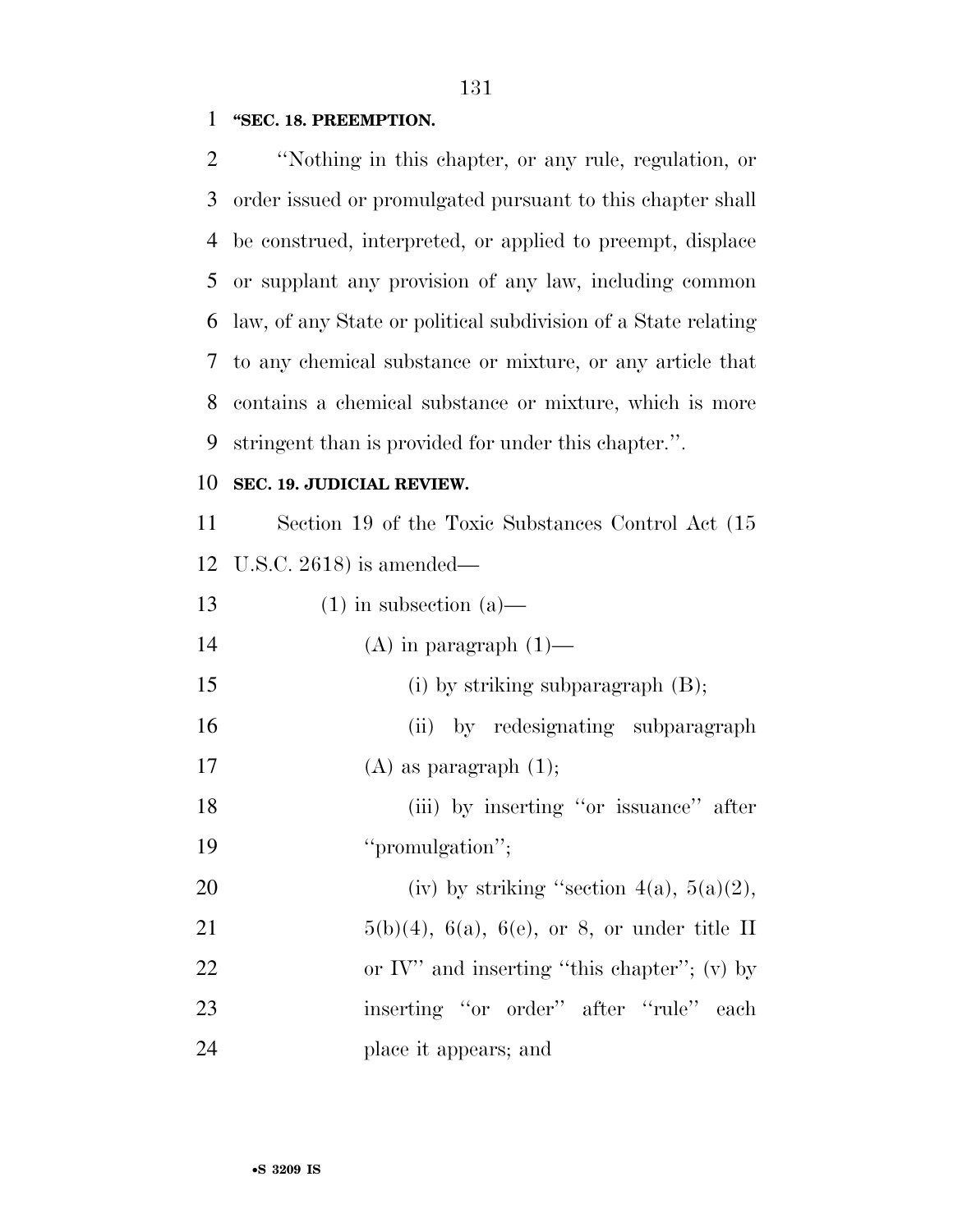| $\mathbf{1}$   | $(v)$ by striking "(other than in an en-                 |
|----------------|----------------------------------------------------------|
| $\overline{2}$ | forcement proceeding)" before "of such a                 |
| 3              | rule);                                                   |
| $\overline{4}$ | $(B)$ in paragraph $(2)$ —                               |
| 5              | (i) by striking "paragraph $(1)(A)$ "                    |
| 6              | and inserting "paragraph $(1)$ "; and                    |
| $\tau$         | (ii) by inserting "or order" after                       |
| 8              | "rule"; and                                              |
| 9              | $(C)$ by striking paragraph $(3)$ ;                      |
| 10             | $(2)$ in subsection (b), by inserting "or order"         |
| 11             | after "rule" each place it appears; and                  |
| 12             | $(3)$ in subsection $(e)$ , by amending paragraph        |
| 13             | $(1)$ to read as follows:                                |
| 14             | $\lq(1)$ Upon the filing of a petition under sub-        |
| 15             | section $(a)(1)$ for judicial review of a rule or order, |
| 16             | the court shall have jurisdiction—                       |
| 17             | "(A) to grant appropriate relief, including              |
| 18             | interim relief, as provided in chapter 7 of title        |
| 19             | 5, United States Code; and                               |
| 20             | "(B) to review such rule or order in ac-                 |
| 21             | cordance with such chapter 7.".                          |
| 22             | SEC. 20. CITIZENS' CIVIL ACTION.                         |
| 23             | Section 20 of the Toxic Substances Control Act (15       |
| 24             | U.S.C. $2619$ ) is amended—                              |
| 25             | $(1)$ in subsection $(a)$ —                              |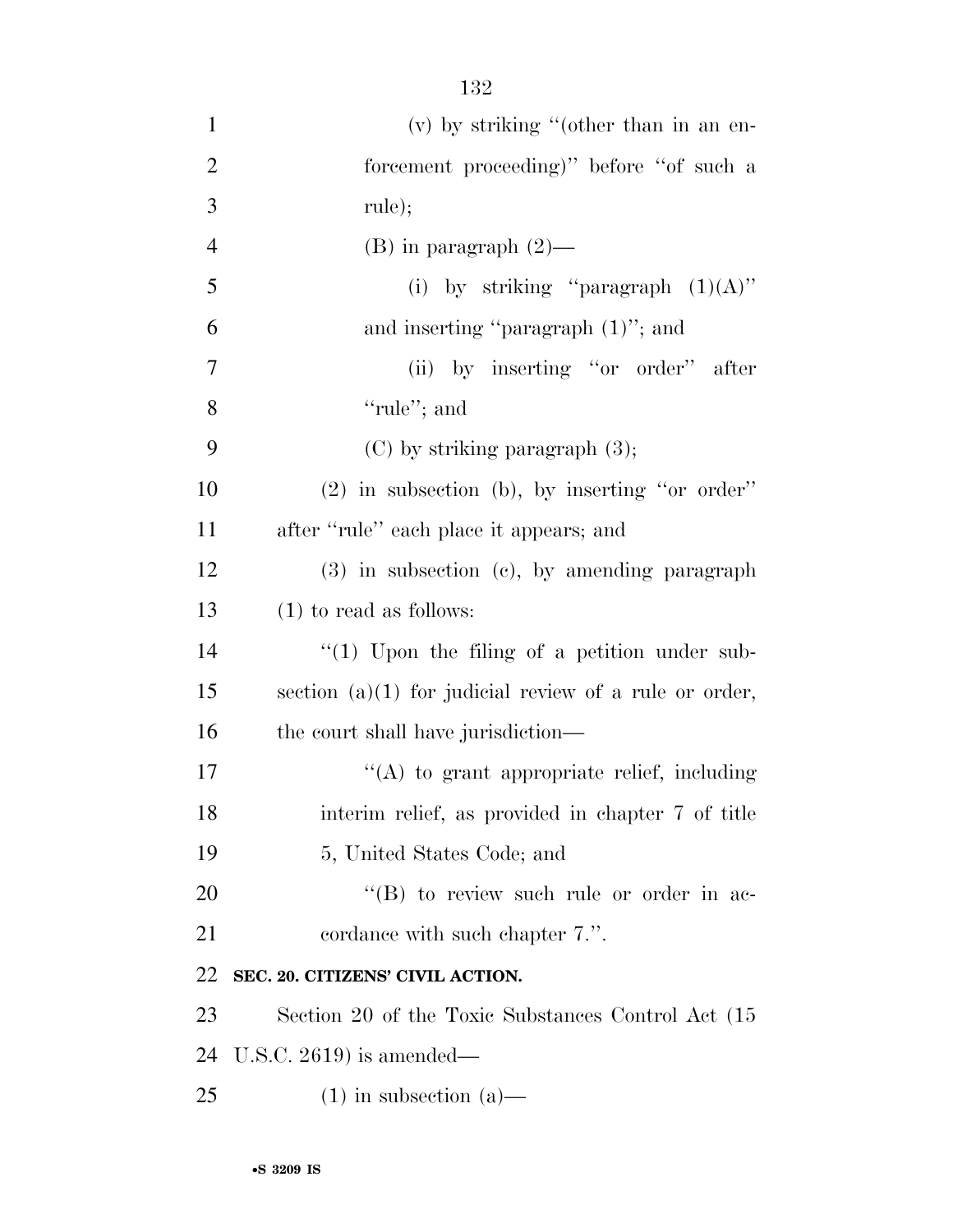| $\mathbf{1}$   | $(A)$ in paragraph $(1)$ —                              |
|----------------|---------------------------------------------------------|
| $\overline{2}$ | (i) by striking "under section $4, 5, or$               |
| 3              | 6, or title II or IV,"; and                             |
| 4              | (ii) by striking "section $5$ or title II or            |
| 5              | IV to restrain such violation" and inserting            |
| 6              | "this chapter"; and                                     |
| 7              | (B) in the flush language following para-               |
| 8              | graph $(2)$ , by inserting ", to enforce this chap-     |
| 9              | ter or any rule promulgated or order issued             |
| 10             | under this chapter, or to order the Adminis-            |
| 11             | trator to perform an act or duty described in           |
| 12             | this chapter, as the case may be" after "citizen-       |
| 13             | ship of the parties"; and                               |
| 14             | (2) in subsection (b)(1), by striking "to re-           |
| 15             | strain" and inserting "respecting".                     |
| 16             | SEC. 21. CITIZENS' PETITIONS.                           |
| 17             | Section 21 of the Toxic Substances Control Act (15)     |
| 18             | U.S.C. 2620) is amended—                                |
| 19             | $(1)$ in subsection $(a)$ , by striking "under section" |
| 20             | 4, 6, or 8 or an order under section $5(e)$ or          |
| 21             | $(6)(b)(2)$ " and inserting ", order, or any other ac-  |
| 22             | tion authorized under this chapter"; and                |
| 23             | $(2)$ in subsection (b)—                                |
| 24             | $(A)$ in paragraph $(1)$ , by striking "under"          |
| $25\,$         | section 4, 6, or 8 or an order under section            |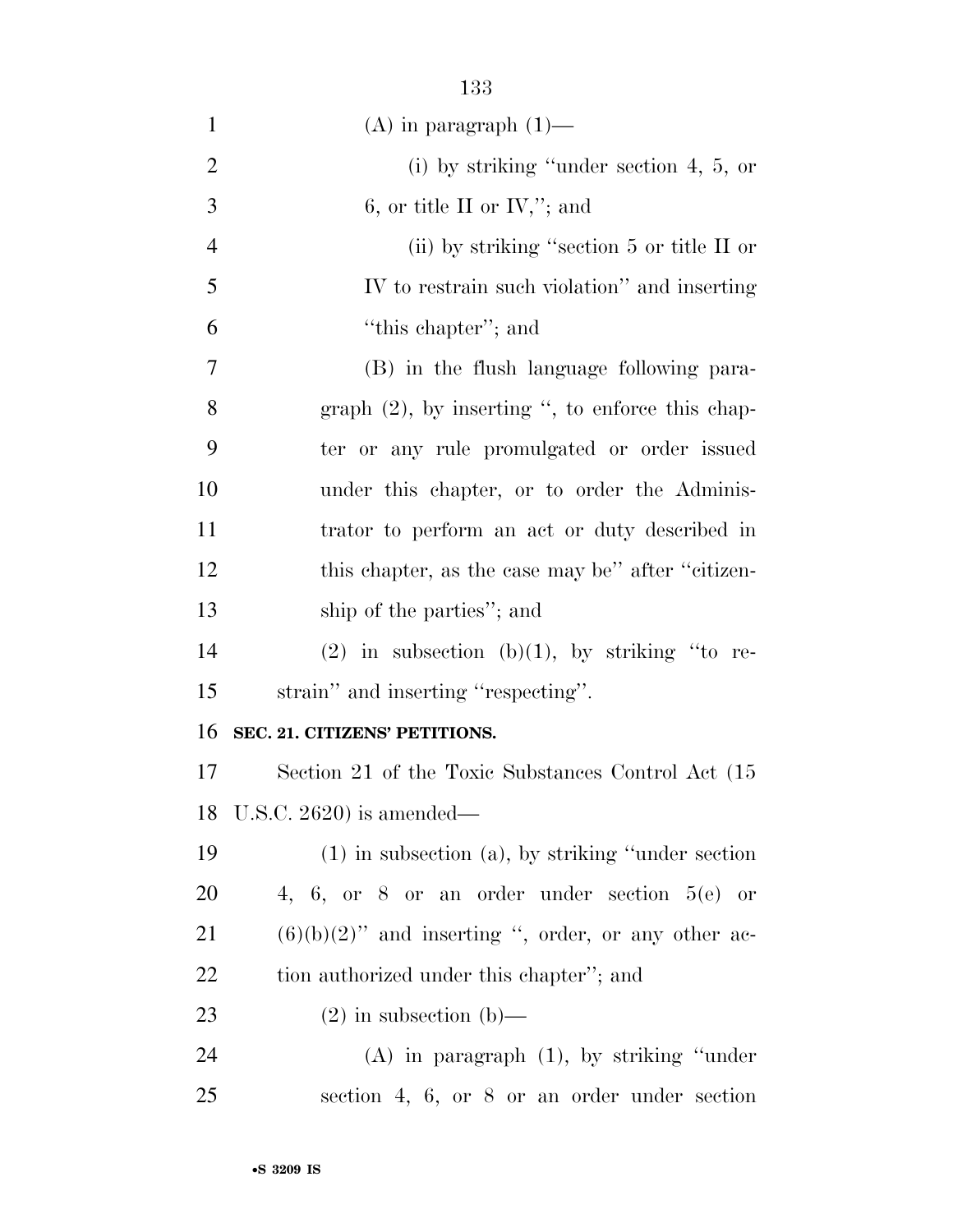| $\mathbf{1}$   | $5(e)$ , $6(b)(1)(A)$ , or $6(b)(1)(B)$ " and inserting |
|----------------|---------------------------------------------------------|
| $\overline{2}$ | "or order or to initiate other action authorized        |
| 3              | under this chapter";                                    |
| $\overline{4}$ | $(B)$ in paragraph $(3)$ , by striking "section"        |
| 5              | $4, 5, 6,$ or $8$ " and inserting "the applicable pro-  |
| 6              | visions of this chapter"; and                           |
| 7              | $(C)$ in paragraph $(4)$ —                              |
| 8              | (i) in subparagraph $(A)$ , by striking                 |
| 9              | "a rulemaking proceeding" and inserting                 |
| 10             | "proceedings authorized under this chap-                |
| 11             | $ter$ "; and                                            |
| 12             | (ii) in subparagraph $(B)$ —                            |
| 13             | $(I)$ by striking "a proceeding to                      |
| 14             | issue a rule under section 4, 6, or $8$                 |
| 15             | or an order under section $5(e)$ or                     |
| 16             | $6(b)(2)$ " and inserting "proceedings"                 |
| 17             | authorized under this Act";                             |
| 18             | $(II)$ in clause $(i)$ —                                |
| 19             | (aa) by inserting "except as                            |
| 20             | provided in clause (ii)," before                        |
| 21             | "in the case of"; and                                   |
| 22             | (bb) in subclause $(II)$ , by                           |
| 23             | striking "present an unreason-                          |
| 24             | able risk to" and inserting "sub-                       |
| 25             | stantial endangerment"; and                             |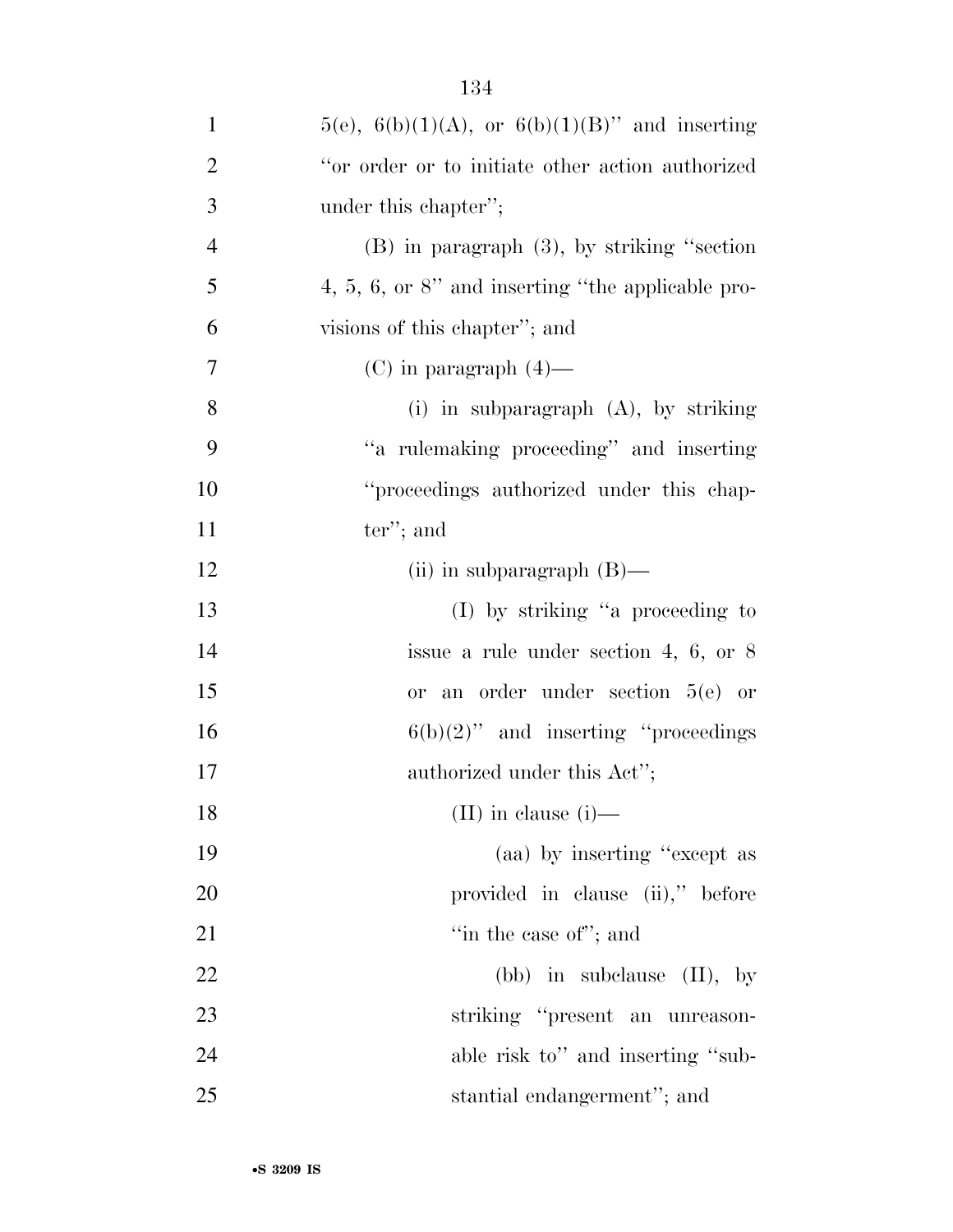- (III) in clause (ii)— 2 (aa) by striking "issuance of a rule under section 6 or 8 or an 4 order under section  $6(b)(2)$ " and inserting ''imposition or issuance of a restriction, use condition, or order under this chapter''; and (bb) by striking ''an unrea- sonable'' and inserting ''a sub- stantial endangerment''. **SEC. 22. EMPLOYMENT EFFECTS.**  Section 24 of the Toxic Substances Control Act (15 U.S.C. 2623) is amended— 14 (1) in subsection  $(a)$ —
- (A) by striking ''continuing'' and inserting 16 "periodic"; and

 (B) by striking the em dash and para- graphs (1) and (2) and inserting ''the imple-mentation of this chapter.'';

20  $(2)$  in subsection (b)—

 (A) in paragraph (1), in the flush language after subparagraph (B), by striking ''section 4, 23 5, or 6 or a requirement of section 5 or 6<sup>"</sup> and 24 inserting "this chapter";

25 (B) in paragraph  $(2)$ —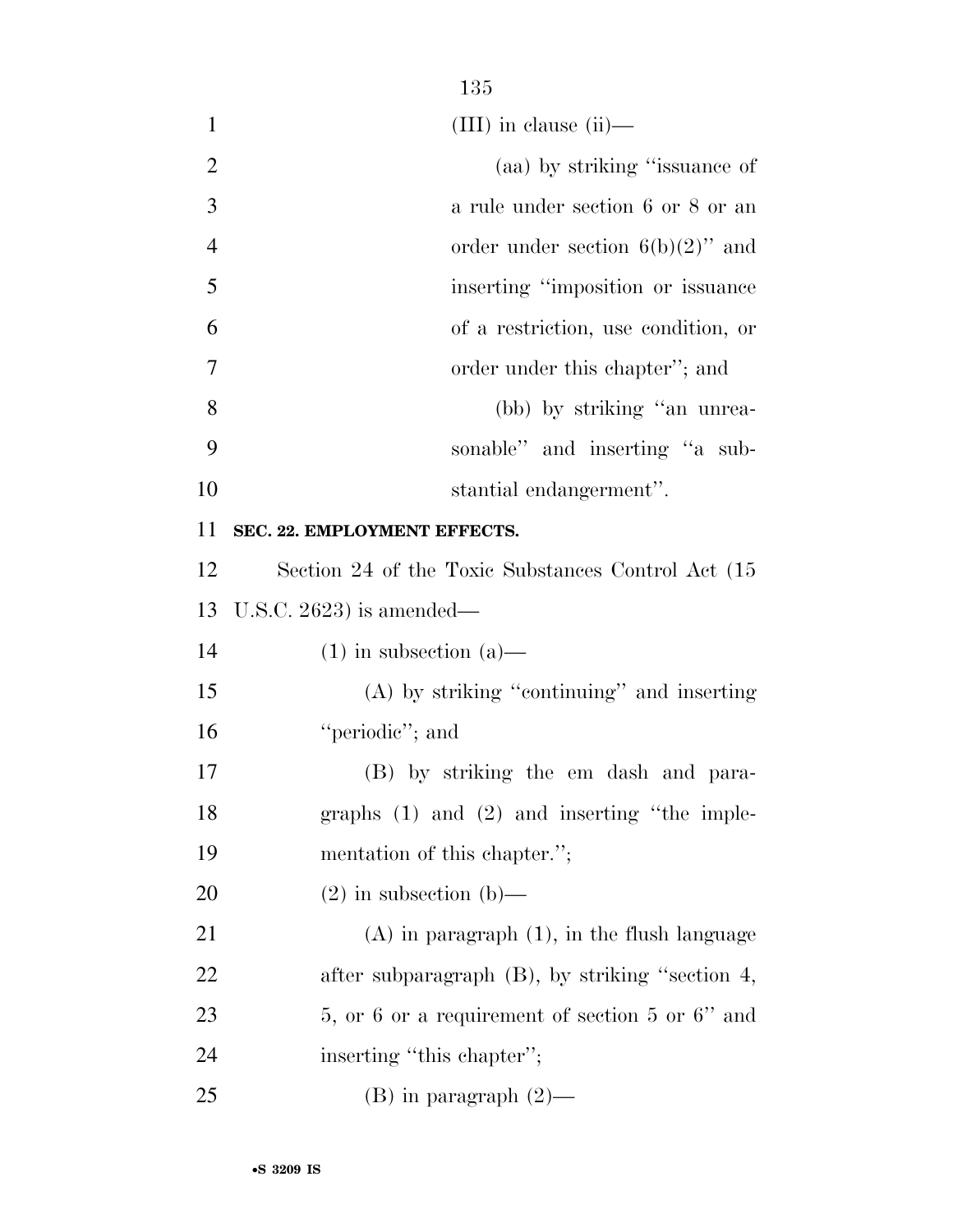| $\mathbf{1}$   | (i) in subparagraph $(A)(ii)$ , by strik-              |
|----------------|--------------------------------------------------------|
| $\overline{2}$ | ing "by order issued" and inserting "in                |
| 3              | writing,"; and                                         |
| $\overline{4}$ | (ii) in subparagraph $(B)$ —                           |
| 5              | $(I)$ in clause (i), by inserting                      |
| 6              | "and" after the "such request,";                       |
| 7              | (II) by striking clause (ii); and                      |
| 8              | (III) by redesignating clause (iii)                    |
| 9              | as clause (ii); and                                    |
| 10             | $(C)$ by striking paragraph $(4)$ ; and                |
| 11             | (3) by adding at the end the following new sub-        |
| 12             | section:                                               |
| 13             | "(c) EFFECT.—Nothing in this section shall be con-     |
| 14             | strued—                                                |
| 15             | $\lq(1)$ to require the Administrator to amend or      |
| 16             | repeal any rule or order in effect under this chapter; |
| 17             | <b>or</b>                                              |
| 18             | $\lq(2)$ to condition the Administrator's authority    |
| 19             | to issue orders or promulgate rules under this chap-   |
| 20             | ter.".                                                 |
| 21             | SEC. 23. ADMINISTRATION OF THE TOXIC SUBSTANCES        |
| <u>22</u>      |                                                        |
|                | <b>CONTROL ACT.</b>                                    |
| 23             | Section 26 of the Toxic Substances Control Act (15)    |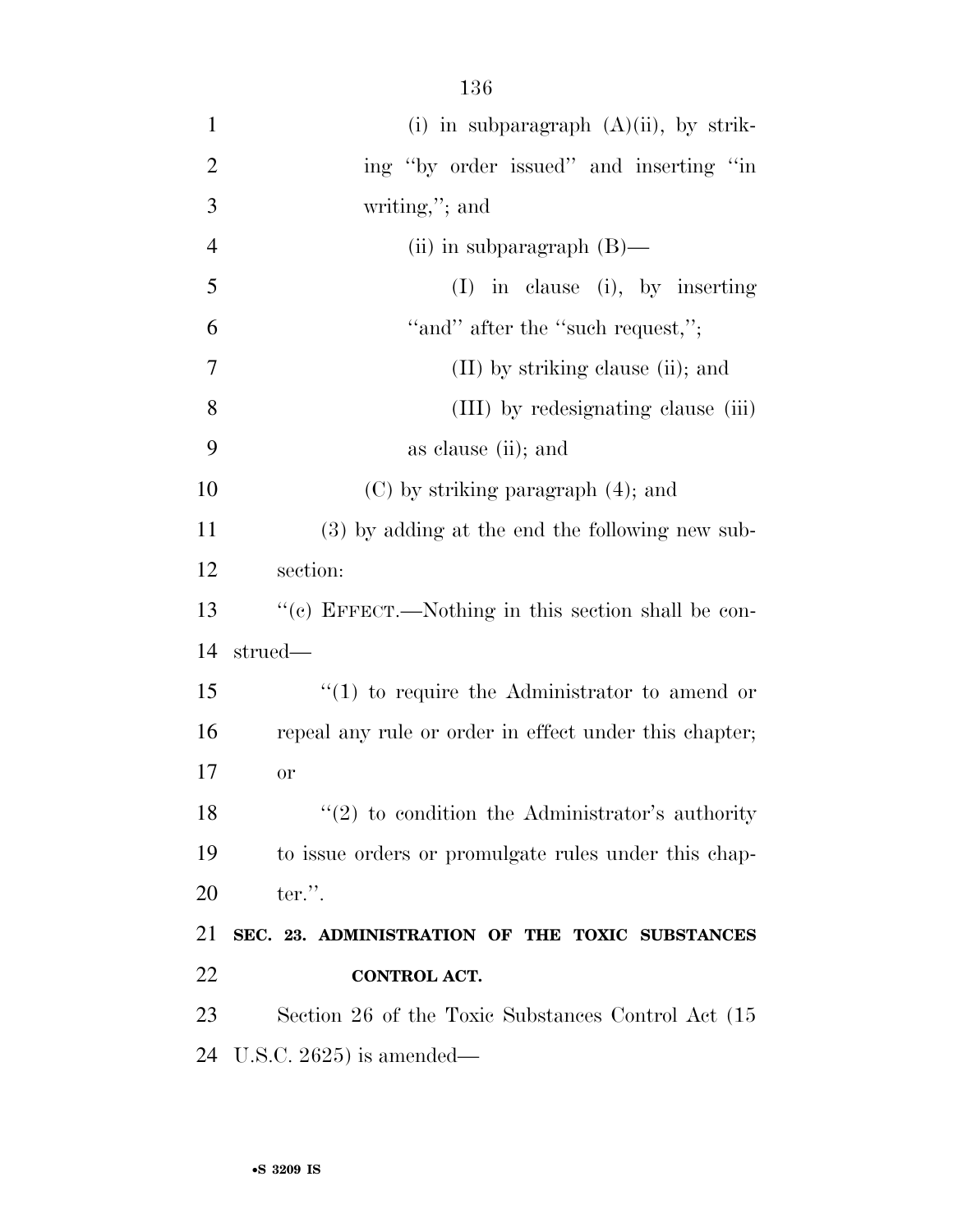(1) by amending subsection (b) to read as fol-lows:

 ''(b) FEES.—The Administrator may, by rule, require the payment of a reasonable fee from any person required to submit data to defray the cost of administering this chapter. In setting a fee under this paragraph, the Admin- istrator shall take into account the ability to pay of the person required to submit the data and the cost to the Administrator of reviewing such data. Such rules may pro- vide for sharing such a fee in any case in which the ex-penses of testing are shared under this chapter.''; and

 (2) by adding at the end the following new sub-section:

 ''(h) RULEMAKING OR ORDERS.—In carrying out this chapter, the Administrator is authorized to issue such or- ders and prescribe such regulations as are necessary to carry out this chapter.''.

## **SEC. 24. STATE PROGRAMS.**

 Section 28 of the Toxic Substances Control Act (15 U.S.C. 2627) is amended—

- 21 (1) in subsection  $(a)$ —
- (A) by striking ''unreasonable'' before 23 ''risk within the States''; and
- (B) by striking ''is unable or is not likely to take'' and inserting ''has not taken'';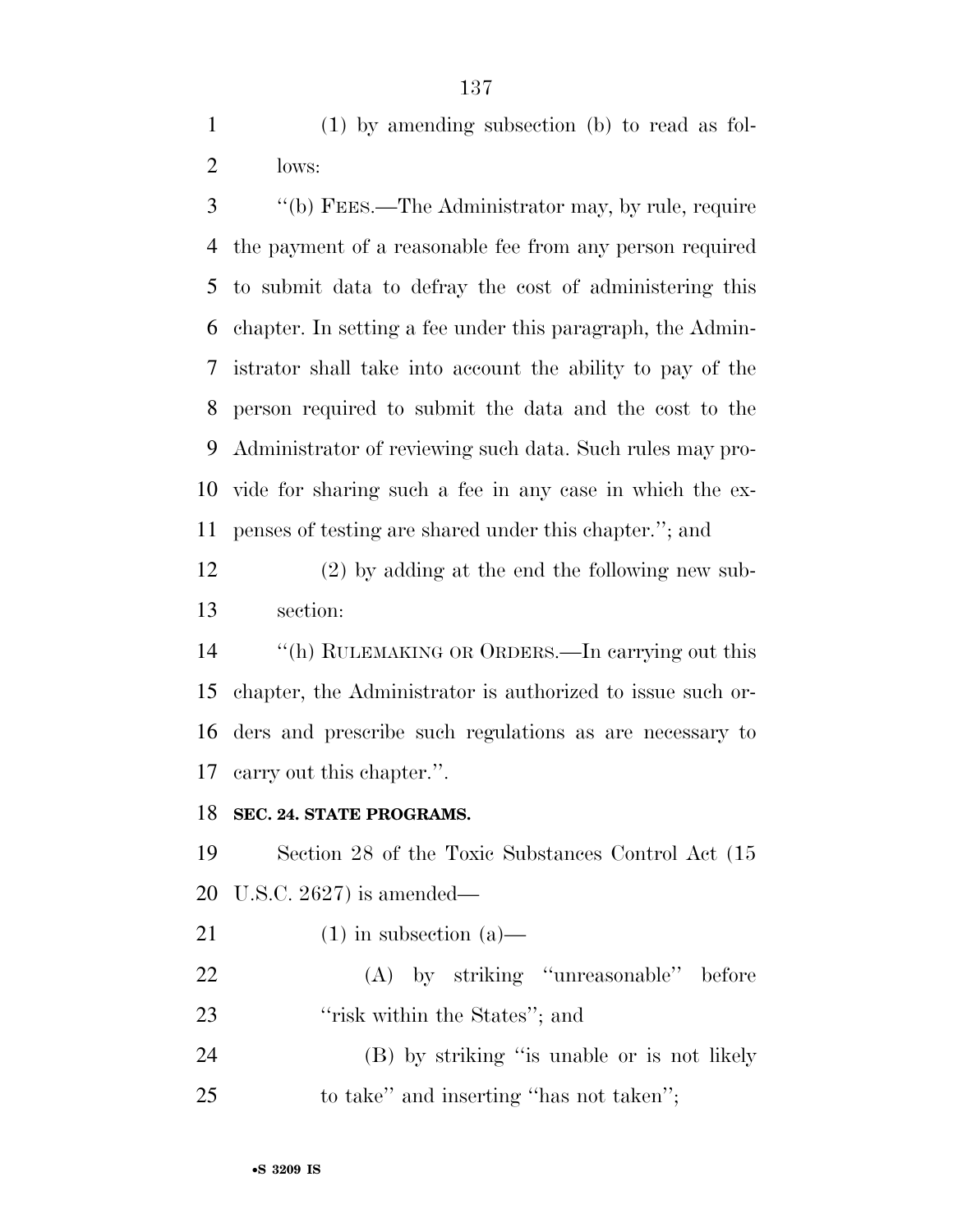| $\mathbf{1}$   | $(2)$ by redesignating subsections (b), (c), and            |
|----------------|-------------------------------------------------------------|
| $\overline{2}$ | (d) as subsections (c), (d), and (e), respectively;         |
| 3              | $(3)$ by inserting after subsection $(a)$ the fol-          |
| $\overline{4}$ | lowing new subsection:                                      |
| 5              | "(b) COORDINATION.—The Administrator shall es-              |
| 6              | tablish a process to coordinate with States, on an on-going |
| 7              | basis, to share data and priorities relating to the manage- |
| 8              | ment of chemical substances under this title and under      |
| 9              | programs operated by States, in accordance with require-    |
| 10             | ments under section 14."; and                               |
| 11             | (4) in subsection (c)(2), as redesignated by                |
| 12             | paragraph $(2)$ of this section, by striking "including"    |
| 13             | cancer, birth defects, and gene mutations,".                |
| 14             | SEC. 25. AUTHORIZATION OF APPROPRIATIONS.                   |
| 15             | Title I of the Toxic Substances Control Act (15             |
| 16             | U.S.C. $2601$ et seq.) is amended—                          |
| 17             | $(1)$ by redesignating section 29 as section 39;            |
| 18             | $(2)$ by redesignating section 30 as section 38;            |
| 19             | $(3)$ by striking section 31; and                           |
| 20             | $(4)$ by amending section 39, as redesignated, to           |
| 21             | read as follows:                                            |
| 22             | "SEC. 39. AUTHORIZATION OF APPROPRIATIONS.                  |
| 23             | "There are authorized to be appropriated to the Ad-         |
| 24             | ministrator such sums as may be necessary for each of       |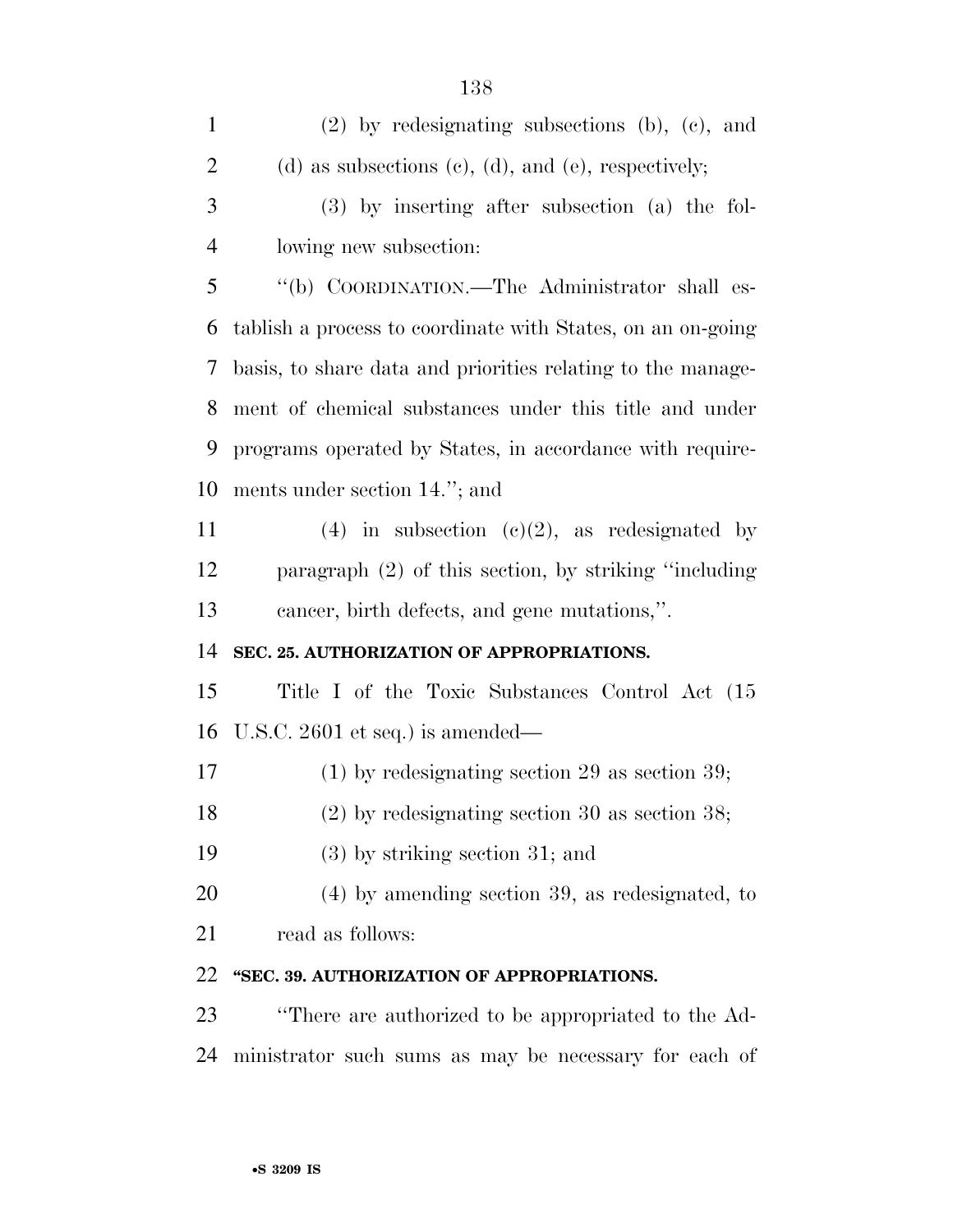the fiscal years 2011 through 2018 to carry out this chap-ter.''.

## **SEC. 26. ADDITIONAL REQUIREMENTS.**

 (a) RESTRICTIONS ON CERTAIN CHEMICAL SUB- STANCES.—The Toxic Substances Control Act (15 U.S.C. 2601 et seq.) is amended by inserting after section 28 the following new sections:

# **''SEC. 29. EXPEDITED ACTION ON CHEMICALS OF HIGHEST CONCERN.**

 ''The Administrator shall act quickly to manage risks from chemical substances that clearly pose the highest risks to human health or the environment.

 **''SEC. 30. CHILDREN'S ENVIRONMENTAL HEALTH RE-SEARCH PROGRAM.** 

 ''(a) CHILDREN'S ENVIRONMENTAL HEALTH RE-SEARCH PROGRAM.—

17 ''(1) ESTABLISHMENT.—Not later than 90 days after the date of enactment of the Safe Chemicals Act of 2010, the Administrator shall establish a 'Children's Environmental Health Research Pro- gram' within the Environmental Protection Agency. 22 "'(2) PURPOSE.—Subject to amounts made available in advance in appropriations Acts, under the Children's Environmental Health Research Pro-gram established under paragraph (1), the Adminis-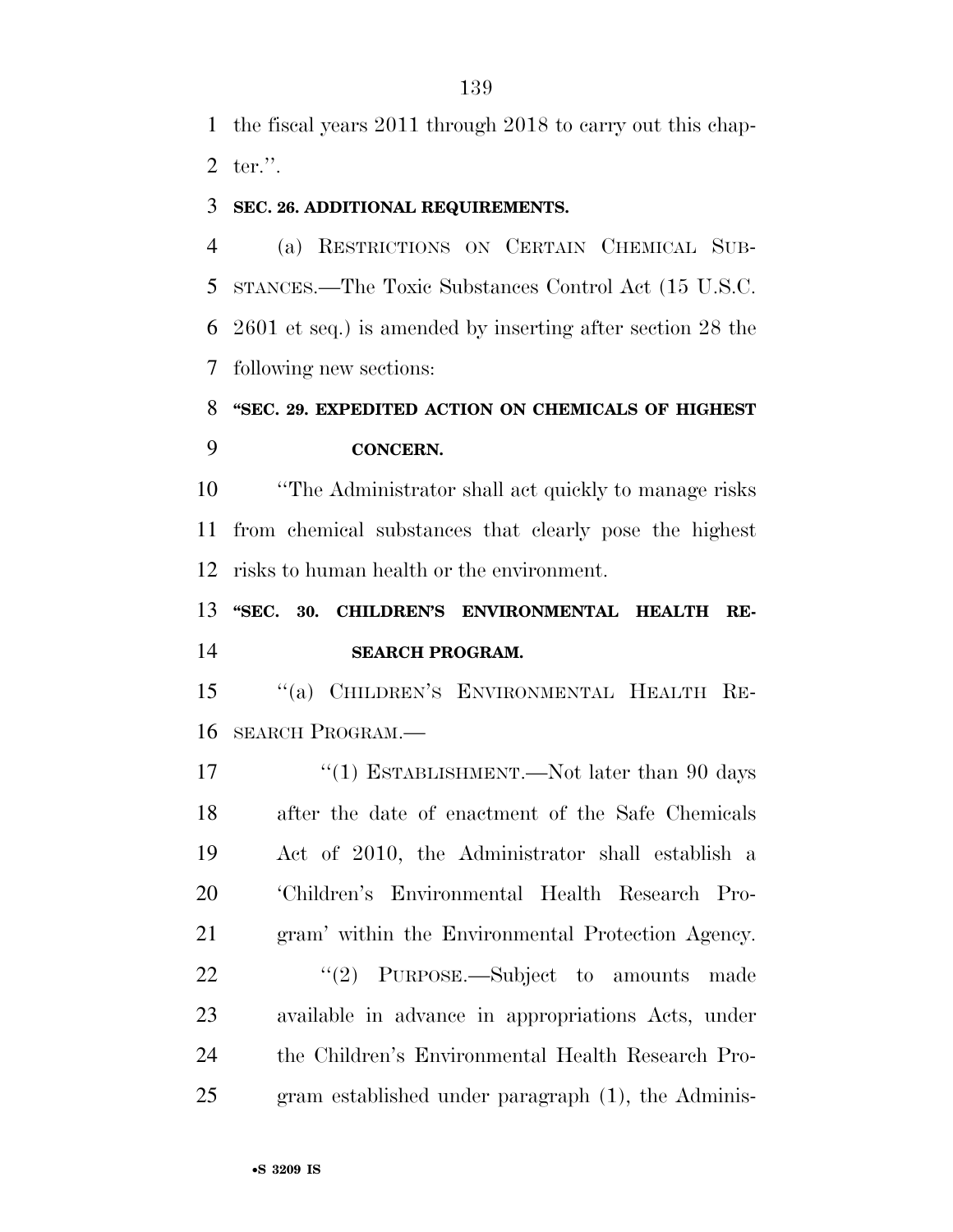trator may enter into contracts and make grants to further understanding of the vulnerability of chil- dren to chemical substances and mixtures. ''(3) CONSULTATION.—Contracts and grants under this section shall be provided in consultation with Interagency Science Advisory Board on Chil- dren's Health and Toxic Substances established under subsection (b). 9 "(b) INTERAGENCY SCIENCE ADVISORY BOARD ON CHILDREN'S HEALTH RESEARCH.— 11 ''(1) ESTABLISHMENT.—Not later than 90 days after the date of enactment of the Safe Chemicals Act of 2010, the Administrator shall establish an ad- visory board to be known as the 'Interagency Science Advisory Board on Children's Health Re- search'. The Board shall be subject to the Federal Advisory Committee Act (5 U.S.C. App.). ''(2) PURPOSES.—The purposes of the Board shall be to provide independent advice, expert con- sultation, and peer review upon request of the Ad- ministrator or Congress on the scientific and tech- nical aspects of issues relating to the implementation of this subchapter with respect to protecting chil-dren's health and research.

25 "(3) COMPOSITION.—The Administrator shall—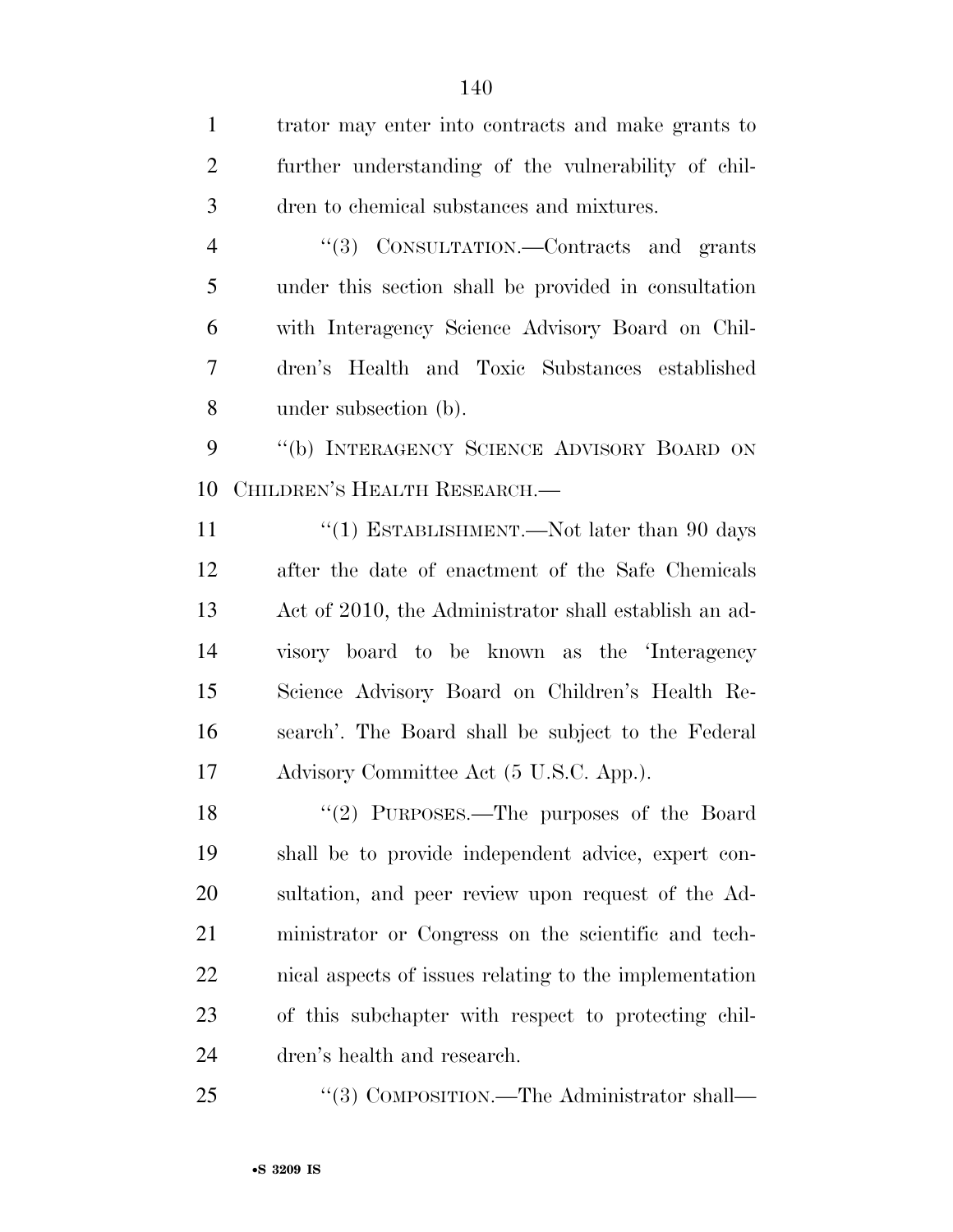| $\mathbf{1}$   | "(A) appoint the members of the Board,              |
|----------------|-----------------------------------------------------|
| $\overline{2}$ | including, at a minimum, representatives of-        |
| 3              | "(i) the National Institute of Environ-             |
| $\overline{4}$ | mental Health Sciences;                             |
| 5              | "(ii) the Centers for Disease Control               |
| 6              | and Prevention;                                     |
| $\overline{7}$ | ``(iii)<br>the National Toxicology Pro-             |
| 8              | gram;                                               |
| 9              | "(iv) the National Cancer Institute;                |
| 10             | $f'(v)$ the National Tribal<br>Science              |
| 11             | Council; and                                        |
| 12             | "(vi) not fewer than 3 centers of chil-             |
| 13             | dren's health at leading universities;              |
| 14             | "(B) ensure that at least $\frac{1}{3}$ of the mem- |
| 15             | bers of the Board have specific scientific exper-   |
| 16             | tise in the relationship of chemical exposures to   |
| 17             | prenatal, infant, and children's health; and        |
| 18             | "(C) ensure that no individual appointed            |
| 19             | to serve on the Board has a conflict of interest    |
| 20             | that is relevant to the functions performed, un-    |
| 21             | less such conflict is promptly and publicly dis-    |
| 22             | closed and the Administrator determines that        |
| 23             | the conflict is unavoidable.                        |
| 24             | "(c) PRENATAL AND INFANT EXPOSURES.-                |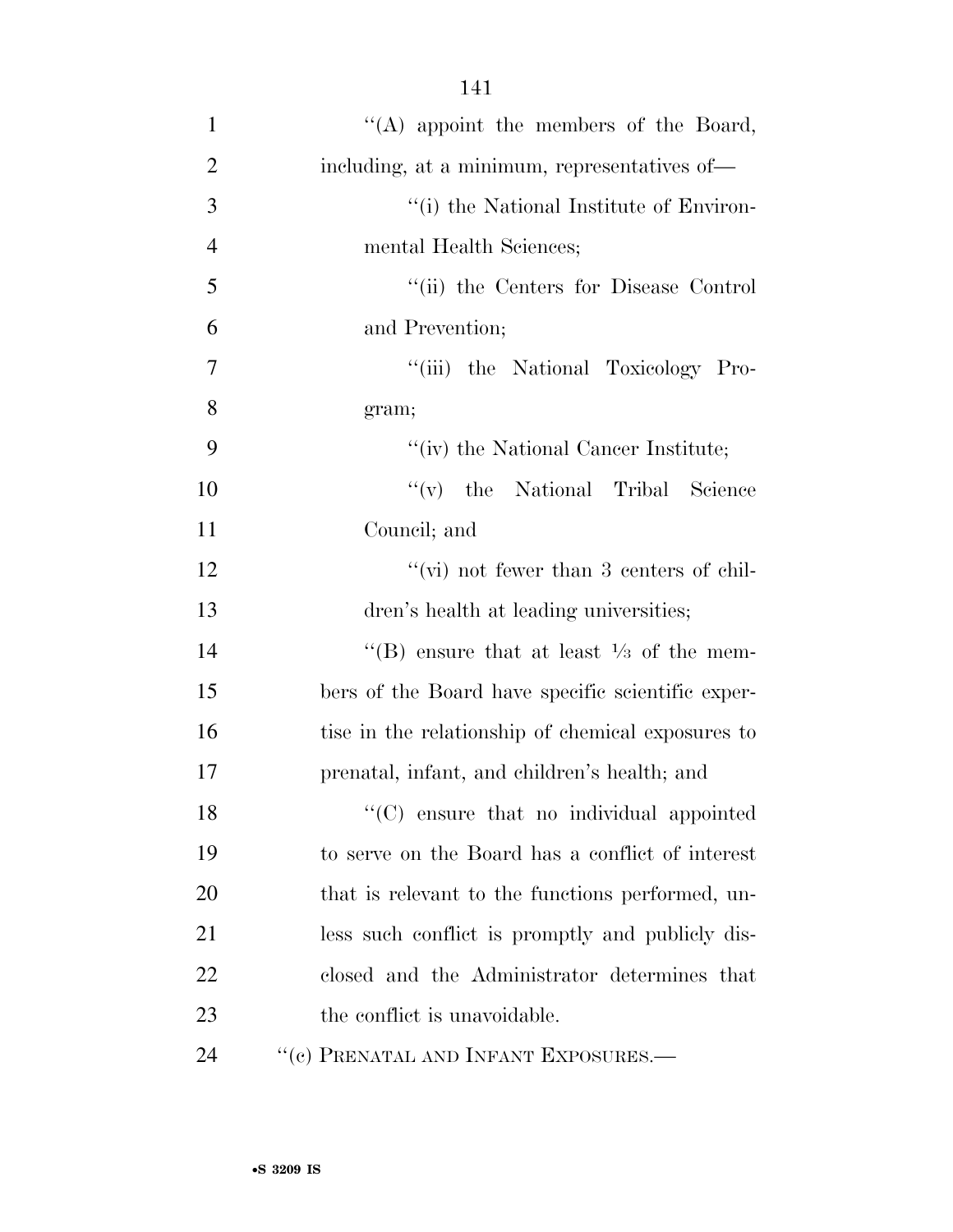1 "(1) MONITORING.—If, through studies per- formed pursuant to subsection (a), section 4, or other available research, the Administrator identifies a chemical substance that may be present in human biological media that may have adverse effects on early childhood development, the Administrator shall coordinate with the Secretary of Health and Human Services to conduct, not later than 2 years after the date on which the Administrator makes such identi- fication, a biomonitoring study to determine the presence of the chemical substance in human biologi- cal media in, at a minimum, pregnant women and infants. 14 "(2) PUBLICATION.—Upon completion of any study conducted pursuant to paragraph (1), the Sec- retary of Health and Human Services shall— 17 ''(A) inform the Administrator of the re- sults of the study; and 19 ''(B) publish the results of the study in a publicly available electronic format. 21 "(3) POSITIVE RESULTS.— 22 "(A) MANUFACTURE DISCLOSURE.—When- ever a chemical substance or mixture is deter- mined to be present in a study conducted pur-suant to paragraph (1), the manufacturers and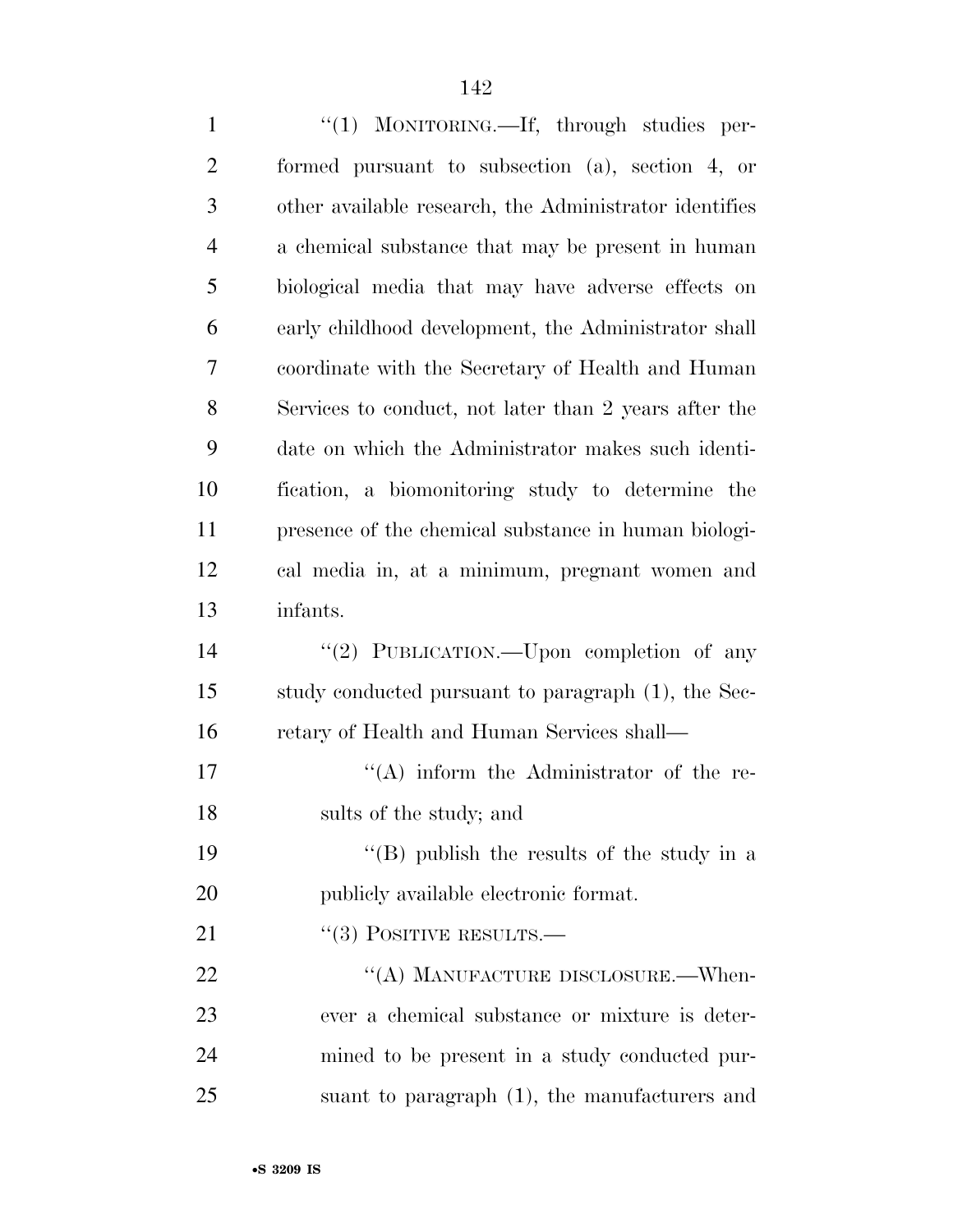| $\mathbf{1}$   | processors of the chemical substance or mixture  |
|----------------|--------------------------------------------------|
| $\overline{2}$ | shall, not later than 180 days after the date of |
| 3              | publication of such study, disclose to the Ad-   |
| $\overline{4}$ | ministrator, commercial customers of the manu-   |
| 5              | facturers and processors, consumers, and the     |
| 6              | public—                                          |
| 7              | "(i) all known uses of the chemical              |
| 8              | substance or mixture; and                        |
| 9              | "(ii) all articles in which the chemical         |
| 10             | substance or mixture is or is expected to        |
| 11             | be present.                                      |
| 12             | "(B) COST AND FORM OF DISCLOSURE.-               |
| 13             | Information under clauses (i) and (ii) of sub-   |
| 14             | paragraph $(A)$ shall be—                        |
| 15             | "(i) made available by the Adminis-              |
| 16             | trator in electronic format; and                 |
| 17             | "(ii) made readily accessible and free           |
| 18             | of charge by each applicable manufacturer        |
| 19             | and processor in electronic format to the        |
| 20             | commercial customers of such manufac-            |
| 21             | turer or processor, consumers, and the           |
| 22             | public.                                          |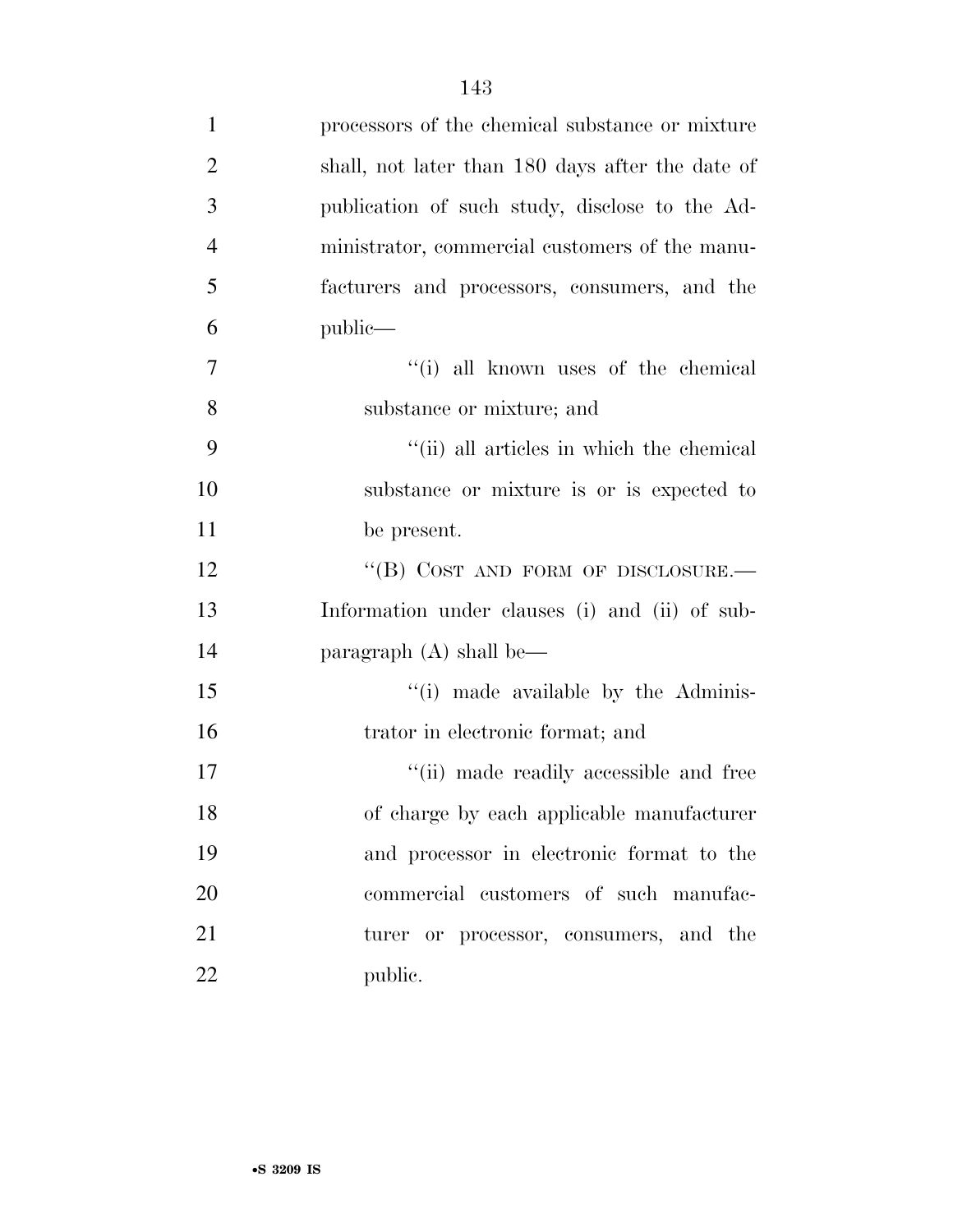| $\mathbf{1}$   | "SEC. 31. REDUCTION OF ANIMAL-BASED TESTING.             |
|----------------|----------------------------------------------------------|
| $\overline{2}$ | "(a) ADMINISTRATION.—The Administrator<br>shall          |
| 3              | take action to minimize the use of animals in testing of |
| $\overline{4}$ | chemical substances or mixtures, including—              |
| 5              | $\lq(1)$ encouraging and facilitating, where prac-       |
| 6              | ticable—                                                 |
| 7              | "(A) use of existing data of sufficient sci-             |
| 8              | entific quality;                                         |
| 9              | $\lq\lq$ use of test methods that eliminate or           |
| 10             | reduce the use of animals but provide data of            |
| 11             | high scientific quality;                                 |
| 12             | " $(C)$ grouping of 2 or more chemical sub-              |
| 13             | stances into scientifically appropriate categories       |
| 14             | where testing of one chemical substance will             |
| 15             | provide reliable and useful data on others in the        |
| 16             | category;                                                |
| 17             | $\lq\lq$ formation of industry consortia to              |
| 18             | jointly conduct testing to avoid unnecessary du-         |
| 19             | plication of tests; and                                  |
| 20             | $\lq\lq(E)$ parallel submission of data from ani-        |
| 21             | mal-based studies and from emerging methods              |
| 22             | and models; and                                          |
| 23             | $\lq(2)$ funding research and validation studies to      |
| 24             | reduce, refine, and replace the use of animal tests in   |
| 25             | accordance with this subsection.                         |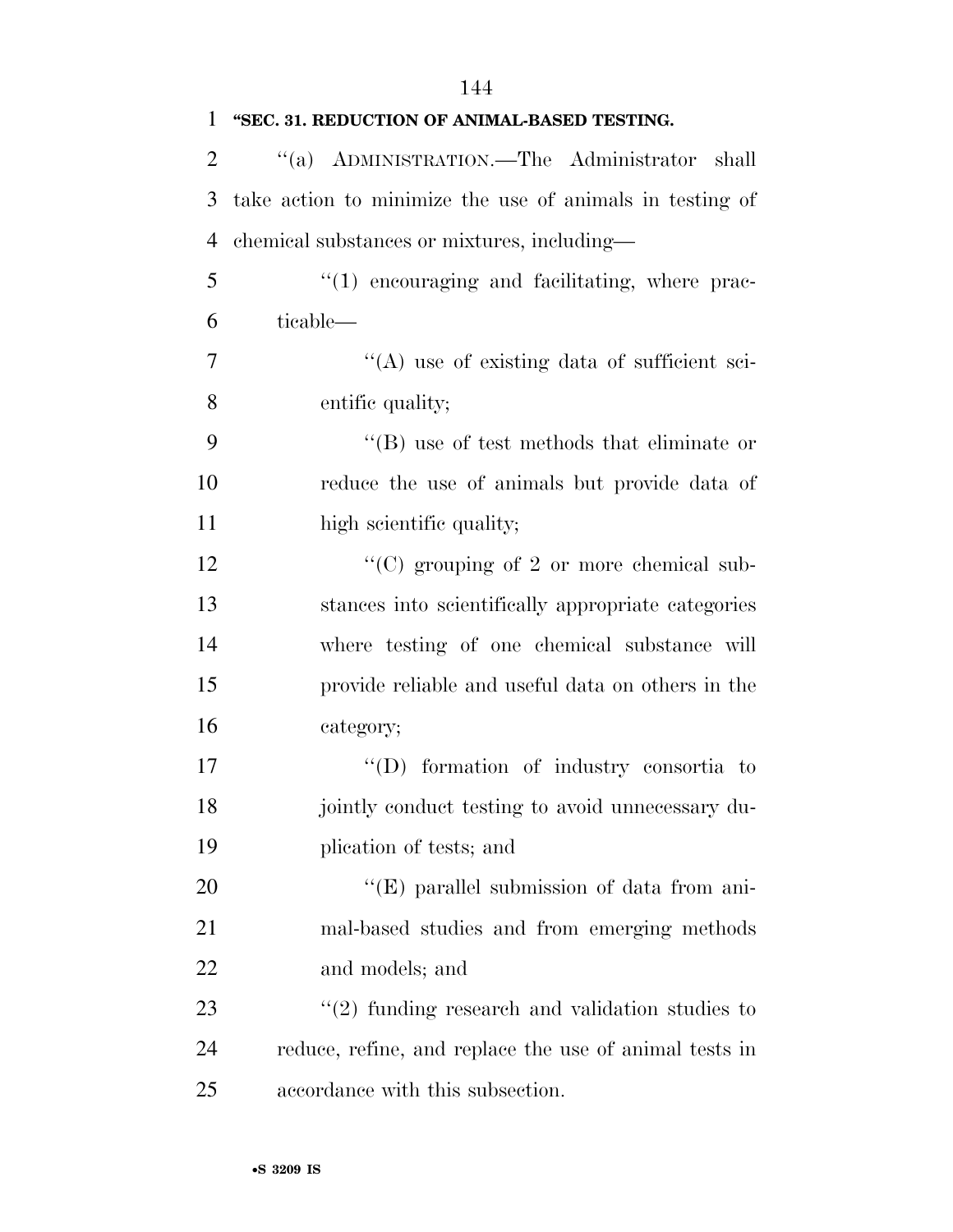| 1              | "(b) INTERAGENCY SCIENCE ADVISORY BOARD ON            |
|----------------|-------------------------------------------------------|
| 2              | ALTERNATIVE TESTING METHODS.-                         |
| 3              | "(1) ESTABLISHMENT.—Not later than $90$ days          |
| $\overline{4}$ | after the date of enactment of the Safe Chemicals     |
| 5              | Act of 2010, the Administrator shall establish an ad- |
| 6              | visory board to be known as the 'Interagency          |
| 7              | Science Advisory Board on Alternative Testing         |
| 8              | Methods'. The Board shall be subject to the Federal   |
| 9              | Advisory Committee Act (5 U.S.C. App.).               |
| 10             | "(2) COMPOSITION.—The Administrator shall—            |
| 11             | $\lq\lq$ appoint the members of the Inter-            |
| 12             | agency Science Advisory Board on Alternative          |
| 13             | Testing Methods, including, at a minimum, rep-        |
| 14             | resentatives of-                                      |
| 15             | "(i) the National Institute of Environ-               |
| 16             | mental Health Sciences;                               |
| 17             | "(ii) the Centers for Disease Control                 |
| 18             | and Prevention;                                       |
| 19             | "(iii) the National Toxicology Pro-                   |
| 20             | gram;                                                 |
| 21             | "(iv) the National Cancer Institute;                  |
| 22             | and                                                   |
| 23             | $f'(v)$ the National Tribal Science                   |
| 24             | Council; and                                          |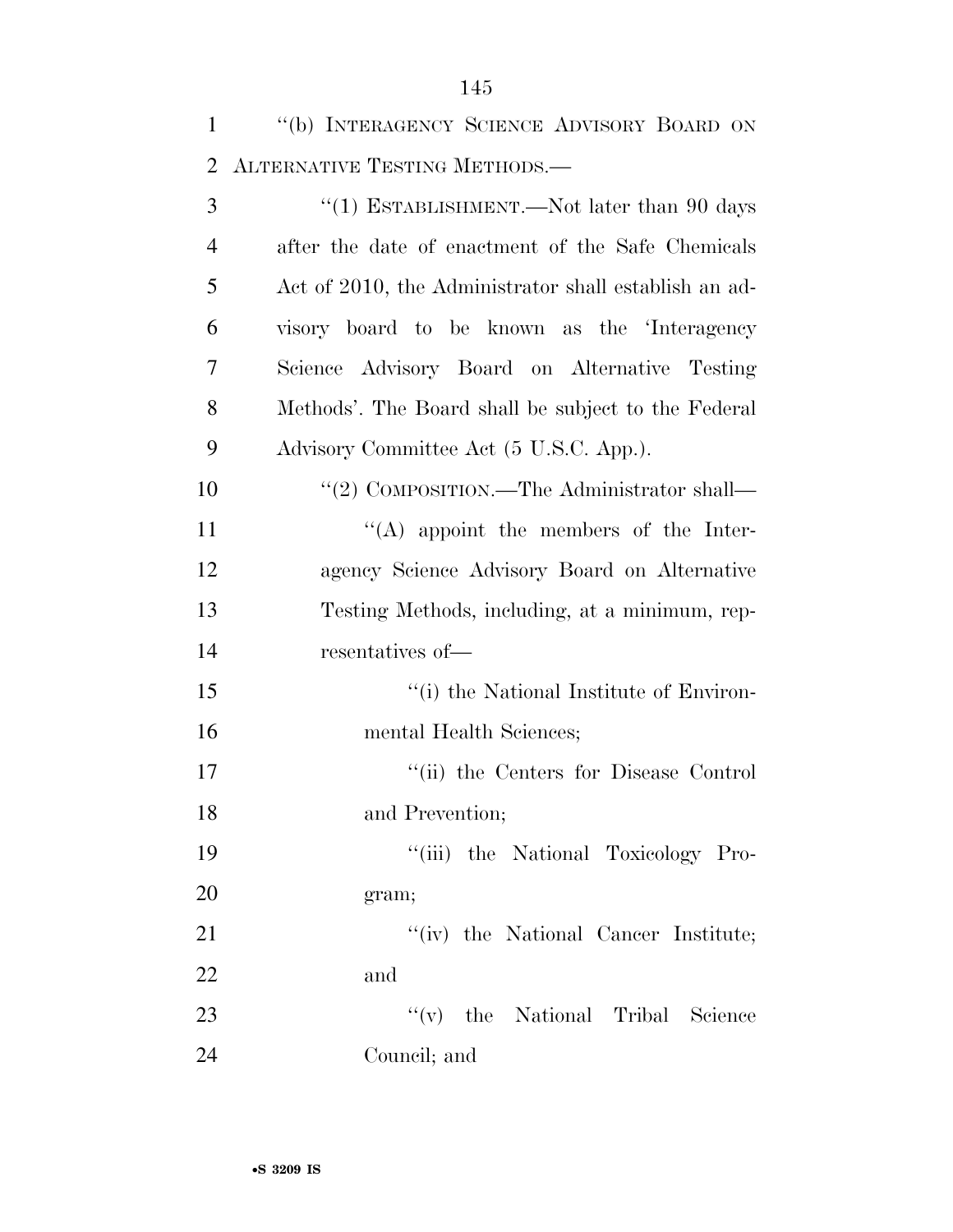1 ''(B) ensure that no individual appointed to serve on the Interagency Science Advisory Board on Alternative Testing Methods has a conflict of interest that is relevant to the func- tions to be performed, unless such conflict is promptly and publicly disclosed and the Admin- istrator determines that the conflict is unavoid-able.

9 "(3) PURPOSE.—The purpose of the Inter- agency Science Advisory Board on Alternative Test- ing Methods shall be to provide independent advice and peer review to the Administrator and Congress on the scientific and technical aspects of issues relat- ing to the implementation of this subchapter with re- spect to minimizing the use of animals in testing of chemical substances or mixtures.

17 ''(4) REPORT.—Not later than 1 year after the date of enactment of the Safe Chemicals Act of 2010, and triennially thereafter, the Administrator, in consultation with the Interagency Science Advi- sory Board on Alternative Testing Methods estab- lished under paragraph (1), shall publish a list of testing methods that reduce the use of animals in testing under section 4.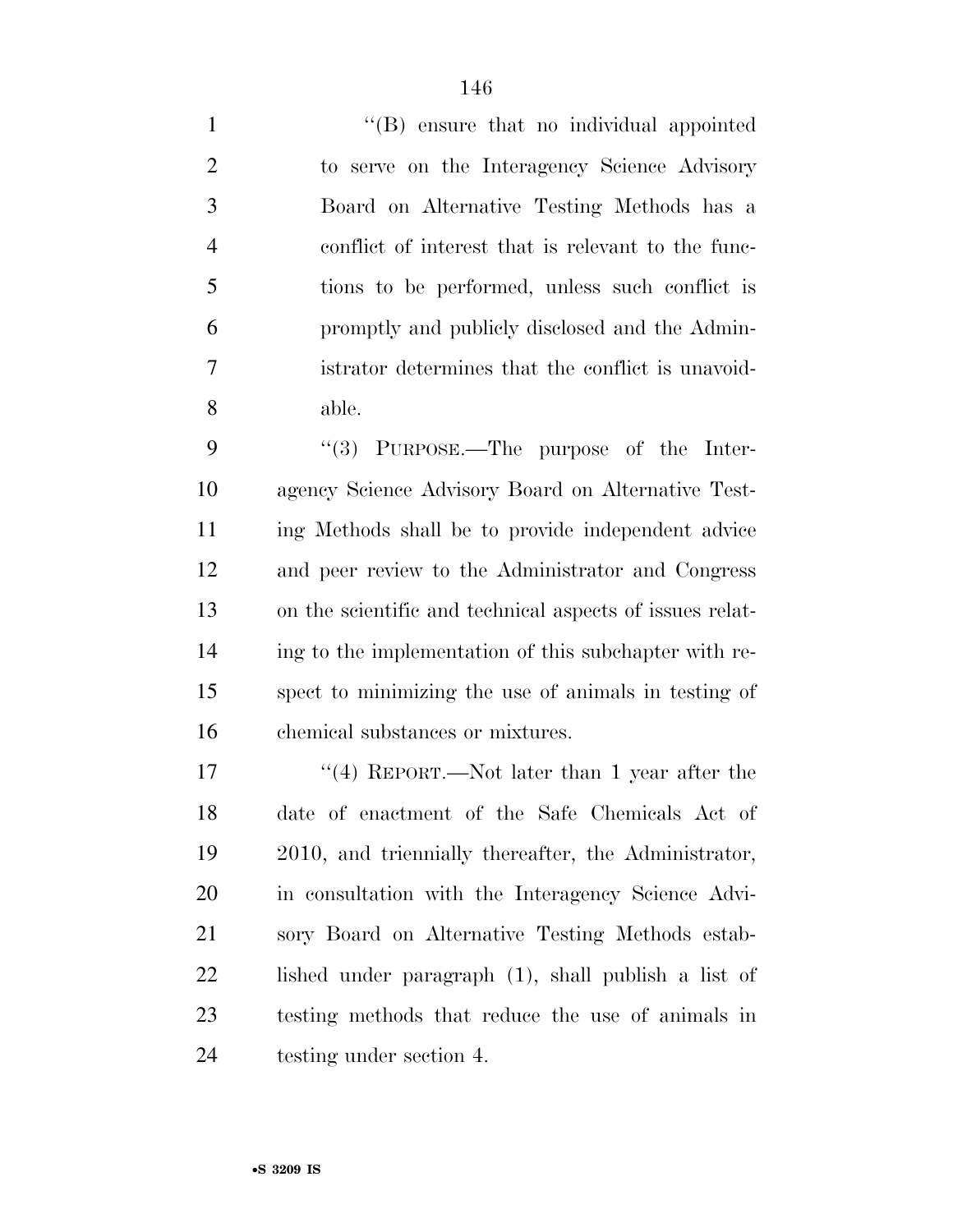1 "(c) IMPLEMENTATION OF ALTERNATIVE TESTING METHODS.—To promote the development and timely in- corporation of new testing methods that are not animal-based, the Administrator shall—

5 "(1) in consultation with the Interagency Science Advisory Board on Alternative Testing Methods established under subsection (b)(1), and after providing an opportunity for public comment, develop a strategic plan to promote the development and implementation of alternative test methods and testing strategies to generate information used for safety standard determinations under section 6(b) that do not use animals, including toxicity pathway- based risk assessment, in vitro studies, systems biol- ogy, computational toxicology, bioinformatics, and high-throughput screening;

17  $\frac{17}{2}$  biennially report to Congress on progress made in implementing this section; and

19 ''(3) fund and carry out research, development, performance assessment, and translational studies to accelerate the development of test methods and test- ing strategies that are not animal-based for use in safety standard determinations under section 6(b).

 ''(d) CRITERIA FOR ADAPTING OR WAIVING ANIMAL TESTING REQUIREMENTS.—Upon request from a manu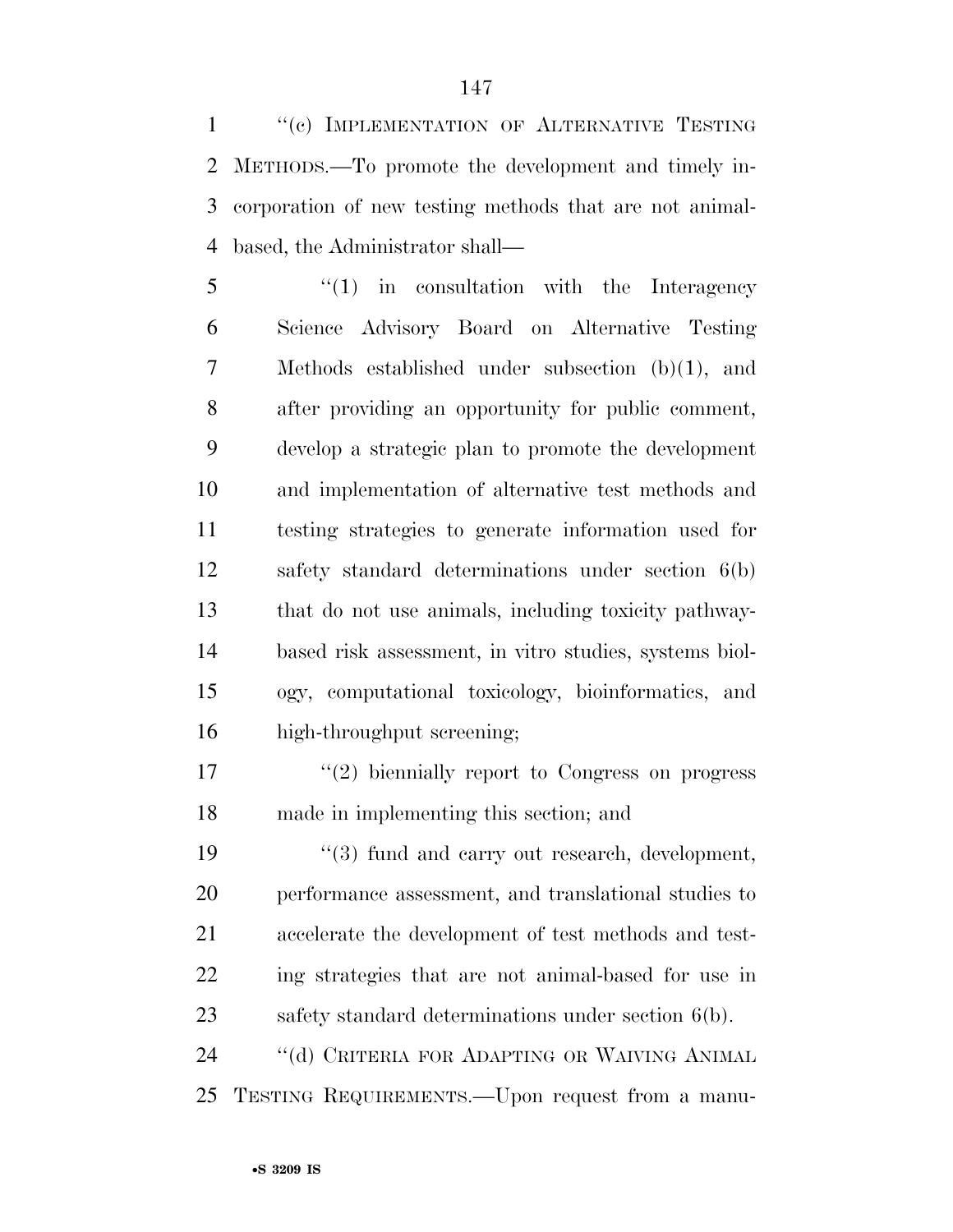facturer or processor that is required to conduct animal- based testing of a chemical substance or mixture under this subchapter, the Administrator may adapt or waive such requirement if the Administrator determines that—

5 "(1) there is sufficient weight-of-evidence from several independent sources of information to sup- port a conclusion that a chemical substance or mix- ture has, or does not have, a particular property, in any case in which the information from each indi- vidual source alone is regarded as insufficient to support the conclusion;

 $\frac{12}{2}$  ''(2) testing for a specific endpoint is tech- nically not practicable to conduct as a consequence of 1 or more physical or chemical properties of the chemical substance or mixture; or

 ''(3) a chemical substance or mixture cannot be tested in animals at concentrations that do not re- sult in significant pain or distress, due to physical or chemical properties of the chemical substance or mixture, such as potential to cause severe corrosion or severe irritation to tissues.

 **''SEC. 32. SAFER ALTERNATIVES AND GREEN CHEMISTRY AND ENGINEERING.** 

24 "(a) SAFER ALTERNATIVES PROGRAM.—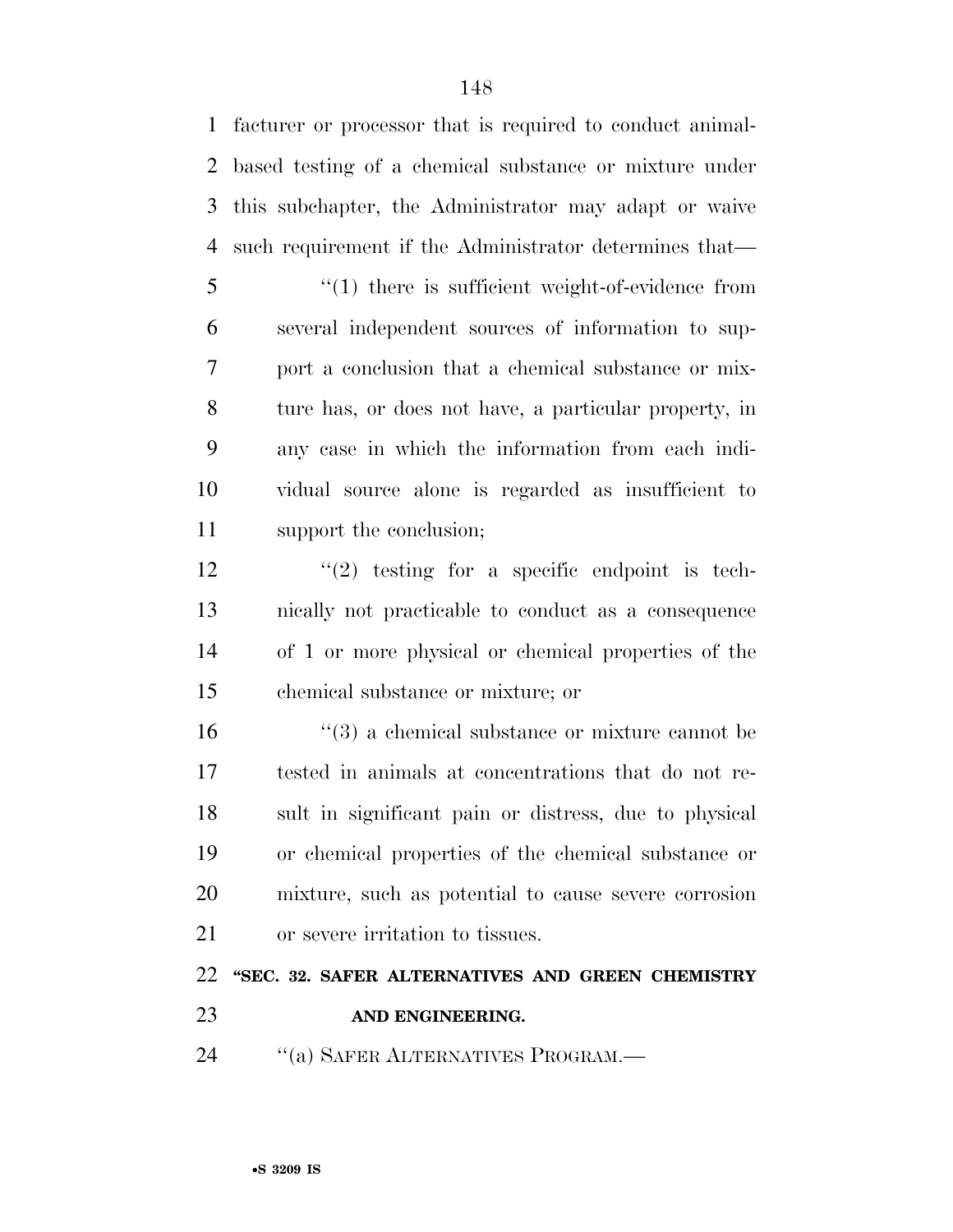| $\mathbf{1}$   | "(1) IN GENERAL.—Not later than 1 year after          |
|----------------|-------------------------------------------------------|
| $\overline{2}$ | the date of enactment of the Safe Chemicals Act of    |
| 3              | 2010, the Administrator shall establish a program to  |
| $\overline{4}$ | create market incentives for the development of safer |
| 5              | alternatives to existing chemical substances that re- |
| 6              | duce or avoid the use and generation of hazardous     |
| 7              | substances.                                           |
| 8              | "(2) REQUIREMENTS.—The program under                  |
| 9              | paragraph $(1)$ shall include—                        |
| 10             | $\lq\lq$ expedited review of new chemical sub-        |
| 11             | stances for which the manufacturer or proc-           |
| 12             | essor submits an alternatives analysis indicating     |
| 13             | that the new chemical substance is the safer al-      |
| 14             | ternative for a particular use than existing          |
| 15             | chemical substances used for the same purpose;        |
| 16             | "(B) recognition for a chemical substance             |
| 17             | or product determined by the Administrator to         |
| 18             | be a safer alternative for a particular use by        |
| 19             | means of a special designation intended for use       |
| 20             | in marketing the safer alternative, and periodic      |
| 21             | public awards or rewards; and                         |
| 22             | $\cdot$ (C) such other incentives, as the Adminis-    |
| 23             | trator considers to be appropriate to encourage       |
| 24             | the development, marketing, and use of chem-          |
| 25             | ical substances or products determined by the         |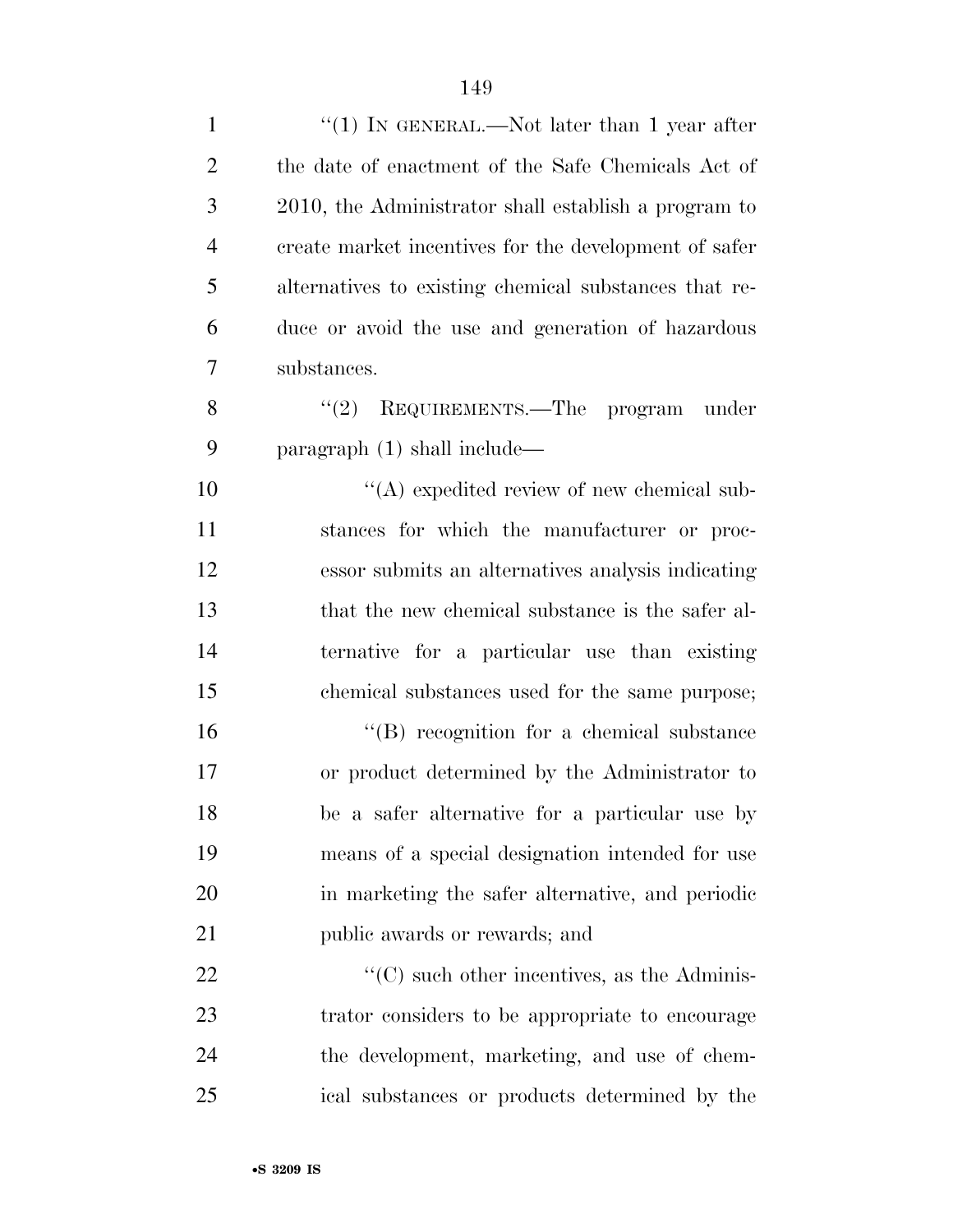Administrator to be safer alternatives for the particular uses, such as job training and worker assistance.

 ''(b) GREEN CHEMISTRY RESEARCH NETWORK.— The Administrator shall establish a network of not fewer than 4 green chemistry and engineering centers, located in various regions of the United States, to support the development and adoption of safer alternatives to chemical substances, particularly chemical substances placed on the priority list under section 6(a).

 ''(c) GREEN CHEMISTRY AND ENGINEERING RE- SEARCH GRANTS.—The Administrator shall make grants to promote and support the research, development, and adoption of safer alternatives to hazardous substances.

15 "(d) GREEN CHEMISTRY WORKFORCE EDUCATION AND TRAINING PROGRAM.—

17 "(1) IN GENERAL.—The Administrator shall create a program to facilitate the development of a workforce, including industrial and scientific work- ers, that produces safer alternatives to existing chemical substances.

22  $\frac{1}{2}$   $\frac{1}{2}$  GOALS. The goals of the program are to provide workforce training on skills that will—

24 ''(A) facilitate the expansion of green chemistry;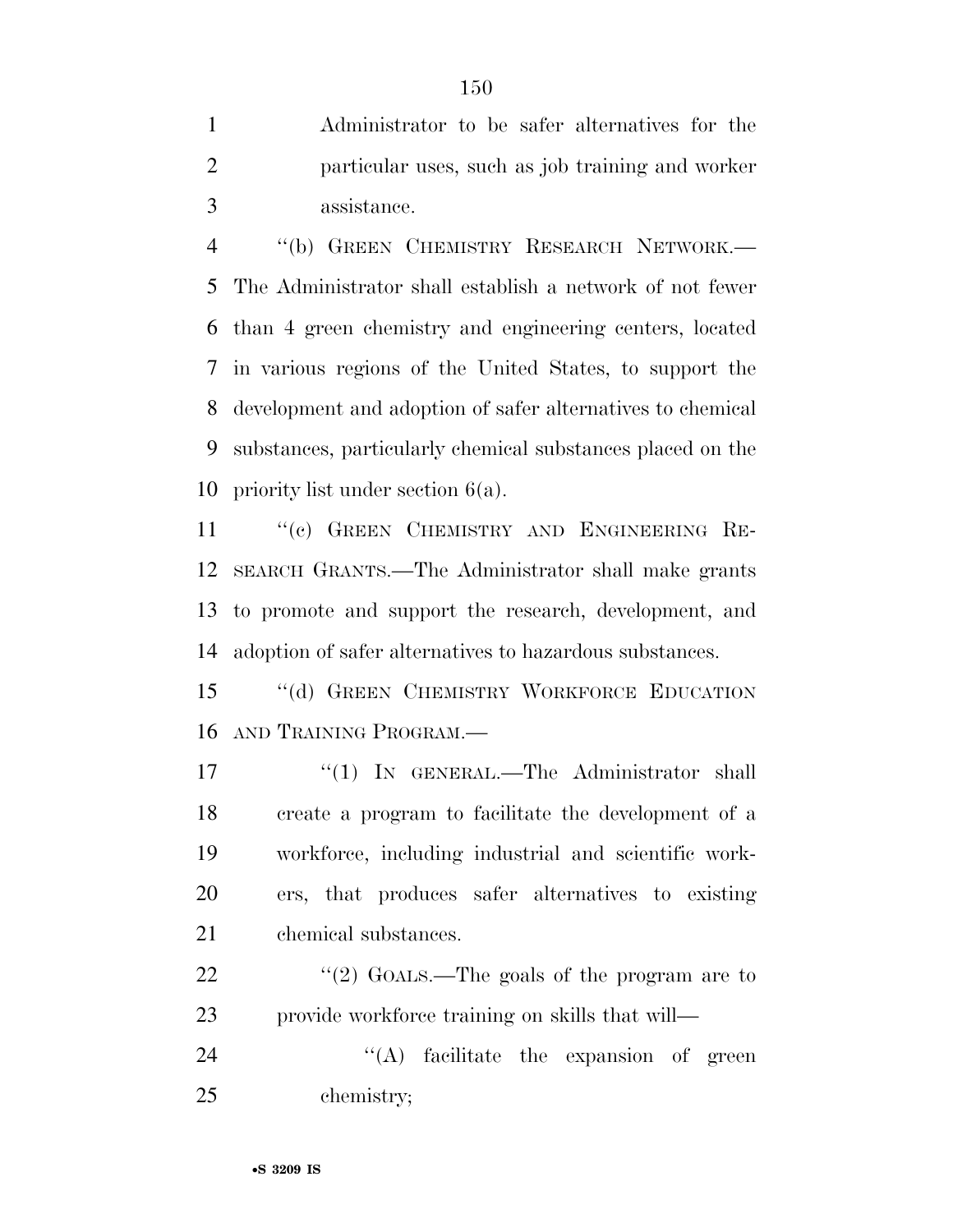| $\mathbf{1}$   | "(B) develop scientific and technical lead-          |
|----------------|------------------------------------------------------|
| $\overline{2}$ | ership in green chemistry;                           |
| 3              | $\cdot$ (C) facilitate the successful and safe inte- |
| $\overline{4}$ | gration of green chemistry into infrastructure       |
| 5              | projects;                                            |
| 6              | "(D) inform and engage communities                   |
| 7              | about green chemistry; and                           |
| 8              | "(E) promote innovation and strong public            |
| 9              | health and environmental protections.                |
| 10             | "(3) IMPLEMENTATION.—The Administration              |
| 11             | shall implement the program to achieve its goals as  |
| 12             | described in this Act, including by—                 |
| 13             | "(A) helping to develop a broad range of             |
| 14             | skills relevant to the production and use of such    |
| 15             | safer alternatives, including their design, manu-    |
| 16             | facturing, and use and disposal;                     |
| 17             | "(B) offering to develop partnerships with           |
| 18             | educational institutions, training organizations,    |
| 19             | private sector companies, and community orga-        |
| 20             | nizations; and                                       |
| 21             | "(C) provide grants to state and local gov-          |
| 22             | ernments and to the partnerships established         |
| 23             | pursuant to paragraph (B) to promote and sup-        |
| 24             | port activities consistent with achieving the        |
| 25             | goals of this program.                               |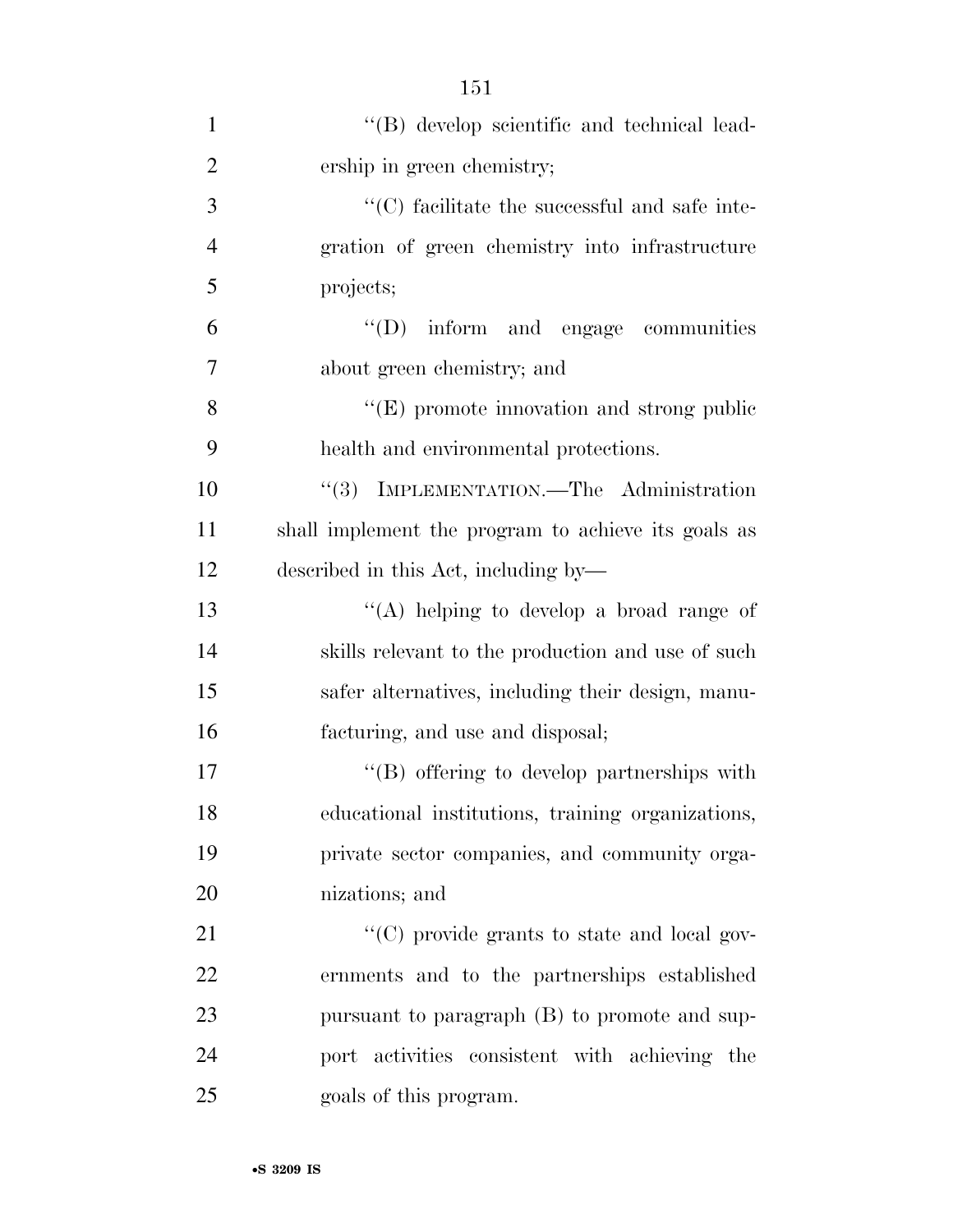### **''SEC. 33. COOPERATION WITH INTERNATIONAL EFFORTS.**

 ''In cooperation with the Secretary of State and the head of any other appropriate Federal agency (as deter- mined by the Administrator), the Administrator shall co-operate with international efforts as appropriate—

 ''(1) to develop a common protocol or electronic database relating to chemical substances; or

 ''(2) to develop safer alternatives for chemical substances.

### **''SEC. 34. RELIABLE INFORMATION AND ADVICE.**

 ''Not later than 18 months after the date of enact- ment of the Safe Chemicals Act of 2010, the Adminis- trator shall, by order, establish and implement procedures to ensure data reliability including, at a minimum, re-quirements that—

16 ''(1) not less than annually, the Administrator randomly inspect commercial and private labora- tories that develop the data required under this sub- chapter on the various properties and characteristics of a chemical substance;

21 ''(2) annually, the Administrator perform a comprehensive data audit on a subset, as chosen by the Administrator, of the data submissions sub- mitted by manufacturers and processors under this subchapter;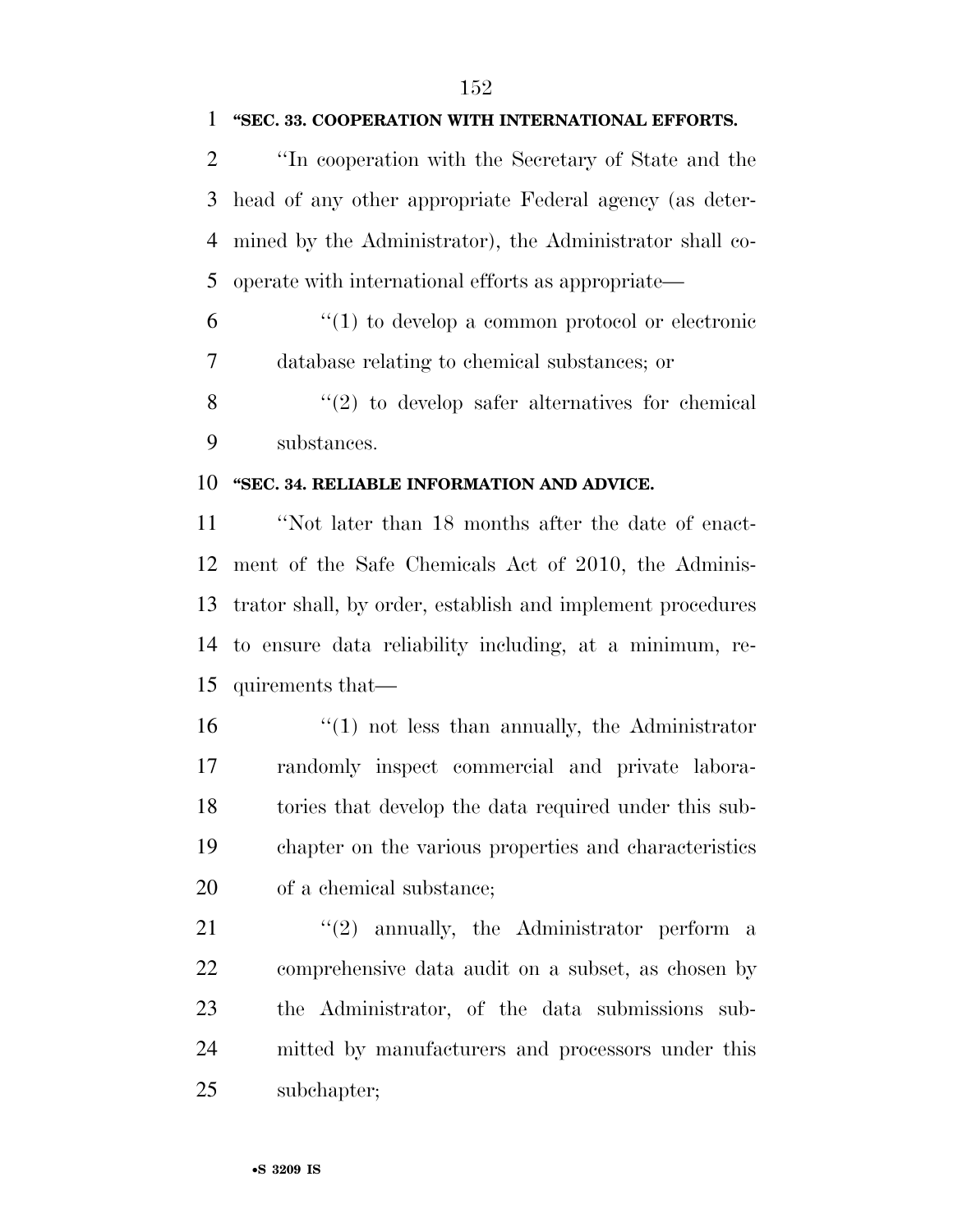| $\mathbf{1}$   | $(3)$ the Administrator establish and maintain          |
|----------------|---------------------------------------------------------|
| $\overline{2}$ | a registry of all health- and safety-related studies    |
| 3              | initiated in response to requirements under this sub-   |
| $\overline{4}$ | chapter;                                                |
| 5              | $(4)$ the Administrator have access<br>to all           |
| 6              | records of health- and safety-related studies initiated |
| 7              | in response to requirements under this subchapter;      |
| 8              | and                                                     |
| 9              | $\lq\lq(5)$ the Administrator require the submitter of  |
| 10             | any research study conducted by a third party in re-    |
| 11             | sponse to requirements under this subchapter to dis-    |
| 12             | close to the Administrator and the public, at the       |
| 13             | time of submission, the sources of any funding used     |
| 14             | for the conduct or publication of the study received    |
| 15             | by the researchers who conducted the study.             |
| 16             | "SEC. 35. HOT SPOTS.                                    |
| 17             | "(a) DEFINITIONS.—In this section:                      |
| 18             | $\lq(1)$ DISPROPORTIONATE EXPOSURE.—The                 |
| 19             | term 'disproportionate exposure' means residential      |
| 20             | population exposure to 1 or more toxic chemical sub-    |
| 21             | stances and mixtures at levels that are significantly   |
| 22             | greater than the average exposure in the United         |
| 23             | States, as defined and identified by the Adminis-       |
| 24             | trator in accordance with the criteria under sub-       |
| 25             | section (b).                                            |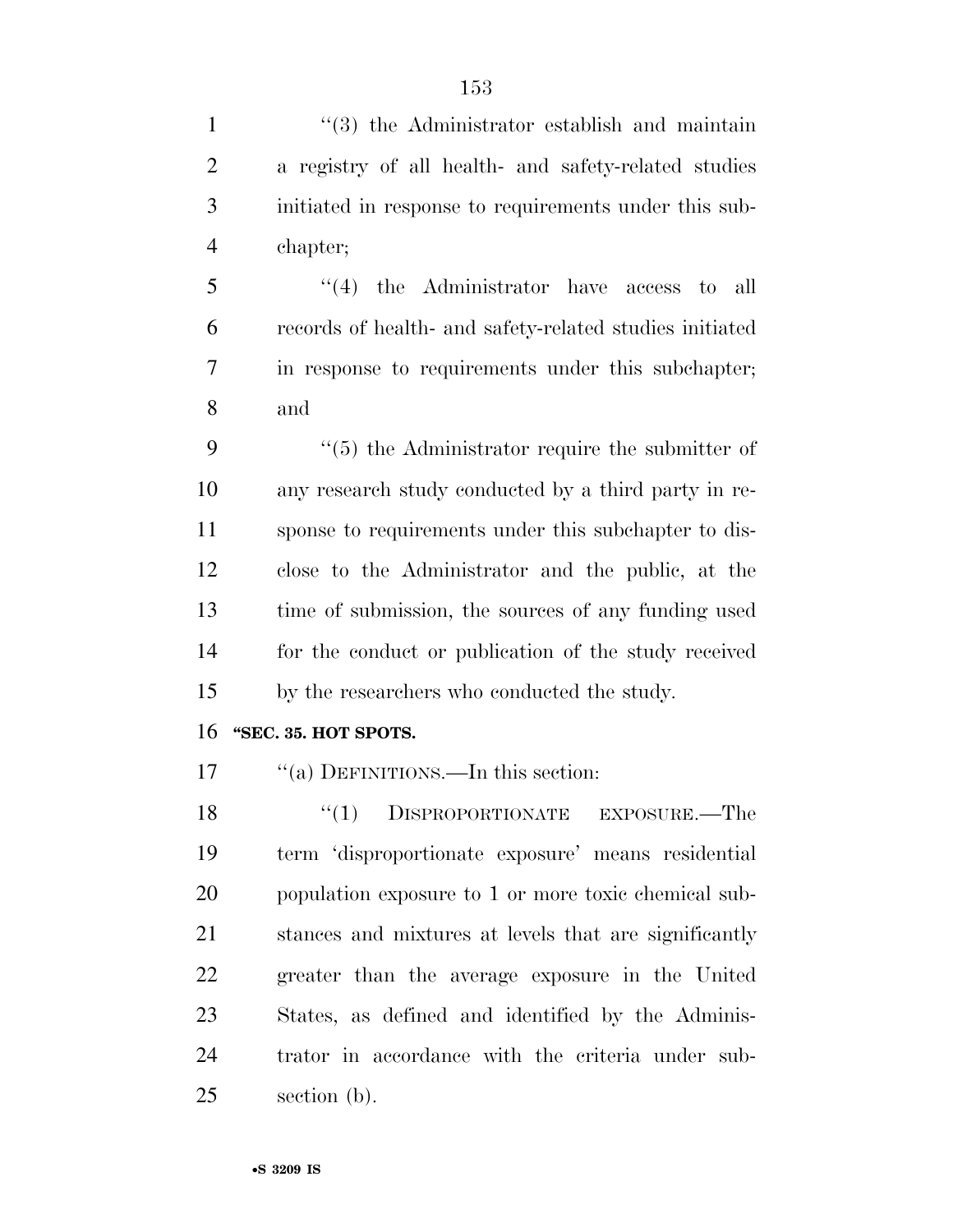| $\mathbf{1}$   | "(2) LOCALITY.—The term 'locality' means any                |
|----------------|-------------------------------------------------------------|
| $\overline{2}$ | geographical area in which the Administrator identi-        |
| 3              | fies disproportionate exposure and may include a            |
| $\overline{4}$ | county, city, town, neighborhood, census tract, zip         |
| 5              | code, or other commonly understood political or geo-        |
| 6              | graphical subdivision.                                      |
| 7              | "(b) CRITERIA.—Not later than 180 days after the            |
| 8              | date of enactment of the Safe Chemicals Act of 2010, the    |
| 9              | Administrator shall promulgate a rule to establish criteria |
| 10             | consistent with this section to—                            |
| 11             | $\cdot$ (1) define disproportionate exposure; and           |
| 12             | $\lq(2)$ identify any locality that is disproportion-       |
| 13             | ately exposed.                                              |
| 14             | "(c) IDENTIFICATION.—                                       |
| 15             | "(1) IN GENERAL.—Not later than $120$ days                  |
| 16             | after promulgation of the rule under subsection (b),        |
| 17             | the Administrator shall identify localities within the      |
| 18             | United States subject to disproportionate exposure.         |
| 19             | "(2) USE OF DATA.—In identifying localities                 |
| 20             | under paragraph $(1)$ , the Administrator—                  |
| 21             | "(A) shall use data contained in the Na-                    |
| 22             | tional Air Toxic Assessment Database; and                   |
| 23             | $\lq\lq (B)$ may use other data available to the            |
| 24             | Administrator, including data developed pursu-              |
| 25             | ant to-                                                     |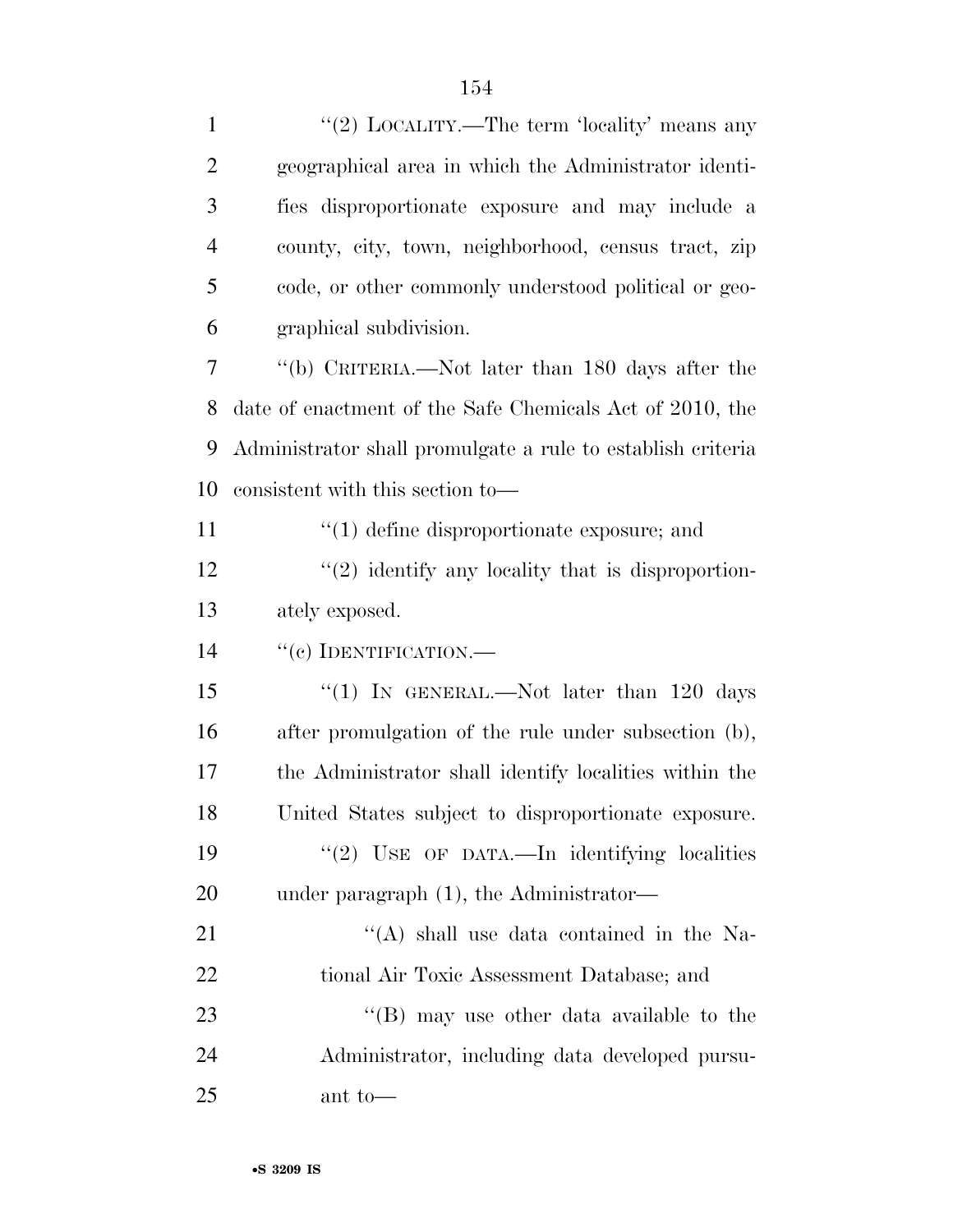| $\mathbf{1}$   | "(i) the Safe Drinking Water Act $(42)$                     |
|----------------|-------------------------------------------------------------|
| $\overline{2}$ | U.S.C. $300f$ et seq.);                                     |
| 3              | "(ii) the Solid Waste Disposal Act $(42)$                   |
| $\overline{4}$ | U.S.C. 6901 et seq.);                                       |
| 5              | "(iii) the Comprehensive Environ-                           |
| 6              | mental Response, Compensation, and Li-                      |
| 7              | ability Act of 1980 (42 U.S.C. 9601 et                      |
| 8              | seq.); and                                                  |
| 9              | "(iv) the Emergency Planning and                            |
| 10             | Community Right-to-Know Act of 1986                         |
| 11             | $(42 \text{ U.S.C. } 11001 \text{ et seq.}).$               |
| 12             | "(3) PUBLIC PARTICIPATION.—The Adminis-                     |
| 13             | trator shall provide an opportunity for members of          |
| 14             | the public to nominate localities for which there may       |
| 15             | be disproportionate exposure for inclusion in the           |
| 16             | identification of localities under paragraph (1).           |
| 17             | "(d) LOCALITY LIST.—                                        |
| 18             | "(1) IN GENERAL.—Not later than $6$ months                  |
| 19             | after completing the identification of localities under     |
| 20             | subsection $(c)(1)$ , the Administrator shall, after no-    |
| 21             | tice and consultation with all applicable State, local,     |
| <u>22</u>      | county health, and environmental officials, and             |
| 23             | State, local, and county legislators and other elected      |
| 24             | officials, publish a list of the localities subject to dis- |
| 25             | proportionate exposure identified pursuant to such          |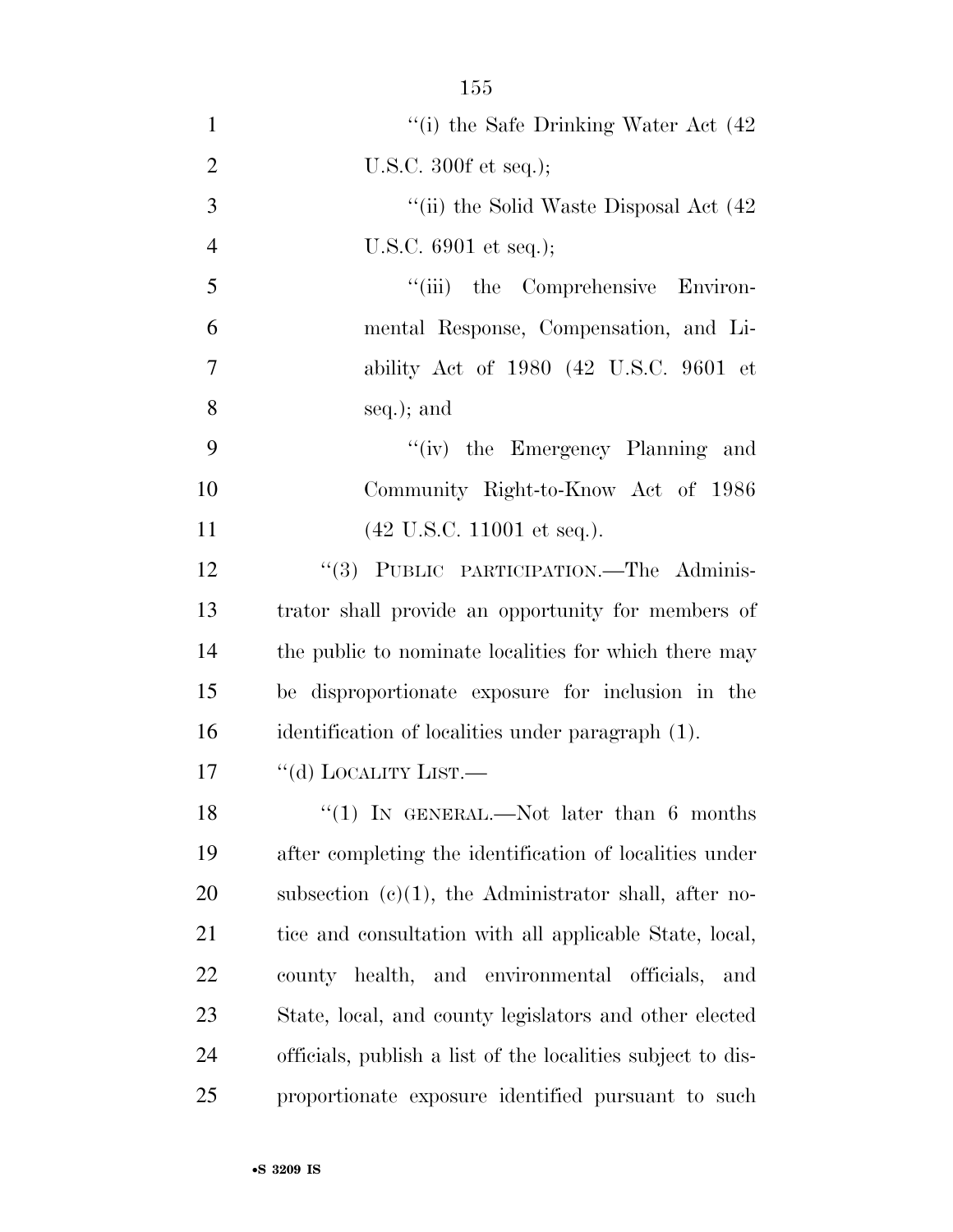subsection in the Federal Register and make the list available electronically.

3 "(2) UPDATING.—Not later than 5 years after the date of publication of the list under paragraph (1), and at least once every 5 years thereafter, the Administrator shall update and republish the list as necessary. The Administrator may update and re- publish the list more frequently than every 5 years to add new localities that meet the criteria under subsection (b), or to remove localities when the Ad- ministrator has determined that the exposure reduc- tion has been achieved and no further action is need- ed after actions are taken under subsection (e). The Administrator shall notify all applicable State, local, county health, and environmental officials, and State, local, and county legislators and other elected officials of the updated listing.

 ''(e) NO JUDICIAL REVIEW; NONDISCRETIONARY DUTY.—

20 "(1) No JUDICIAL REVIEW.—The following ac- tions shall not be subject to judicial review:  $\mathcal{L}(A)$  A decision to identify a locality pur-

23 suant to subsection  $(e)(1)$  to be included on the 24 list published pursuant to subsection  $(d)(1)$ .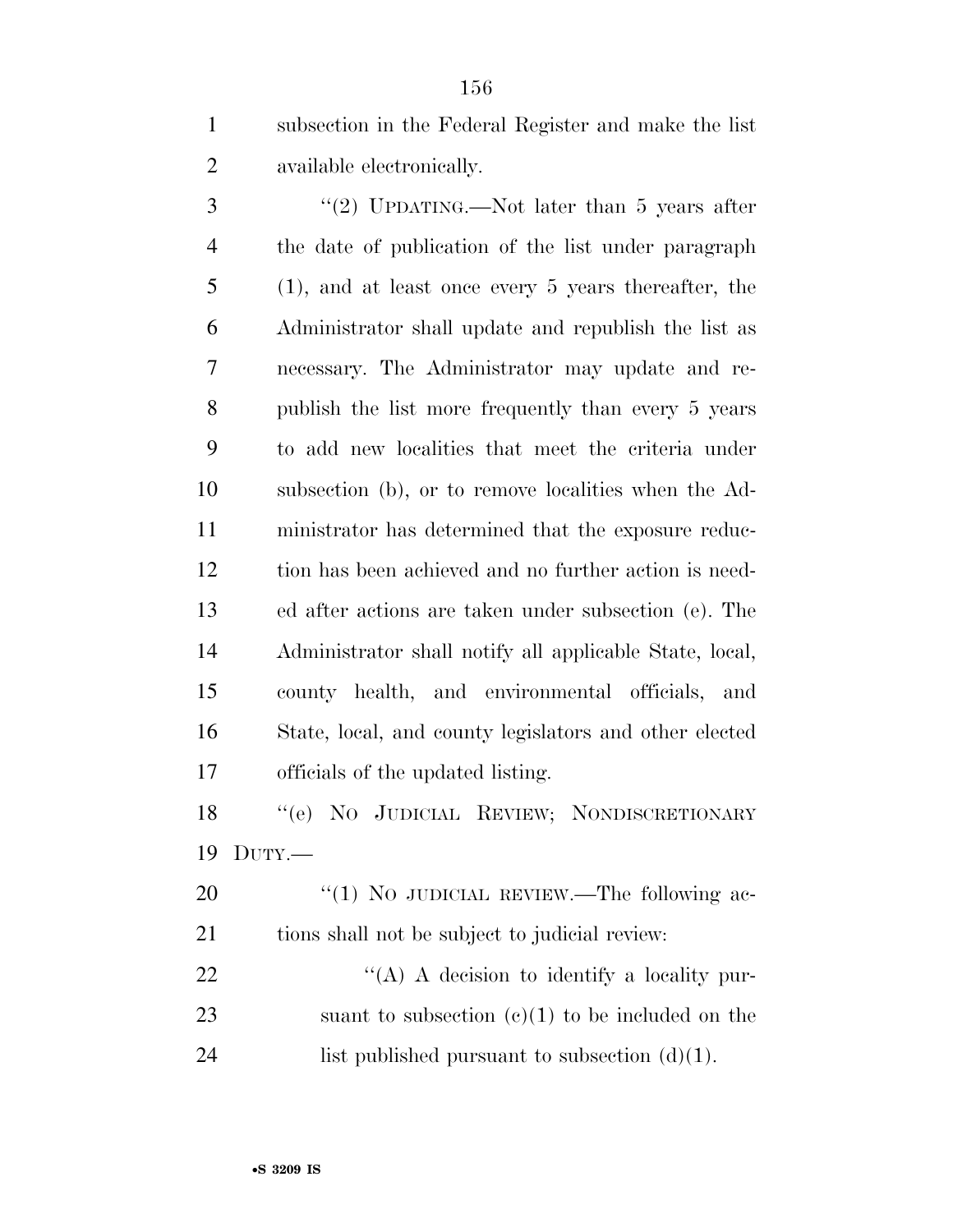| $\mathbf{1}$   | $\lq\lq$ (B) A decision in response to nominations       |
|----------------|----------------------------------------------------------|
| $\overline{2}$ | submitted pursuant to subsection $(c)(3)$ .              |
| 3              | "(C) A decision to list localities or update             |
| $\overline{4}$ | the list pursuant to subsection $(d)(2)$ .               |
| 5              | NONDISCRETIONARY DUTY.-Notwith-<br>(2)                   |
| 6              | standing paragraph (1), the failure of the Adminis-      |
| 7              | trator to publish the list of list localities or update  |
| 8              | the list in accordance with this section shall be—       |
| 9              | $\lq\lq$ considered to be a failure to perform           |
| 10             | a nondiscretionary duty; and                             |
| 11             | $\lq\lq$ (B) subject to judicial review.                 |
| 12             | "(f) ACTION PLANS.—                                      |
| 13             | "(1) IN GENERAL.—Not later than 1 year after             |
| 14             | publishing or updating the list under subsection (d),    |
| 15             | the Administrator shall develop and publish, for each    |
| 16             | locality identified on the list, an action plan that in- |
| 17             | cludes—                                                  |
| 18             | $\lq\lq$ an identification of the chemical sub-          |
| 19             | stances and mixtures that contribute to the dis-         |
| 20             | proportionate exposure (including exposure lev-          |
| 21             | els, sources, and pathways); and                         |
| 22             | $\lq\lq (B)$ a description of actions to be under-       |
| 23             | taken by the Administrator, to reduce dis-               |
| 24             | proportionate exposure within the locality.              |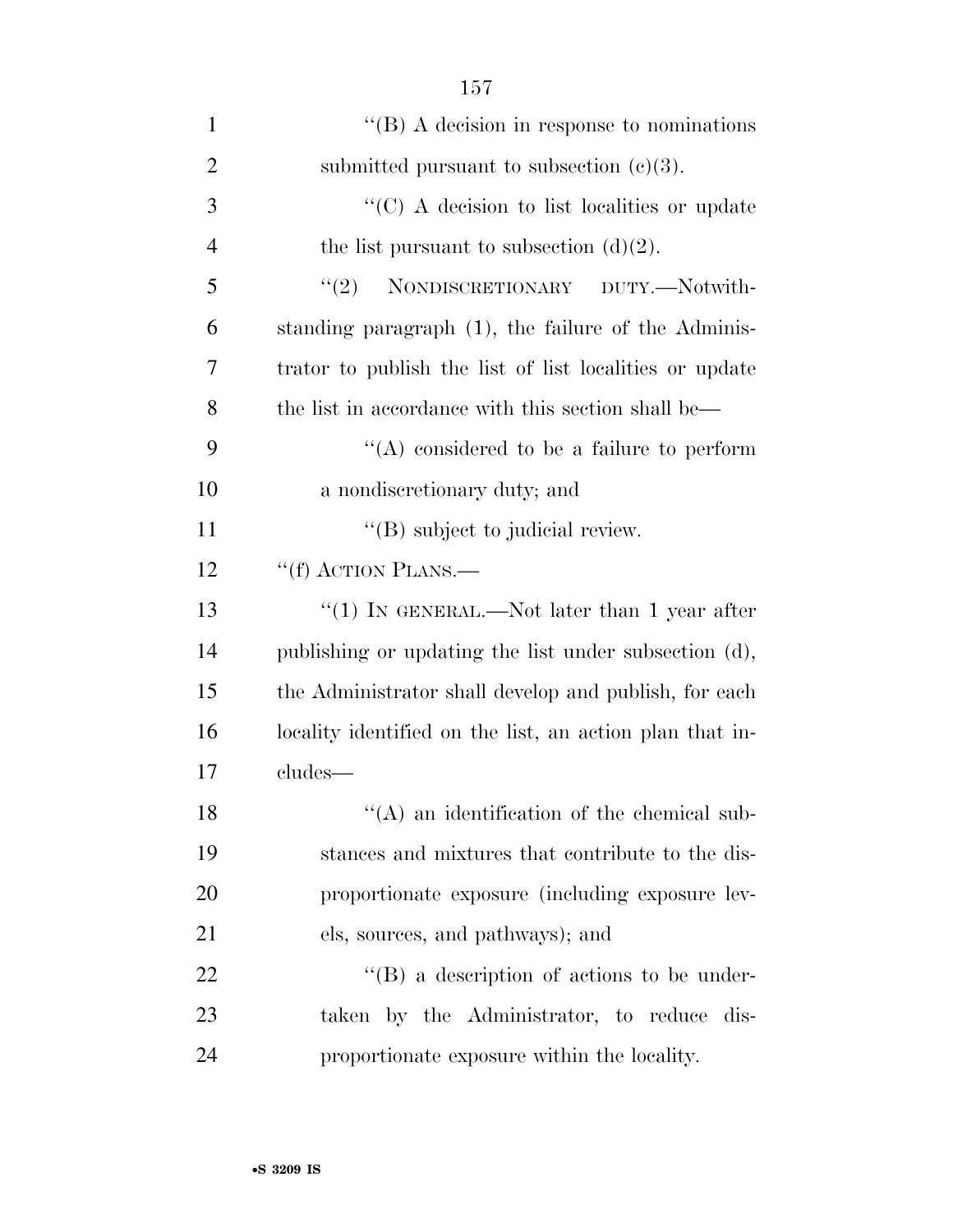| $\mathbf{1}$   | "(2) GOALS.—The goal of each action plan                  |
|----------------|-----------------------------------------------------------|
| $\overline{2}$ | under this subsection shall be to reduce dispropor-       |
| 3              | tionate exposure within the locality by establishing      |
| $\overline{4}$ | the following:                                            |
| 5              | "(A) A percentage exposure reduction goal                 |
| 6              | for each chemical substance and mixture.                  |
| $\overline{7}$ | $\lq\lq (B)$ A timeline to achieve such a percent-        |
| 8              | age exposure reduction goal.                              |
| 9              | "(g) REPORT TO CONGRESS.—The Administrator                |
| 10             | shall—                                                    |
| 11             | $"(1)$ prepare and submit to Congress an annual           |
| 12             | report identifying—                                       |
| 13             | "(A) each locality added to the list in the               |
| 14             | prior year under subsection (d);                          |
| 15             | $\lq\lq$ each action plan developed in the                |
| 16             | prior year under subsection (e); and                      |
| 17             | "(C) the progress on each action plan to                  |
| 18             | date; and                                                 |
| 19             | $\lq(2)$ make the report available to the public in       |
| 20             | electronic format.                                        |
| 21             | "SEC. 36. APPLICATION OF THIS ACT TO FEDERAL AGEN-        |
| 22             | CIES.                                                     |
| 23             | "(a) IN GENERAL.—Except as provided in subsection         |
| 24             | (e), each Federal agency, and any officer, agent, or em-  |
| 25             | ployee thereof, shall be subject to, and comply with, all |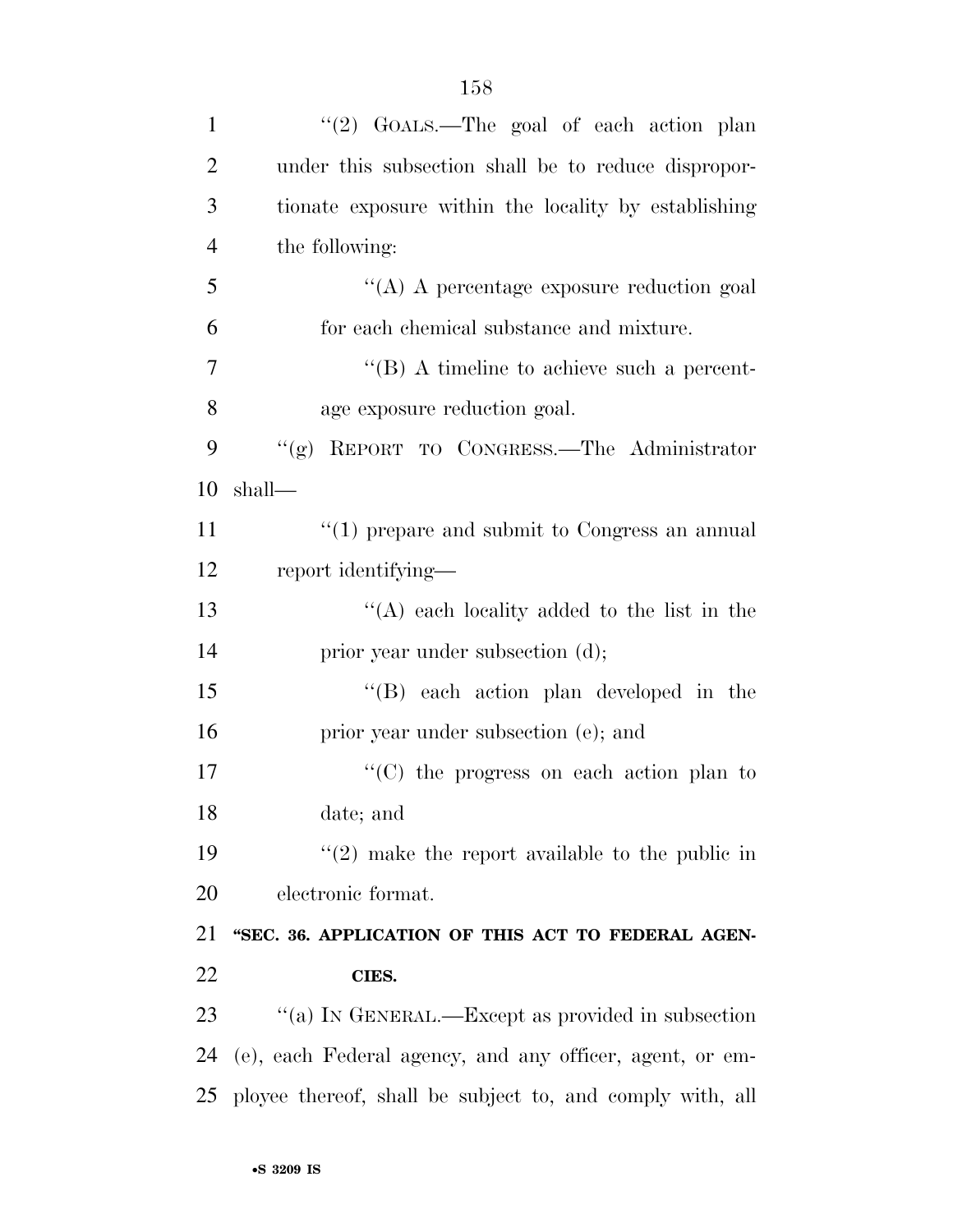applicable requirements of this chapter, both substantive and procedural, in the same manner, and to the same ex- tent, as any person subject to such requirements. The sub- stantive and procedural requirements referred to in this subsection include—

 $\mathfrak{g}$   $\mathfrak{t}$  (1) any administrative order;

 $\frac{1}{2}$  ''(2) any civil or administrative penalty or fine, regardless of whether such penalty or fine is punitive or coercive in nature or is imposed for isolated, intermittent, or continuing violations;

11  $\frac{1}{3}$  any requirement for reporting;

 $\frac{12}{2}$  ''(4) any provision for injunctive relief and such sanctions as may be imposed by a court to enforce such relief; and

15 ''(5) payment of reasonable service charges.

 ''(b) WAIVER OF IMMUNITY.—The United States ex- pressly waives any immunity otherwise applicable to the United States with respect to any substantive or proce-dural requirement referred to under subsection (a).

 $\degree$  (c) CIVIL PENALTIES.—No agent, employee, or offi- cer of the United States shall be personally liable for any civil penalty under this chapter with respect to any act or omission within the scope of the official duties of the agent, employee, or officer.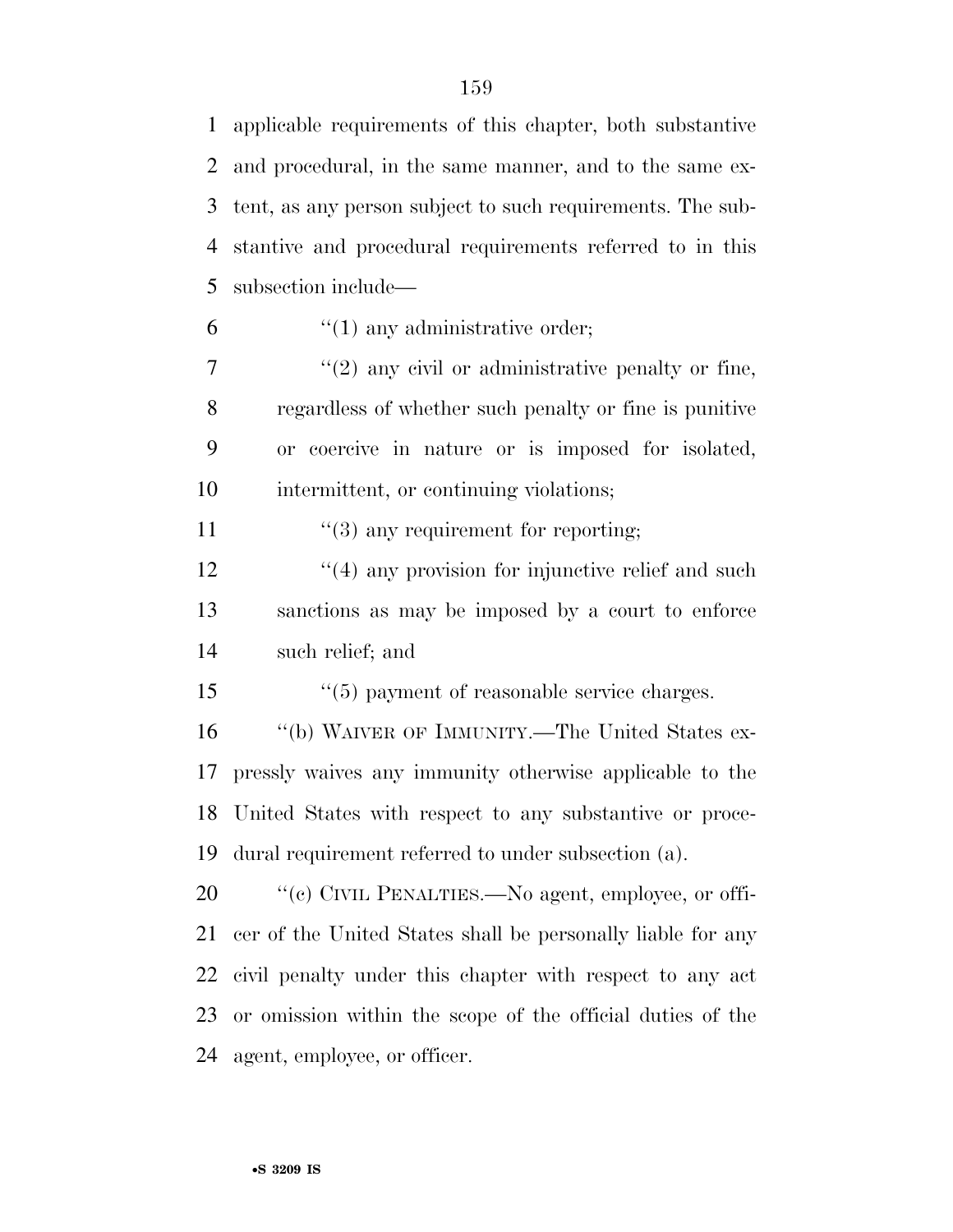''(d) CRIMINAL SANCTIONS.—An agent, employee, or officer of the United States shall be subject to any crimi- nal sanction (including any fine or imprisonment) under this chapter, but no department, agency, or instrumen- tality of the executive, legislative, or judicial branch of the Federal Government shall be subject to any such sanction.  $7 \t``(e)$  EXEMPTION.—

8 "(1) IN GENERAL.—If the President determines it is in the paramount interest of the United States, the President may grant an exemption for any Fed- eral agency from compliance with any requirement of this chapter.

13 "(2) LACK OF APPROPRIATION.—No exemption shall be granted under paragraph (1) due to lack of appropriation unless the President has specifically requested such appropriation as a part of the budg- etary process and the Congress has failed to make available such requested appropriation.

19 "(3) PERIOD OF EXEMPTION.—Any exemption granted under paragraph (1) shall be for a period of not more than 1 year, but additional exemptions may be granted for periods not to exceed 1 year upon the President's making a new determination that such exemption is in the paramount interest of the United States.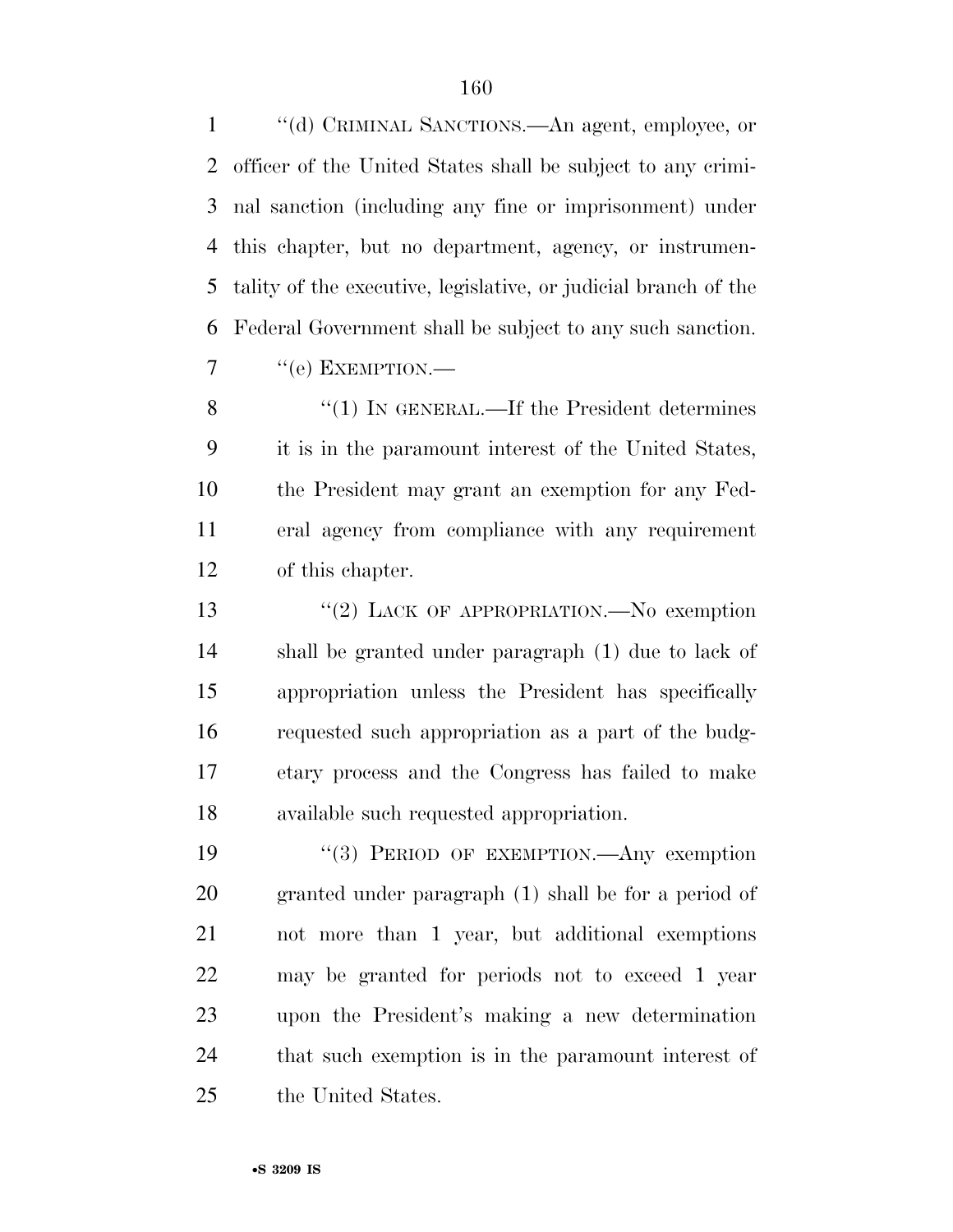1 ''(4) REPORT.—Each January after the date of enactment of this section, the President shall report to the Congress all exemptions under this subsection granted during the preceding calendar year, together with the reason for granting each such exemption.

### ''(f) ADMINISTRATIVE ENFORCEMENT ACTIONS.—

7 "(1) IN GENERAL.—The Administrator may commence an administrative enforcement action against any Federal agency pursuant to the enforce- ment authorities contained in this chapter. The Ad- ministrator shall initiate an administrative enforce- ment action against such a department, agency, or instrumentality in the same manner and under the same circumstances as an action would be initiated against another person. Any voluntary resolution or settlement of an administrative enforcement action shall be set forth in a consent order.

18 ''(2) FINAL.—No administrative order issued to a Federal department, agency, or instrumentality shall become final until such department, agency, or instrumentality has had the opportunity to confer with the Administrator.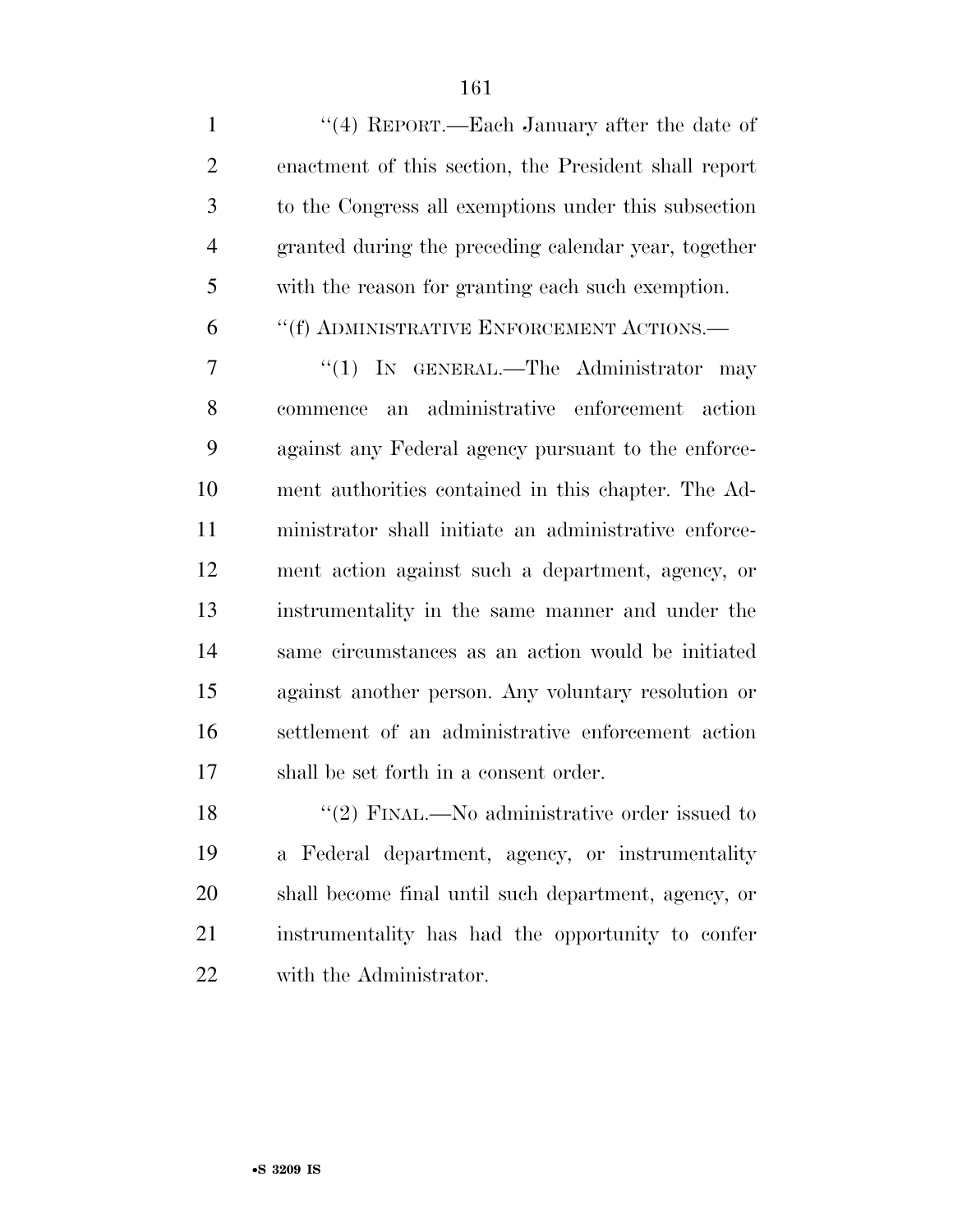| 1              | "SEC. 37. IMPLEMENTATION OF STOCKHOLM CONVENTION,    |
|----------------|------------------------------------------------------|
| $\overline{2}$ | THE LRTAP POPS PROTOCOL, AND THE ROT-                |
| 3              | TERDAM CONVENTION.                                   |
| $\overline{4}$ | $\cdot$ (a) DEFINITIONS.—                            |
| 5              | $\lq(1)$ CHEMICAL.—The term 'chemical' includes      |
| 6              | any substance or mixture of substances, including as |
| 7              | part of an article.                                  |
| 8              | $``(2)$ MEETING OF THE PARTIES.—The phrase           |
| 9              | 'meeting of the parties' means—                      |
| 10             | $\lq\lq$ the Conference of the Parties estab-        |
| 11             | lished by and operating under Article 19 of the      |
| 12             | Stockholm Convention;                                |
| 13             | "(B) the Executive Body established by               |
| 14             | and operating under Article 10 of the LRTAP          |
| 15             | POPs Convention; and                                 |
| 16             | $\cdot$ (C) the Conference of the Parties estab-     |
| 17             | lished by and operating under Article 18 of the      |
| 18             | Rotterdam Convention.                                |
| 19             | (3)<br>LRTAP CONVENTION.—The<br>term                 |
| 20             | 'LRTAP Convention' means the Convention<br>on        |
| 21             | Long-Range Transboundary Air Pollution, done at      |
| 22             | Geneva on November 13, 1979 (TIAS 10541), and        |
| 23             | any subsequent amendments to which the United        |
| 24             | States is a party.                                   |
| 25             | $\cdot$ (4) LRTAP POPS CHEMICAL.—The<br>term         |
| 26             | 'LRTAP POPs chemical' means any chemical listed      |
|                |                                                      |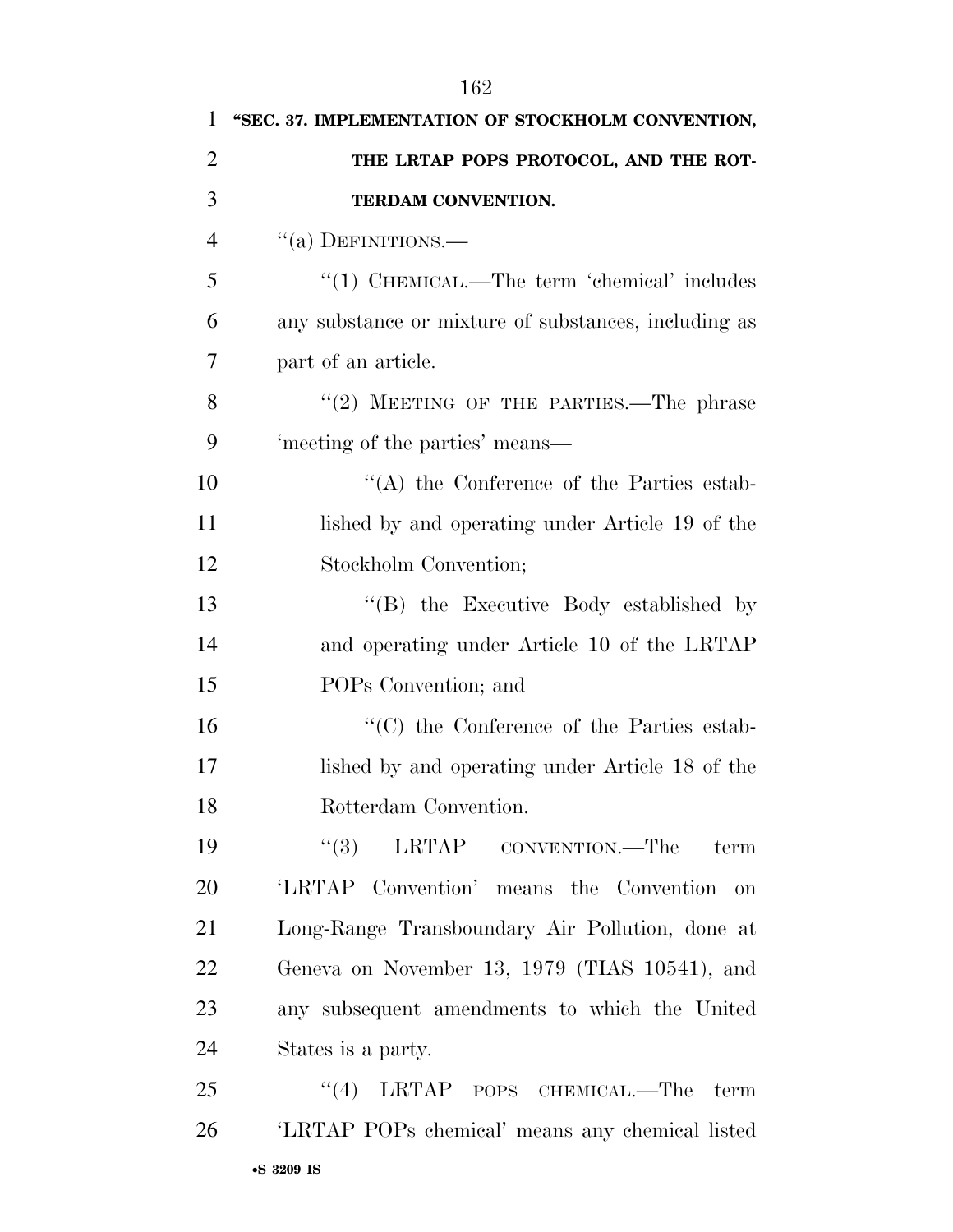| $\mathbf{1}$   | on any Annex of the LRTAP POPs Protocol, if such      |
|----------------|-------------------------------------------------------|
| $\overline{2}$ | listing has entered into force for the United States. |
| 3              | $\cdot\cdot$ (5) LRTAP POPS PROTOCOL.—The<br>term     |
| $\overline{4}$ | 'LRTAP POPs Protocol' means the Protocol on Per-      |
| 5              | sistent Organic Pollutants to the LRTAP Conven-       |
| 6              | tion, done at Aarhus on June 24, 1998, and any        |
| 7              | subsequent amendment to which the United States       |
| 8              | is a party.                                           |
| 9              | "(6) PIC CHEMICAL.—The term 'PIC chemical'            |
| 10             | means any chemical identified by notification to the  |
| 11             | Secretariat of the Rotterdam Convention by the        |
| 12             | United States as banned or severely restricted in the |
| 13             | United States, and any chemical listed on any Annex   |
| 14             | of the Rotterdam Convention, if such listing has en-  |
| 15             | tered into force for the United States.               |
| 16             | "(7) POPS CHEMICAL.—The term 'POPs chem-              |
| 17             | ical' means any chemical that is listed on any Annex  |
| 18             | of the Stockholm Convention, if such listing has en-  |
| 19             | tered into force for the United States.               |
| 20             | (8)<br>ROTTERDAM CONVENTION.—The<br>term              |
| 21             | 'Rotterdam Convention' means the Rotterdam Con-       |
| 22             | vention on the Prior Informed Consent Procedure       |
| 23             | for Certain Hazardous Chemicals and Pesticides in     |
| 24             | International Trade, done at Rotterdam on Sep-        |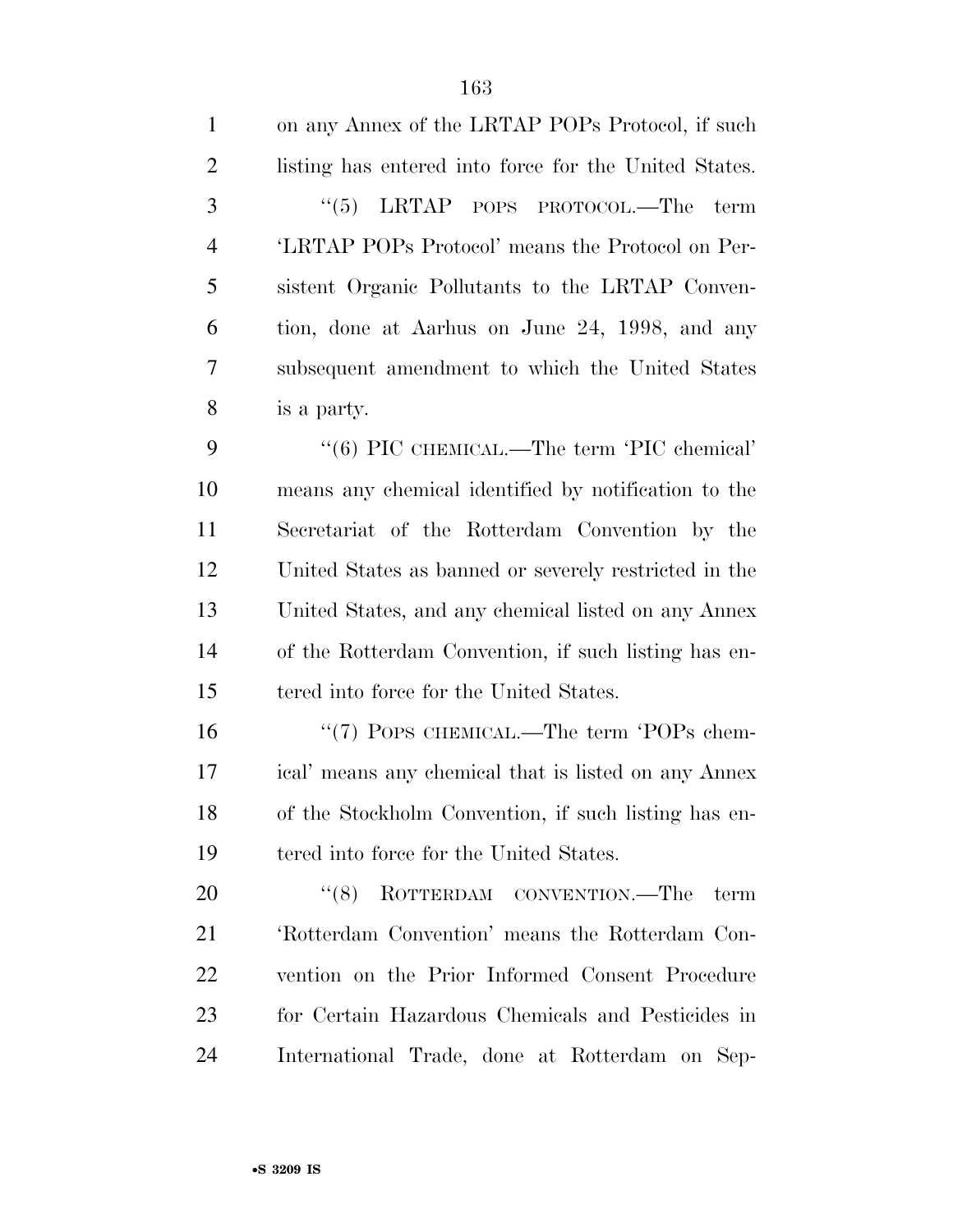tember 10, 1998, and any subsequent amendment to which the United States is a party.

3 "(9) STOCKHOLM CONVENTION.—The term 'Stockholm Convention' means the Stockholm Con- vention on Persistent Organic Pollutants, done at Stockholm on May 22, 2001, and any subsequent amendment to which the United States is a party. 8 "(b) CORE IMPLEMENTATION PROVISIONS.—

9 "(1) IN GENERAL.—The Administrator, in co- operation with any appropriate Federal agency, shall implement and support the implementation by the United States of the provisions, that have entered into force for the United States, of the Stockholm Convention, the LRTAP POPs Protocol, and the Rotterdam Convention.

16 "(2) PROHIBITIONS.—Notwithstanding any other provision of law, no person may manufacture, process, distribute in commerce, use, dispose of, or take any other action with respect to a POPs chem- ical, LRTAP POPs chemical, or PIC chemical in a manner inconsistent with applicable obligations for that chemical under the Stockholm Convention, LRTAP POPs Protocol, or Rotterdam Convention.

24 "(3) PUBLIC NOTICE AND COMMENT.—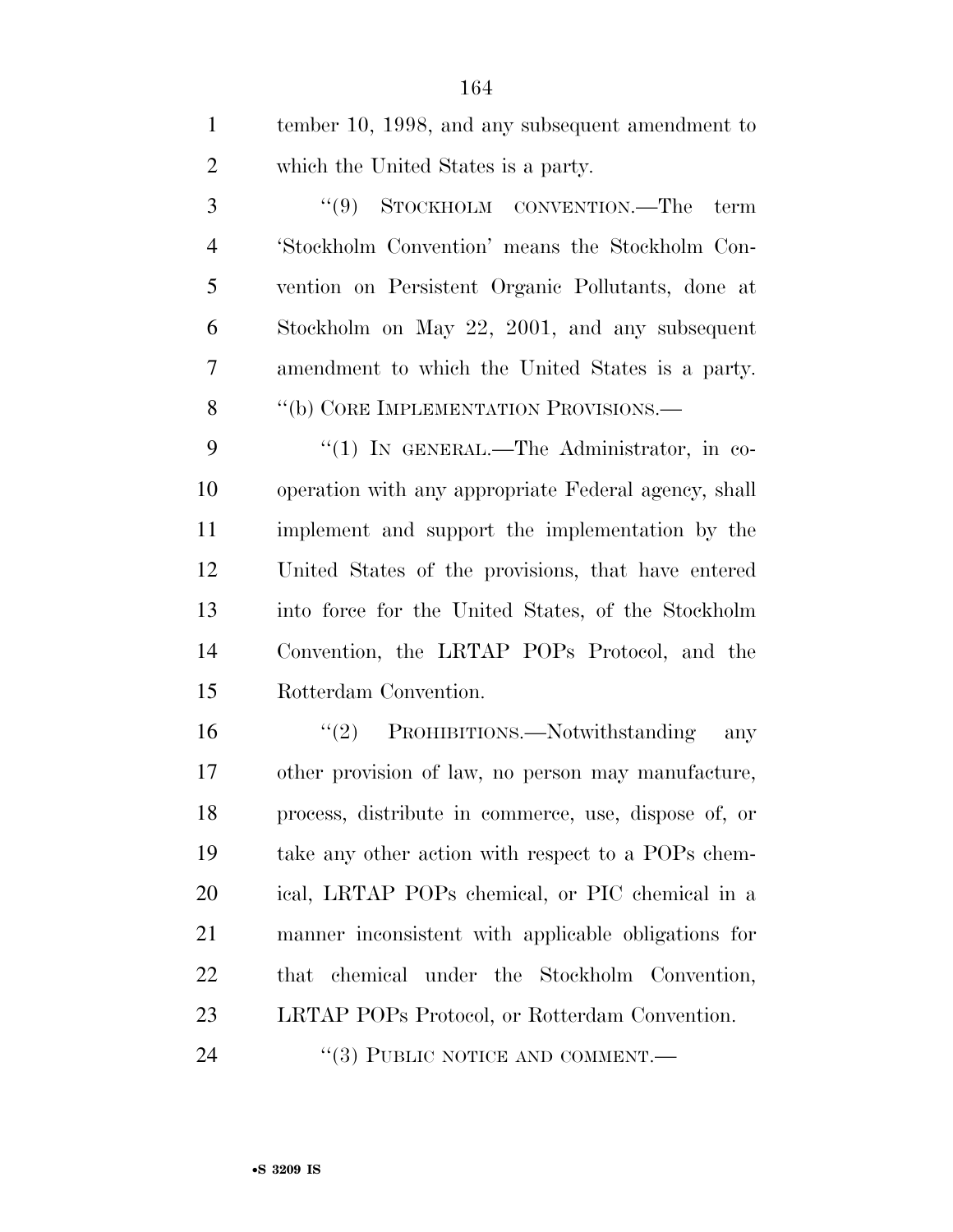1 ''(A) The Administrator shall provide time- ly public notice and opportunity to comment on a chemical proposed for listing to any Annex to the Stockholm Convention, the LRTAP POPs Protocol, or the Rotterdam Convention. The Administrator shall identify in the notice any relevant toxicity, exposure, and risk information on the chemical known to the Administrator, and any domestic activities involving the chem- ical known to the Administrator. Any interested person may provide relevant comment and in- formation on the chemical in response to that notice. The Administrator may, if the Adminis- trator determines it to be necessary to assist the United States in its review, require the pro- vision of relevant information related to a pro- posed chemical from any person. Such comment and information shall be considered in the Ad- ministrator's review of the proposal and shall be placed in an established public docket. 21 "'(B) The Administrator shall also provide

 timely public notice and opportunity to com- ment after a recommendation is made to list a chemical on any Annex to the Stockholm Con-vention, the LRTAP POPs Protocol, or the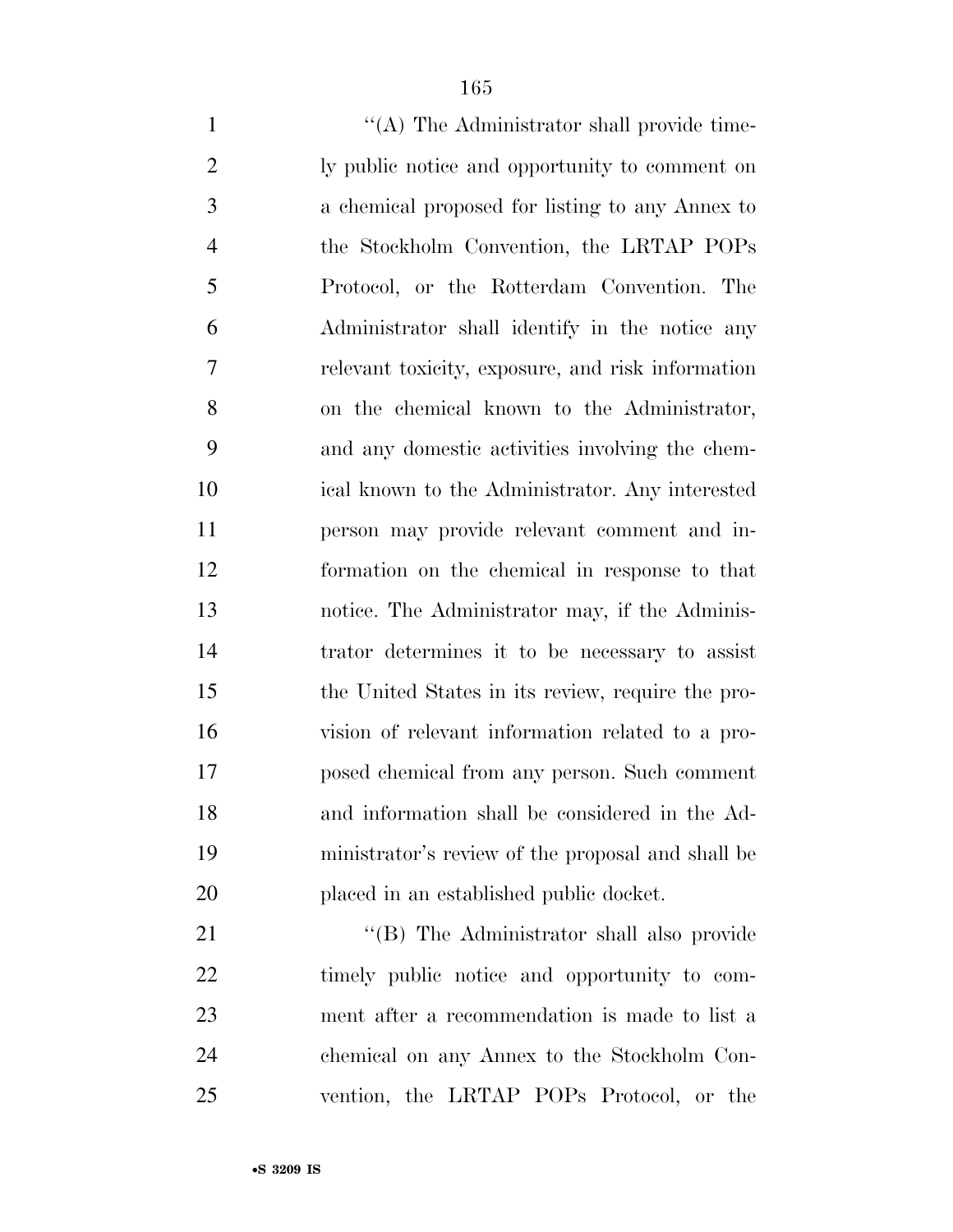Rotterdam Convention. The Administrator shall provide such notice in advance of the Meeting of the Parties at which the recommendation is to be considered. The Administrator shall re- quest comment and information on all aspects of such recommendation and may, if the Ad- ministrator determines it to be necessary to as- sist the United States in its review, require the provision of relevant information related to a proposed chemical from any person. Such com- ment and information shall be considered in the Administrator's review of the listing rec- ommendation and shall be placed in an estab-lished public docket.

15 "'(C) The Administrator shall also provide public notice and opportunity to comment on any decision by the Meeting of the Parties to list a chemical on any Annex to the Stockholm Convention. No later than 30 days after such decision becomes available, the Administrator shall provide in the notice a description of the amendments to the instruments and shall iden- tify changes to any current domestic activities 24 that the Administrator believes, based on infor-mation available to the Administrator, would be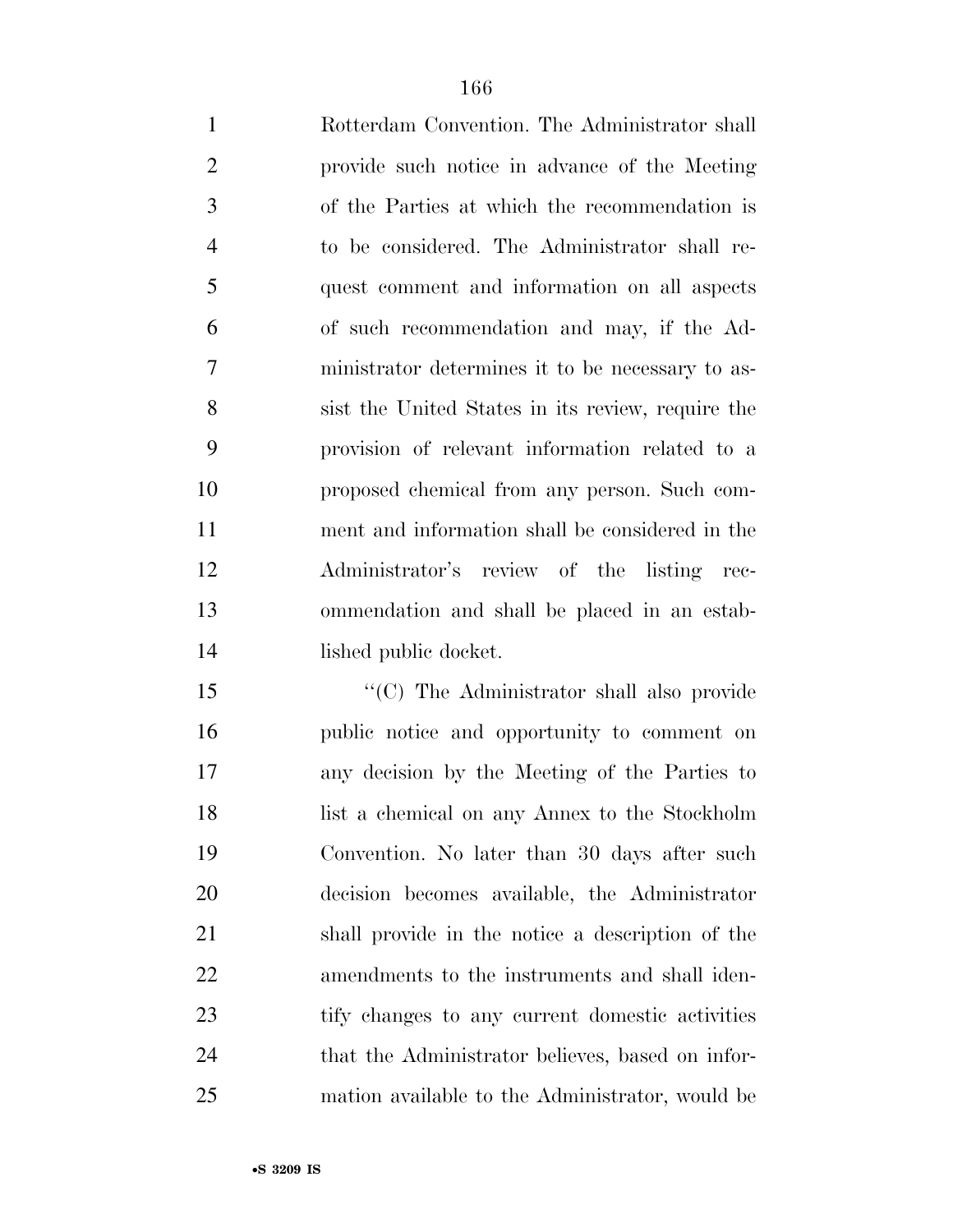necessary should the United States choose to be bound by the listing decision. Any interested person may provide relevant comment and in- formation in response to that notice. Such com- ment and information shall be considered in the Administrator's review of the decision and shall be placed in an established public docket.

 ''(D) No later than 30 days after the United States deposits its instrument of ratifi- cation for the Stockholm Convention, the LRTAP POPs Protocol, or the Rotterdam Con- vention, or no later than 30 days after the list- ing of any chemical subsequently added under those instruments has entered into force for the United States (whichever comes sooner), the Administrator shall provide notice of the chemi- cals that are subject to those instruments and shall provide similar public notice of any chem- ical subsequently added under those instru- ments. In providing such notice, the Adminis-21 trator may specify the requirements that are applicable for individual chemicals.

23 "(4) GENERAL RULEMAKING AUTHORITY.—The Administrator may prescribe regulations to carry out the provisions of the Stockholm Convention, the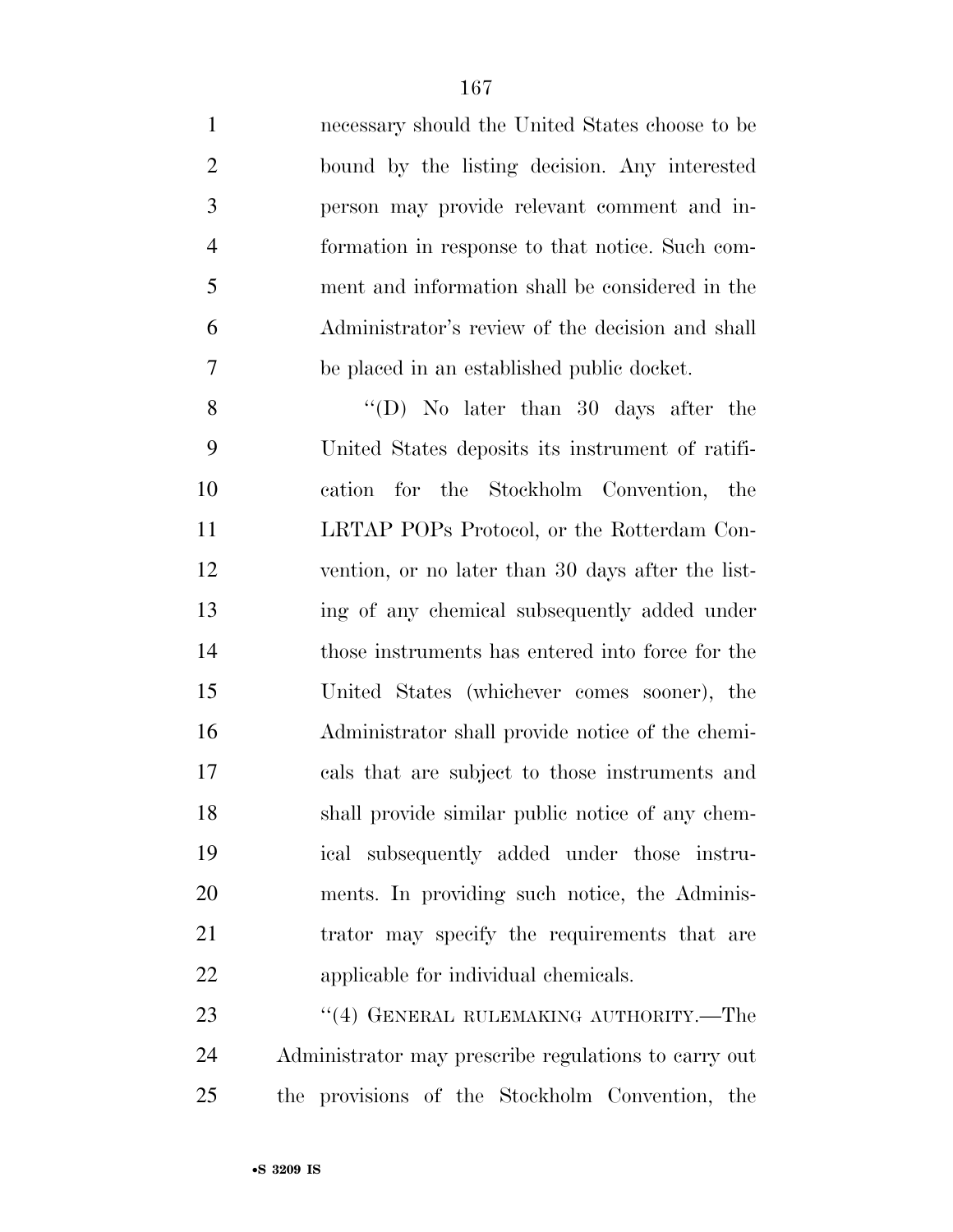LRTAP POPs Protocol, and the Rotterdam Conven- tion, or to ensure compliance with any obligations under such instruments.

 ''(5) APPLICABLE OBLIGATION.—If a chemical is subject to obligations under more than one of the instruments listed in paragraph (4), the most strin- gent of such obligations shall apply to ensure com-pliance with each of those instruments.

 ''(c) ENFORCEMENT.—The prohibitions and any other requirements of this part shall be enforced in the same manner as final rules or orders under section 2605 of the Toxic Substances Control Act.''.

 (b) CONFORMING AMENDMENTS.—The table of con- tents for the Toxic Substances Control Act (15 U.S.C. 2601 et seq.) is amended—

 (1) by striking the item relating to section 2 and inserting the following:

''Sec. 2. Findings, policy, and goal.'';

 (2) by striking the item relating to section 4 and inserting the following:

''Sec. 4. Minimum data set and testing of chemical substances and mixtures.'';

 (3) by striking the item relating to section 6 and inserting the following:

''Sec. 6. Prioritization, safety standard determination, and risk management.'';

 (4) by striking the items relating to sections 29 through 31; and